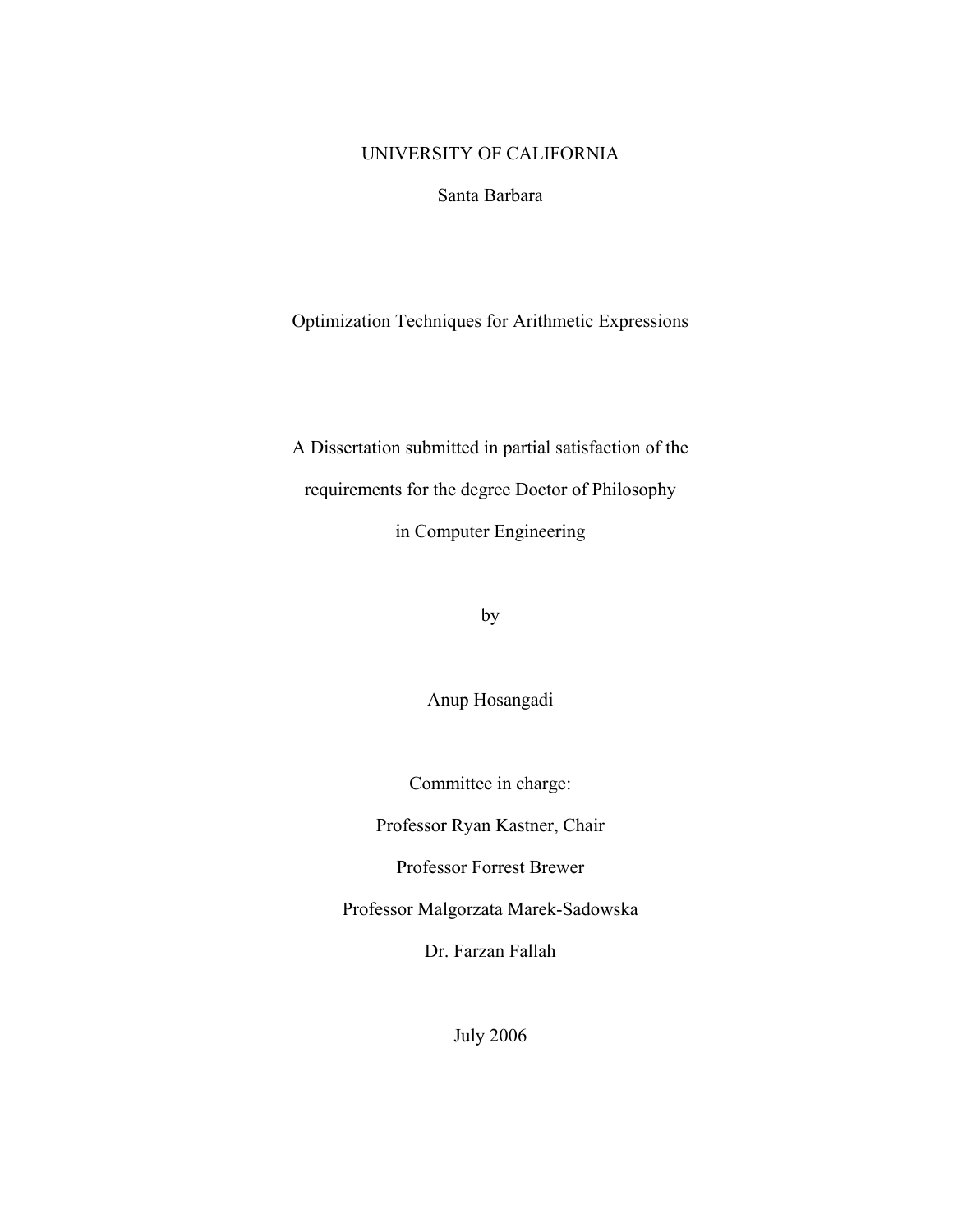The dissertation of Anup Hosangadi is approved.

 $\mathcal{L}_\text{max}$  and the contract of the contract of the contract of the contract of the contract of the contract of the contract of the contract of the contract of the contract of the contract of the contract of the contrac

 $\mathcal{L}_\text{max}$  and the contract of the contract of the contract of the contract of the contract of the contract of the contract of the contract of the contract of the contract of the contract of the contract of the contrac

 $\mathcal{L}_\text{max}$  and the contract of the contract of the contract of the contract of the contract of the contract of the contract of the contract of the contract of the contract of the contract of the contract of the contrac

 $\mathcal{L}_\text{max}$  and the contract of the contract of the contract of the contract of the contract of the contract of the contract of the contract of the contract of the contract of the contract of the contract of the contrac

Forrest Brewer

Farzan Fallah

Malgorzata Marek-Sadowska

Ryan Kastner Committee Chair

July 2006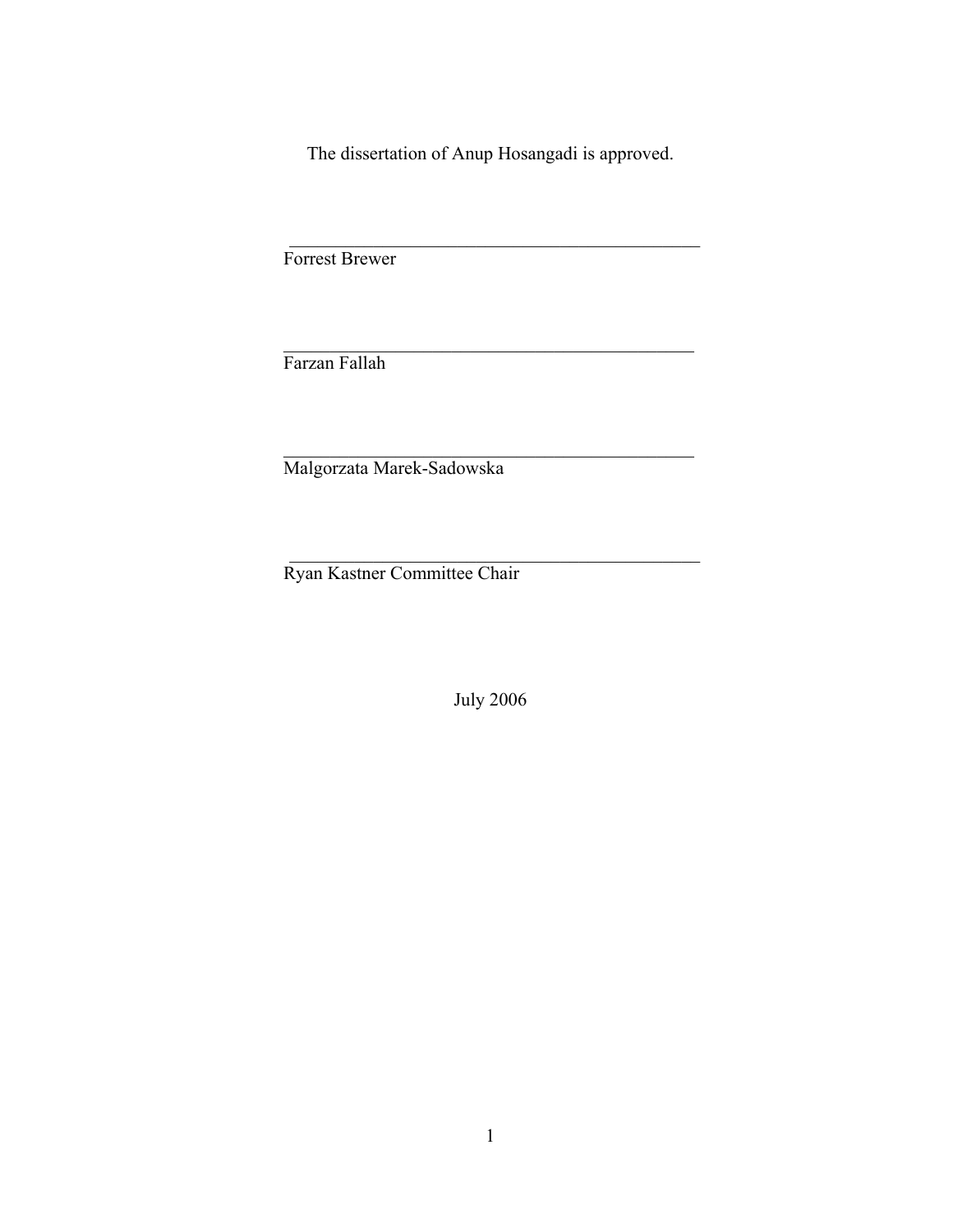Optimization Techniques for Arithmetic Expressions

Copyright © 2006

by

Anup Hosangadi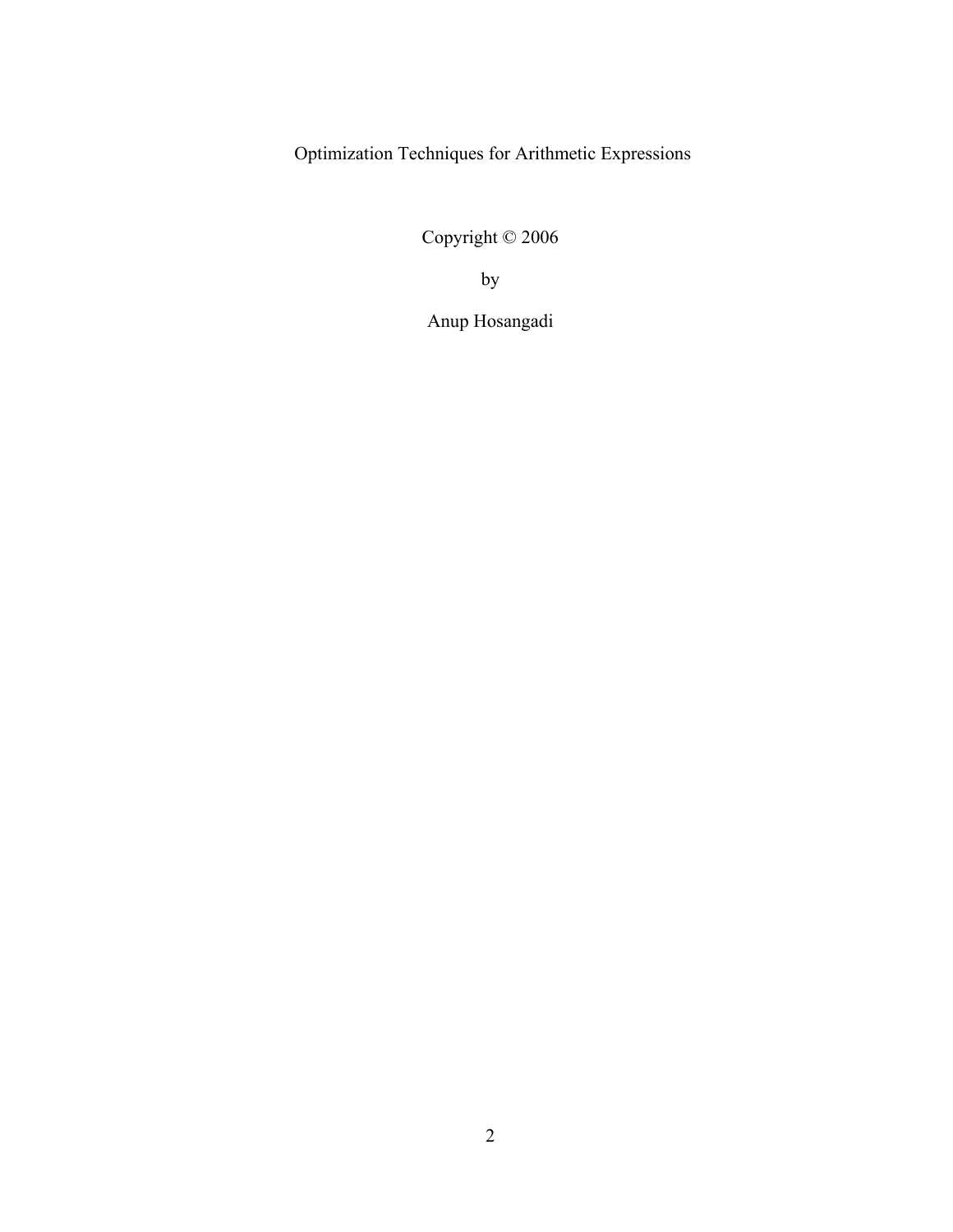#### ACKNOWLEDGEMENTS

I would like to thank all those people that helped me through this long journey in graduate school and made it an enjoyable experience. I would like to thank my advisors Professor Ryan Kastner and Dr. Farzan Fallah for their guidance and admirable patience in helping me with my thesis, without which this would not be possible. I would like to thank Professor Forrest Brewer and Professor Marek-Sadowska for their useful suggestions and ideas during my research. I enjoyed working with and collaborating with my lab mates Gang Wang, Shahnam Mirzaei, Wenrui Gong, Arash Arfaee and Yan Meng, who always created an atmosphere conducive to exchange of ideas.

Being a foreign student is tough and I can never thank enough the people who made me feel at home away from home. I am grateful to the folks at the International Student Association and the India Student Association. Last but not the least I am forever indebted to my family, who continually supported and encouraged me during my studies.

Sincerely, Anup Hosangadi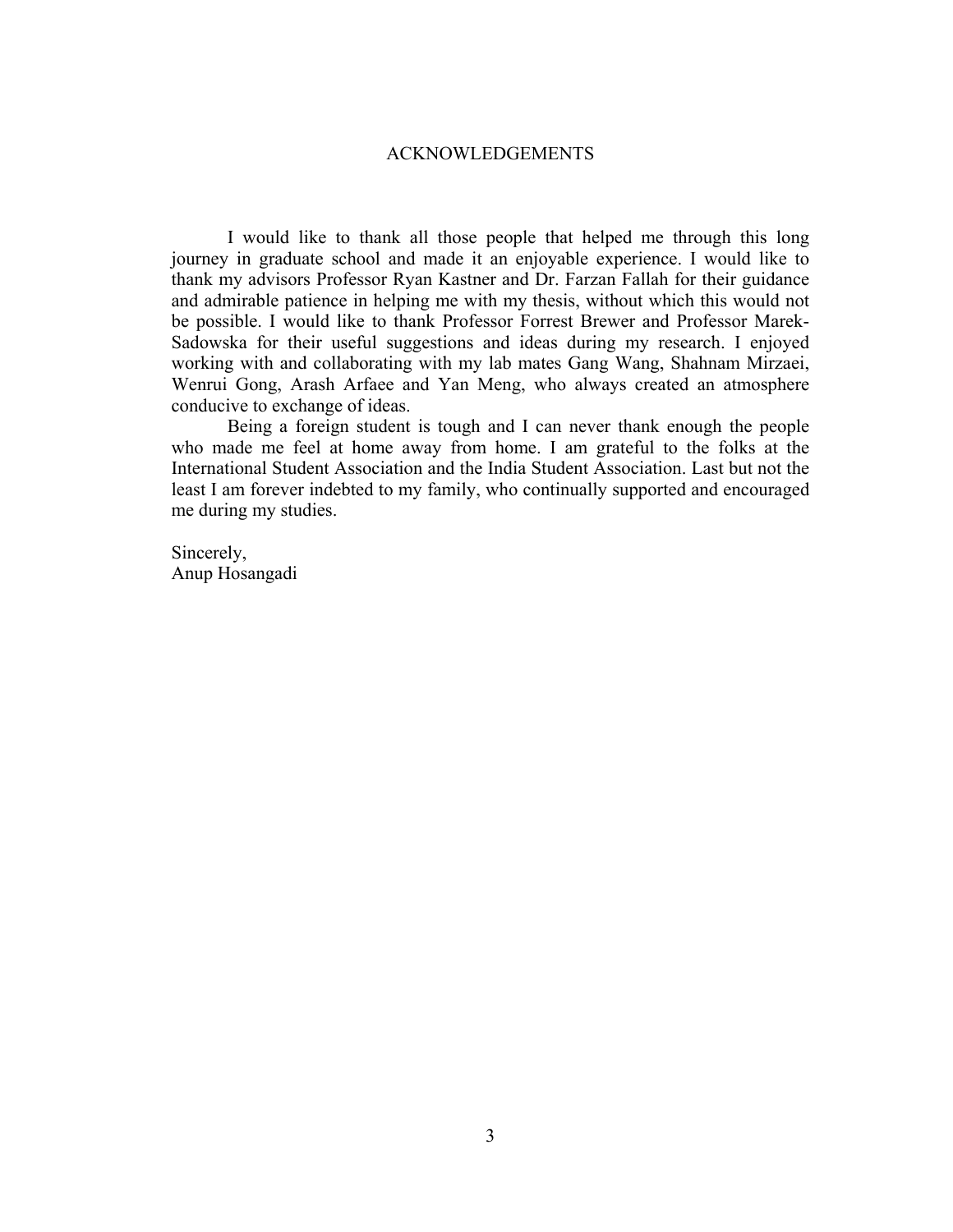#### VITA OF ANUP HOSANGADI

July 2006

#### EDUCATION

Bachelor of Engineering in Electrical and Electronics Engineering, National Institute of Technology, Trichy, India, May 2001 Master of Science in Computer Engineering, University of California, Santa Barbara, September 2003 Doctor of Philosophy in Computer Engineering, University of California, Santa Barbara, July 2006 (expected)

#### PROFESSIONAL EMPLOYMENT

September 2001- December 2002, Teaching Assistant, Department of Electrical and Computer Engineering, University of California, Santa Barbara January 2003-March 2006, Research Assistant, Department of Electrical and Computer Engineering, University of California, Santa Barbara June 2004-September 2004, Student Intern, Fujitsu Laboratories of America, Sunnyvale, California. April 2006-June 2006, Teaching Assistant, Department of Electrical and Computer

Engineering, University of California, Santa Barbara

#### PUBLICATIONS

A.Hosangadi, F.Fallah, R.Kastner, "*Algebraic Methods for Optimizing Constant Multiplications in Linear Systems*", to appear in Journal of VLSI Signal Processing.

A.Hosangadi, F.Fallah, R.Kastner, "*Optimizing Polynomial Expressions by Algebraic Factorization and Common Subexpression Elimination*", to appear in the IEEE Transactions on Computer Aided Design (TCAD).

A.Hosangadi, F.Fallah, R.Kastner, " Area and Delay Optimization of Carry Save Arithmetic Structures", submitted to the IEEE Transactions on Computer Aided Design (TCAD).

A.Hosangadi, F.Fallah, R.Kastner, "*Optimizing High Speed Arithmetic Circuits Using Three Term Extraction*", in proceedings of the Design Automation and Test in Europe (DATE), Munich, Germany, March 2006

S.Mirzaei, A.Hosangadi, R.Kastner, "*Implementing High Speed FIR Filters Using Add and Shift Method*", poster presentation at the International Symposium on Field Programmable Gate Arrays (FPGA), Monterey, CA, February 2006.

A.Hosangadi, F.Fallah, R.Kastner, "*Simultaneous Optimization of Delay and Number of Operations in Multiplierless Implementation of Linear Systems* in proceedings of the 14<sup>th</sup> International Workshop on Logic and Synthesis (IWLS), Lake Arrowhead, CA, June 2005.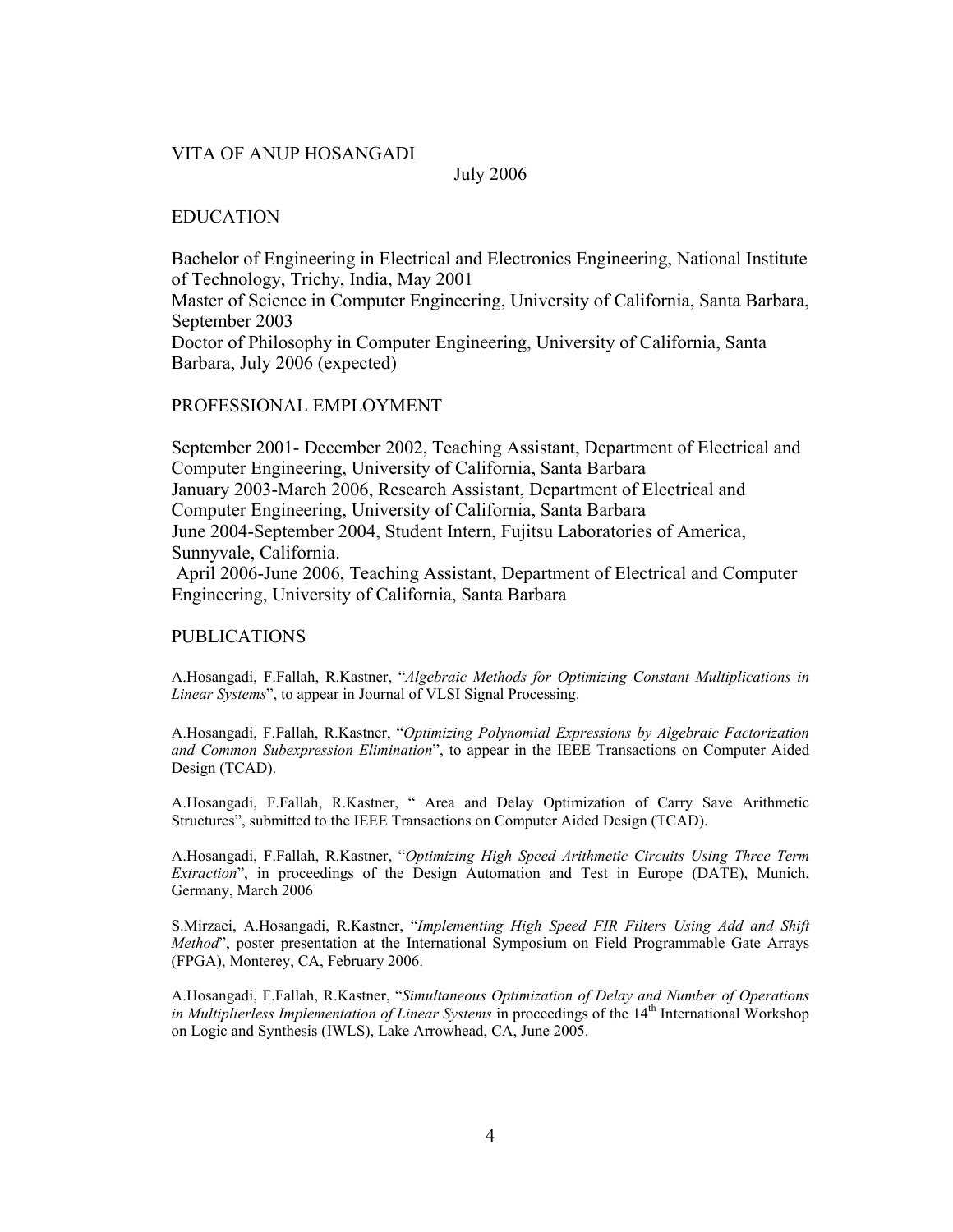A.Hosangadi, F.Fallah, R.Kastner, "*Reducing Hardware Complexity of Linear DSP Systems by Iteratively Eliminating Two Term Common Subexpressions*". proceedings of the Asia South Pacific Design Automation Conference (ASP-DAC), Shanghai, China, January 2005

A.Hosangadi, F.Fallah, R.Kastner, "*Energy Efficient Hardware Synthesis of Polynomial expressions*", proceedings of the International Conference on VLSI Design, Kolkata, India, January 2005 (**Best Student Paper Award**).

A.Hosangadi, F.Fallah, R.Kastner, "*Factoring and Eliminating Common Subexpressions in Polynomial Expressions*", proceedings of the International Conference on Computer Aided Design (ICCAD), San Jose, November 2004.

A.Hosangadi, F.Fallah, R.Kastner, "*Common Subexpression Elimination Involving Multiple Variables for Linear DSP Synthesis*", proceedings of the IEEE International Conference on Application-Specific Architectures and Processors (ASAP), Galveston TX, September 2004.

A.Hosangadi, F.Fallah, R.Kastner, "*Optimizing Polynomial Expressions by Factoring and Eliminating Common Subexpressions*", 13<sup>th</sup> International Workshop on Logic and Synthesis (IWLS), Temecula CA, June 2004.

"Optimization Techniques for Arithmetic Expressions", 8<sup>th</sup> SIGDA PhD Forum, Design Automation Conference (DAC), Anaheim, CA, June 2005 (poster presentation)

#### AWARDS

Won the N.N. Biswas Best Student Paper Award at the International Conference of VLSI Design, Kolkata, India in 2005 for the paper titled "Energy Aware Hardware Synthesis of Polynomial Expressions", co-authored by Dr. Ryan Kastner and Dr. Farzan Fallah.

Recepient of SIGDA travel grants to attend conferences in Shanghai, China (ASPDAC'2005) and Munich, Germany (DATE'2006)

Received financial support throughout graduate study at the University of California, Santa Barbara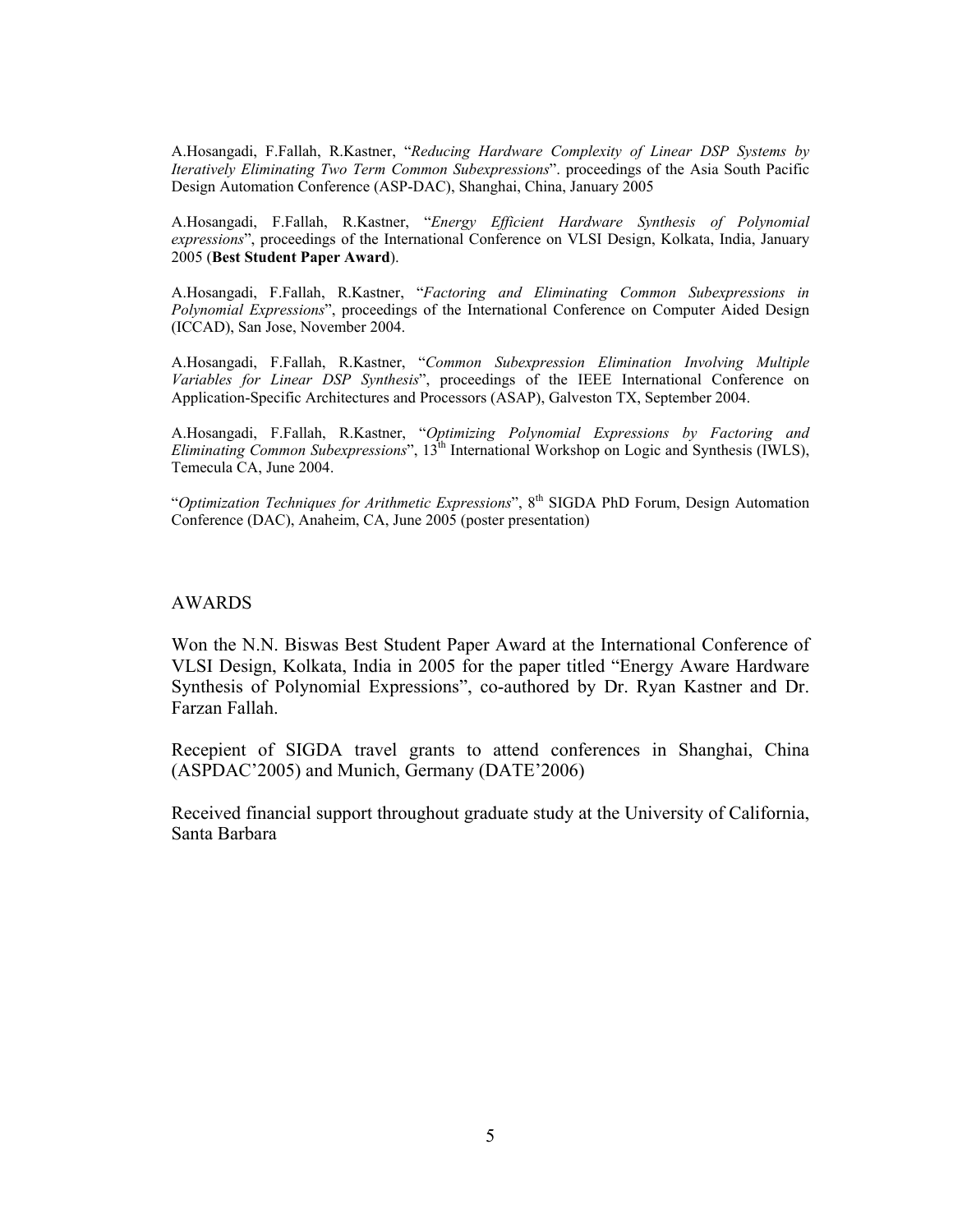#### ABSTRACT

#### Optimizations for Arithmetic Expressions

by

#### Anup Hosangadi

The increasing complexity of systems has spawned new directions in Design Automation research. System designers need the most sophisticated tools that can design applications of ever increasing complexity and meet the stringent requirements of performance and power consumption. Most of the popular embedded system applications perform some kind of continuous numeric processing which are computationally intensive. Examples of such computing can be found in multimedia applications such as 3-D computer graphics, audio and video processing and wireless communication applications. Traditionally system designers have often used hand written library routines for implementing these functions in software and custom Intellectual Property (IP) cores for hardware. Such an approach often does not give the best results since the results depend on the target architectures and the implementation constraints that are not taken into account in these libraries. Unfortunately, the currently available software compilers and high level synthesis frameworks have been designed for general purpose applications and do not do a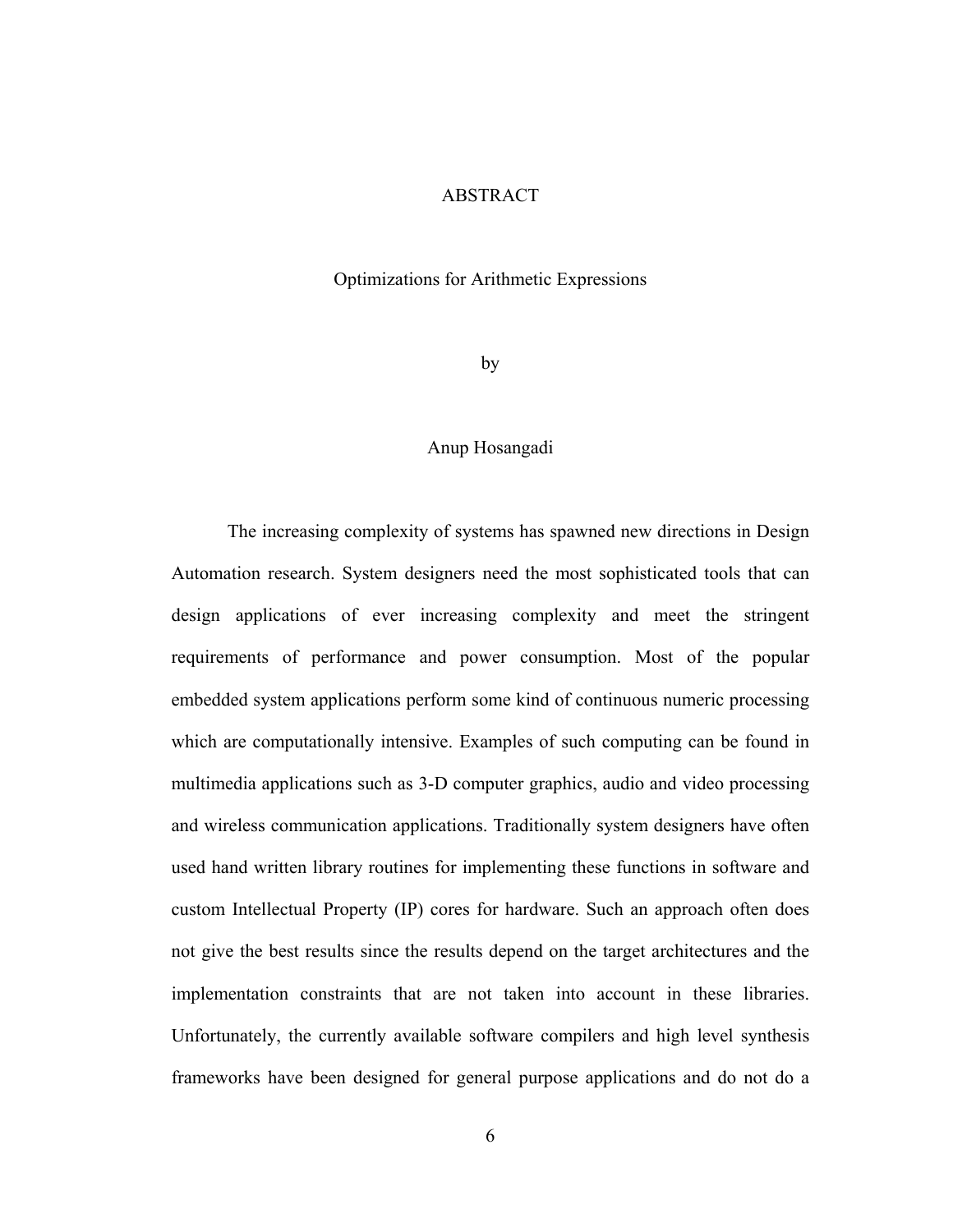good optimization of arithmetic expressions. As a result, there is an urgent need to come up with good tools that can take advantage of the flexibility of arithmetic expressions and provide the best solutions for their implementations. These methods then need to be integrated into the conventional optimization frameworks for software and/or hardware.

This thesis highlights the opportunities available for the optimization of arithmetic expressions, and presents algebraic techniques for their optimization. The heart of these techniques is based on a novel canonical representation and methodology for eliminating redundant operations in arithmetic expressions. These techniques were applied for optimizing arithmetic functions in a number of popular applications, where significant performance, power and area savings were observed over the conventional techniques. This thesis also highlights the various factors that affect the delay and power consumption of these arithmetic expressions, and discusses some solutions that give the best result. Furthermore, the challenges of verifying the precision and range of these computations and their relationship with the various optimizations are studied. Finally, we present the challenges and suggest some solutions for integrating these optimizations into conventional optimizing compilers.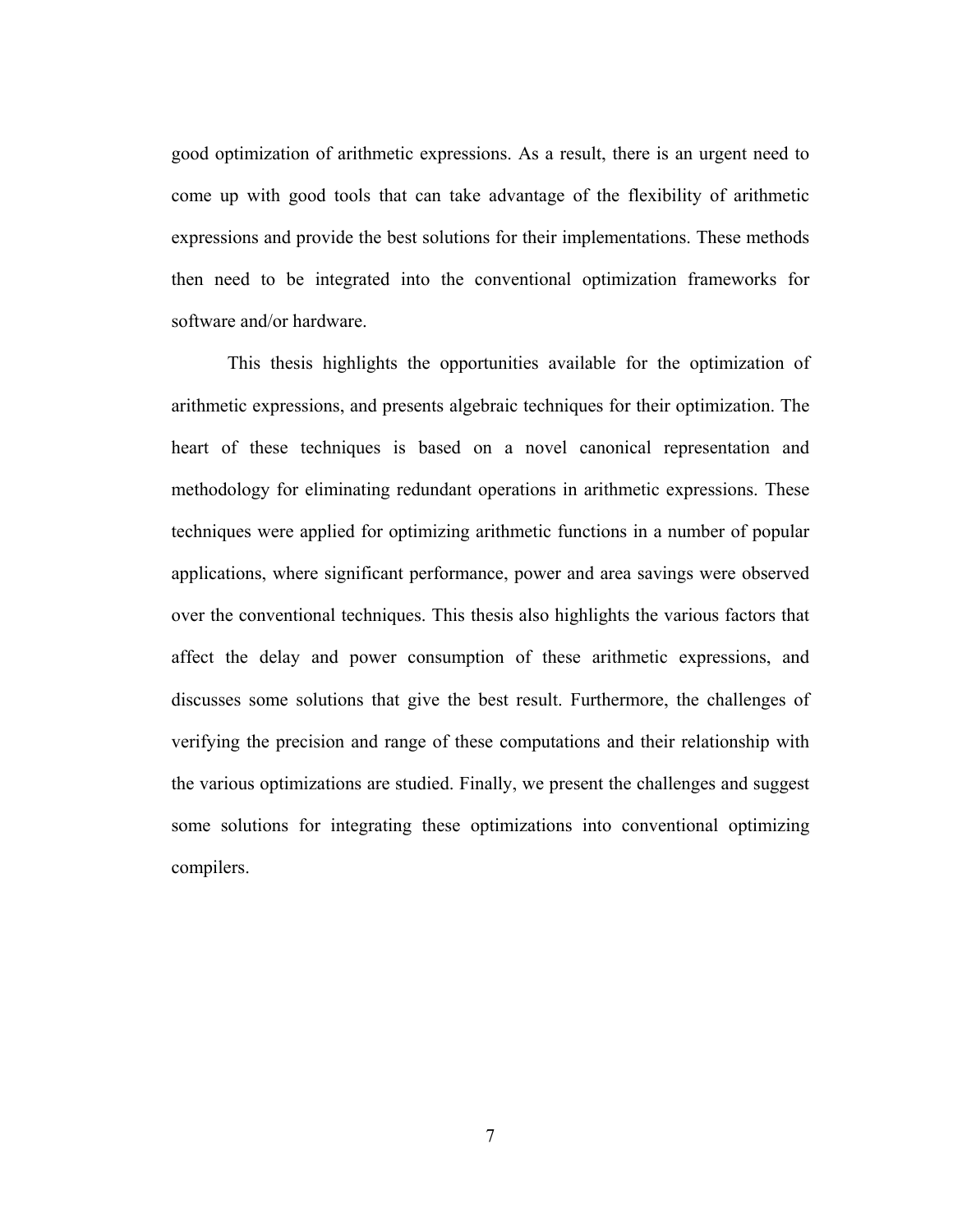# TABLE OF CONTENTS

| $\mathbf{1}$   |                                                                         |                                                                  |  |  |  |
|----------------|-------------------------------------------------------------------------|------------------------------------------------------------------|--|--|--|
| $\overline{2}$ |                                                                         |                                                                  |  |  |  |
|                | 2.1                                                                     | Polynomial expressions in Computer Graphics applications 19      |  |  |  |
|                | 2.2                                                                     | Polynomial expressions in Signal Processing Transforms 21        |  |  |  |
|                | Constant multiplications in Signal processing and Communications<br>2.3 |                                                                  |  |  |  |
|                |                                                                         |                                                                  |  |  |  |
|                | 2.4                                                                     |                                                                  |  |  |  |
|                | 2.5                                                                     |                                                                  |  |  |  |
|                | 2.6                                                                     | Arithmetic expressions optimization in embedded system design    |  |  |  |
|                | flow 28                                                                 |                                                                  |  |  |  |
| 3              |                                                                         |                                                                  |  |  |  |
|                | 3.1                                                                     |                                                                  |  |  |  |
|                | 3.1.1                                                                   |                                                                  |  |  |  |
|                | 3.1.2                                                                   | Differences with algebraic techniques in Logic Synthesis  46     |  |  |  |
|                | 3.1.3                                                                   |                                                                  |  |  |  |
|                | 3.2                                                                     | Optimizing linear computations with constant multiplications  55 |  |  |  |
|                | 3.2.1                                                                   | Optimizations using the Rectangle Covering techniques  57        |  |  |  |
|                | 3.2.2                                                                   | Common Subexpression Elimination by iteratively eliminating      |  |  |  |
|                |                                                                         |                                                                  |  |  |  |
|                | 3.2.3                                                                   |                                                                  |  |  |  |
|                | 3.2.4                                                                   |                                                                  |  |  |  |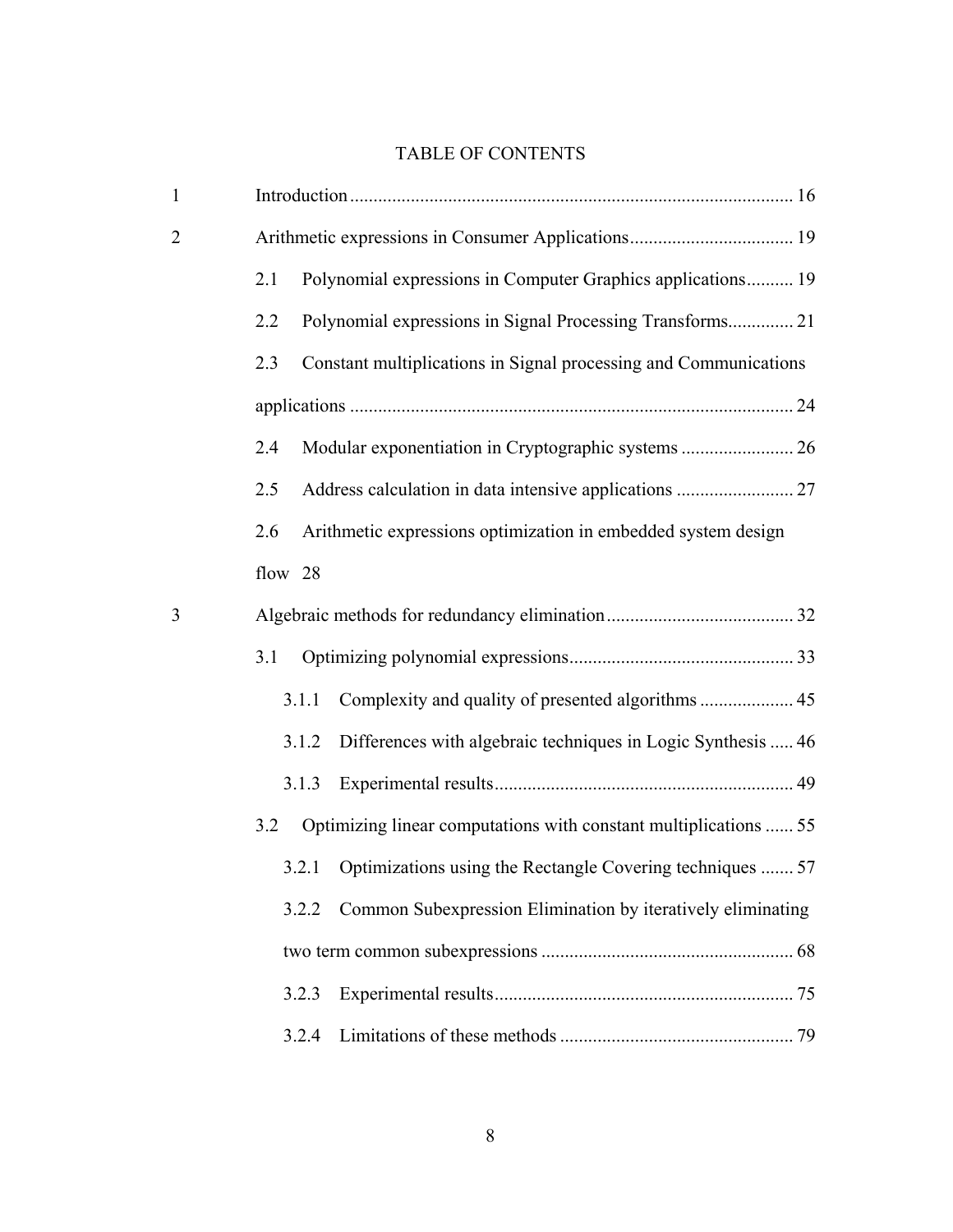|                | Optimizing constant multiplications in general polynomial<br>3.3         |  |
|----------------|--------------------------------------------------------------------------|--|
|                |                                                                          |  |
|                | Optimal solutions for redundancy elimination based on 0-1 Integer<br>3.4 |  |
|                |                                                                          |  |
|                | 3.4.1 Generalizing ILP model for solving a larger class of               |  |
|                |                                                                          |  |
| $\overline{4}$ |                                                                          |  |
|                | Dataflow optimizations in modern software compilers  93<br>4.1           |  |
|                | 4.1.1                                                                    |  |
|                | 4.1.2                                                                    |  |
|                | 4.1.3                                                                    |  |
|                | 4.1.4                                                                    |  |
|                | 4.1.5                                                                    |  |
|                | 4.2                                                                      |  |
|                | Implementing polynomials using the Horner form 101<br>4.2.1              |  |
|                | Synthesis and optimization for constant multiplications  103<br>4.2.2    |  |
| 5              |                                                                          |  |
|                | 5.1                                                                      |  |
|                | 5.1.1                                                                    |  |
|                | 5.1.2                                                                    |  |
|                | 5.1.3                                                                    |  |
|                | 5.2                                                                      |  |
|                | 5.2.1                                                                    |  |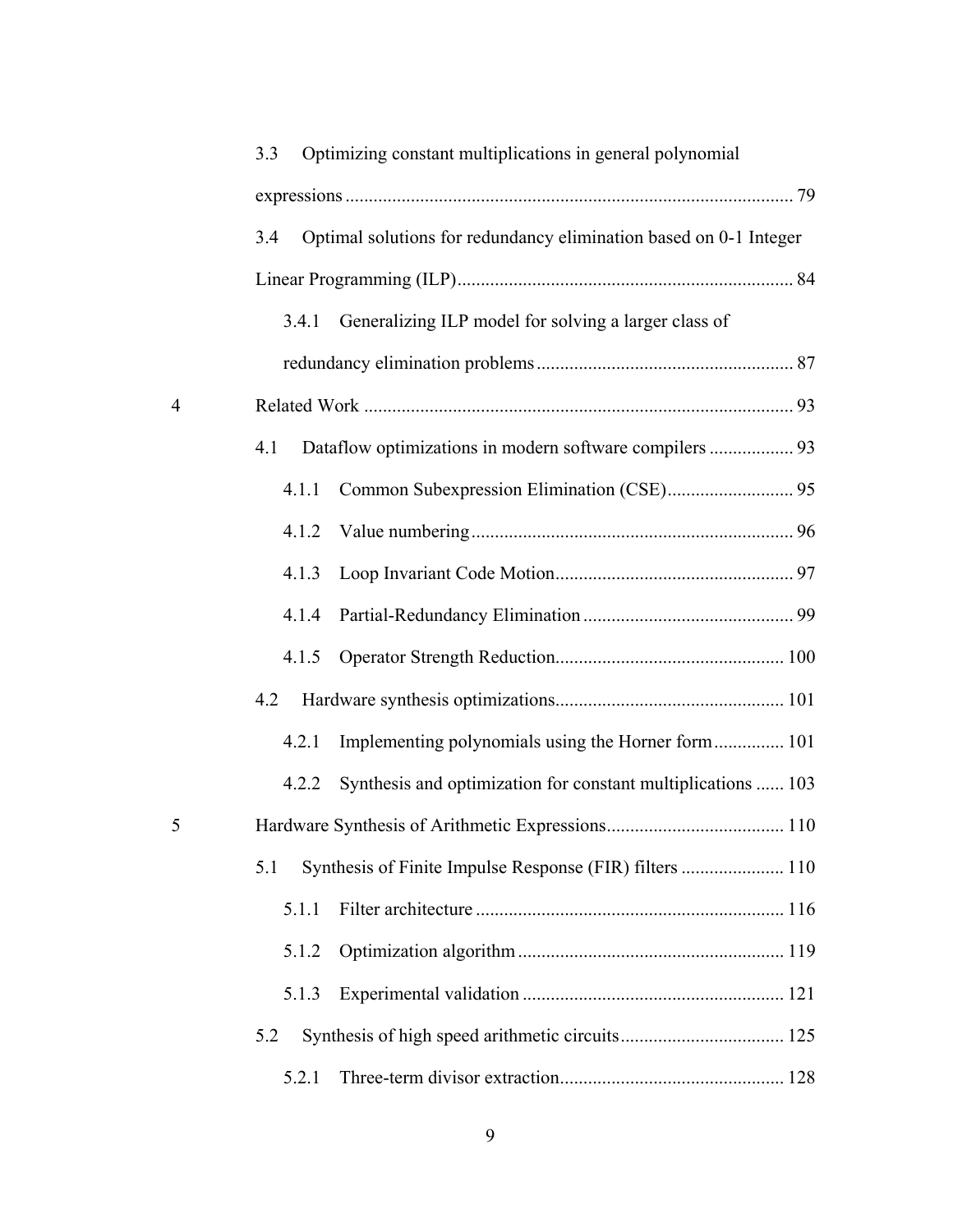|   | 5.3                                                                   |
|---|-----------------------------------------------------------------------|
|   | 5.3.1 Delay aware two-term common subexpression elimination . 137     |
|   |                                                                       |
|   | Performing resource aware common subexpression elimination 154<br>5.4 |
| 6 |                                                                       |
|   | 6.1                                                                   |
|   | 6.2                                                                   |
|   | 6.3                                                                   |
|   |                                                                       |
|   |                                                                       |
|   |                                                                       |
| 7 |                                                                       |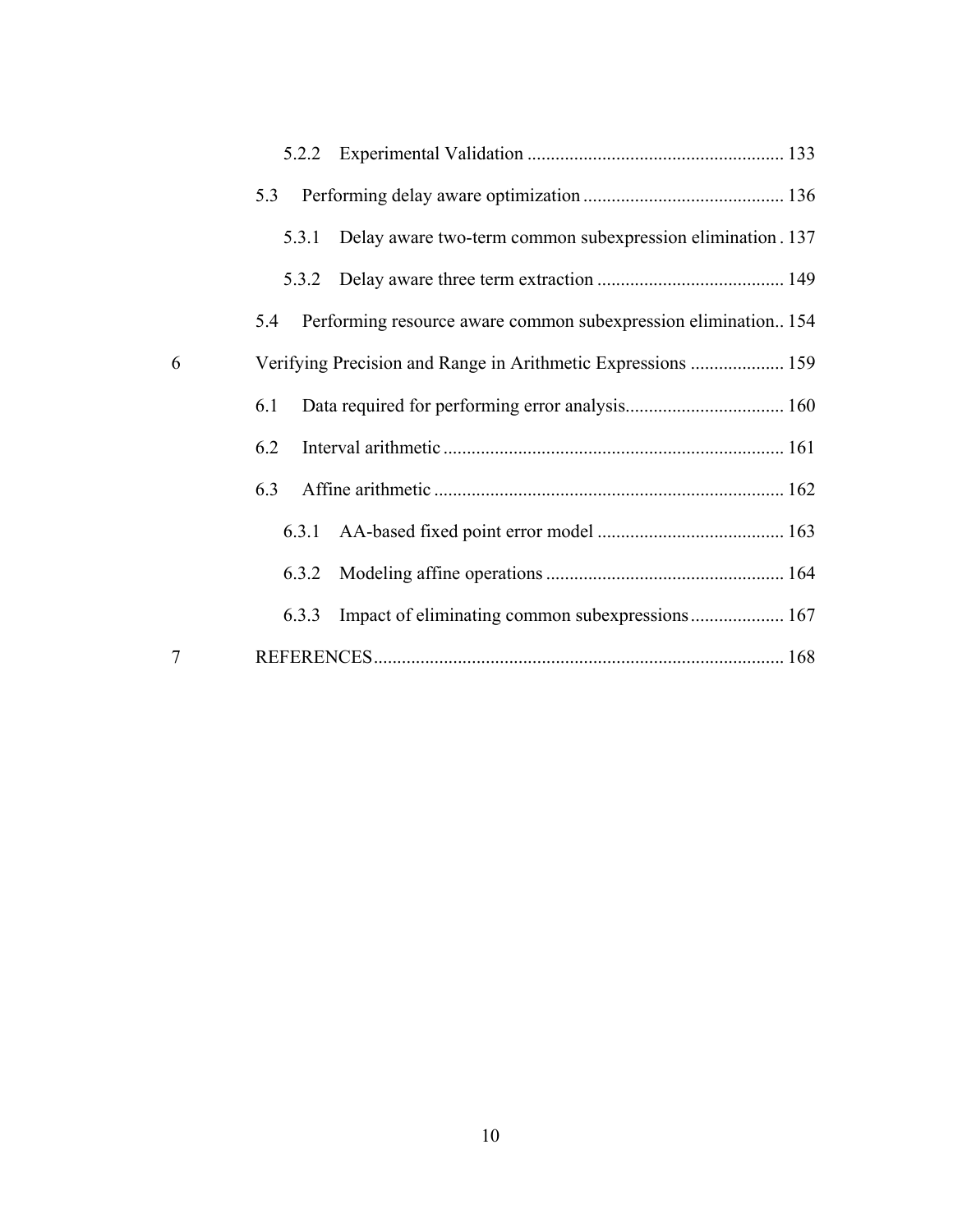# LIST OF FIGURES

| Figure 2.1 The Quartic Spline polynomial and its different optimizations  20 |  |
|------------------------------------------------------------------------------|--|
|                                                                              |  |
|                                                                              |  |
| Figure 2.4 Matrix multiplication after eliminating common subexpressions 23  |  |
|                                                                              |  |
| Figure 2.6 H.264 Integer transform after extracting common subexpressions24  |  |
| Figure 2.7 Modular exponentiation a) Using the method of squaring b)         |  |
|                                                                              |  |
|                                                                              |  |
|                                                                              |  |
|                                                                              |  |
|                                                                              |  |
|                                                                              |  |
|                                                                              |  |
|                                                                              |  |
|                                                                              |  |
|                                                                              |  |
|                                                                              |  |
|                                                                              |  |
| Figure 3.11 Worst case complexity for finding kernel intersections  45       |  |
|                                                                              |  |
| Figure 3.13 Decomposing linear system into shifts and additions 56           |  |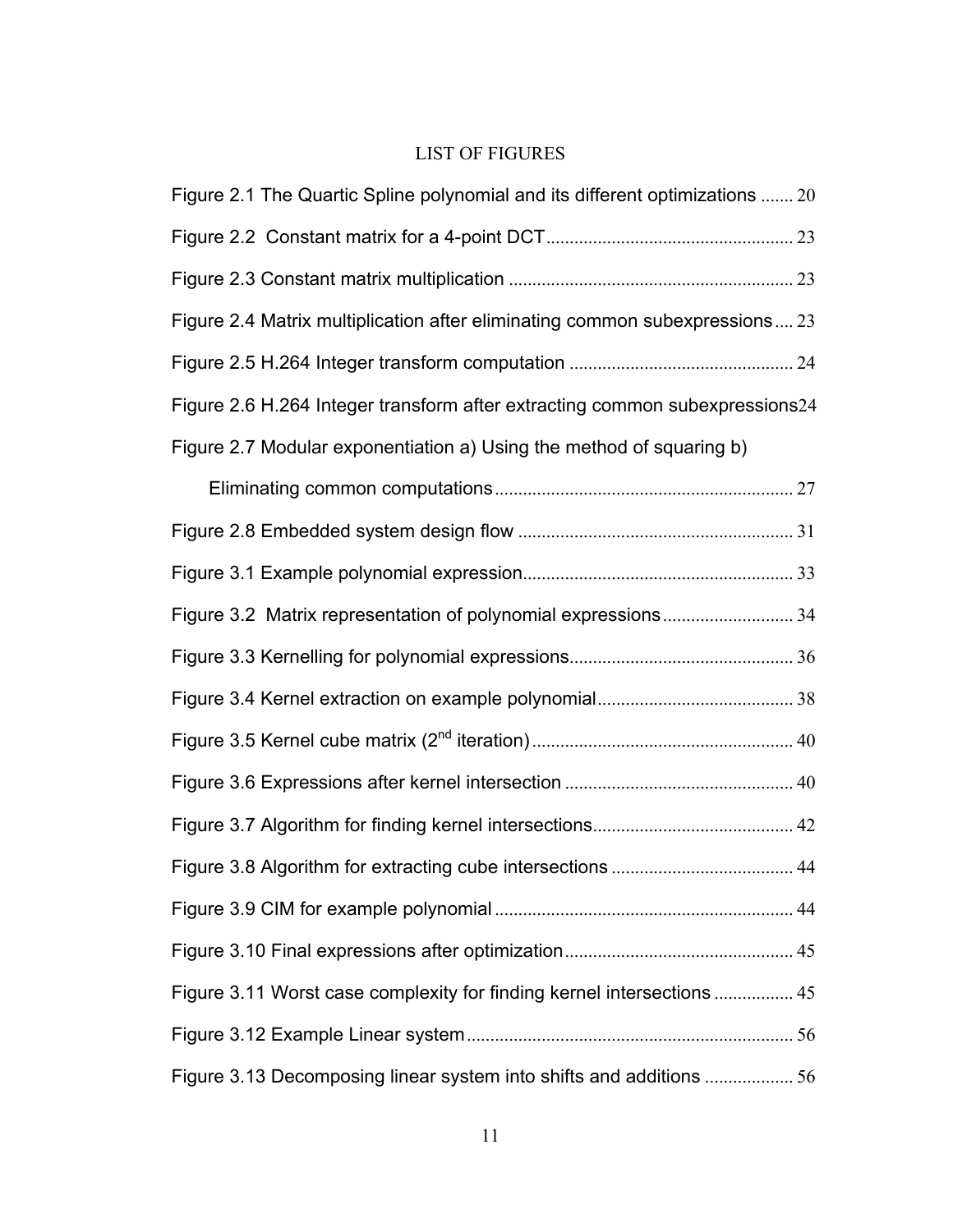| Figure 3.14 Polynomial transformation of example linear system57               |
|--------------------------------------------------------------------------------|
|                                                                                |
| Figure 3.16 Kernels and co-kernels generated for example linear system 60      |
|                                                                                |
| Figure 3.18 Kernel Intersection Matrix (KIM) for example Linear System 63      |
| Figure 3.19 Algorithm to find kernel intersections for linear systems 66       |
|                                                                                |
|                                                                                |
| Figure 3.22 Set of expressions after the end of kernel intersection 67         |
|                                                                                |
|                                                                                |
| Figure 3.25 Algorithm for eliminating two-term common subexpressions 73        |
|                                                                                |
|                                                                                |
| Figure 3.28 Polynomial obtained after two-term and single term extraction 83   |
| Figure 3.29 Example for optimizing polynomials with constant multiplications84 |
| Figure 3.30 AND-OR circuit showing all the partial sums used to obtain         |
|                                                                                |
|                                                                                |
| Figure 3.32 Algorithm for generating AND-OR circuit for a polynomial 88        |
| Figure 3.33 Example showing the steps in generating the AND-OR circuit  90     |
|                                                                                |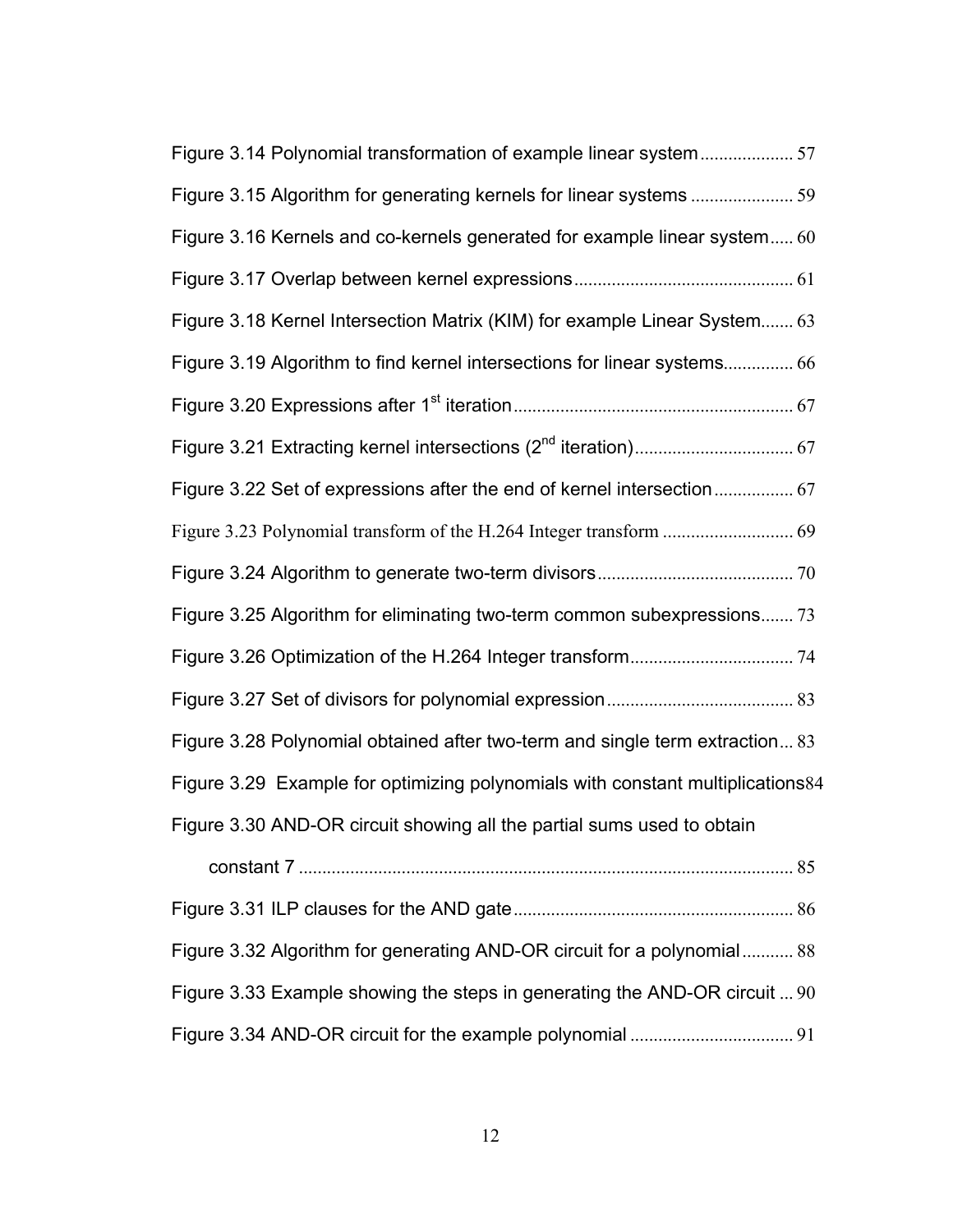| Figure 4.1 Example of doing common subexpression elimination (a) Original               |
|-----------------------------------------------------------------------------------------|
| flowgraph (b) flowgraph after eliminating common subexpression $(a + 2)94$              |
| Figure 4.2 Showing the differences between the capabilities of Value                    |
|                                                                                         |
| Figure 4.3 (a) Example of a loop having loop invariant computations and (b)             |
|                                                                                         |
| Figure 4.4 Partial Redundancy Elimination (a) Partially redundant (b)                   |
|                                                                                         |
|                                                                                         |
|                                                                                         |
| Figure 4.7 Matrix splitting (a) Original matrix (b) Matrix after constant splitting 105 |
| Figure 4.8 Example of matrix splitting transformation (a) Original System (b)           |
|                                                                                         |
|                                                                                         |
| Figure 4.9 Carry Save Adder (CSA) tree for performing multi-operand                     |
|                                                                                         |
|                                                                                         |
|                                                                                         |
|                                                                                         |
| Figure 5.4 Transposed form FIR filter architecture using adders and latches116          |
| Figure 5.5 Registered adder in an FPGA at no additional cost 117                        |
| Figure 5.6 Reducing number of registered adders a) Unoptimized expression               |
| trees b) Extracting common subexpression (A+B+C) c) Extracting                          |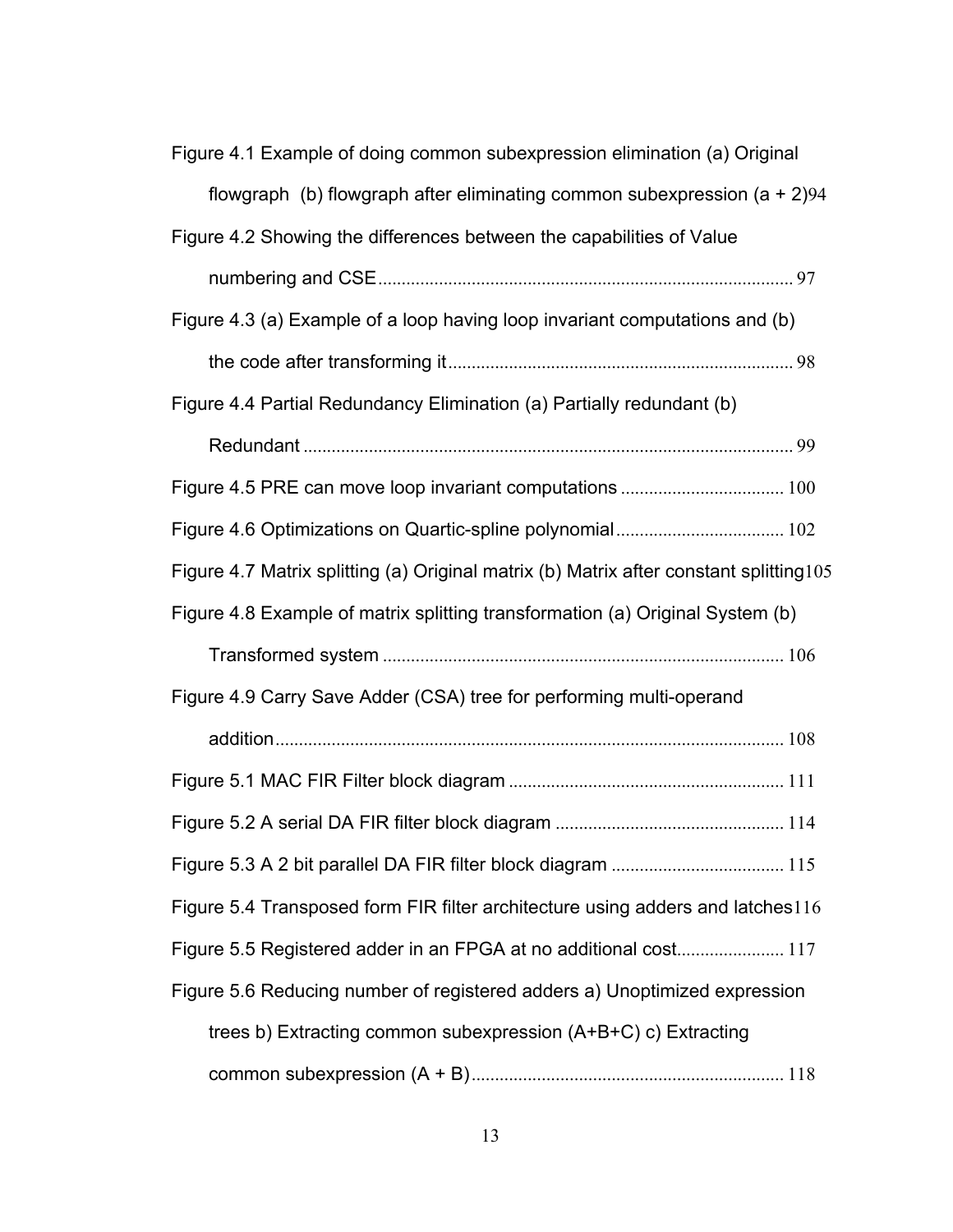| Figure 5.7 Calculating registers required for fastest evaluation 120            |
|---------------------------------------------------------------------------------|
| Figure 5.8 Reduction in resources for multiplierles FIR implementation 123      |
| Figure 5.9 Comparing power consumption with Xilinx Coregen <sup>™</sup> 124     |
| Figure 5.10 Example expressions (a) Original expressions b) Expressions         |
|                                                                                 |
| Figure 5.11 CSA trees (a) Original expressions (b) Expressions after sharing128 |
|                                                                                 |
|                                                                                 |
| Figure 5.14 Expression rewriting using 3-term common subexpressions 132         |
| Figure 5.15 Area comparison for Sum of Products implementations using           |
|                                                                                 |
| Figure 5.16 Optimization example (a) Original expression tree (b) Eliminating   |
| common subexpressions (c) Delay aware common subexpression                      |
|                                                                                 |
| Figure 5.17 Recursive and Non-Recursive common subexpression                    |
|                                                                                 |
|                                                                                 |
|                                                                                 |
|                                                                                 |
|                                                                                 |
|                                                                                 |
|                                                                                 |
|                                                                                 |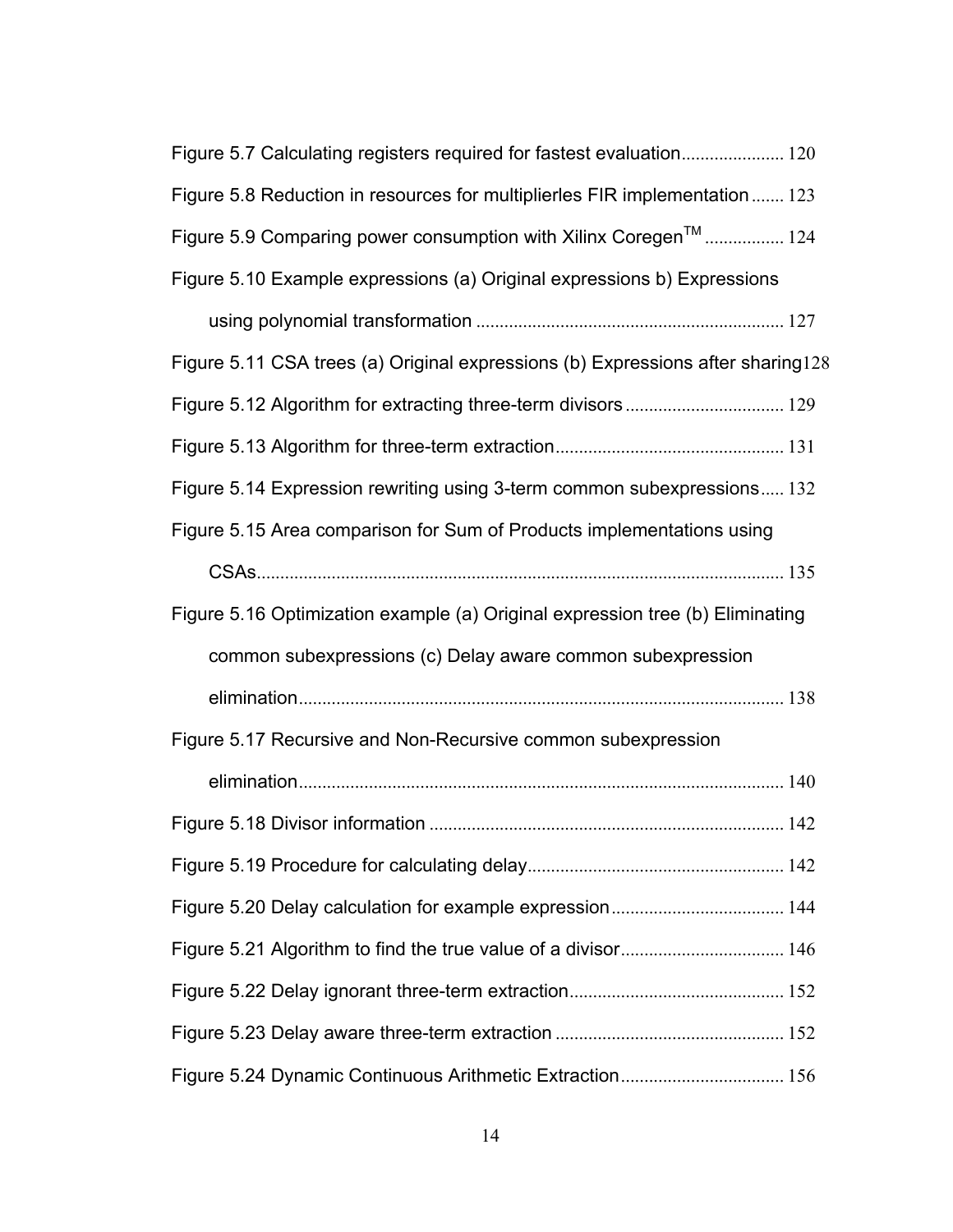|  |  |  | Figure 5.25 Comparing CAX and Dynamic CAX for DCT8 example  157  |  |
|--|--|--|------------------------------------------------------------------|--|
|  |  |  | Figure 5.26 Comparing CAX and Dynamic CAX for FIR189 example 157 |  |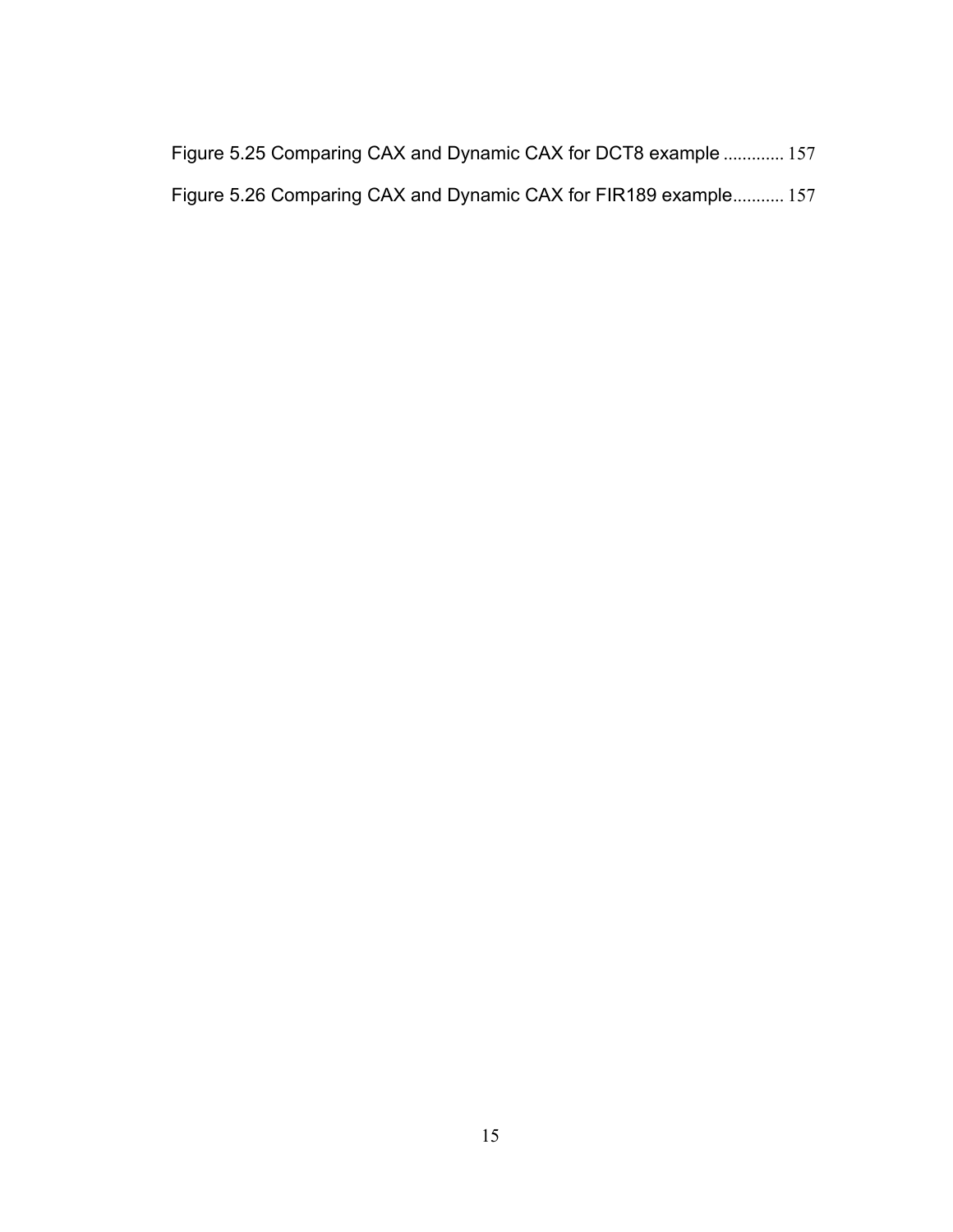### **1 Introduction**

 The past few years have seen an explosive growth in the market for embedded systems, mainly in the consumer electronics segment. The increasing trend towards high performance and portable systems has forced researchers to come up with innovative system level design techniques that can achieve these objectives and meet the strict time to market requirements. Most of these systems perform some kind of continuous processing of input data, which requires the extensive evaluation of arithmetic expressions. Though researchers have come up with many innovative architectural features for evaluating these expressions, there are not many tools that optimize these expressions at the behavioral level.

 This work looks at the various issues in the evaluation of arithmetic expressions and describes our novel algebraic optimization techniques. The arithmetic expressions that are discussed include polynomial expressions commonly used to model objects in 3-D computer graphics applications, linear arithmetic expressions involving constant multiplications found in DSP transforms and filters, and integer exponentiations which are performed in many cryptographic systems. The conventional optimization routines performed in optimizing compilers such as the two term Common Subexpression Elimination (CSE), Value numbering and Partial Redundancy Elimination (PRE), have been designed for general purpose applications, and perform poorly when optimizing an application with a number of arithmetic expressions. One of the main reasons for this is that these techniques do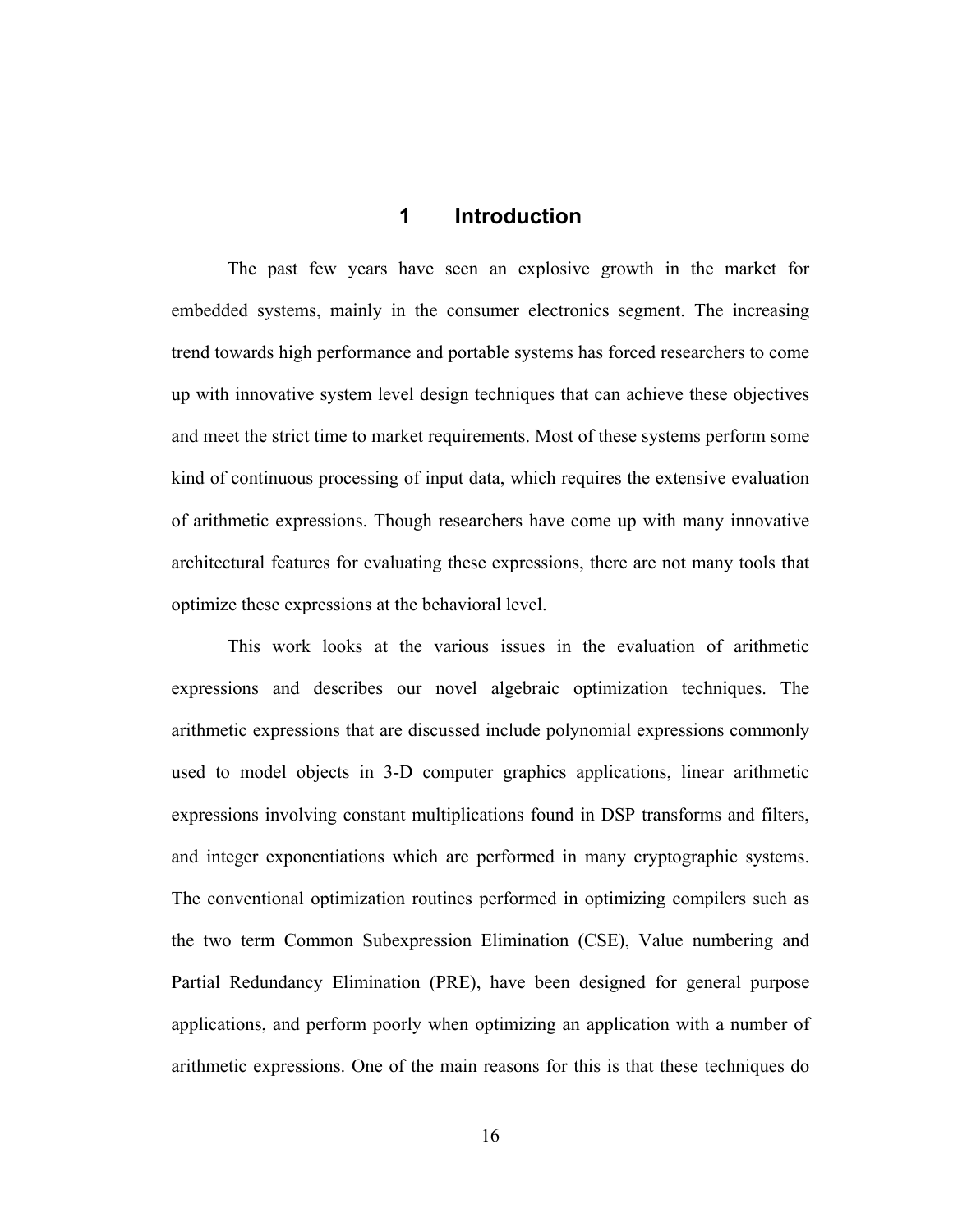not take into account the commutative, associative and distributive properties of arithmetic operators. The algebraic techniques that are discussed in this thesis make use of these properties and also make use of a canonical representation that helps us to perform a number of useful optimizations that cannot otherwise be performed by these techniques. An example of the optimizations is the algebraic factorization of polynomial expressions and eliminating common subexpressions. It is shown that any common subexpression or factorization opportunity can be detected by our methods.

 It is hoped that our methods can be leveraged by compiler designers and system designers for producing superior results, and that future researchers can work on some of these open problems which will make these techniques more easily usable in a wide variety of applications and compilation frameworks. The thesis is organized carefully into a number of chapters.

Chapter 1 gives an introduction to the topic and the organization of the thesis.

Chapter 2 talks about the various examples of arithmetic expressions that are found in consumer applications and forms the motivation for the thesis work. The design flow for computation intensive arithmetic expressions is described to point out the various opportunities where our techniques are applicable.

Chapter 3 describes the core algebraic techniques on which our optimizations are based. It starts with the canonical representation of arithmetic expressions and describes the algorithms for kernel generation and kernel intersection. The algorithms for optimizing polynomial expressions by algebraic factorization and common subexpression elimination are presented. This is followed by an algorithm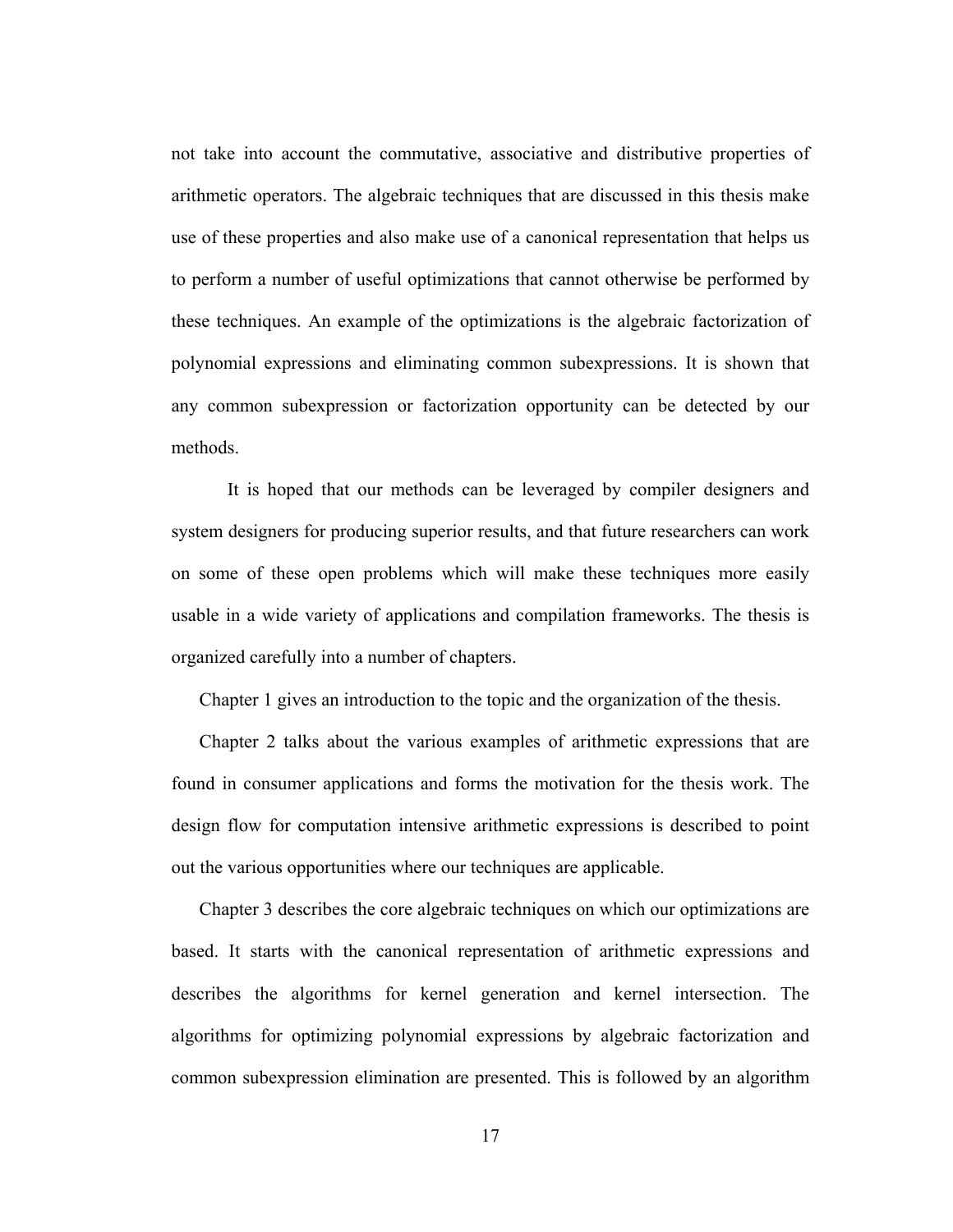for reducing the number of two-input adders for linear systems with constant multiplications. Finally, the chapter describes a method for finding optimal solutions to these problems using 0-1 Integer Linear Programming.

Chapter 4 describes work related to the material presented in this thesis. It first describes the different dataflow optimizations done in software compilers such as common subexpression elimination and value numbering. This is followed by related work done in the hardware synthesis of arithmetic computations.

Chapter 5 talks about some interesting problems in hardware synthesis of arithmetic expressions. It starts with an application of the algorithms described in Chapter 3 to design an area efficient, high speed Finite Impulse Response (FIR) filter. Some optimizations in the synthesis of high speed arithmetic expressions are then described. Finally some delay aware optimization techniques are presented.

Chapter 6 describes the important problem of verifying that the arithmetic expressions satisfy the constraints of precision imposed by the application and that no overflows or underflows occur. A survey of some of the approaches used in the industry is presented, and some static error analysis techniques developed in academia is presented.

18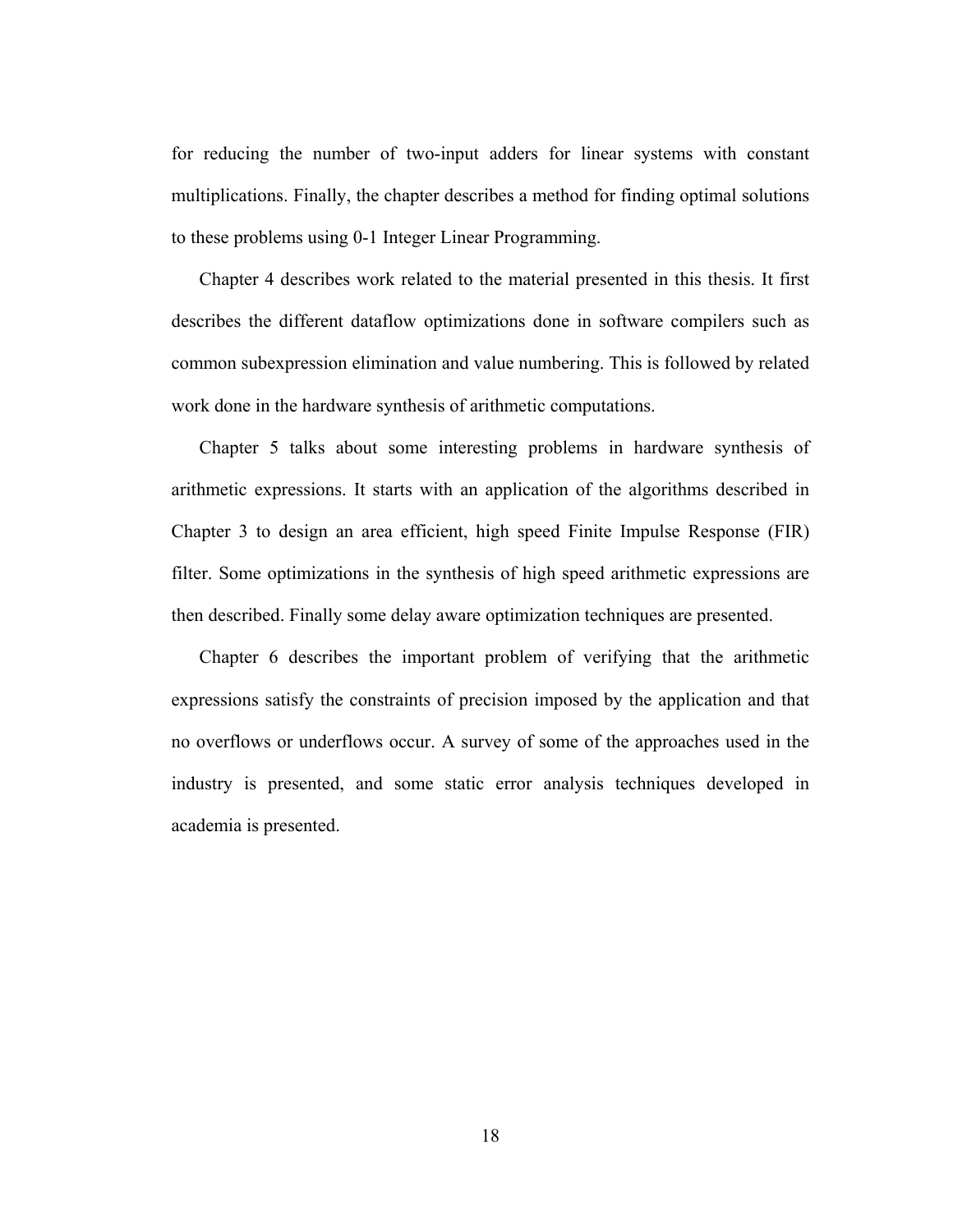## **2 Arithmetic expressions in Consumer Applications**

 This chapter points out the various consumer applications which need to constantly evaluate arithmetic expressions. This chapter serves to form the motivation for our work. The examples that are covered are polynomial expressions in Computer Graphics and Signal Processing, matrix multiplications and filters in Digital Signal Processing (DSP) and communications and integer exponentiations in cryptographic applications. These examples are a good representative of the most popular consumer applications that are driving the embedded systems market. The chapter is concluded with a discussion of the design flow for computationally intensive embedded systems. The position of our techniques in the design flow is also discussed.

#### **2.1 Polynomial expressions in Computer Graphics applications**

 3-Dimensional Computer graphics are commonly used in applications such as video games, animation movies, scientific modeling, medical procedures and many more. These applications are generally computationally very expensive, but due to the increasing demands of consumers and improvements in technology, they are increasingly being integrated into current generation embedded devices. Optimizing these programs is thus becoming of utmost importance.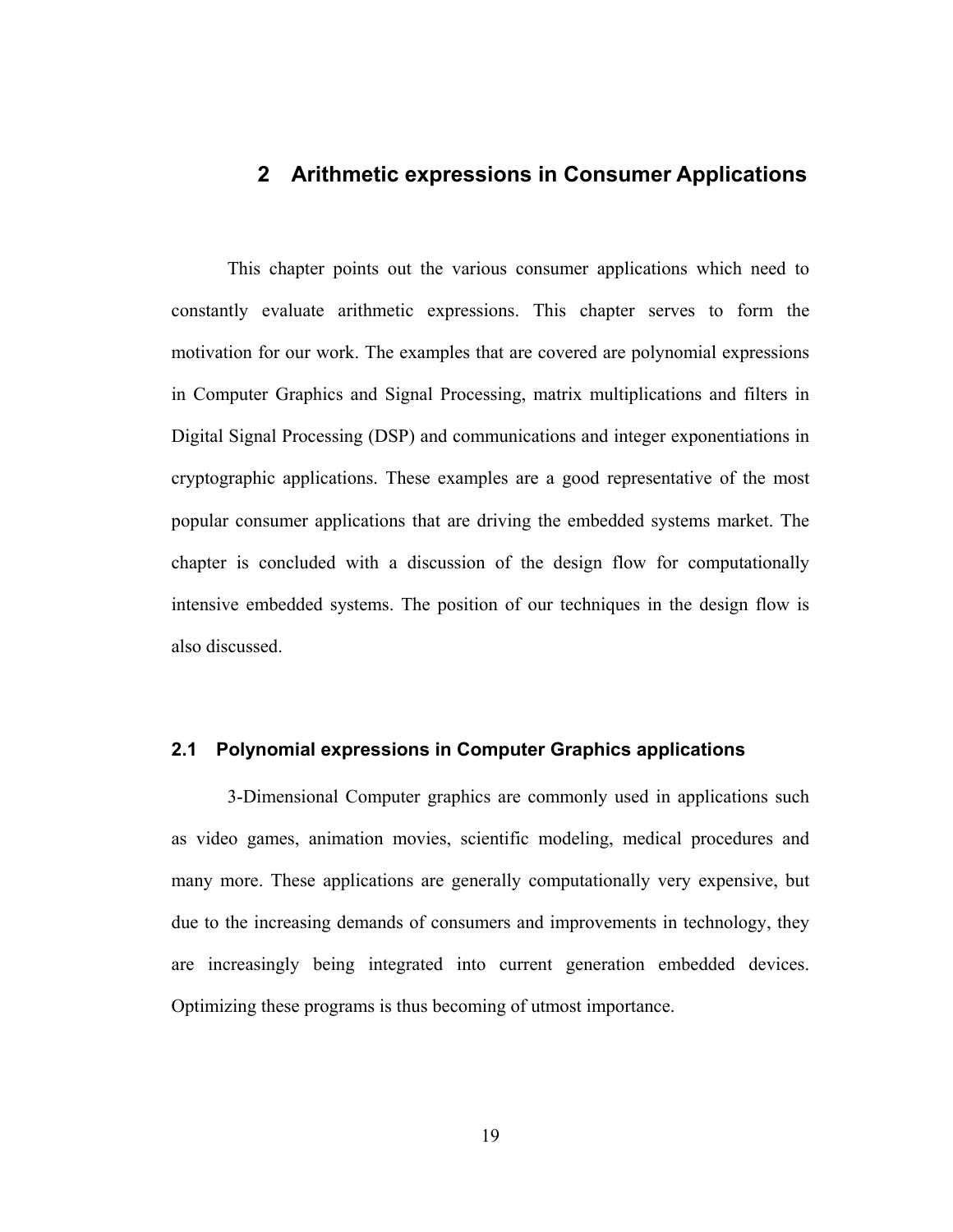In 3-D graphics, polynomials are often used to model surfaces, curves and textures. These polynomials have to be computed for each pixel of the image. As an example, consider the quartic spline polynomial used in the modeling of textures and surfaces and is shown in Figure 2.1. The original polynomial expression has 23 multiplications and four additions.

P = zu<sup>4</sup> + 4avu<sup>3</sup> + 6bu<sup>2</sup>v<sup>2</sup> + 4uv<sup>5</sup>w + qv<sup>4</sup>  
\n(a) **Unop timized** polynomial  
\n
$$
d_1 = u^2; d_2 = v^2; d_5 = uv
$$
\nP =  $d_1^2z$  + 4ad<sub>1</sub>d<sub>3</sub> + 6bd<sub>1</sub>d<sub>2</sub> + 4wd<sub>2</sub>d<sub>3</sub> + qd<sub>2</sub><sup>2</sup>  
\n(b) Optimization using 2-term CSE  
\nP = zu<sup>4</sup> + (4au<sup>3</sup> + (6bu<sup>2</sup> + (4uw + zw)v)v)v  
\n(c) Optimization using **Horner** Transform  
\n
$$
d_1 = v^2; d_2 = v^2
$$
\nP = u<sup>3</sup>(uz + ad<sub>2</sub>) + d<sub>1</sub>(qd<sub>1</sub> + u (wd<sub>2</sub> + 6bu))  
\n(d) Optimization using our Algebraic technique

**Figure 2.1 The Quartic Spline polynomial and its different optimizations** 

 The Figure 2.1b shows the polynomial after performing the traditional 2-term Common Subexpression Elimination (CSE). This is an iterative algorithm where two term common subexpressions are extracted and eliminated, and the code is rewritten in each iteration. The result of the CSE algorithm depends on the ordering of the operations in the parse tree of the expression, and in this example the order that produces the least number of operations for the CSE algorithm is used. Figure 2.1b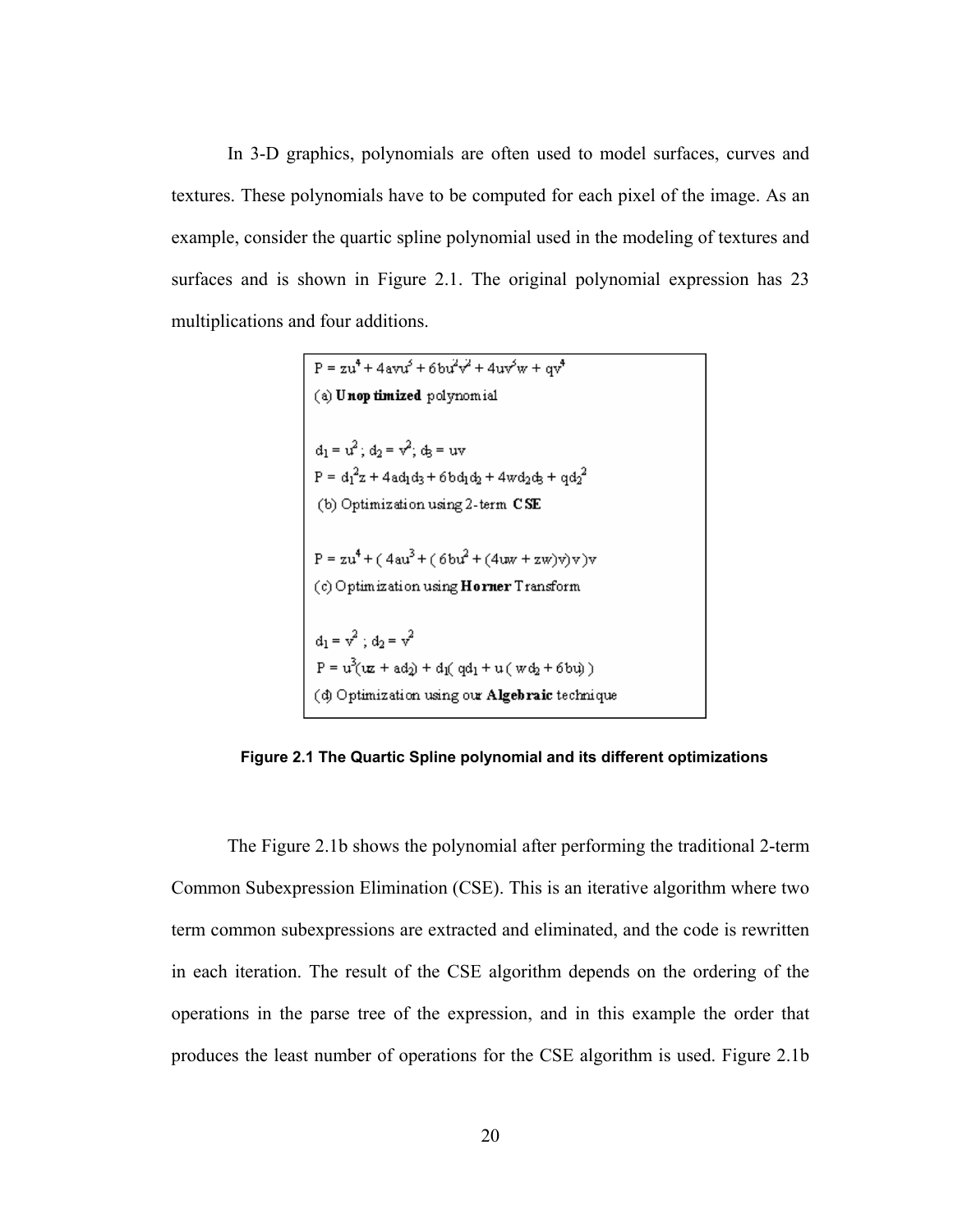shows the expression after the application of the Horner transform obtained from Maple. The Horner form converts a polynomial into a nested sequence of multiplications and additions, which is very useful for evaluation with Multiply Accumulate (MAC) operations, and is a popular form for evaluating many polynomials in signal processing libraries. The Horner form produces a good form for a univariate polynomial such as the Taylor series form for  $Sin(x)$ , but it does not do as well for multivariate polynomials of the form shown in the Figure 2.1c. Figure 2.1d shows the implementation of the polynomial using the algebraic techniques discussed in this thesis. This implementation produces three fewer multiplications compared to the CSE algorithm and four fewer multiplications compared to the Horner form. These algebraic techniques can optimize more than one expression at a time, and can optimize expressions consisting of any number of variables. Other attractive features of this algorithm are the canonical form for representing the expressions and the theorem that assures the detection of any common subexpression or algebraic factorization. The details of the representations and the algorithms are presented in Chapter 3.

#### **2.2 Polynomial expressions in Signal Processing Transforms**

Signal processing applications are full of arithmetic computations. Evaluation of trigonometric functions represents one of the most common cases of computing polynomial expressions. Trigonometric functions are typically approximated by their Taylor Series expansions. For example,  $Sin(x)$  can be approximated by the equation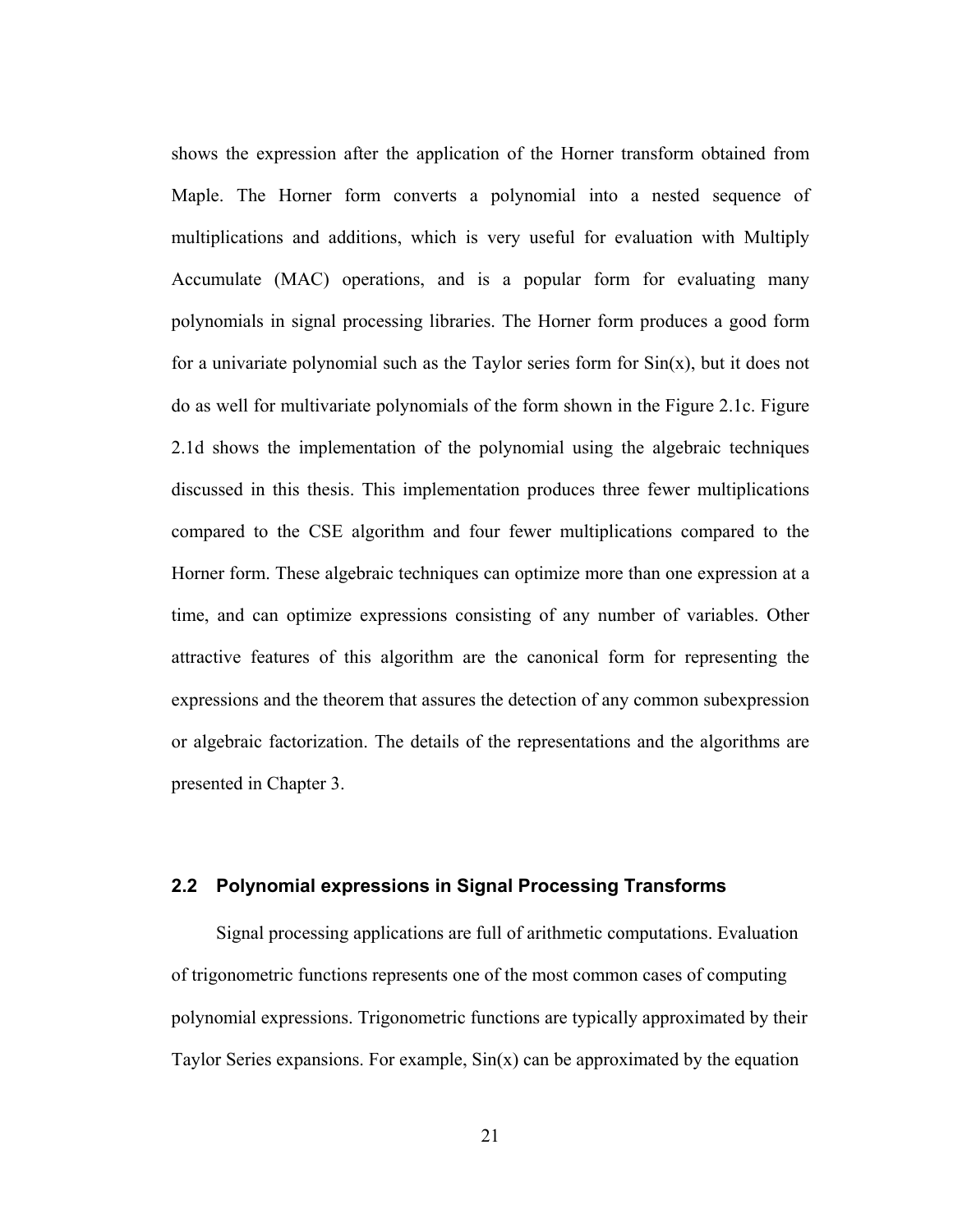$$
Sin(x) \approx x - \frac{x^3}{3!} + \frac{x^5}{5!} - \frac{x^7}{7!} + \frac{x^9}{9!}
$$

#### **Equation 2-1**

Even though these expressions can be optimized using the algebraic techniques that are presented in this thesis, computing these expressions on the fly is still very expensive. Fortunately, in most cases the arguments to these functions are known beforehand, and they can be precomputed and stored in the library. In cases, where these arguments are not known beforehand or the memory size is limited, these expressions can be optimized automatically using our methods.

 The computation of DSP transforms such as the Discrete Cosine Transform (DCT) basically involves matrix multiplication between a constant matrix (M) and a vector of input samples  $(X)$ . The outputs  $(Y)$  can be viewed as a set of polynomial expressions, to which our algebraic techniques can be applied. For example consider the Constant matrix for a 4 point DCT shown in Figure 2.2. The matrix multiplication with a vector of input samples is shown in Figure 2.3. In the figure A, B, C and D can be viewed as distinct constants. A trivial computation of this matrix multiplication requires 16 multiplications and 12 additions/subtractions. But by extracting common factors, these expressions can be rewritten as shown in Figure 2.4. This implementation is cheaper than the original implementation by six multiplications and four additions/subtractions. These optimizations are typically done manually in hand-coded signal processing libraries, but our method can extract these common factors and common subexpressions automatically.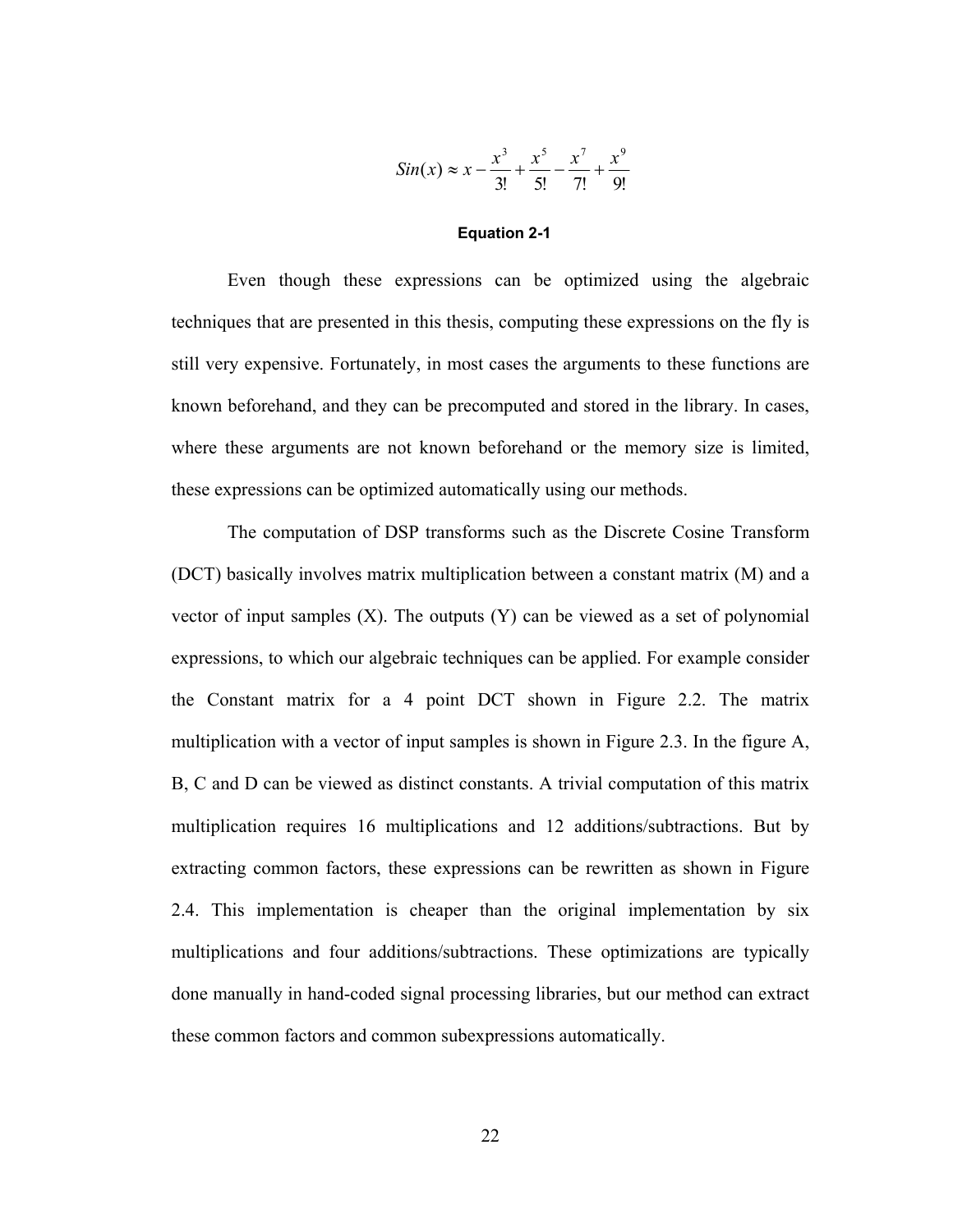

**Figure 2.2 Constant matrix for a 4-point DCT** 

| yŪ |                                                                                                                                                                                                                                            | xO             |
|----|--------------------------------------------------------------------------------------------------------------------------------------------------------------------------------------------------------------------------------------------|----------------|
| yl | $\ast$                                                                                                                                                                                                                                     |                |
| y2 | $\begin{array}{ c c } \hline \text{D} & \text{D} & \text{D} & \text{D} \\ \text{A} & \text{B} & \text{-B} & \text{-A} \\ \text{C} & \text{-C} & \text{-C} & \text{C} \\ \text{B} & \text{-A} & \text{A} & \text{-B} \\ \hline \end{array}$ | x2             |
| vβ |                                                                                                                                                                                                                                            | x <sub>3</sub> |
|    |                                                                                                                                                                                                                                            |                |



$$
d_1 = (x0 - x3) \t d_2 = (x1 + x2)
$$
  
\n
$$
d_3 = (x1 - x2) \t d_4 = (x0 - x3)
$$
  
\n
$$
y0 = D * [d_1 + d_2]
$$
  
\n
$$
y1 = A * d_4 + B * d_3
$$
  
\n
$$
y2 = C * [d_1 - d_2]
$$
  
\n
$$
y3 = B * d_4 - A * d_3
$$

**Figure 2.4 Matrix multiplication after eliminating common subexpressions**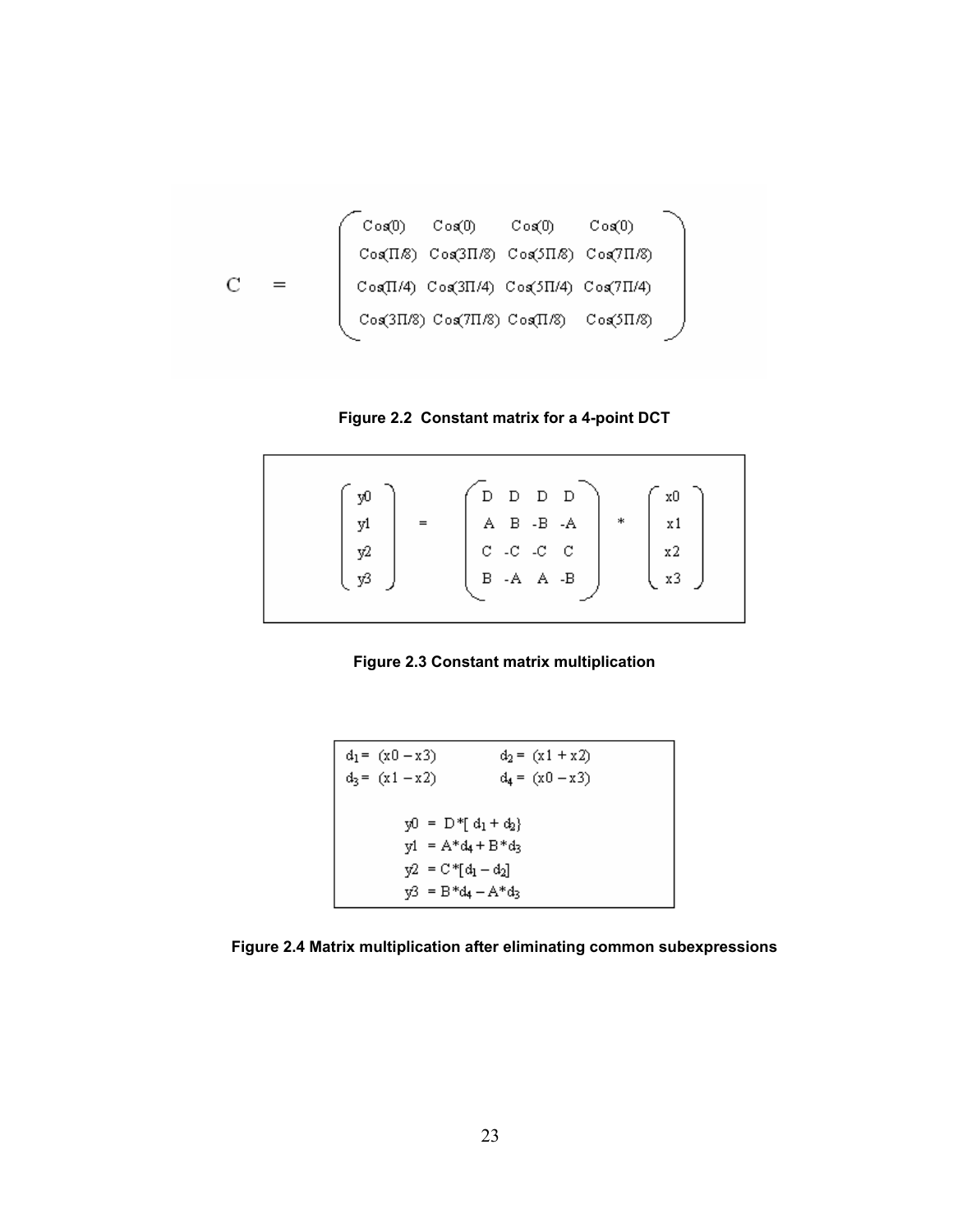# **2.3 Constant multiplications in Signal processing and Communications applications**

Signal processing applications typically consist of a number of cases where multiplications with constant matrices have to be performed. Examples include the signal processing transforms such as the Discrete Cosine Transform (DCT) which is commonly used in many signal compressions algorithms such as image and speech processing. The H.264 is a digital video codec standard which is noted for achieving very high data compression. The integer transform for the video encoding is shown in Figure 2.5. The transform after eliminating common subexpressions is shown in Figure 2.6.



**Figure 2.5 H.264 Integer transform computation** 



**Figure 2.6 H.264 Integer transform after extracting common subexpressions** 

 Finite impulse Response (FIR) filters are used in any application that involves transmission and reception of signals, where it is used to filter out the unwanted noise components. The digital filter computation for a filter of N taps can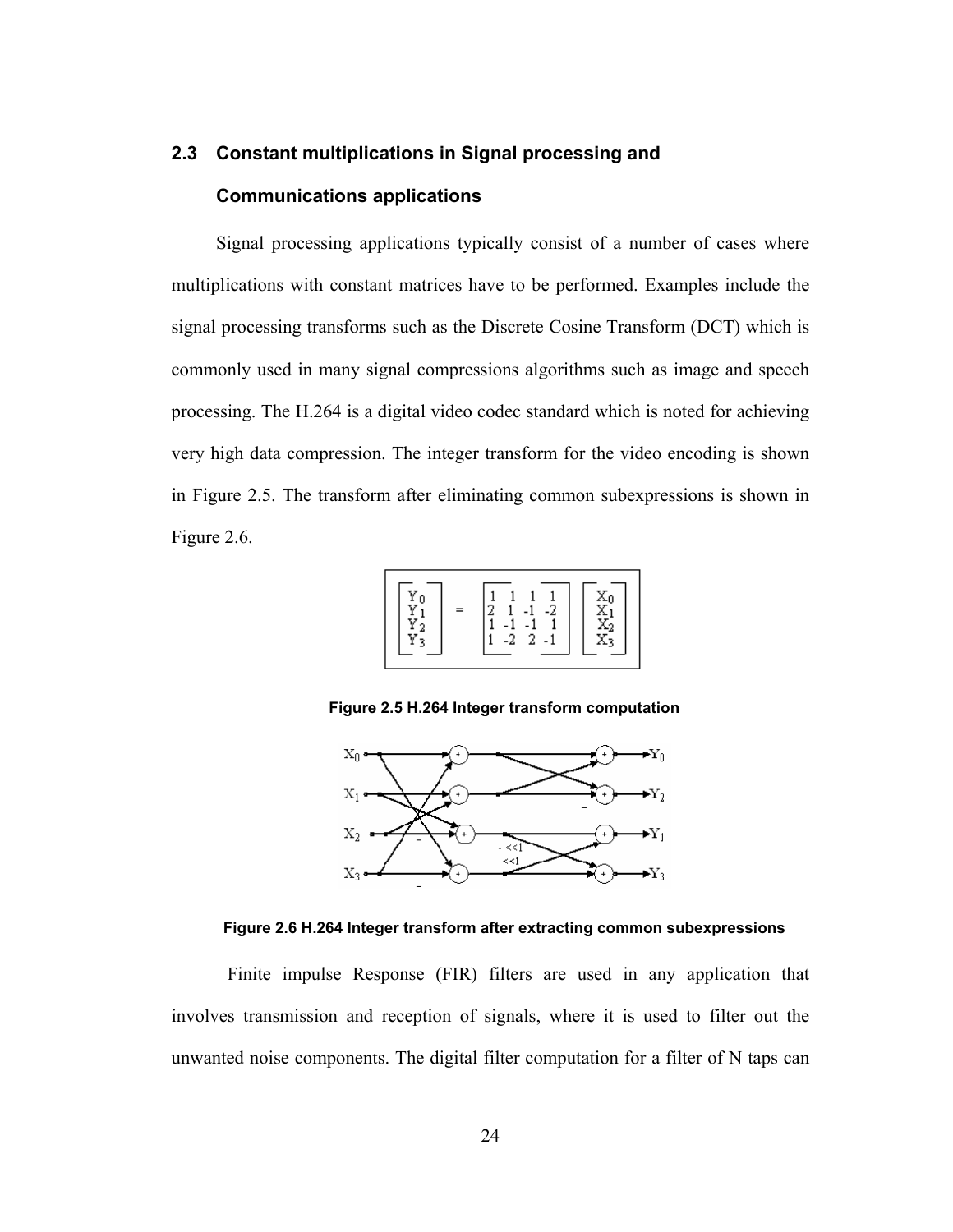be represented by the inner product computation shown in Equation 2-2. where  ${h(k)}$  represents the filter coefficients,  $x(n-k)$  represents the input signal at time n-k and y(n) represents the filter output at time n.

$$
y(n) = \sum_{k=0}^{N-1} h(k) * x(n-k)
$$

#### **Equation 2-2**

 There are therefore a number of applications which involve performing constant multiplications. Multipliers are expensive in terms of area, delay and power consumption, and when considering hardware implementations, the full flexibility of a general purpose multiplier is not required and we can implement the constant multiplications using a sequence of additions and shift operations. The complexity of the constant multiplication is then directly related to the number of additions that are required. There are various techniques to reduce the number of additions, such as using signed digit representations for the constants, and eliminating common terms. Almost all the techniques for redundancy elimination are based on finding common digit patterns in the set of constants multiplying a single variable. Our algebraic techniques can find common subexpressions among multiple variables, and to the best of our knowledge is the only method that can do so. As an illustration, the H.264 transform as shown in Figure 2.5, can be optimized using our algebraic techniques which reduce the number of additions/subtractions by four. This is the actual hardware implementation used for the transform [1], which is obtained automatically by our method.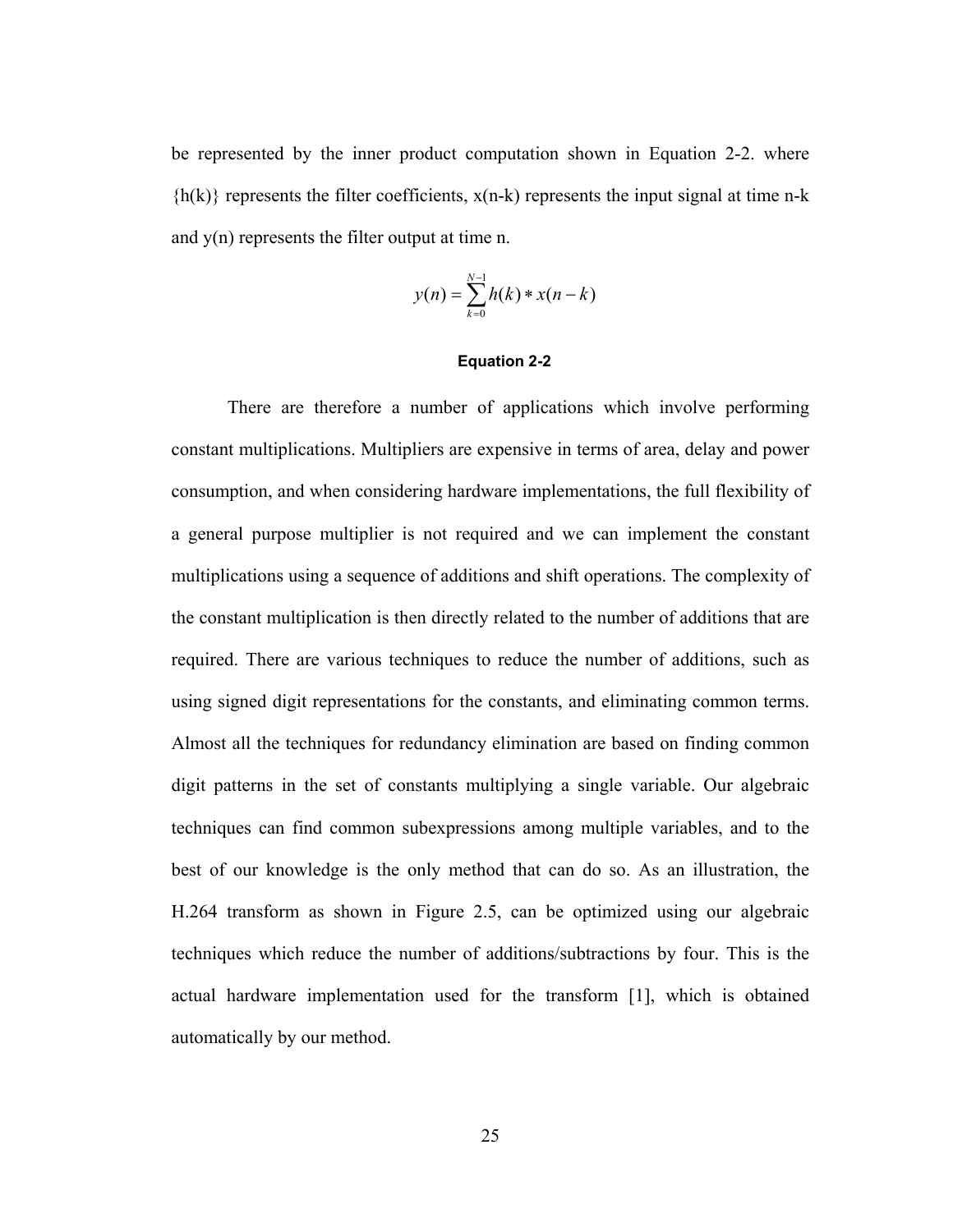#### **2.4 Modular exponentiation in Cryptographic systems**

 Cryptographic applications such as the RSA cryptosystem involve a lot of arithmetic computation in the message encryption and decryption. The system is based on a public key pair (n,e) and a private key pair (n.d), where n is the produce of two large prime numbers  $(n = p^*q)$ . When a message m has to be transmitted, it is encrypted using the public key of the recipient as  $c = m<sup>e</sup>$  mod n. The original message is decrypted at the receiver using his private key as  $m = c<sup>d</sup>$  mod n. These operations are very expensive as the sizes of the modulus and the exponents are of the order of 1024 bits in recent implementations [2]. Therefore it is important to come up with techniques that can optimize these computations.

 The most popular method for performing the exponentiation is using the method of squaring which involves an order of  $N^2$  multiplications for an exponent of size N bits, though there are some methods which use the concept of addition chains [3] which claim to reduce the number of multiplications on an average by 22%. The number of multiplications can also be reduced by finding common bit patterns in the exponent. For example consider the exponentiation  $F = a^{21845}$ . Now 2925 =  $(101101101101)$ <sub>2</sub>. Using the method of squaring,  $a^{21845}$  can be computed as shown in Figure 2.7a. By eliminating the common digit pattern 101 in the exponent P, it can be rewritten as  $P = d_1 + d_1 \ll 3 + d_1 \ll 6 + d_1 \ll 9$  (The  $\ll$  represents the left shift operator). By further extracting the common part  $d_2 = d_1 + d_1 \ll 3$ , P can be rewritten as  $P = d_2 + d_2 \ll 6$ . Using this property, the integer exponentiation is rewritten as shown in Figure 2.7b. This takes three fewer multiplications than the method of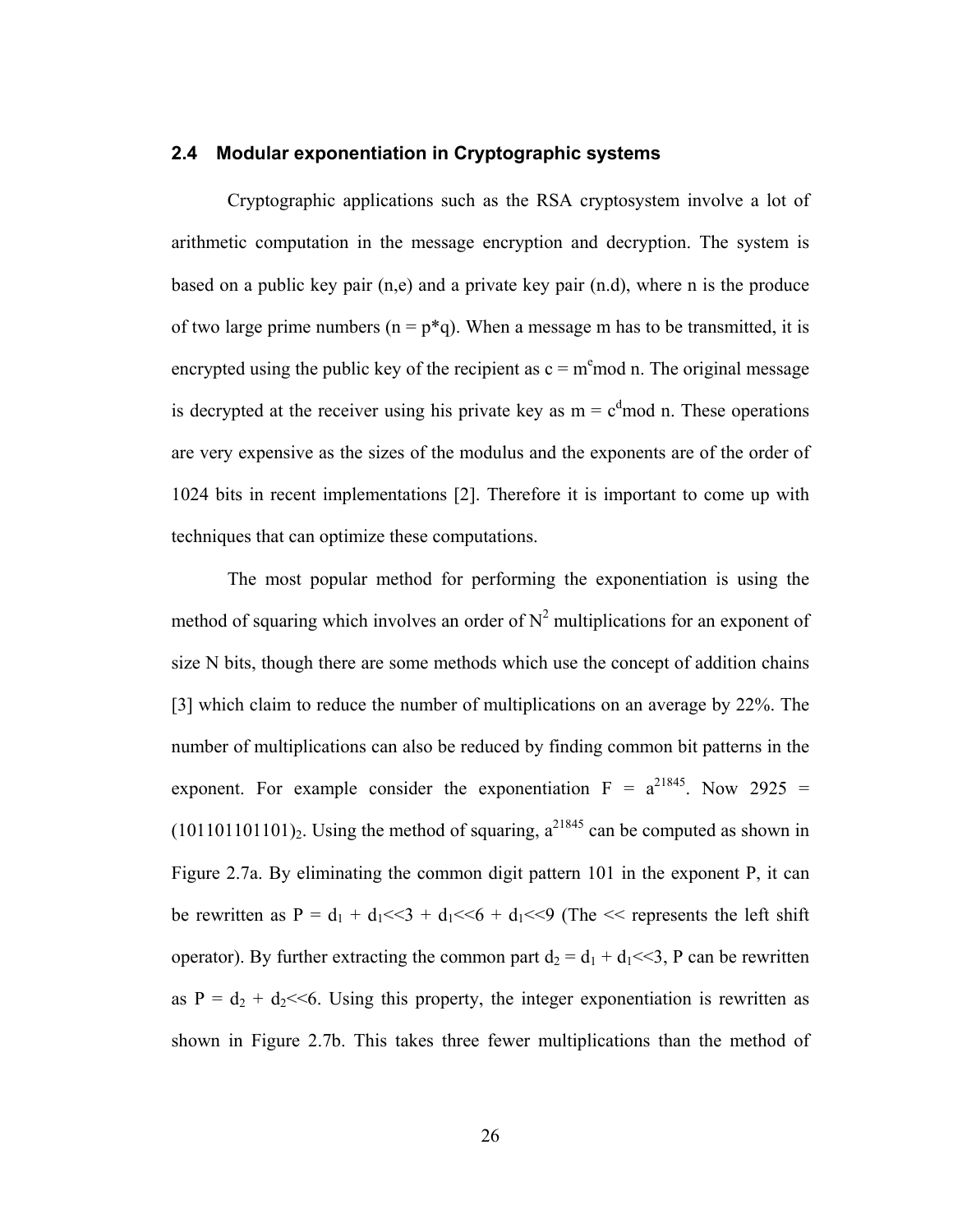squaring. Therefore it can be seen that further reduction in the number of operations over conventional methods is possible by extracting and eliminating redundant operations.

| $t_1 = x * x = x^2$<br>$t_2 = t_1 * t_1 = x^4$<br>$t_3 = t_2 * x = x^5$<br>$t_4 = t_3 * t_3 = x^{10}$<br>$t_5 = t_4 * x = x^{11}$<br>$t_6 = t_5 * t_5 = x^{22}$<br>$t_7 = t_6 * t_6 = x^{44}$<br>$t_8 = t_7 * x = x^{45}$<br>$t_9 = t_8 * t_8 = x^{90}$<br>$t_{10} = t_9 * x = x^{91}$<br>$t_{11} = t_{10} * t_{10} = x^{182}$<br>$t_{12} = t_{11} * t_{11} = x^{365}$<br>$t_{13} = t_{12} * t_{12} = x^{730}$<br>$t_{14} = t_{13} * x = x^{731}$<br>$t_{15} = t_{14} * t_{14} = x^{1462}$<br>$t_{16} = t_{15} * t_{15} = x^{2924}$<br>$t_{17} = t_{16} * x = x^{2925}$ | $P = (101101101101)$<br>$d_1 = 101$<br>$d_2 = d_1 + d_1 \ll 3$<br>$P = d_2 + d_2 \le 6$<br>$t_1 = x * x = x^2$<br>$t_2 = t_1 * t_1 = x^4$<br>$t_3 = t_2 * x = x^5 \rightarrow (d_1)$<br>$t_4 = t_3 * t_3 = x^{10}$<br>$t_5 = t_4 * t_4 = x^{20}$<br>$t_6 = t_5 * t_5 = x^{40}$<br>$t_7 = t_6 * t_3 = x^{45} \rightarrow (d_2)$<br>$t_8 = t_7 * t_7 = x^{90}$<br>$t_9 = t_8 * t_8 = x^{180}$<br>$t_{10} = t_9 * t_9 = x^{360}$<br>$t_{11} = t_{10} * t_{10} = x^{720}$<br>$t_{12} = t_{11} * t_{11} = x^{1440}$<br>$t_{13} = t_{12} * t_{12} = x^{2880}$<br>$t_{14} = t_{13} * t_7 = x^{2925}$ |
|-------------------------------------------------------------------------------------------------------------------------------------------------------------------------------------------------------------------------------------------------------------------------------------------------------------------------------------------------------------------------------------------------------------------------------------------------------------------------------------------------------------------------------------------------------------------------|-----------------------------------------------------------------------------------------------------------------------------------------------------------------------------------------------------------------------------------------------------------------------------------------------------------------------------------------------------------------------------------------------------------------------------------------------------------------------------------------------------------------------------------------------------------------------------------------------|
| $\circledast$                                                                                                                                                                                                                                                                                                                                                                                                                                                                                                                                                           | (b)                                                                                                                                                                                                                                                                                                                                                                                                                                                                                                                                                                                           |

**Figure 2.7 Modular exponentiation a) Using the method of squaring b) Eliminating common computations** 

#### **2.5 Address calculation in data intensive applications**

Data transfer intensive applications such as image/video coding, mobile telephony etc consist of a number of memory accesses which involves considerable arithmetic for the computation and selection of the different memory access pointers. Consider an indexed linear array of elements  $(A[I_1][I_2] \ldots [I_n])$ , with the maximal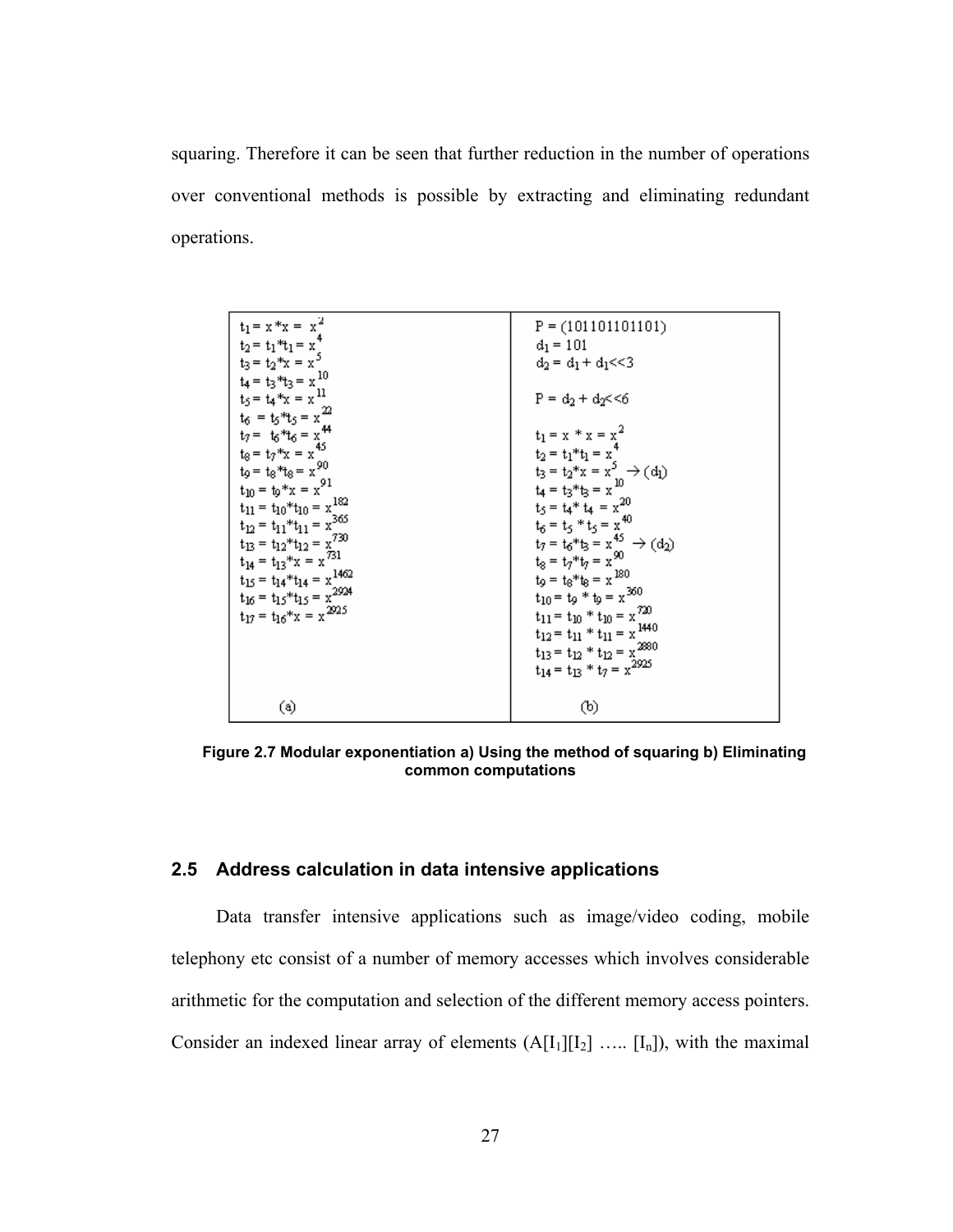number of array entries in each dimension represented by  $S_i$  (for each dimension i). Assume a row-major type organization of the array A. The address expression for an element of the array therefore becomes

AE =  $(\dots (I_1 * S_2 + I_2) * S_3 + I_3) * S_4 + \dots S_n + I_n$ . With statically allocated memories, the values of the array sizes  $\{S_i\}$  are known and the address expression becomes an affine form of the type  $AE = C_1 * I_1 + C_2 * I_2 + C_3 * I_3 + \dots I_n$ . These computations are very often on the critical paths of the loops, and are good candidates for optimization. The work in [4] addressed this issue and presented various algebraic transformations for optimizing these address calculations. The authors targeted the hardware synthesis of Custom Address Calculation units (ACUs). There were a number of transformations that were investigated including splitting and clustering the address expression, induction variable analysis and global algebraic transformations such as Common Subexpression Elimination (CSE) and constant propagation.

# **2.6 Arithmetic expressions optimization in embedded system design flow**

Figure 2.8 shows the design flow for computationally intensive embedded system applications. The application is given in terms of a mathematical description or as source code. In addition the constraints of the application which include the available resources, desired timing, error tolerance, maximum area and power consumption are given. The computational aspect of the application is then analyzed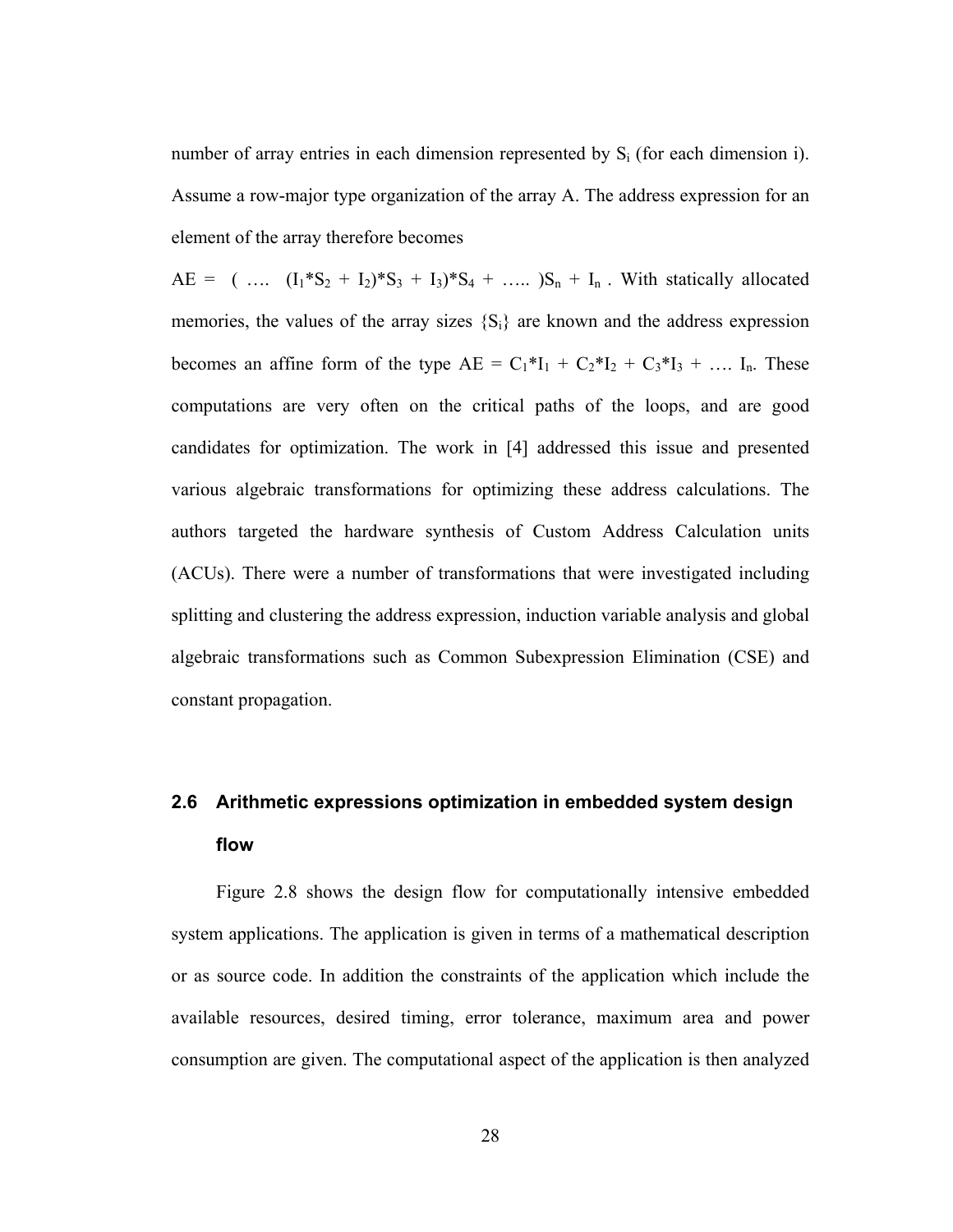and an appropriate algorithm is selected. For signal processing applications, this is equivalent to choosing the appropriate transform for the application. For computer graphics applications, the polynomial models for the surfaces, curves and textures are chosen. An important step is in the conversion of floating point representation to fixed point representation. Though floating point provides greater dynamic range and precision than fixed point, it is far more expensive to compute. Most embedded system applications tolerate a certain degree of inaccuracy, and prefer the much simpler fixed point notation. As a matter of fact, 95% of the embedded system industry uses fixed point arithmetic and only 5% use floating point (source Texas Instruments). The conversion of infinite precision floating point to finite precision fixed point [5] produces some errors. These errors have to be analyzed [6] [7]to see if they are within the tolerated error limits.

 An automatic hardware software partitioning tool is then used to determine which parts of the system specification should be mapped onto hardware and which parts should be mapped to software. For arithmetic intensive applications with tight timing constraints, the computation intensive kernels are often implemented in hardware. After this decision the architecture of the system and the memory hierarchy is decided. The custom hardware portions of the system are then designed by means of a behavioral description of the algorithm using a hardware description language (HDL). These hardware descriptions are synthesized into a Register Transfer Language (RTL) by means of powerful synthesis tools, with the given constraints on timing, area and power consumption. These synthesis tools mainly perform scheduling, resource allocation and binding of the various operations [8]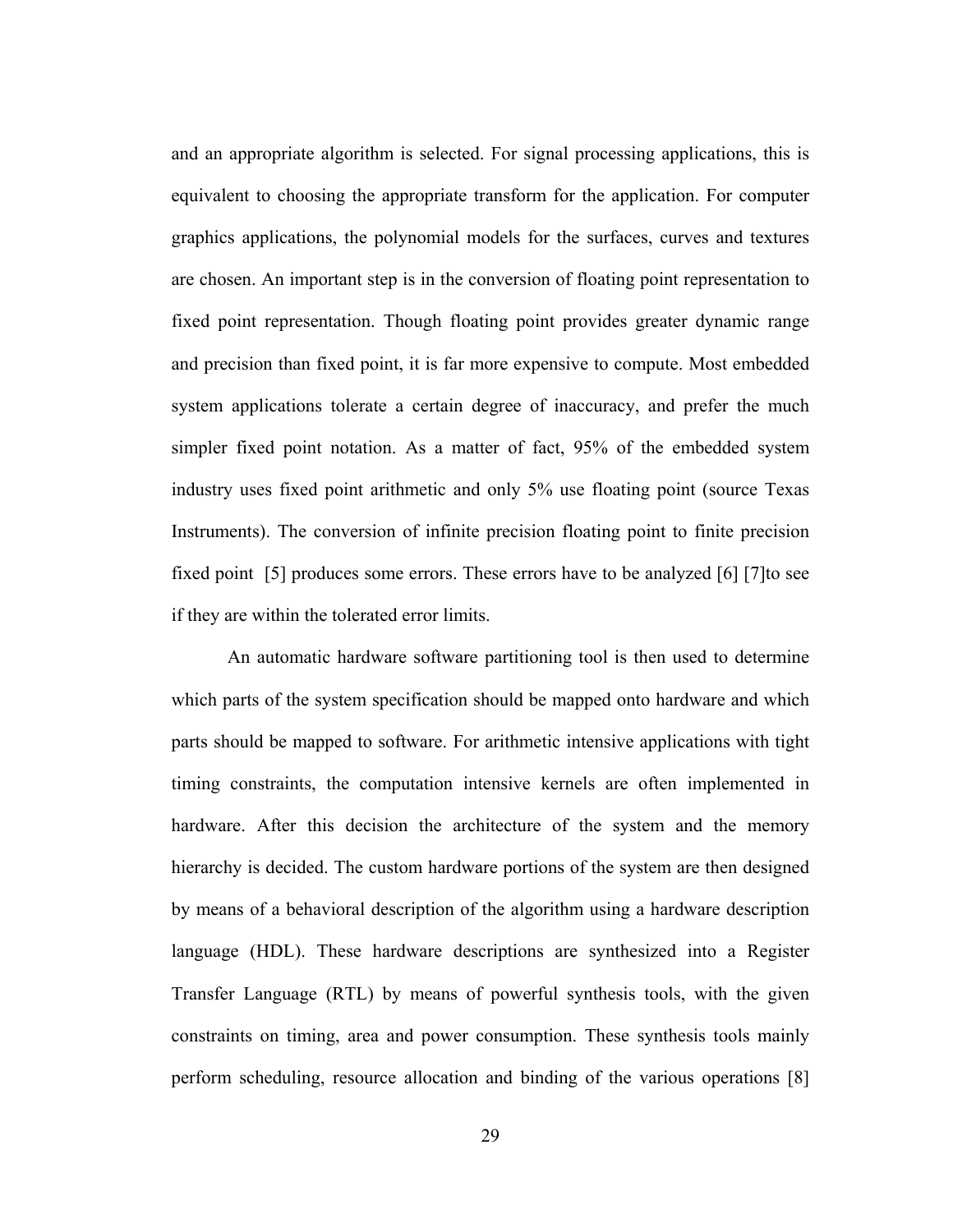obtained from an intermediate representation of the behavior represented in the hardware description language. In addition the tools perform certain optimizations such as redundancy elimination (common subexpression elimination and value numbering) and critical path minimization. The constant multiplications in the arithmetic descriptions can be decomposed into shifts and additions, and the resulting complexity can be further reduced by eliminating common subexpressions [9-12]. Furthermore, there are some numeric transformations of the constant coefficients that can be applied to linear transforms to reduce the strength of the operations [13, 14]. The order and priorities of the various optimizations and transformations is largely application dependant and is a subject of current research. In most cases, this is done by evaluating a number of transformations and selecting the one that meets the constraints the best [15]. The RTL is then synthesized into a gate level netlist, which is then placed and routed using standard physical design tools.

For the software portion of the design custom instructions tuned to the particular application may be added [16-18]. For certain computation intensive kernels of the application, having platform dependant software might be important to achieve the best performance on the available architecture. This is often done manually by selecting the relevant functions from optimized software libraries. For signal processing applications, certain automatic library generators are available [15]. The software is then compiled by compilers using various transformations and optimization techniques [19]. These compiler optimizations however do limited transformations for reducing complexity of arithmetic expressions. For some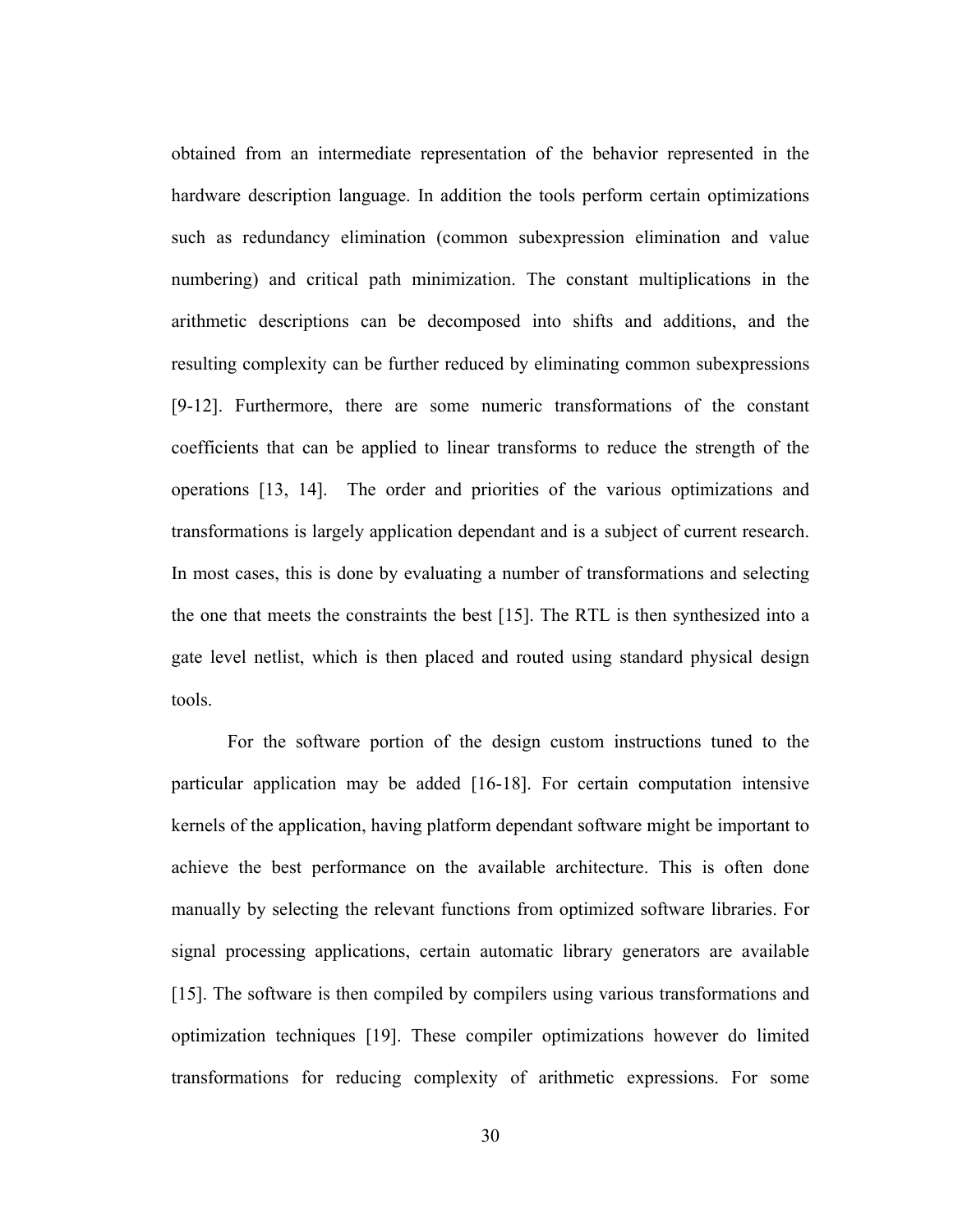applications, the generated assembly code is optimized (mostly manually) to improve performance, though it is not practical for large and complex programs. An assembler and linker is then used to generate the executable file.



**Figure 2.8 Embedded system design flow**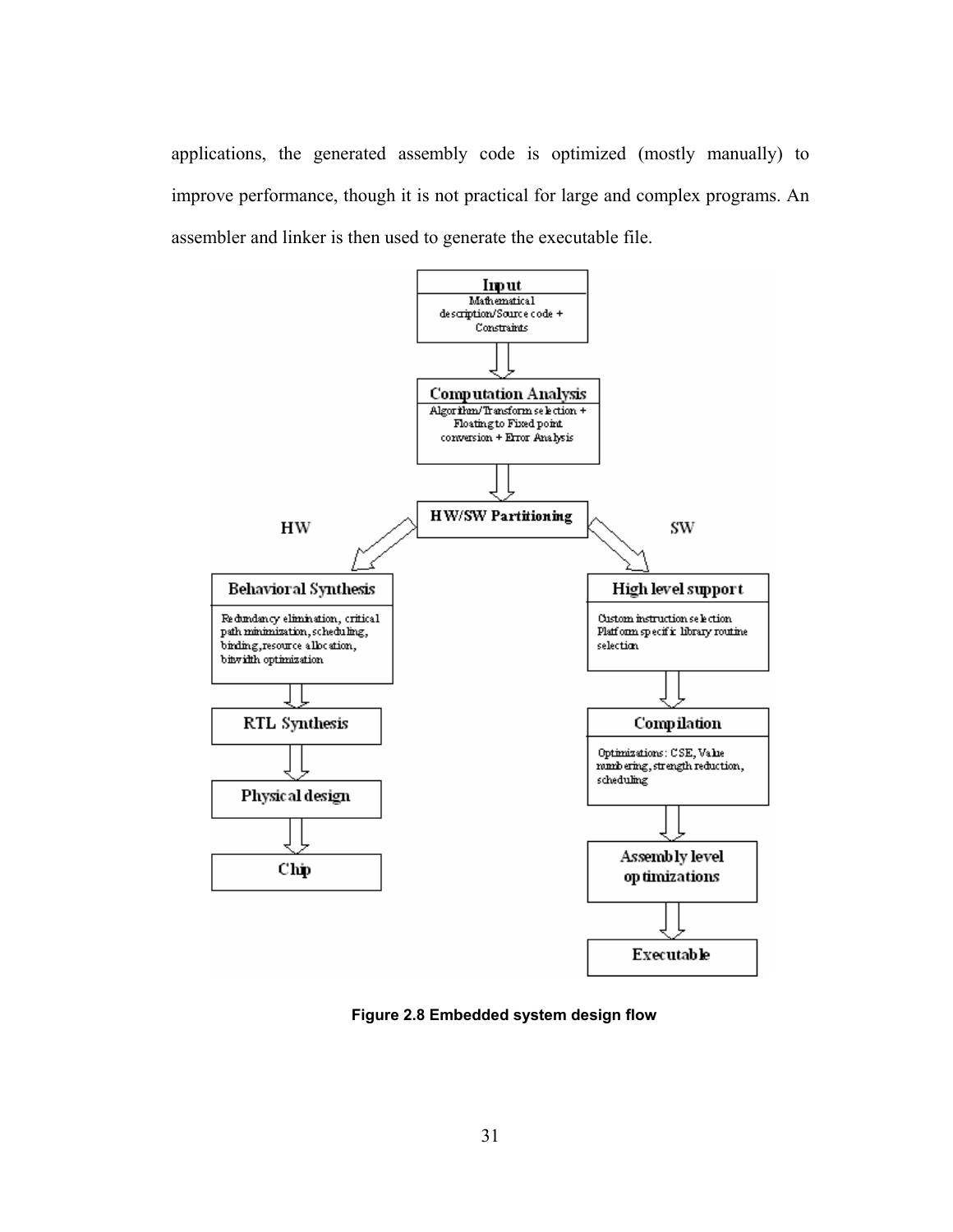## **3 Algebraic methods for redundancy elimination**

 This chapter presents algebraic techniques for the redundancy elimination in arithmetic expressions. These techniques form the core of our optimization algorithms. The main strength of our technique is the canonical representation of arithmetic expressions that enables the detection of all possible common subexpressions and algebraic factorizations. Similar techniques have been developed for multi-level logic synthesis for reducing Boolean expressions. Since Boolean operators (AND, OR) share properties of commutativity, associativity and distributivity with the arithmetic operators (ADD, MUL), some of these techniques can also be applied to arithmetic expressions.

 Firstly, the technique for optimizing polynomial expressions consisting of ADD, SUB and MUL operators is presented. A comparison with the algebraic techniques for Boolean expressions is made to point out some of the key differences between optimizing Boolean expressions and optimizing polynomial expressions. A novel transformation of constant multiplications is then presented, which enables the optimization of expressions consisting of SHIFT operations as well. A method for reducing the number of modular multiplications in integer exponentiation is presented. Finally, a method for finding optimal solutions for these problems using an Integer Linear Programming (ILP) approach is presented.

 The optimization techniques presented in this chapter are aimed at reducing the number of operations in arithmetic expressions. This reduction in the number of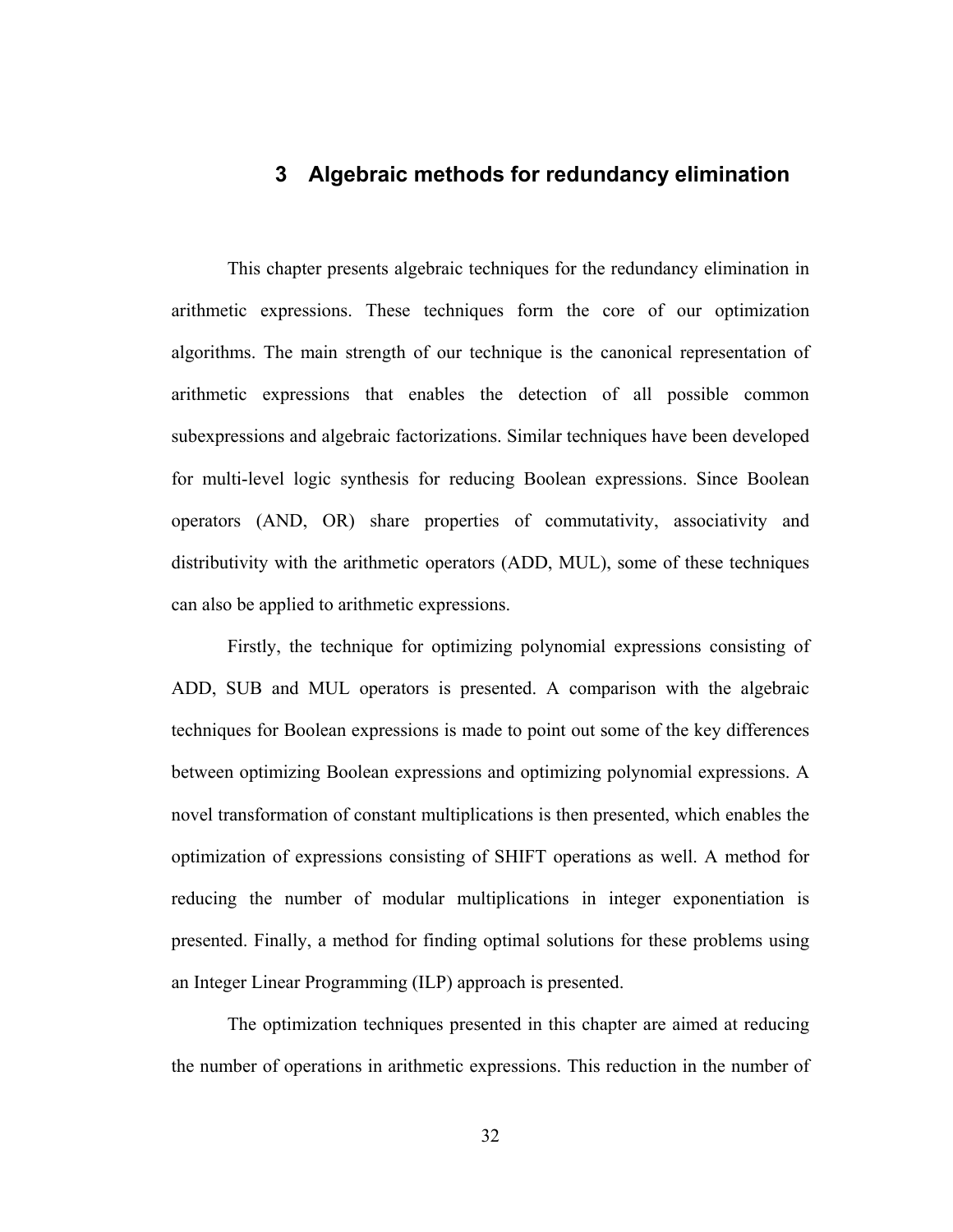operations leads to improvements in performance, area and energy consumption, as shown in our experimental results.

#### **3.1 Optimizing polynomial expressions**

 Polynomial expressions can be optimized using algebraic techniques. First, a subset of all algebraic divisors is generated (kernelling), which helps to determine all multiple term factorizations and common subexpressions. Factoring and multiple term common subexpression elimination are performed using these divisors. The resultant expressions are further optimized by eliminating single term common subexpressions. The algorithms for optimization are explained in the following paragraphs. The following polynomial, which is the Taylor series expansion for  $sin(x)$  (approximated to the fourth term) is used as an aid in the explanations. The subscripts in parenthesis represent the term numbers in the set of expressions.

$$
\sin(x) = x_{(1)} - S_3 x^3_{(2)} + S_5 x^5_{(3)} - S_7 x^7_{(4)}
$$
  

$$
S_3 = 1/3! , S_5 = 1/5! , S_7 = 1/7!
$$

#### **Figure 3.1 Example polynomial expression**

#### **Preliminaries**

Polynomial expressions are represented in a matrix form, where there is one row for each distinct product term and one column for each variable/constant in the set of expressions. There is an additional field for each row for the sign of the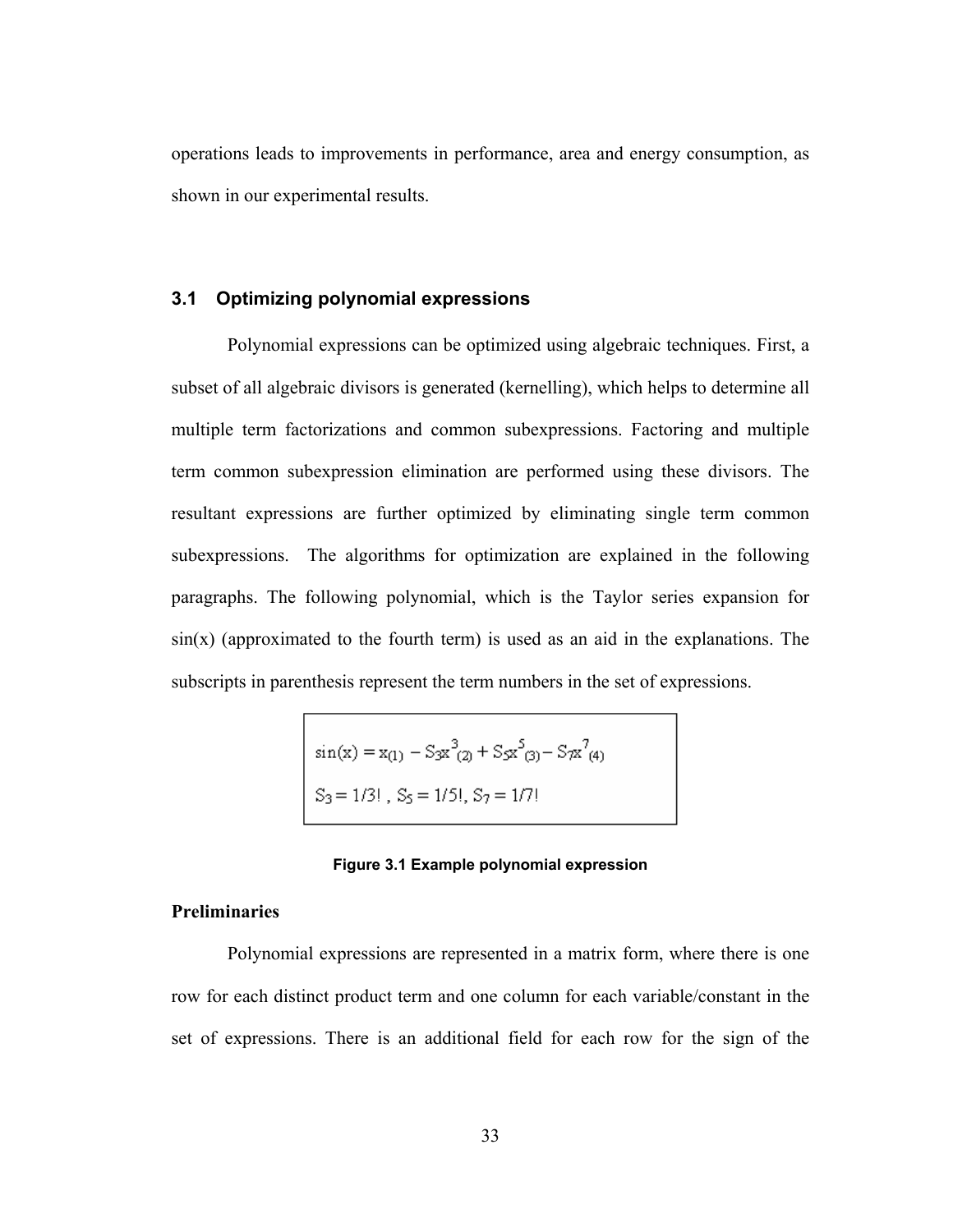product term. For example, the polynomial for shown in Figure 3.1 is represented as shown in Figure 3.2.

|   |   | 0 |
|---|---|---|
|   |   |   |
| ∼ |   |   |
|   | 0 |   |

**Figure 3.2 Matrix representation of polynomial expressions** 

 The following terminology is used to explain the technique. A **literal** is a variable or a constant (e.g. a, b, 2, 3.14…). A **cube** is a product of the variables each raised to a non-negative integer power. In addition, each cube has a positive or a negative sign associated with it. Examples of cubes are  $+3a^2b$ ,  $-2a^3b^2c$ . An **SOP** representation of a polynomial is the sum of the cubes  $(+3a^2b + (-2a^3b^2c) + ...)$ . An SOP expression is said to be **cube-free** if there is no cube that divides all the cubes of the SOP expression. For a polynomial P and a cube c, the expression P/c is a **kernel** if it is cube-free and has at least two terms (cubes). For example in the expression  $P = 3a^2b - 2a^3b^2c$ , the expression  $P/(a^2b) = (3 - 2abc)$  is a kernel. The cube that is used to obtain a kernel is called a **co-kernel**. In the above example the cube  $a<sup>2</sup>b$  is a co-kernel. The literals, cubes, kernels and co-kernels are represented using the matrix representation.

#### **Kernelling in polynomial expressions**

 The importance of kernels of a set of polynomial expressions is illustrated by the following theorem: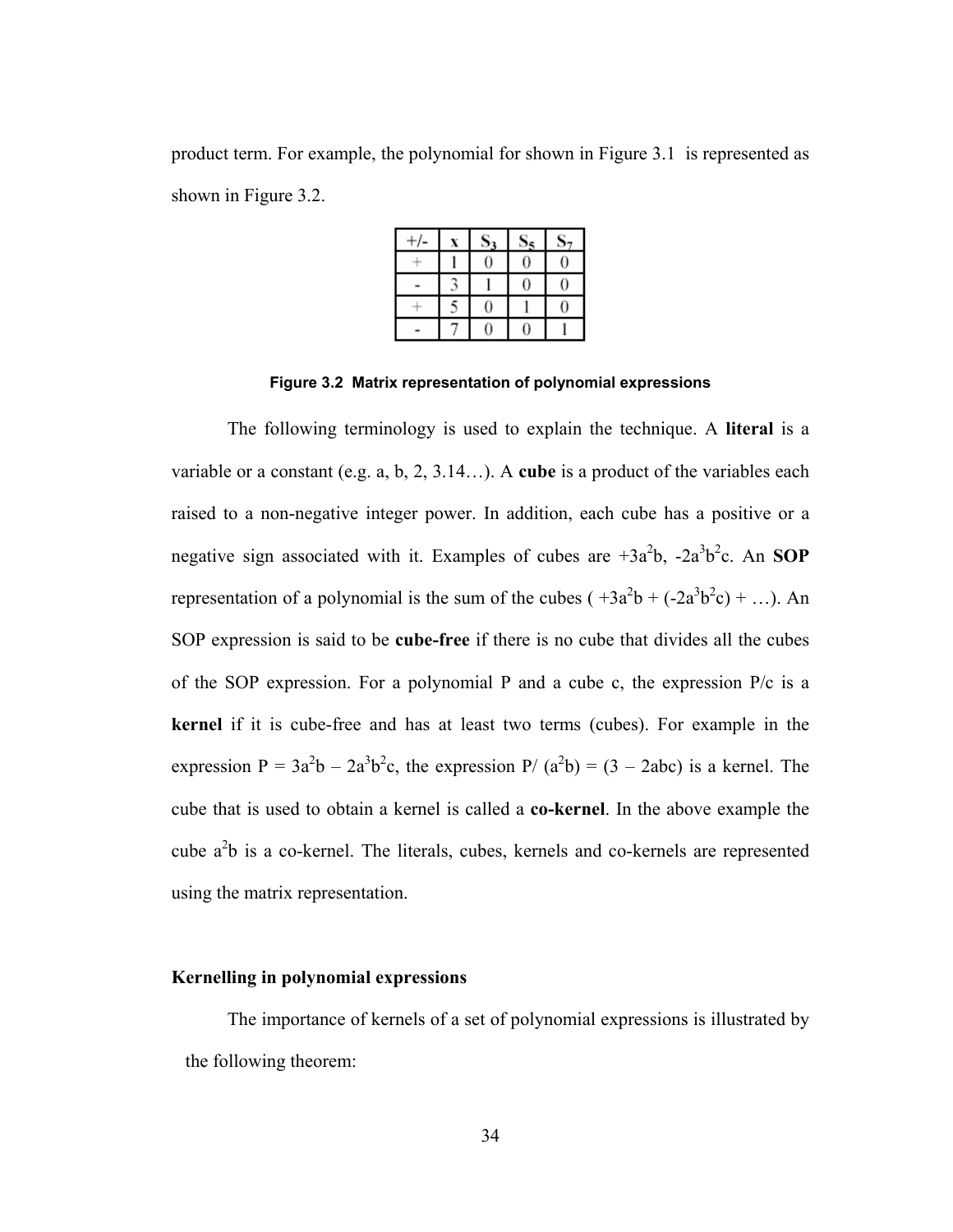**Theorem<sup>1</sup> :** Two expressions f and g have a common multiple cube divisor if and only if there are two kernels  $K_f$  and  $K_g$  belonging to the set of kernels generated for f and g respectively having a multiple cube intersection.

 Therefore by finding kernel intersections, all multiple term common subexpressions can be detected. Furthermore, the product of a kernel and its corresponding co-kernel provide a possible factorization opportunity. Since the set of kernels is much smaller than the set of all divisors, finding intersections amongst kernels leads to an efficient algorithm.

The algorithm for extracting all the kernels and co-kernels of a set of polynomial expressions is shown in Figure 3.3. This algorithm is analogous to the kernel generation algorithms in multi-level logic synthesis [20] and has been generalized to handle polynomial expressions of any order. The main difference is the procedure for division, where the values of the elements in the divisor are subtracted from the corresponding elements from each suitable<sup>2</sup> row in the dividend. The other steps have been modified to handle polynomial expressions of any order. The recursive algorithm **Kernels** is called for each expression with the literal index 0 and the cube d which is the co-kernel extracted up to this point, which is initialized to φ. The recursive nature of the algorithm extracts kernels and co-kernels within the kernel extracted and returns when there are no kernels present.

<u>.</u>

 $<sup>1</sup>$  This theorem is valid only for algebraic common factors. For example this theorem does not</sup> consider the factor (a-b) which can be obtained from  $a^2 - b^2 = (a+b)(a-b)$ 

 $2$  When performing division of a polynomial by a cube, the suitable set of rows in the dividend are those rows that contain the cube. For example, when dividing  $P = \{a^2bc + ac + a^3c^2\}$  by the cube  $C = a^2c$ , the suitable set of rows correspond to the rows  $\{a^2bc, a^3c^2\}$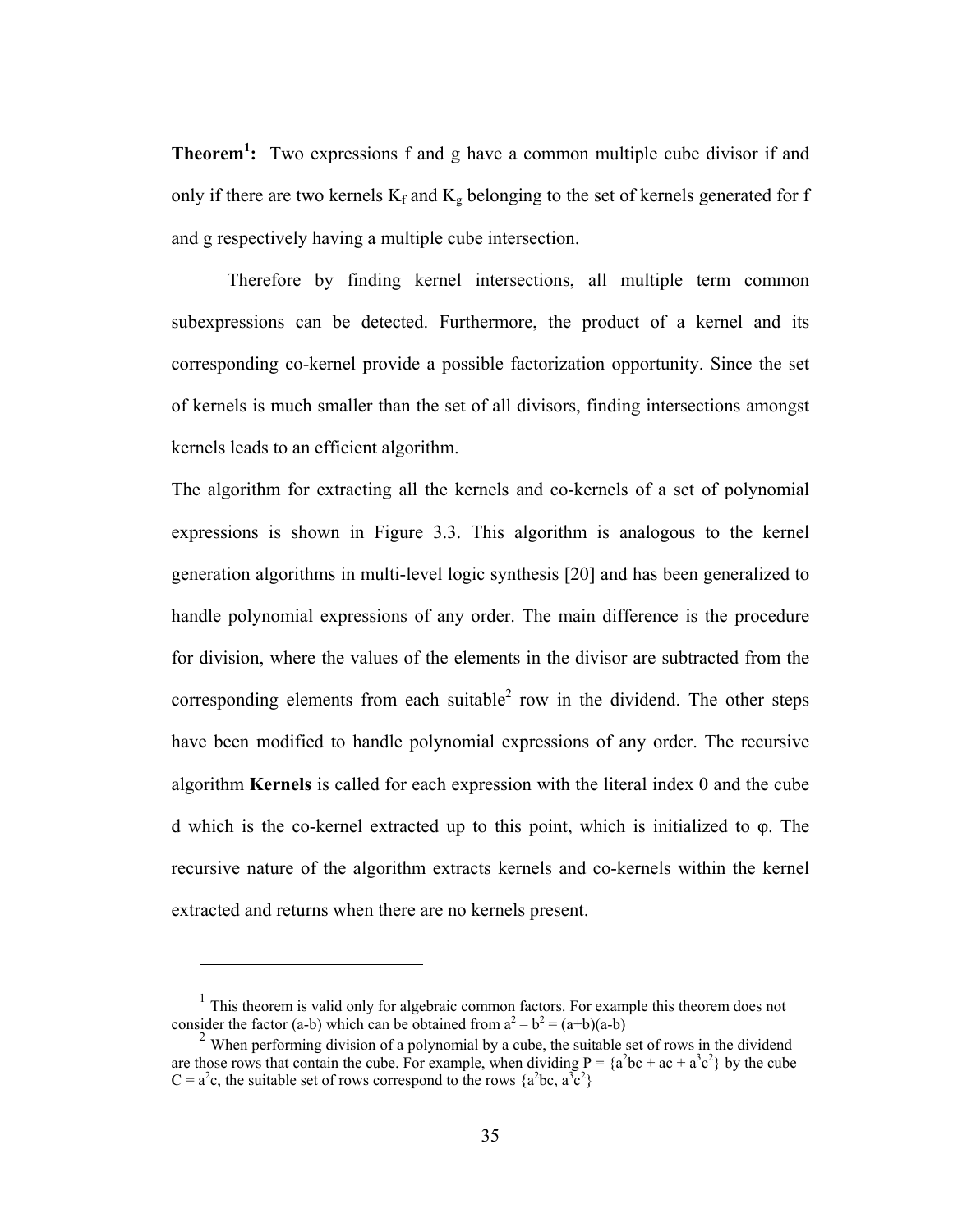```
Find Kernels(\lbrace P_i \rbrace, \lbrace L_i \rbrace)Divide(P,d)ł
       \begin{array}{l} \{P_i\} = \text{Set of polynomial expressions};\\ \{L_i\} = \text{Set of Literals}; \end{array}\begin{array}{l} \mathrm{P} = \mathrm{Expression}; \mathrm{d} = \mathrm{cube} \ ; \\ \mathrm{Q} = \mathrm{set} \ \mathrm{of} \ \mathrm{rows} \ \mathrm{of} \ \mathrm{P} \ \mathrm{that} \ \mathrm{contain} \ \mathrm{cube} \ \mathrm{d}; \end{array}\{D_i\} = Set of Kernels and Co-Kernels = \phi;
        \forall Expressions P<sub>i</sub> in \{P_i\}\forall Rows R_i of Q
       {D_i} = {D_i} \cup {Kernels(0, P_i, \emptyset)} \cup {P_i, 1};₹
                                                                                                                         \begin{array}{l} \forall \text{ Columns } j \text{ in the Row } R_i \\ R_i[j] = R_i[j] - d[j], \end{array}return \{D_i\};
 \})
Kernels(i,P,d)
                                                                                                                 return Q;
                                                                                                              Ŷ.
     i = Literal Number ; P = expression in SOP;
     d = Cube;Merge(C_1, C_2, C_3)D = Set of Divisors = \phi;
     for( j = i; j < |L|; j++)
                                                                                                                C_1, C_2, C_3 = cubes;
    \{Cube M;
             If(L_jappears in more than 1 row)
                                                                                                                 for(i = 0; i \leq Number of literals; i++)M[i] = C_1[i] + C_2[i] + C_3[i];€
                   F_t =Divide (P, L_j);
                   C = Largest Cube dividing each cube of F_i,
                                                                                                                            return M;
                  if((L_1 \notin C) \ \forall \ (k \leq j))
                                                                                                            \}ł
                       \begin{array}{l} \mathbf{F_l} = \mathbf{Div\,}\mathbf{ide}(\mathbf{F_r},\mathbf{C}),\,\text{\# } \mathbf{kemel} \\ \mathbf{D_l} = \mathbf{Merge}(\mathbf{d_i}\mathbf{C},\mathbf{L_j})\,\text{\# } \mathbf{co\text{-}kemel} \end{array}D = D \cup D_1 \cup F_1;
                       D = D \cupKernels(j, F_1, D_1);
                  }
              -}
       -}
 return D;
€
```
**Figure 3.3 Kernelling for polynomial expressions** 

 The algorithm **Divide** is used to divide an SOP expression by a cube d. It first collects those rows that contain cube d (those rows R such that all elements R[i]  $\geq d[i]$ ). The cube d is then subtracted from these rows and these rows form the quotient.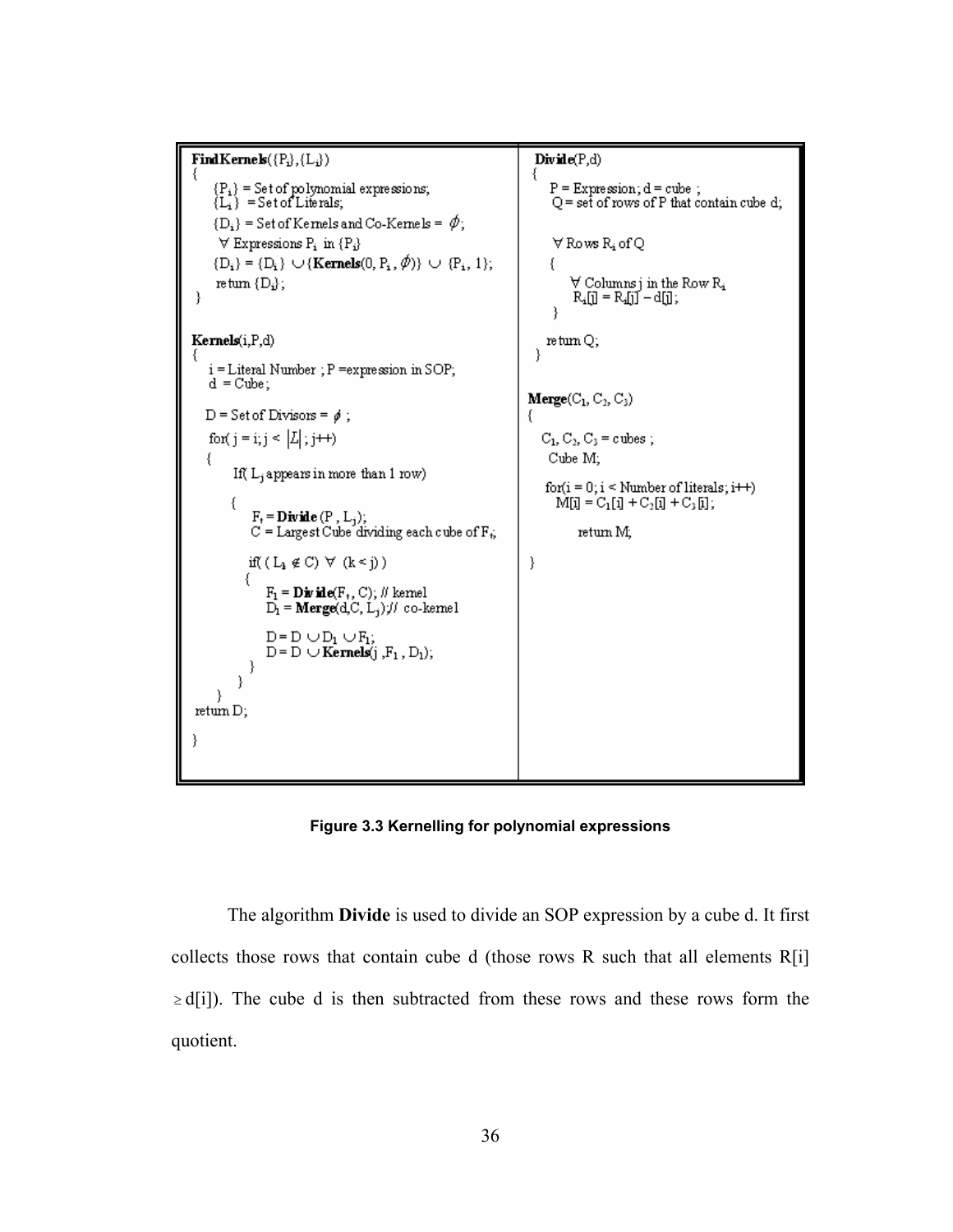The biggest cube dividing all the cubes of an SOP expression is the cube C with the greatest literal count (literal count of C is  $\sum_{i=1}^{n}$ C[i] ) that is contained in each cube of the expression.

 The algorithm **Merge** is used to find the product of the cubes d, C and Lj and is done by adding up the corresponding elements of the cubes. In addition to the kernels generated from the recursive algorithm, the original expression is also added as a kernel with co-kernel '1'. Passing the index i to the Kernels algorithm, checking for  $L_k \notin C$  and iterating from literal index i to |L| (total number of literals) in the for loop are used to prevent the same kernels from being generated again.

As an example, consider the expression  $F = sin(x)$  in Figure 3.1. The literal set is  $\{L\} = \{x, S_3, S_5, S_7\}$ . Dividing first by x gives  $F_t = (1 - S_3x^2 + S_5x^4 - S_7x^6)$ . There is no cube that divides it completely, so the first kernel  $F_1 = F_t$  with co-kernel x is recorded. In the next call to Kernels algorithm dividing F by x gives  $F_t$  =  $-S_3x + S_5x^3 - S_7x^5$ . The biggest cube dividing this completely is C = x. Dividing F<sub>t</sub> by C gives the next kernel  $F_1 = (-S_3 + S_5x^2 - S_7x^4)$  and the co-kernel is  $x*x*x = x^3$ . In the next iteration the kernel  $S_5 - S_7x^2$  with co-kernel  $x^5$  is obtained. Finally the original expression for  $sin(x)$  is also recorded with co-kernel '1'. The set of all cokernels and kernels generated are

$$
[x](1 - S_3x^2 + S_5x^4 - S_7x^6); [x^3](-S_3 + S_5x^2 - S_7x^4);
$$
  

$$
[x^5](S_5 - S_7x^2); [1](x - S_3x^3 + S_5x^5 - S_7x^7);
$$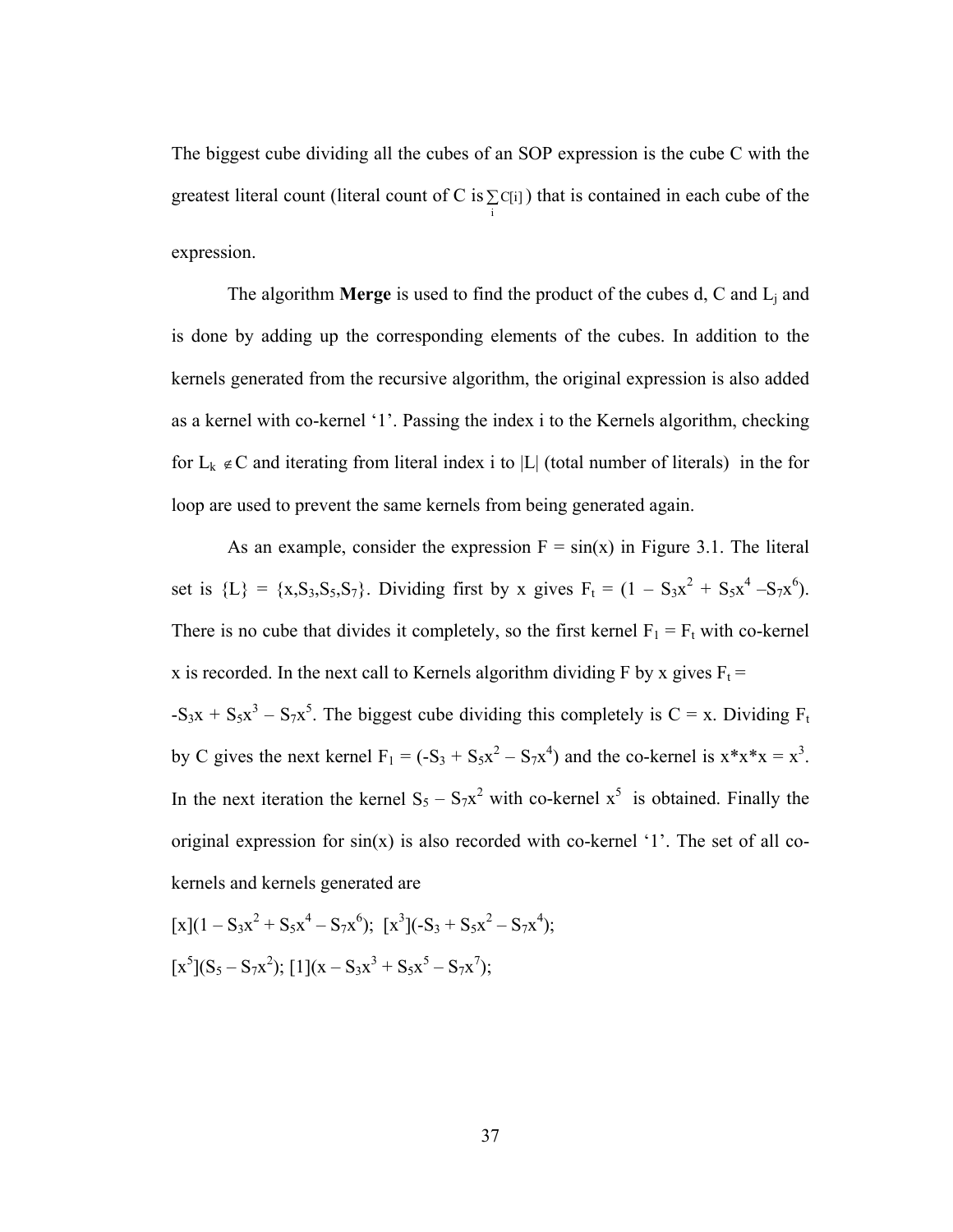# **Constructing Kernel Cube Matrix (KCM)**

All kernel intersections and multiple term factors can be identified by arranging the kernels and co-kernels in a matrix form. There is a row in the matrix for each kernel generated, and a column for each distinct cube of a kernel generated. The KCM for the  $sin(x)$  expression is shown in Figure 3.4. The kernel corresponding to the original expression (with co-kernel '1') is not shown for ease of presentation. An element  $(i, j)$  of the KCM is '1', if the product of the co-kernel in row i and the kernel-cube in column j gives a product term in the original set of expressions. The number in parenthesis in each element represents the term number that it represents. A **rectangle** is a set of rows and set of columns of the KCM such that all the elements are '1'. The **value** of a rectangle is the number of operations saved by selecting the common subexpression or factor corresponding to that rectangle.

|   |                        | $-53X$ | تحجب | $-S_7x^o$ | - 33 | . 15 A | $-S_7x$ |     |  |
|---|------------------------|--------|------|-----------|------|--------|---------|-----|--|
|   |                        | 21     | (3)  |           |      |        |         |     |  |
|   | ت                      |        |      |           |      |        |         |     |  |
| - | ್ಲ.∋<br>$\overline{1}$ |        |      |           |      |        |         | (3) |  |

#### **Figure 3.4 Kernel extraction on example polynomial**

Selecting the optimal set of common subexpressions and factors is equivalent to finding a maximum valued covering of the KCM, and is analogous to the minimum weighted rectangular covering problem described in [21], which is NP-hard. A greedy iterative algorithm described in 3.1 is used where the best prime rectangle is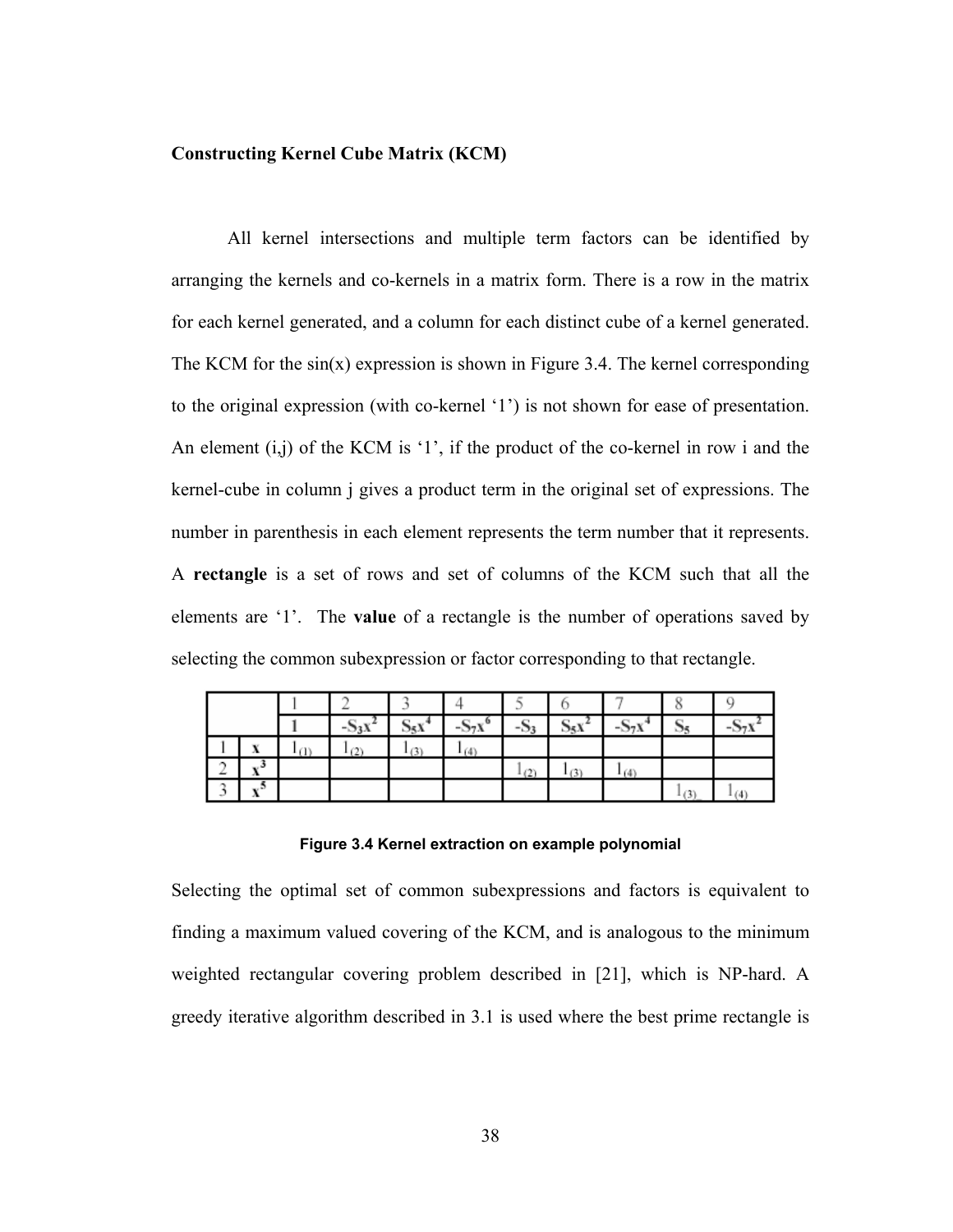picked in each iteration. A **prime rectangle** is a rectangle that is not covered by any other rectangle, and thus has more value that any rectangle it covers.

 Given a rectangle with the following parameters, its value can be calculated as follows:

 $R =$  number of rows ;  $C =$  number of columns

 $M(R<sub>i</sub>)$  = number of multiplications in row (co-kernel) i.

 $M(C_i)$  = number of multiplications in column (kernel-cube i).

Each element  $(i,j)$  in the rectangle represents a product term equal to the product of co-kernel i and kernel-cube j, which has a total number of  $M(R_i) + M(C_i)$ *)* + 1 multiplications. The total number of multiplications represented by the whole rectangle is equal to  $R^* \sum_{C} M(C_i) + C^* \sum_{R} M(R_i) + R^*C$ . Each row in the rectangle has C –

1 additions for a total of *R\*(C-1)* additions.

By selecting the rectangle, a common factor with  $\sum_{c} M(C_i)$  multiplications and C -1 additions is selected. This common factor is multiplied by each row which leads to a further ( $\sum_{R} M(R_i) + R$ ) multiplications. Therefore the value of a rectangle, which represents the savings in the number of operators by selecting the rectangle can be written as shown in Equation 3-1.

Value<sub>1</sub> = { (C - 1) \* (R + 
$$
\sum_{R}
$$
M(R<sub>i</sub>)) + (R - 1) \* ( $\sum_{C}$ M(C<sub>i</sub>)} + (R - 1) \* (C - 1)

## **Equation 3-1**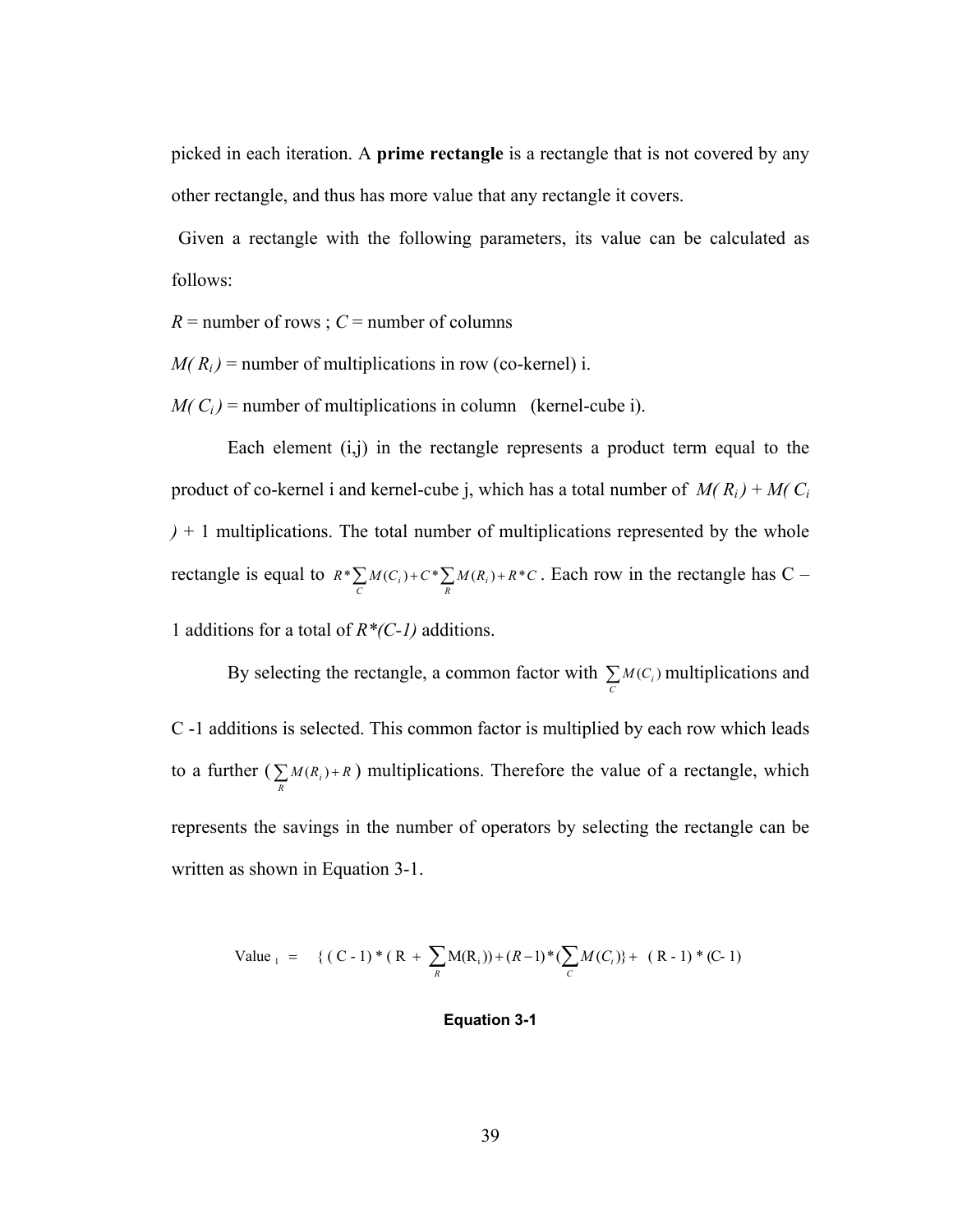|  | ı |  |  |
|--|---|--|--|
|  |   |  |  |

**Figure 3.5 Kernel cube matrix (2nd iteration)** 

$$
\sin(x) = (x d_3)_{(1)}
$$
  
\n
$$
d_3 = (1)_{(2)} + (x^2 d_1)_{(3)}
$$
  
\n
$$
d_2 = (S_5)_{(4)} - (x^2 S_7)_{(5)}
$$
  
\n
$$
d_1 = (x^2 d_2)_{(6)} - (S_3)_{(7)}
$$

**Figure 3.6 Expressions after kernel intersection** 

## **Constructing Cube Literal Incidence Matrix (CIM)**

 The KCM enables the extraction of all multiple cube common subexpressions and factors. All possible cube intersections can be identified by arranging the cubes in a matrix where there is one row for each cube and one column for each literal in the set of expressions. This matrix is called the Cube Literal Incidence Matrix (CIM). The CIM is generally formed after finding all the multiple term common subexpressions and factors, though it can also be formed before that. The CIM is the same as the matrix representation of the expressions.

 Each cube intersection appears in the CIM as a rectangle. A **rectangle** in the CIM is a set of rows and columns such that all the elements are non-zero. The value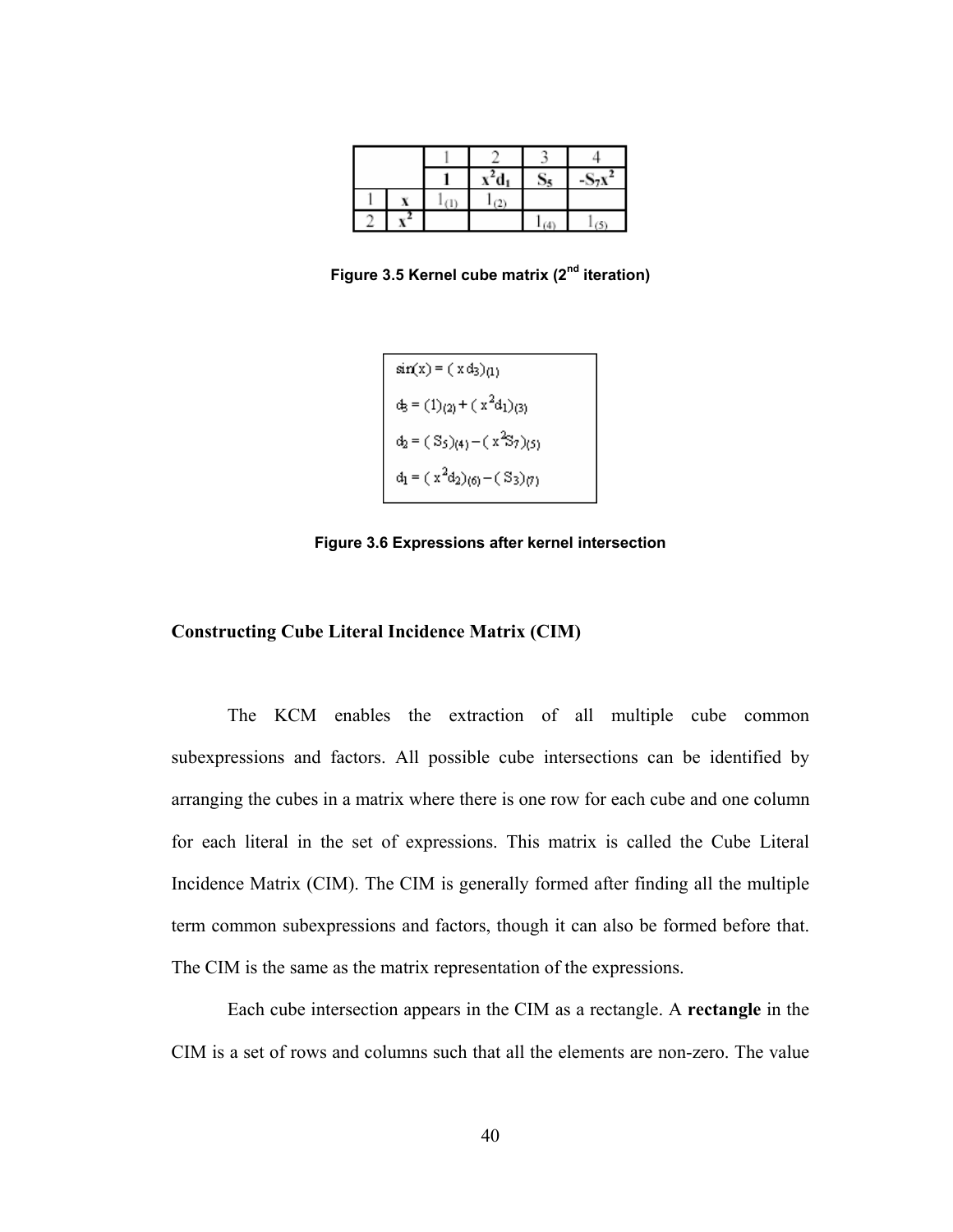of a rectangle is the number of multiplications saved by selecting the single term common subexpression corresponding to that rectangle. The best set of common cube intersections is obtained by a maximum valued covering of the CIM. A greedy iterative algorithm described in Figure 3.8 is used, where the best prime rectangle is extracted in each iteration. The common cube C corresponding to the prime rectangle is obtained by finding the minimum value in each column of the rectangle. The value of a rectangle with R rows can be calculated as follows:

Let  $\Sigma$ C[i] be the sum of the integer powers in the extracted cube C. This cube saves  $\Sigma$ C[i] – 1 multiplications in each row of the rectangle. The cube itself needs  $\Sigma$ C[i] – 1 multiplications to compute. Therefore the value of the rectangle is given by Equation 3-2.

$$
Value_2 = (R-1) \times (\sum C[i]-1)
$$

#### **Equation 3-2**

## **Extracting Kernel Intersections**

 The algorithm for finding kernel intersections is shown in Figure 3.7 and is analogous to the **Distill** procedure in multi-level logic synthesis [22]. It is a greedy iterative algorithm in which the best prime rectangle is extracted in each iteration. In the outer loop, kernels and co-kernels are extracted for the set of expressions  ${P_i}$ and the KCM is constructed from them. The outer loop exits if there is no favorable rectangle in the KCM. Each iteration in the inner loop selects the most valuable rectangle if present, based on the value function in Equation 3-2. This rectangle is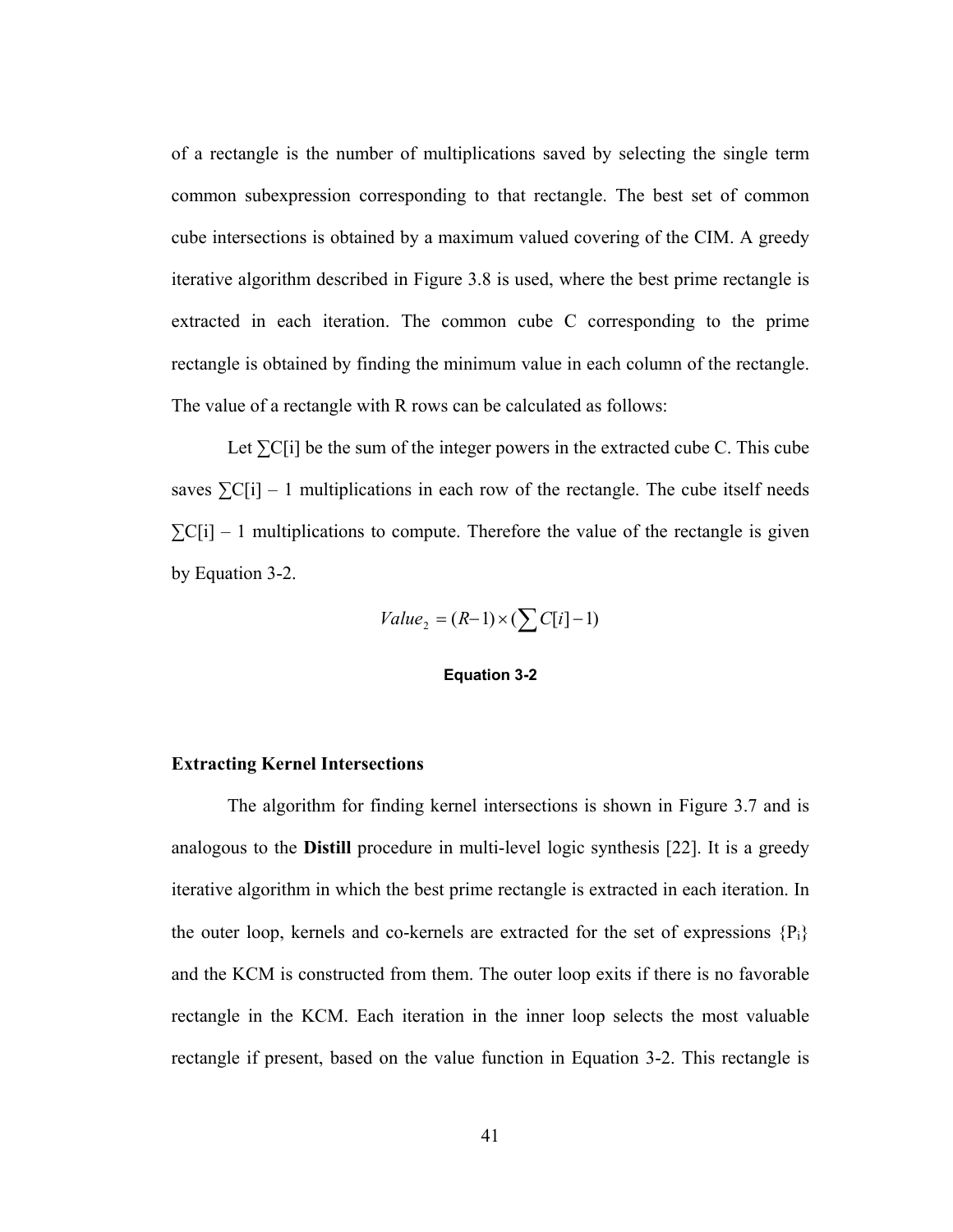added to the set of expressions and a new literal is introduced to represent this rectangle. The kernel cube matrix is then updated by removing those 1's in the matrix that correspond to the terms covered by the selected rectangle.



**Figure 3.7 Algorithm for finding kernel intersections** 

For example, in the KCM for the  $sin(x)$  polynomial shown in Figure 3.4, consider the rectangle that is formed by the row  $\{2\}$  and the columns  $\{5,6,7\}$ . This is a prime rectangle having  $R = 1$  row and  $C = 3$  columns. The total number of multiplications in rows  $\sum_{R} M(R_i) = 2$  and total number of multiplications in the columns  $\sum_{C} M(C_i)$  $M(C_i) = 6$ . This is the most valuable rectangle and is selected. Since this rectangle covers the terms 2,3 and 4, the elements in the matrix corresponding to these terms are deleted. No more favorable (valuable) rectangles are extracted in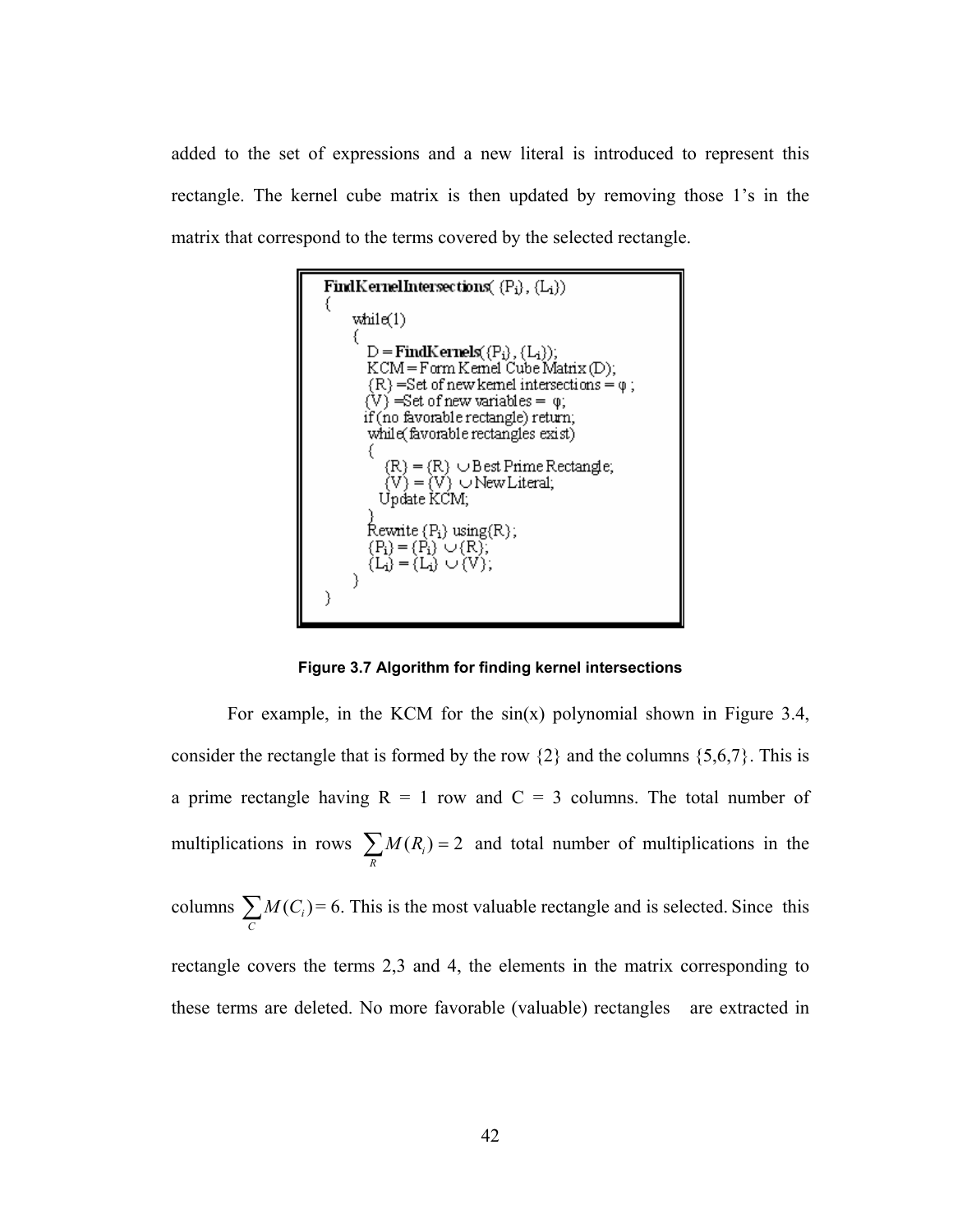this KCM. There are two expressions now, after rewriting the original expression for  $sin(x)$ .

 Extracting kernels and co-kernels as before, the KCM shown in Figure 3.5 is obtained. Again the original expressions for  $sin(x)$  and  $d_1$  are not included in the matrix to simplify representation. From this matrix two favorable rectangles can be extracted corresponding to  $d_2 = (S_5 - S_7x^2)$  and  $d_3 = (1 + x^2d_1)$ . No more rectangles are extracted in the subsequent iterations and the set of expressions can now be written as shown in Figure 3.6.

## **Extracting Cube Intersections**

The algorithm for extracting cube intersections is analogous to the Condense algorithm [22] in multi-level logic synthesis, and is shown in Figure 3.8 . It is similar to the algorithm to find kernel intersections and is performed on the CIM at the end of the procedure for finding kernel intersections. After each iteration of the inner loop, the CIM is updated by subtracting the extracted cube from all rows in the CIM in which it occurs. As an example, consider the CIM in Figure 3.9 for the set of expressions in Figure 3.6. The prime rectangle consisting of the rows {3,5,6} and the column  $\{1\}$  is extracted, which corresponds to the common subexpression C =  $x^2$ . Using Equation 3-2, it can be seen that this rectangle saves two multiplications. This is the most favorable rectangle and is chosen. . No more cube intersections are detected in the subsequent iterations. A literal  $d_4 = x^2$  is added to the expressions which can now be written as in Figure 3.10.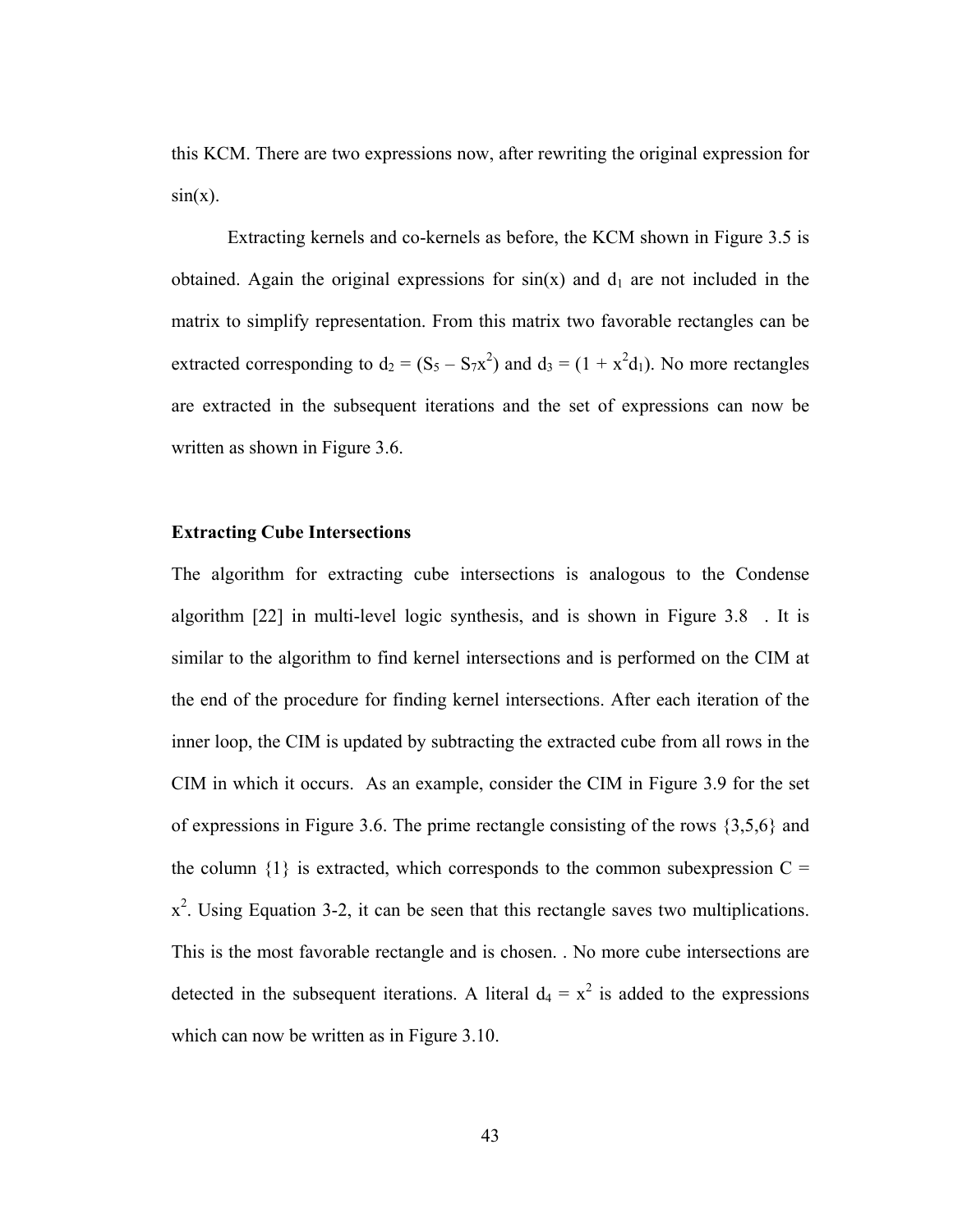Find CubeIntersections( $(P_i)$ ,  $(L_i)$ ) €  $\text{while}(1)$ €  $M =$  Cube Literal incidence Matrix  $\{V\}$  = Set of new variables =  $\varphi$ ;  $(C)$  = Set of new cube intersections =  $\varphi$ ; if no favorable rectangle present) return; while(Favorable rectangles exist) € Find B = Best Prime Rectangle;  $(C) = (C) \cup Cube$  corresponding to B  $(V) = (V) \cup New Literal$  $Collapse(M,B);$ ⟩  $M=M\cup (C);$  $(L_i) = (L_i) \cup (V)$ ;  $\mathcal{E}$  $\mathcal{E}$  $Collapse(M,B)$ €  $\forall$  rows i of M that contain cube B ∀ columns j of B  $M[i,j] = M[i,j] - B[j];$ €

**Figure 3.8 Algorithm for extracting cube intersections** 

| Term | $+/-$ |    |   |    |    |   |   |  |
|------|-------|----|---|----|----|---|---|--|
|      |       | x  |   | щ2 | us |   |   |  |
|      |       |    |   | U  |    | U | υ |  |
|      |       | r. |   | Ü  |    | ı | Ü |  |
|      |       |    |   |    |    |   | Ü |  |
|      |       | U  |   | υ  |    |   |   |  |
|      |       |    | U | U  |    |   | 0 |  |
|      |       |    |   |    |    |   | Ū |  |
|      |       |    |   | U  |    |   |   |  |

**Figure 3.9 CIM for example polynomial**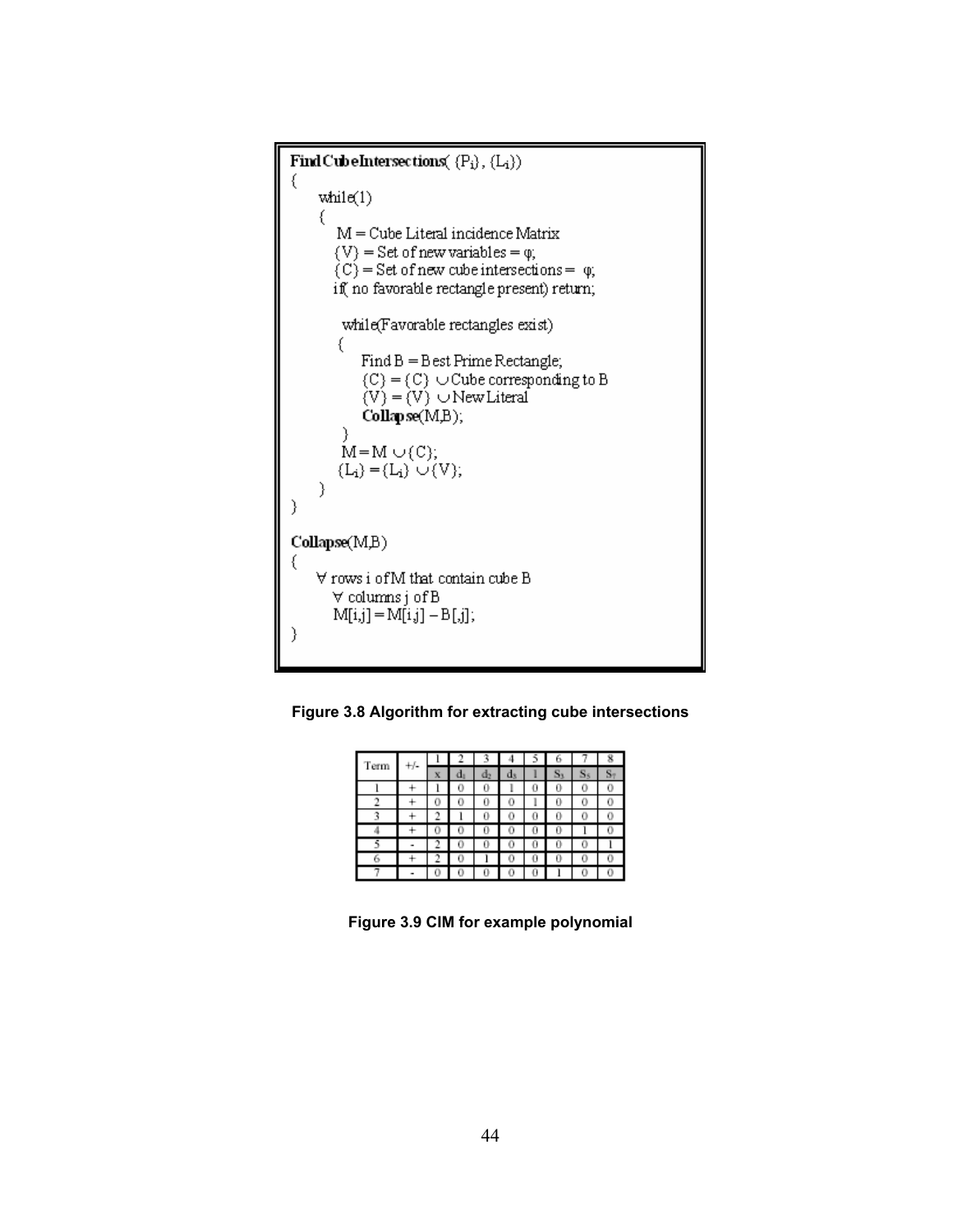$$
d_4 = x * x
$$
  
\n
$$
d_2 = S_5 - S_7 * d_4
$$
  
\n
$$
d_1 = d_2 * d_4 - S_3
$$
  
\n
$$
d_3 = d_1 * d_4 + 1
$$
  
\n
$$
sin(x) = x * d_3
$$

**Figure 3.10 Final expressions after optimization** 

# **3.1.1 Complexity and quality of presented algorithms**

The complexity of the kernel generation algorithm Figure 3.7 can be defined as the maximum number of kernels that can be generated from an expression. The total number of kernels generated from an expression depends on the number of variables, the number of terms and the order of the expressions and also the distribution of the variables in the original terms. Since kernels are generated by division by cubes (co-kernels), the set of co-kernels generated have to be distinct. Given the number of variables m, and the maximum integer exponent of any variable in the expression as n, the worst case number of kernels generated for an expressions can be expressed as the number of different co-kernels possible. The number of different co-kernels possible is  $(n + 1)^m$ . For example, if we have  $m = 2$  variables, a and b, and the maximum integer power  $n = 2$ , then we have  $(2 + 1)^2 = 9$  possible cokernels which are 1, b,  $b^2$ , a, ab, ab<sup>2</sup>, a<sup>2</sup>, a<sup>2</sup>b, a<sup>2</sup>b<sup>2</sup>.

**Figure 3.11 Worst case complexity for finding kernel intersections**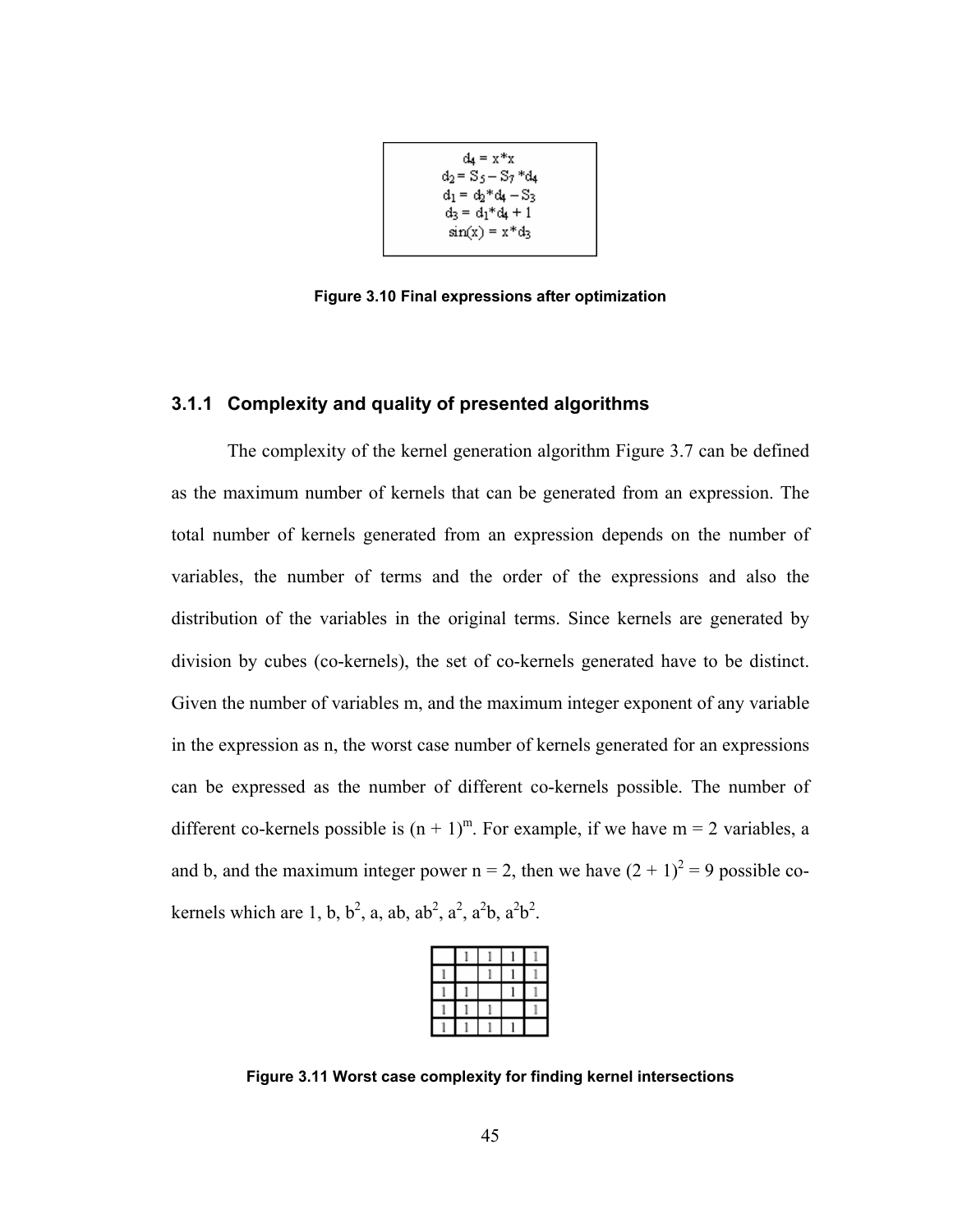In such a scenario, the number of rectangles generated is exponential in the number of rows/columns in the matrix. The number of kernels that are generated is equal to the number of rows in the matrix and the number of distinct kernel cubes is equal to the number of columns. The algorithm for finding single cube intersections also has a worst case exponential complexity, when the Cube Intersection Matrix (CIM) is of the form shown in Figure 3.11. The number of rows of the CIM is equal to the number of terms and the number of columns is equal to the number of literals in the set of expressions.

 The algorithms that we presented are greedy heuristic algorithms. To the best of our knowledge, there has been no previous work done for finding an optimal solution for the general common subexpression elimination problem, though recently there has been an approach for solving a restricted version of the problem using Integer Linear Programming (ILP) [23]. We discuss the ILP based approaches at the end of this chapter.

# **3.1.2 Differences with algebraic techniques in Logic Synthesis**

The techniques for polynomial expressions that were presented in the previous Section are based on the algebraic methods originally developed for Boolean expressions in multi-level logic synthesis [20-22]. These methods have been generalized to handle polynomial expressions of any order and consisting of any number of variables. The changes that were made were mainly because of the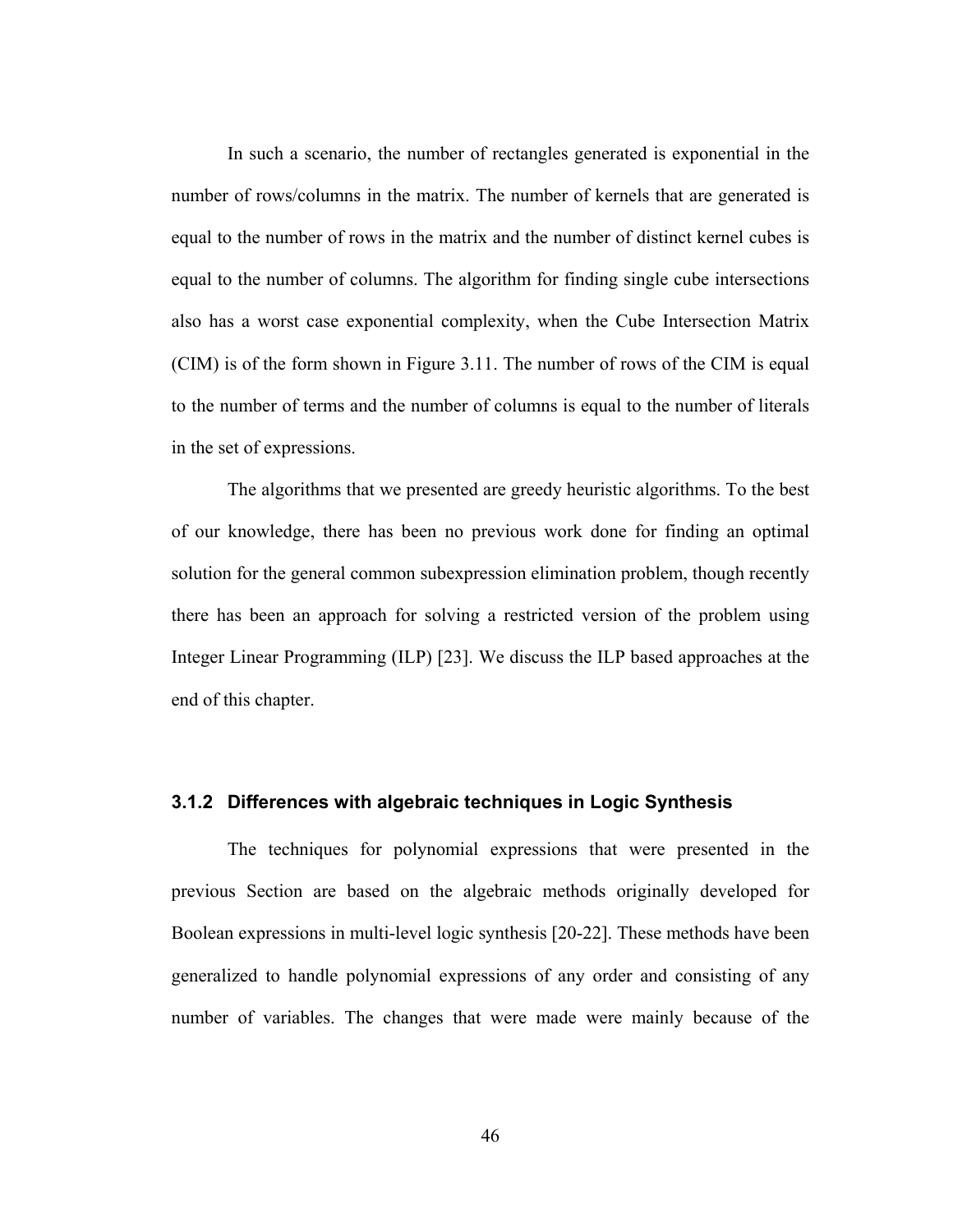differences between Boolean and arithmetic operations. These differences are detailed below

1. Restriction on Single Cube Containment (SCC): In [22], the Boolean expressions are restricted to be a set of non-redundant cubes, such that no cube properly contains another. An example of redundant cubes is in the Boolean expression  $f = ab + b$ . Here the cube b can be written as  $b = ab + a'b$ . Therefore cube 'b' contains the other cube 'ab'. For polynomial expressions, this notion of cube containment does not exist, and there can be a polynomial  $P = ab + b$ . Dividing this polynomial by b,  $P/b =$  $(ab + b)/b = a + 1$ , which is treated as a valid expression. To handle this, '1' is treated as a distinct literal in our representation for polynomial expressions.

 For simplifying our algorithm, a different restriction is placed on the polynomial expressions. Each polynomial expression is required to be a summation of *unequal* terms (cubes). Therefore the expression  $P = a^2 + ab + ab + b^2$  is not permitted, since there are two instances of the cube 'ab'. If repeated terms are allowed in the expressions, then the kernels also would have repeated terms, and there is no way to represent them in the Kernel Cube Matrix. For this expression P, there are two co-kernel and kernel pairs  $(a)(a + b + b)$  and  $(b)(a + a + b)$ . Though this can be handled by modifying our kernel generation algorithm to generate all possible cube-free expressions, this complicates the kernel generation procedure. For handling such expressions, the equal terms are added up before executing the algorithm. Therefore P is rewritten as  $P = a^2 + 2ab + b^2$ . This prevents the factorization of the expression as  $P = (a+b)*(a+b)$ , but it makes the algorithm much simpler.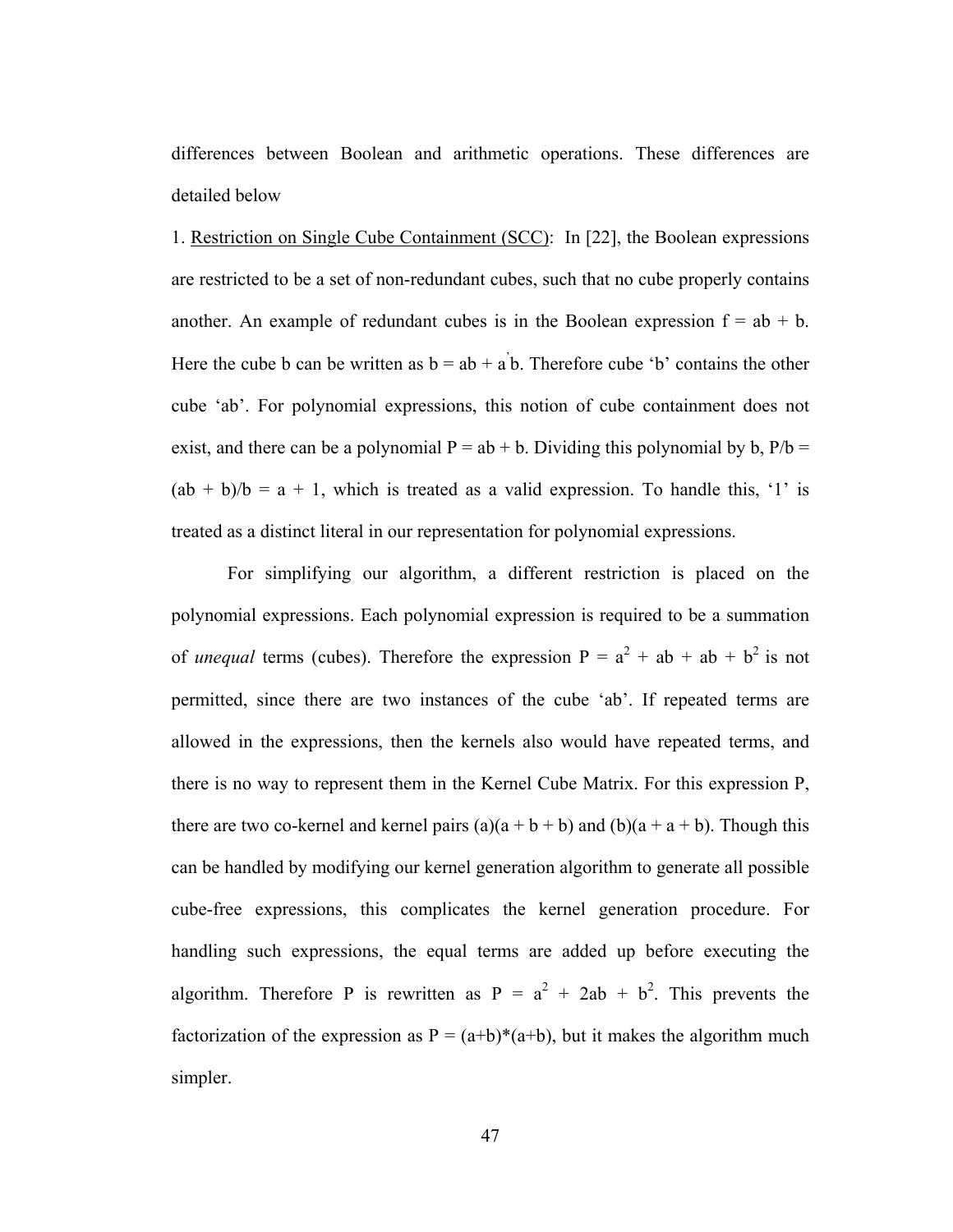2. Algebraic division and the kernel generation algorithm: For Boolean expressions, there is a restriction on the division procedure for obtaining kernels. During division, the quotient and the divisor are required to have orthogonal variable supports. For example, if there is a Boolean expression f, and we need to divide f by another expression g (f/g), then the *quotient* expression h is defined [22] as "*the largest set of cubes in f, such that h*  $\perp$  *g* (*h* is orthogonal to *g, that is the variable support of h and the variable support of g are disjoint), and that*  $hg \in f$ *."* For example, if  $f = a(b + f)$ c) + d, and g = a. Then f/g = h = (b + c). It can be seen that  $h \perp g$  and hg = a(b + c)  $\in$  f .

 For polynomial expressions this restriction on orthogonality can be removed, so that polynomial expressions of any order can be processed. This is based on one key difference between the multiplication and the Boolean AND operation. For example, the multiplication  $a^*a = a^2$ , but the AND operation  $a.a = a$ . Therefore it is possible to have a polynomial  $F = a(ab + c) + d$  and a divisor  $G = a$ . The division  $F/G = H = (ab + c)$ . It can be seen that H and G are not orthogonal since they share the variable 'a'. Since the kernel generation algorithm generates kernels by recursive division, our algorithm has been modified to take into account this difference. This algorithm is detailed in Figure 3.7. In [22, 24], a central theorem is presented on which the decomposition and factorization of Boolean expressions is based on. This theorem shows how all multiple-cube intersections and algebraic factorizations can be obtained from the set of kernels. For our modified problem, this theorem still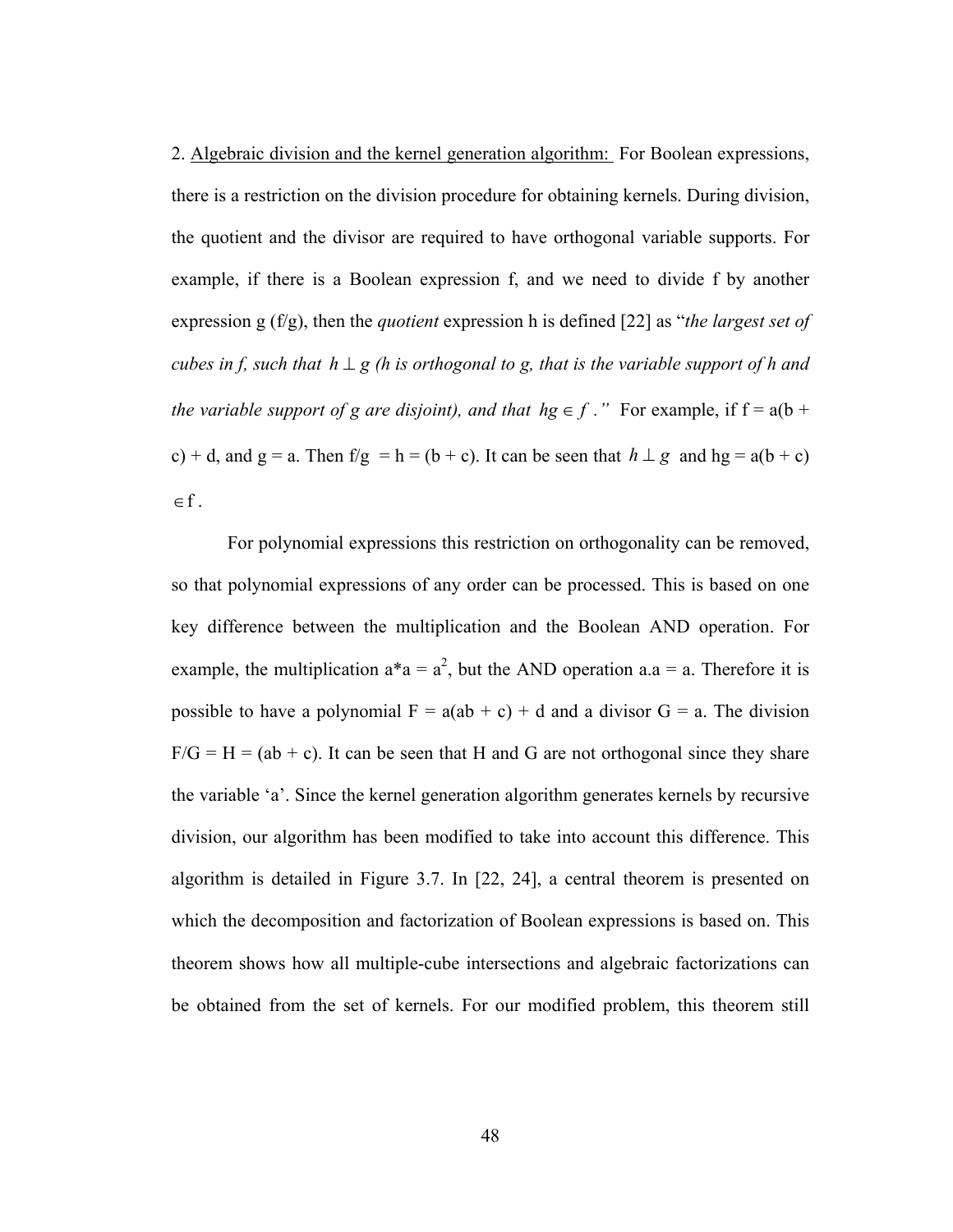holds and multiple term common subexpressions and algebraic factorizations can be detected by the set of kernels for the polynomial expressions.

3. Finding single cube intersections: In the decomposition and factorization methodology of Boolean expressions presented in [22], multiple term common factors are extracted first and then single cube common factors are extracted. Our methodology for polynomial expressions follows the same order, though our algorithm has been modified to handle higher order terms. All single cube common subexpressions can be detected by our method, and is described in Figure 3.8.

# **3.1.3 Experimental results**

The goal of the experiments was to investigate the usefulness of our technique in reducing the number of operations in polynomial expressions occurring in some real applications. Polynomial expressions are prevalent in signal processing [25] and in 3-D computer graphics [26]. The polynomials were optimized using three different methods: CSE, Horner form and our algebraic technique. The Jouletrack simulator [27] was used to estimate the reduction in latency and energy consumption for computing the polynomials on the StrongARM<sup>TM</sup> SA1100 microprocessor. The same set of randomly generated inputs were used for simulating the different programs. Table 3-1 shows the result of our experiments, where a comparison is made between the number of operations produced by the three different methods. The first two examples are obtained from source codes from signal processing applications where the polynomials are obtained by approximating Trigonometric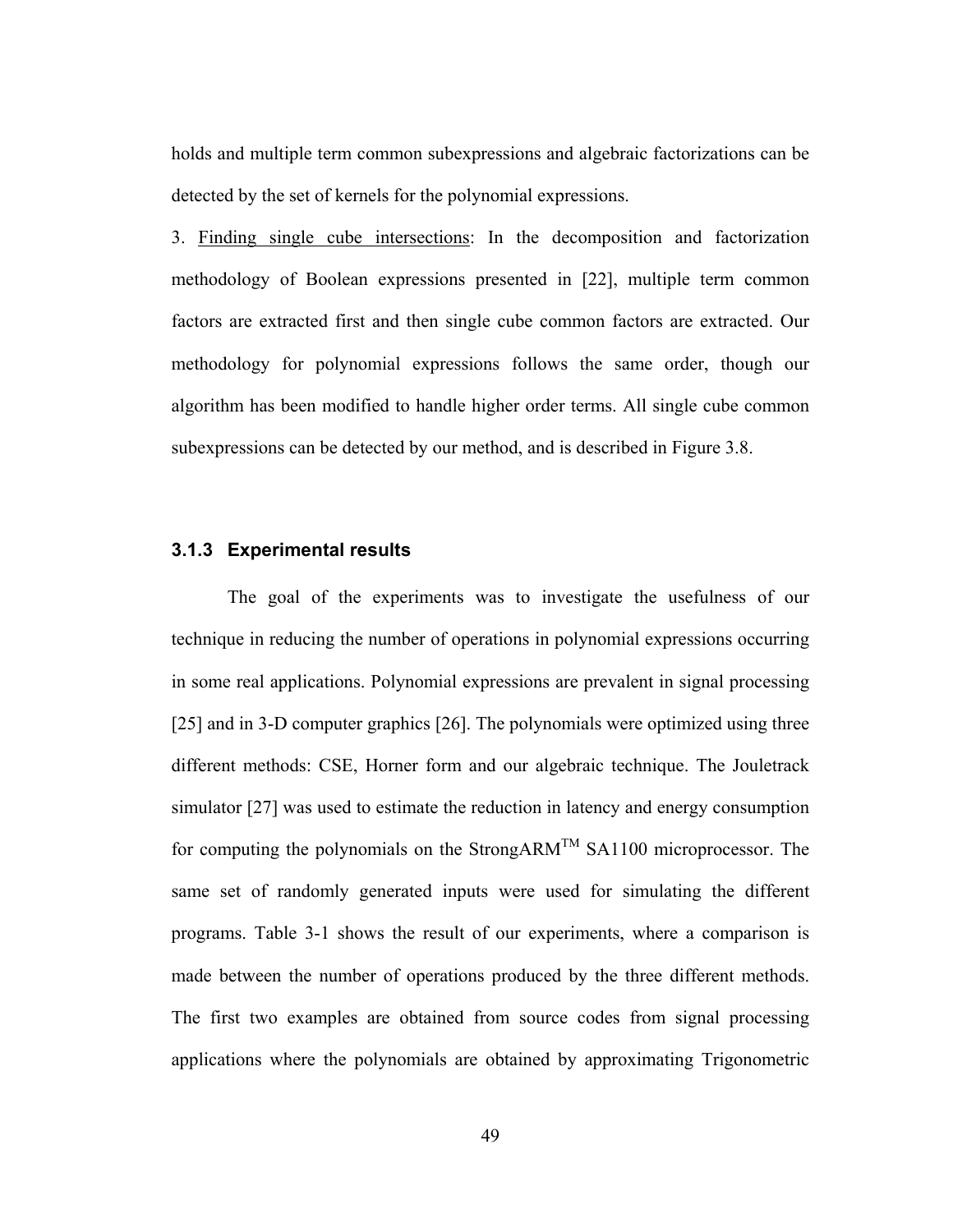functions by their Taylor series expansions. The next four examples are multivariate polynomials obtained from 3-D computer graphics [28]. The results show that our optimizations reduce the number of multiplications, on an average by 34% over CSE and by 34.9% over Horner. The number of additions is the same in all examples. This is because all the savings are produced by efficient factorization and elimination of single term common subexpressions, which only reduce the number of multiplications. The average run time for our technique for these examples was only  $0.45s$ .

|                | <b>Application</b>       | <b>Function</b>    | Unoptimized    |    | <b>Using CSE</b> |      | <b>Using</b><br><b>Horner</b> |      | <b>Using our</b><br>Algebraic<br>Technique |                   |
|----------------|--------------------------|--------------------|----------------|----|------------------|------|-------------------------------|------|--------------------------------------------|-------------------|
|                |                          |                    | A              | M  | $\mathsf{A}$     | M    | A                             | M    | $\overline{A}$                             | M                 |
| $\mathbf{1}$   | Fast<br>Convolution      | <b>FFT</b>         | 7              | 56 | 7                | 20   | $\tau$                        | 30   | $\overline{7}$                             | 10                |
| 2              | Gaussian<br>noise filter | <b>FIR</b>         | 6              | 34 | 6                | 23   | 6                             | 20   | 6                                          | 13                |
| $\overline{3}$ | Graphics                 | quartic-<br>spline | $\overline{4}$ | 23 | $\overline{4}$   | 16   | $\overline{4}$                | 17   | $\overline{4}$                             | 13                |
| $\overline{4}$ | Graphics                 | quintic-<br>spline | 5              | 34 | 5                | 22   | 5                             | 23   | 5                                          | 16                |
| 5              | Graphics                 | chebyshev          | 8              | 32 | 8                | 18   | 8                             | 18   | 8                                          | 11                |
| 6              | Graphics                 | cosine-<br>wavelet | 17             | 43 | 17               | 23   | 17                            | 20   | 17                                         | 17                |
|                | Average                  |                    | 7.8            | 37 | 7.8              | 20.3 | 7.8                           | 21.3 | 7.8                                        | 13.3<br><b>TM</b> |

| Table 3-1 |  |
|-----------|--|
|-----------|--|

Table 3-2 show the results of simulation on the StrongARM<sup>TM</sup> SA1100

processor, where an average latency reduction of 26.7% over CSE and 26.1% over Horner scheme is observed. Furthermore an energy reduction of 26.4% over CSE and 26.3% over Horner scheme is obtained. The energy consumption measure by the simulator [27] is only for the processor core.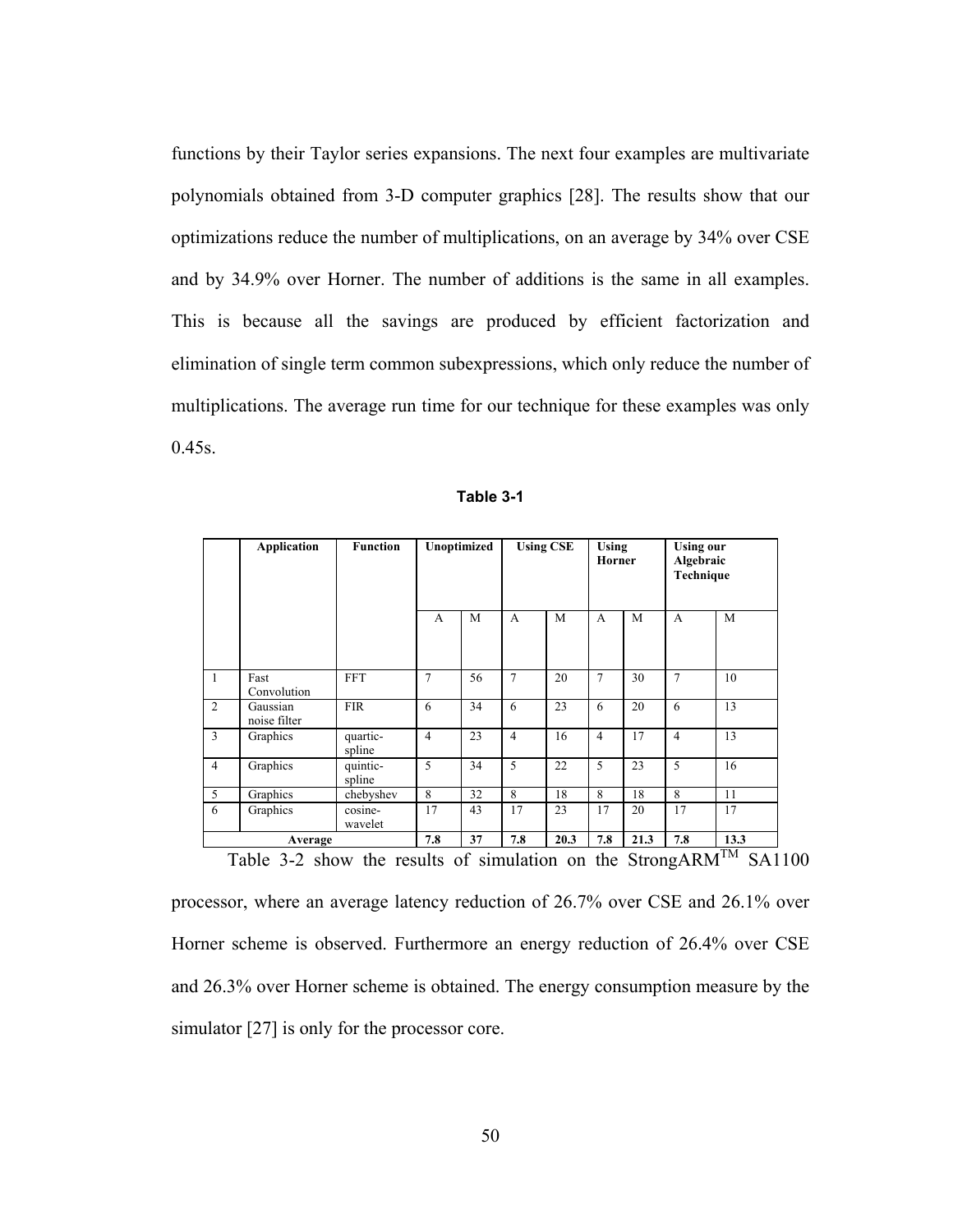The improvement in the performance on the simple five stage RISC processor is roughly proportional to the savings in the number of operations in the polynomial functions. On the ARM 7TDMI processor, each addition takes one clock cycle and each multiplication takes five clock cycles, though the multiplier is pipelined. The savings in the energy consumption is directly proportional to the reduction in the number of clock cycles. It should be noted that the energy reduction is only for the CPU core, and the model does not take into account the energy consumed in the cache and physical memories.

|  | Table 3-2 |
|--|-----------|
|--|-----------|

|   | Application              | <b>Function</b> |                          | Reduction in Latency and Energy consumption for execution on<br><b>StrongARM SA1100</b> |                |                      |  |  |  |
|---|--------------------------|-----------------|--------------------------|-----------------------------------------------------------------------------------------|----------------|----------------------|--|--|--|
|   |                          |                 |                          | CSE                                                                                     |                | Horner               |  |  |  |
|   |                          |                 | Latency<br>$\frac{1}{2}$ | <b>Energy</b><br>$(\%)$                                                                 | Latency<br>(%) | <b>Energy</b><br>(%) |  |  |  |
| 1 | Fast                     | <b>FFT</b>      | 26.8                     | 26.1                                                                                    | 44.0           | 42.3                 |  |  |  |
|   | Convolution              |                 |                          |                                                                                         |                |                      |  |  |  |
| 2 | Gaussian<br>noise filter | <b>FIR</b>      | 30.5                     | 26.4                                                                                    | 16.5           | 16.1                 |  |  |  |
| 3 | Graphics                 | quartic-spline  | 7.0                      | 10.7                                                                                    | 35.5           | 35.1                 |  |  |  |
| 4 | Graphics                 | quintic-spline  | 23.4                     | 24.8                                                                                    | 23.3           | 26.2                 |  |  |  |
| 5 | Graphics                 | chebyshev       | 33.4                     | 31.3                                                                                    | 27.5           | 25.4                 |  |  |  |
| 6 | Graphics                 | cosine-wavelet  | 39.1                     | 39.0                                                                                    | 9.7            | 12.8                 |  |  |  |
|   |                          | Average         | 26.7                     | 26.4                                                                                    | 26.1           | 26.3                 |  |  |  |

The polynomials implemented using the three methods (CSE, Horner and algebraic) were also synthesized in hardware to observe the impact of our methods on performance, area and power consumption. The polynomials were synthesized using Synopsys Behavioral Compiler  $TM$  and Synopsys Design Compiler  $TM$  using the 1.0  $\mu$  power2 sample.db technology library, with a clock period of 40 ns, operating at 5V. The Synopsys DesignWare TM library was used for the functional units. The adder and multiplier in this library took one clock cycle and two clock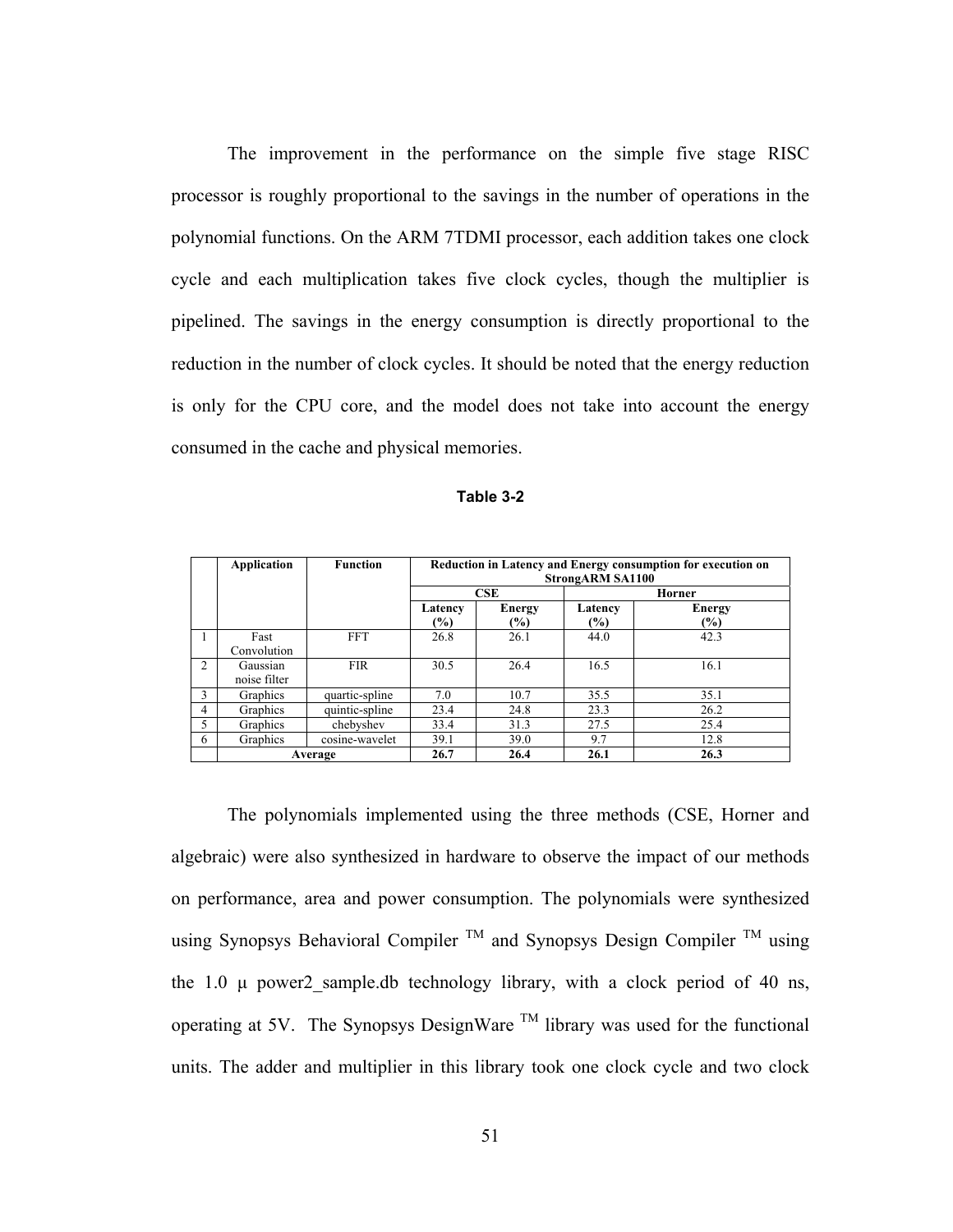cycles respectively at this clock period. There were two different hardware constraints that were used for the hardware synthesis: minimum hardware constraints and medium hardware constraints. In the **minimum hardware** constraints, the maximum number of multipliers was set at one. In the **medium hardware** constraints, the maximum number of multipliers was set at four. The Synopsys Power Compiler <sup>TM</sup> was then interfaced with the Verilog RTL simulator VCS <sup>TM</sup> to capture the total power consumption including switching, short circuit and leakage power. All the polynomials were simulated with the same set of randomly generated inputs.

|         | Area $(\% )$<br>(I) |         | Energy @5V<br>$(\%)$<br>(II) |      | <b>Energy Delay</b><br>(a)5V(%)<br>(III) |      | <b>Energy</b> (scaled<br>voltage $(\%)$<br>(IV) |      |
|---------|---------------------|---------|------------------------------|------|------------------------------------------|------|-------------------------------------------------|------|
|         | C                   | Н       | C                            | Н    | C                                        | Н    |                                                 | Н    |
|         | 18.6                | 6.5     | 33.5                         | 69.9 | 58.4                                     | 90.8 | 88.9                                            | 99.0 |
|         | 7.5                 | 0.1     | 13.6                         | 25.6 | 20.4                                     | 39.4 | 24.6                                            | 49.5 |
|         | 0.3                 | $-4.2$  | 21.6                         | 29.3 | 39.0                                     | 48.8 | 52.2                                            | 64.6 |
| 4       | $-7.5$              | $-24.2$ | 29.4                         | 10.4 | 47.6                                     | 25.9 | 62.2                                            | 36.9 |
|         | 5.6                 | 2.5     | 37.0                         | 28.7 | 57.1                                     | 46.1 | 74.3                                            | 59.8 |
| 6       | 3.7                 | 2.0     | 44.8                         | 36.8 | 62.8                                     | 54.8 | 78.3                                            | 69.7 |
| Average | 4.7                 | $-2.8$  | 30.0                         | 33.4 | 47.5                                     | 50.9 | 63.4                                            | 63.2 |

**Table 3-3 Synthesis results with minimum hardware constraints** 

Table 3-3 shows the synthesis results when the polynomials were scheduled with minimum hardware constraints. Typically the hardware allocated consisted of a single adder, a single multiplier, registers and control units. The reduction in the area, energy and the energy-delay product achieved by our method over CSE (C) and Horner (H) were measured. The results show that there is not much difference in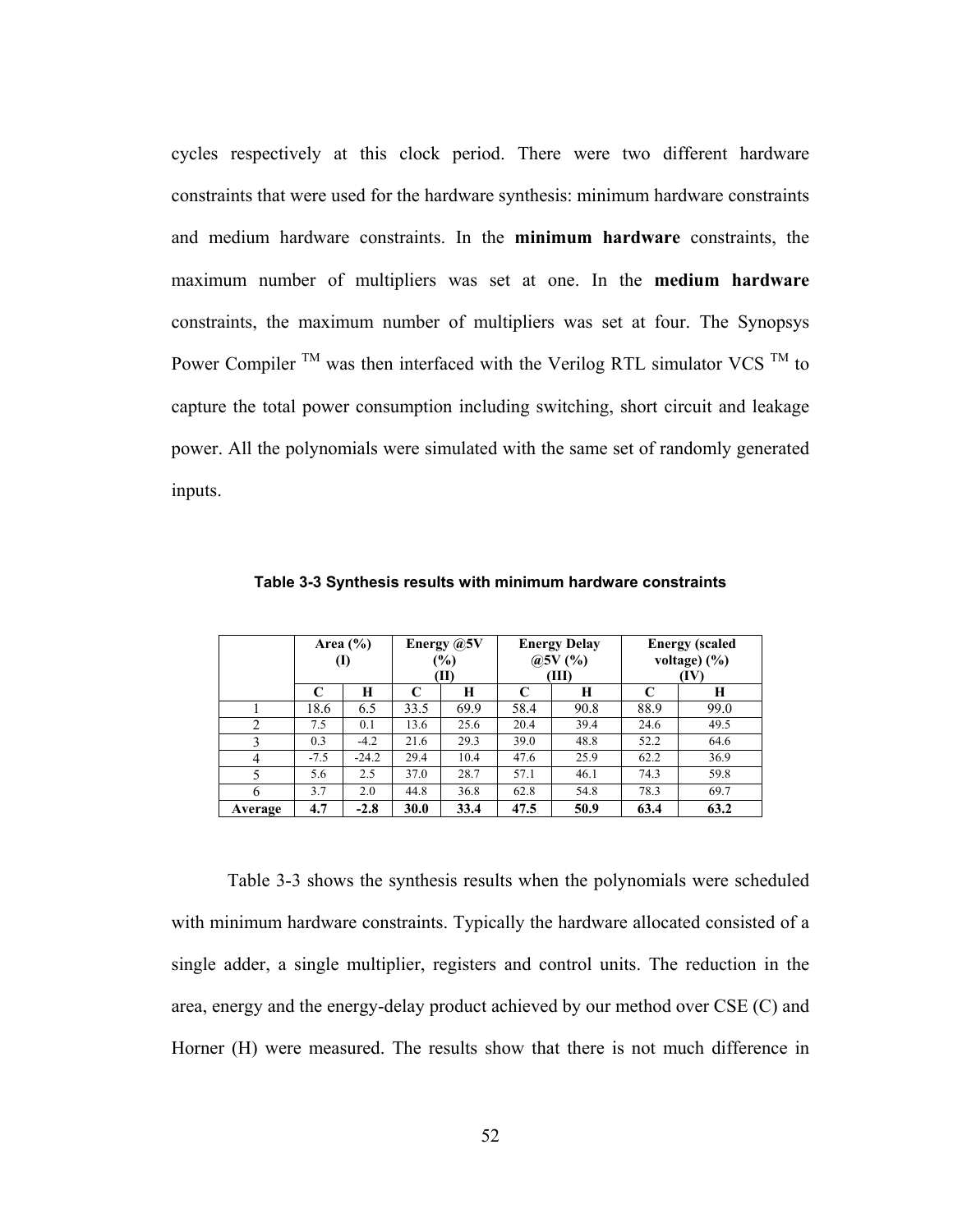area for the different implementations, but there is a significant reduction in total energy consumption (average 30% over CSE and 33.4% over Horner), and energy delay product (average 47.5% over CSE and 50.9% over Horner). The similarity in the area numbers is because of the minimal hardware constraint. Since our method produced the least number of operations, it led to fewer number of clock cycles and thereby lesser energy consumption.

The voltage scaling was done by comparing the latencies of the polynomials using our technique with that produced from CSE and Horner separately. The new voltage was then obtained by using the library parameters. The energy consumption was recomputed using the quadratic relationship between the energy consumption and the supply voltage. The results (Column IV) show an energy reduction of 63.4% over CSE(C) and 63.2% reduction over Horner (H) with voltage scaling.

Table 3-4 shows the synthesis results for medium hardware constraints. Medium hardware implementations trade off area for energy efficiency. Though they have larger area, they have a shorter schedule and lesser energy consumption compared to those produced from minimum hardware constraints. The Synopsys Behavioral Compiler  $TM$  was constrained to allocate a maximum of four multipliers for each example. Table 3-5 shows the number of adders (A) and multipliers (M) allocated for the different implementations. The scheduler will allocate fewer multipliers than four, if the same latency can be achieved by the fewer number of resources.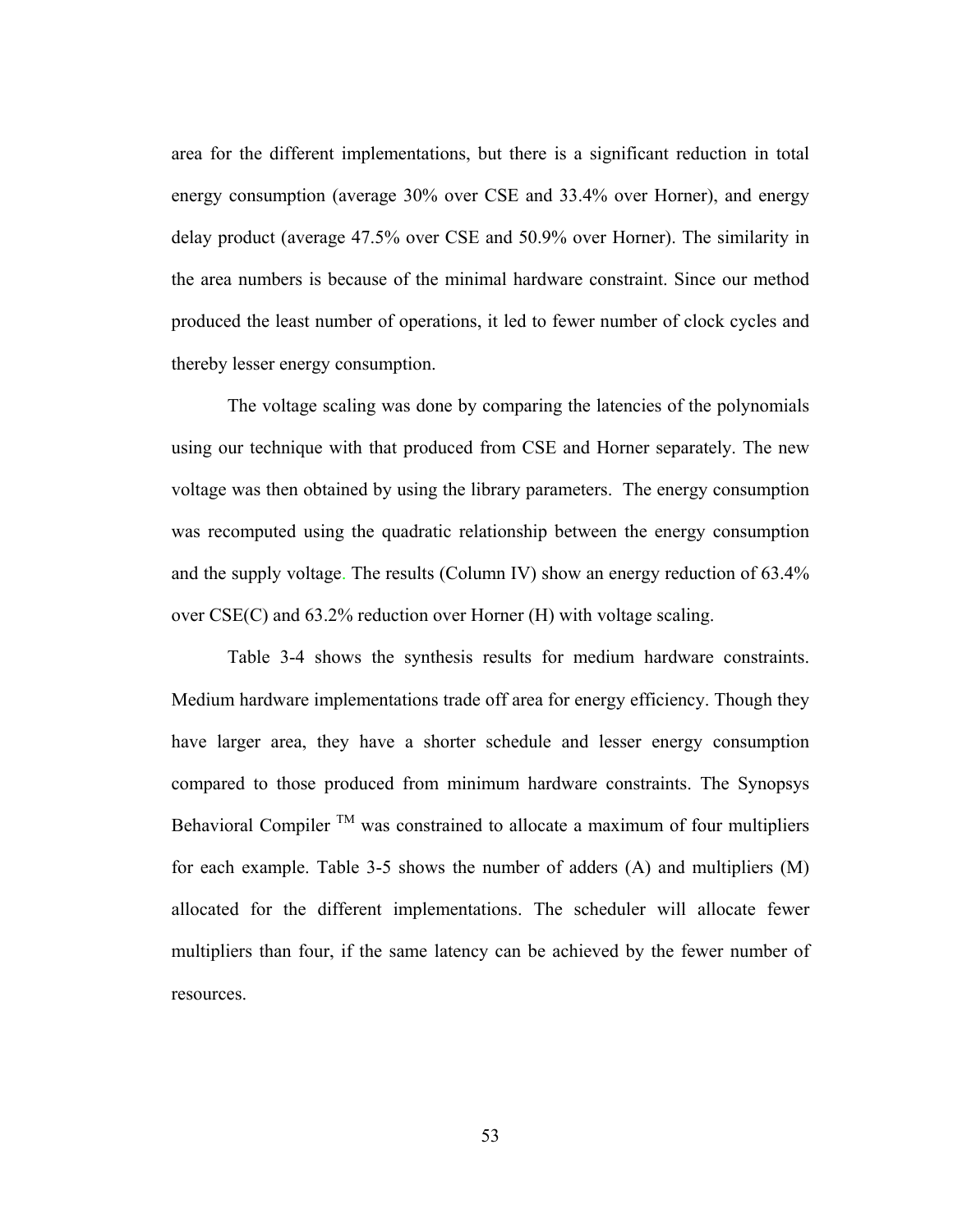|                | Area<br>$(\%)$ |      | Energy @5V<br>$(\%)$ |      | <b>Energy Delay</b><br>@5V (%) |      |
|----------------|----------------|------|----------------------|------|--------------------------------|------|
|                |                | H    | C                    | H    |                                | Н    |
|                | 44.0           | 48.0 | 9.8                  | 63.9 | $-12.7$                        | 81.0 |
| $\overline{c}$ | 30.5           | 3.9  | 16.1                 | 39.2 | 9.7                            | 44.1 |
| 3              | 14.8           | 1.0  | 9.7                  | 29.6 | 20.3                           | 58.7 |
| 4              | 8.3            | 3.7  | 42.5                 | 29.1 | 44.9                           | 37.0 |
| 5              | 8.9            | 9.0  | 28.2                 | 29.5 | 39.5                           | 40.6 |
| 6              | 8.0            | 6.6  | 41.4                 | 40.8 | 58.4                           | 59.7 |
| Avg            | 19.0           | 12.0 | 24.6                 | 38.7 | 26.7                           | 53.5 |

**Table 3-4 Synthesis results with medium hardware constraints** 

**Table 3-5 Multipliers (M) and Adders(A) allotted with a maximum hardware constraints of 4 multipliers** 

|    | CSE |  | Horner | <b>Our Techniuqe</b> |  |  |
|----|-----|--|--------|----------------------|--|--|
|    |     |  |        |                      |  |  |
|    |     |  |        |                      |  |  |
| Τ. |     |  |        |                      |  |  |
|    |     |  |        |                      |  |  |
|    |     |  |        |                      |  |  |
|    |     |  |        |                      |  |  |
|    |     |  |        |                      |  |  |

The results show a significant reduction in total energy consumption (average 24.6% over CSE(C) and 38.7% over Horner (H) scheme), as well as energy delay product (average 26.7% over CSE and 53.5 % over Horner). Reduction in energy delay product is obtained for every example except for the first one, where the energy delay product for the expression synthesized using CSE is 12.7% lesser than that produced by our method. This is because, the latency of the CSE optimized expression, when four multipliers are used is much lesser compared to the one optimized using our algebraic method (which uses two multipliers). The delay for Horner scheme is much worse than both CSE and our technique, because the nested additions and multiplications of Horner scheme typically results in a longer critical path.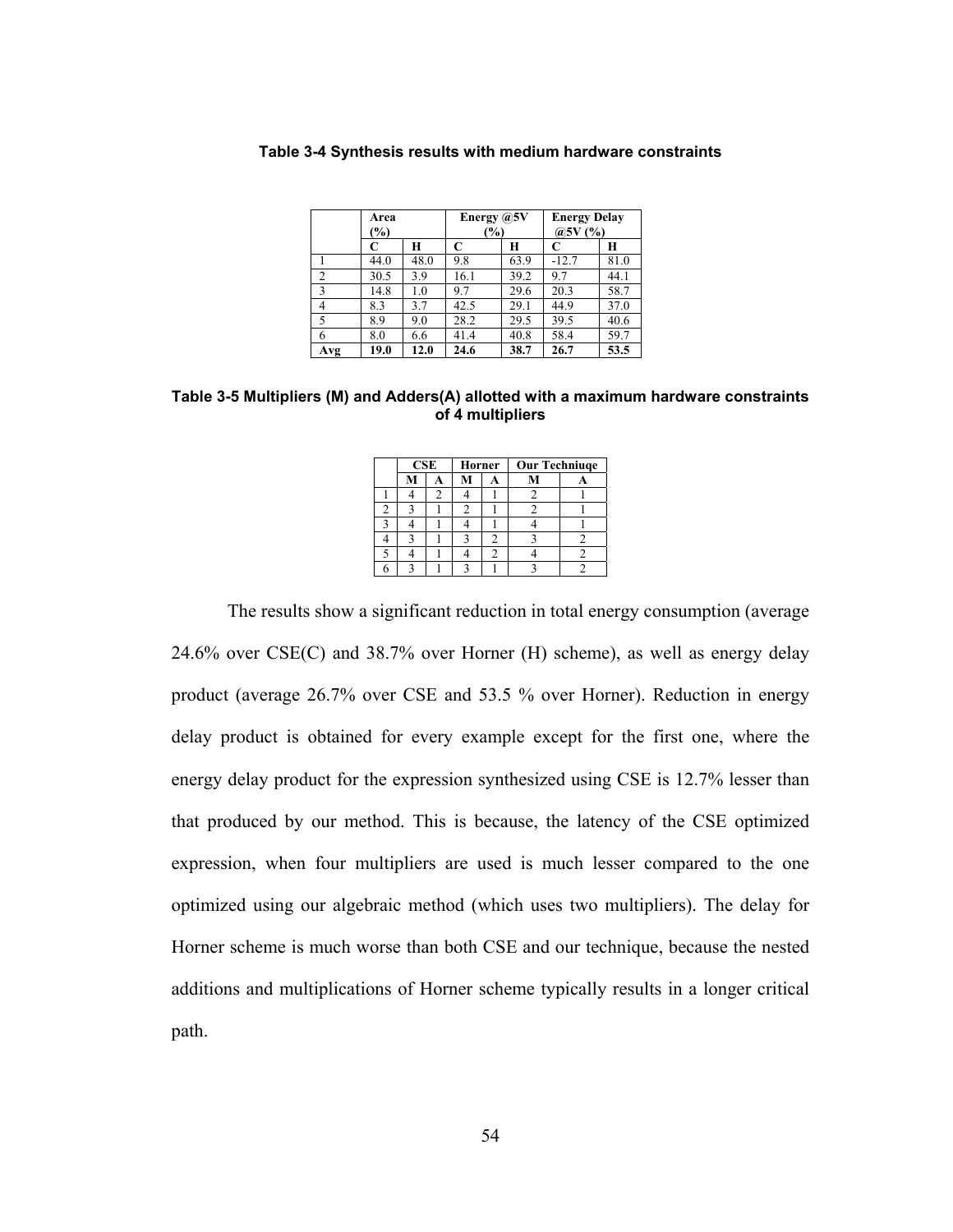# **3.2 Optimizing linear computations with constant multiplications**

 Linear arithmetic expressions have a number of constant multiplications which are often decomposed into shifts and additions when implemented in hardware. The number of shifts and additions can be significantly reduced by finding common subexpressions among these shifts and additions. One of the popular methods to find common subexpressions is to find common digit patterns in the set of constant multiplying a single variable. Common subexpressions involving any number of variables can be extracted by means of a polynomial transformation of these linear arithmetic expressions. This section presents this polynomial transformation. Two methods are presented for extracting common subexpressions. The first one is similar to the rectangular covering algorithm that was explained for polynomial expressions in Section 3.1. The second algorithm iteratively extracts and eliminates two-term common subexpressions.

 Linear arithmetic expressions are often found in signal processing applications. Many of these computations can be expressed as a multiplication of a constant matrix with a vector of input samples X as shown in Equation 3-3, where  $c_{i,j}$ represents the  $(i,j)$ <sup>th</sup> element in an NxN constant matrix.

$$
Y[i] = \sum_{j=0}^{N-1} c_{i,j} * X[j]
$$

# **Equation 3-3**

Transforms of this type include Discrete Cosine Transform (DCT), Discrete Fourier Transform (DFT) etc, which are widely used in image, video and audio processing.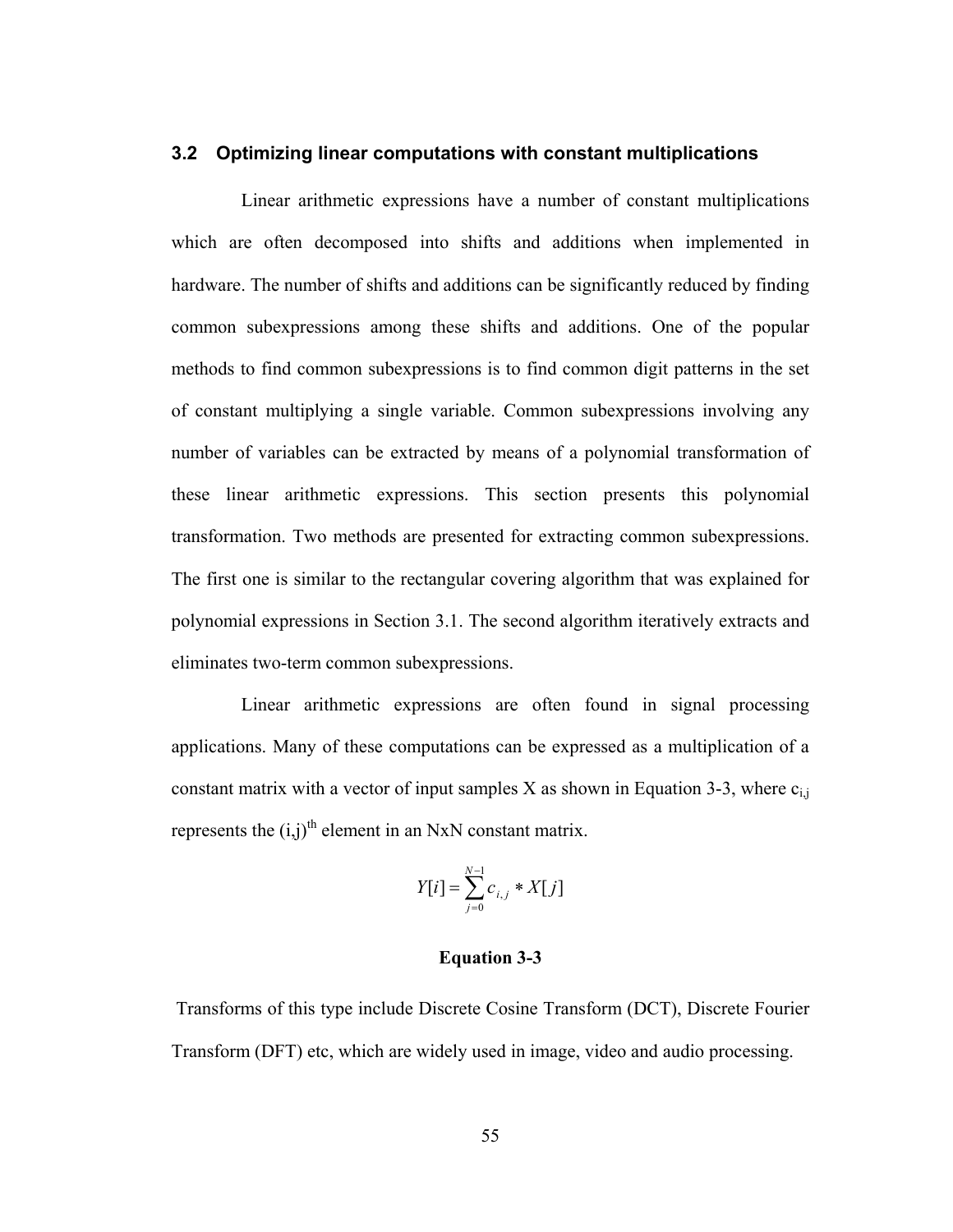## **Polynomial transformation of constant multiplications**

 Using a given representation of the integer constant C, the multiplication with the variable X can be represented as shown in Equation 3-4

$$
C \times X = \sum_i \pm (X L^i)
$$

## **Equation 3-4**

Here L represents the left shift from the least significant digit and the i's represent the digit positions of the non-zero digits of the constant, 0 being the digit position of the least significant digit. Each term in the polynomial can be positive or negative depending on the sign of the non-zero digit. Thus this representation can handle signed digit representations such as the Canonical Signed Digit (CSD).

| Y<br>∼<br>Δ<br>$\boldsymbol{\mathrm{x}}_2$<br>Y<br>2 | 0101<br>0100<br>0111<br>100 |
|------------------------------------------------------|-----------------------------|
|------------------------------------------------------|-----------------------------|

**Figure 3.12 Example Linear system** 

$$
\begin{array}{l} Y_1 = \ X_1 + X_1 \ll 2 + X_2 + X_3 \ll 1 + X_3 \ll 2 \\ Y_2 = \ X_1 \ll 2 + X_2 \ll 2 + X_3 \ll 3 \end{array}
$$

#### **Figure 3.13 Decomposing linear system into shifts and additions**

For example the constant multiplication  $(12)_{\text{decimal}}$  \*X =  $(1100)_{\text{binary}}$  \*X =  $\text{XL}^2$  +  $\text{XL}^3$ in our polynomial representation. In case of systems where the constants are real numbers represented in fixed point, the constant can be converted into an integer,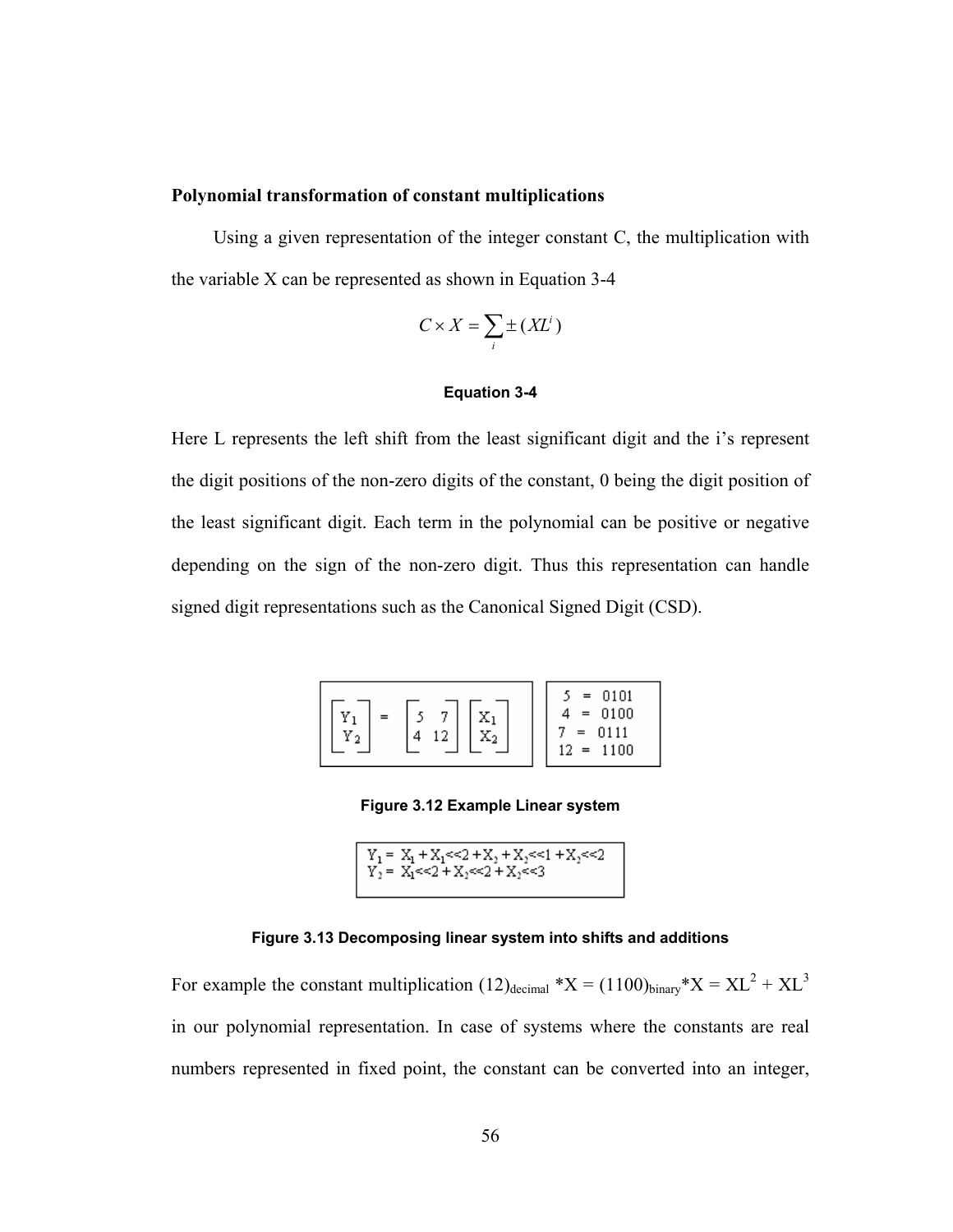and the final result can be corrected by shifting right. For example in the constant multiplication  $(0.101)_{\text{binary}} * X = (101)_{\text{binary}} * X * 2^{-3} = (X + XL^2) * 2^{-3}$  in our polynomial representation. Consider the linear system shown in Figure 3.12. By decomposing the constant multiplications into additions and shifts, the linear system can be rewritten as the expressions  $Y_1$  and  $Y_2$  shown in Figure 3.13. For convenience the constant multiplications can be assumed to be in binary form. Using the polynomial transformation described in Equation 3-4 the expressions can be rewritten as shown in Figure 3.14. The subscripts in parenthesis represent the term numbers which will be used in our optimization algorithm.

$$
\begin{array}{lll} Y_1 = & (1)X_1 + & (2)X_1L^2 + & (3)X_2 + & (4)X_2L + & (5)X_2L^2 \\ & & (6)X_1L^2 + & (7)X_2L^2 + & (8)X_2L^3 \end{array}
$$

**Figure 3.14 Polynomial transformation of example linear system** 

# **3.2.1 Optimizations using the Rectangle Covering techniques**

This section presents optimization techniques for linear systems based on the rectangle covering methods. The goal of the optimization is to reduce the number of additions as much as possible by eliminating redundant additions. Similar to the technique presented for polynomial expressions, the reduction is achieved by performing kernel intersections. The kernels for linear systems have slight differences to the kernels in polynomial expressions. Furthermore, the kernel intersection algorithm for linear systems is different from the corresponding algorithm in polynomials. Therefore, the kernelling and rectangle covering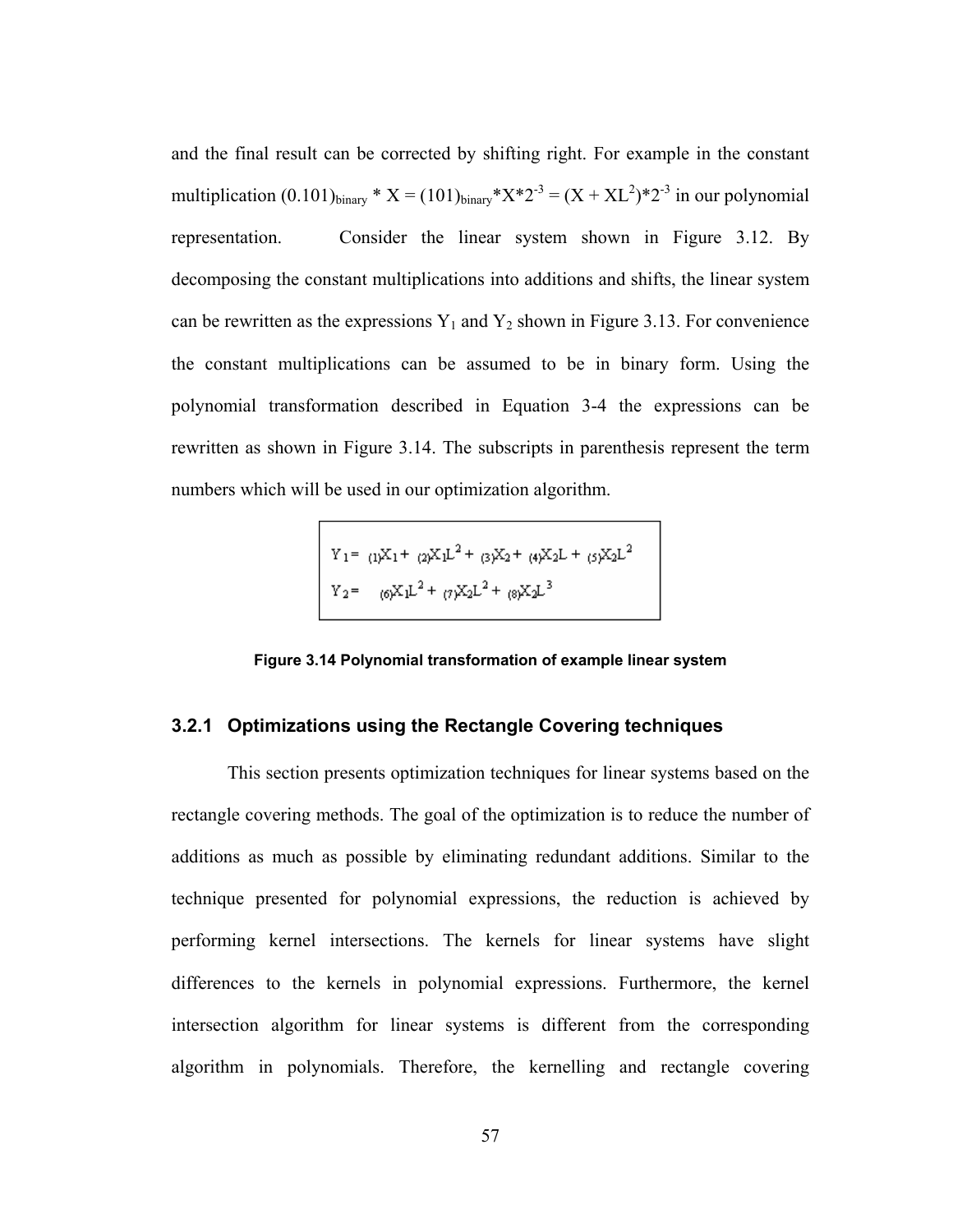algorithms for linear systems are presented here in detail. The linear system is first transformed using the polynomial transformation as shown in Figure 3.14. Kernelling and kernel intersections are performed on these expressions.

## **Generating kernels of the polynomial transformation**

A **kernel** of an expression is a subexpression that is derived from the original expression by dividing by an exponent of L, and contains at least one term with a zero exponent of L, and all the terms of the original expression that had higher exponents of L. A **divisor** of an expression is a subexpression of the expression having at least one term with a zero exponent of L. The set of kernels of an expression is a subset of the set of divisors of the expression. The algorithm for generating kernels of a set of polynomial expressions is shown in Figure 3.15. The algorithm recursively finds kernels within kernels generated by dividing by the smallest exponent of L. The exponent of L that is used to obtain the kernel is the corresponding **co-kernel** of the kernel expression.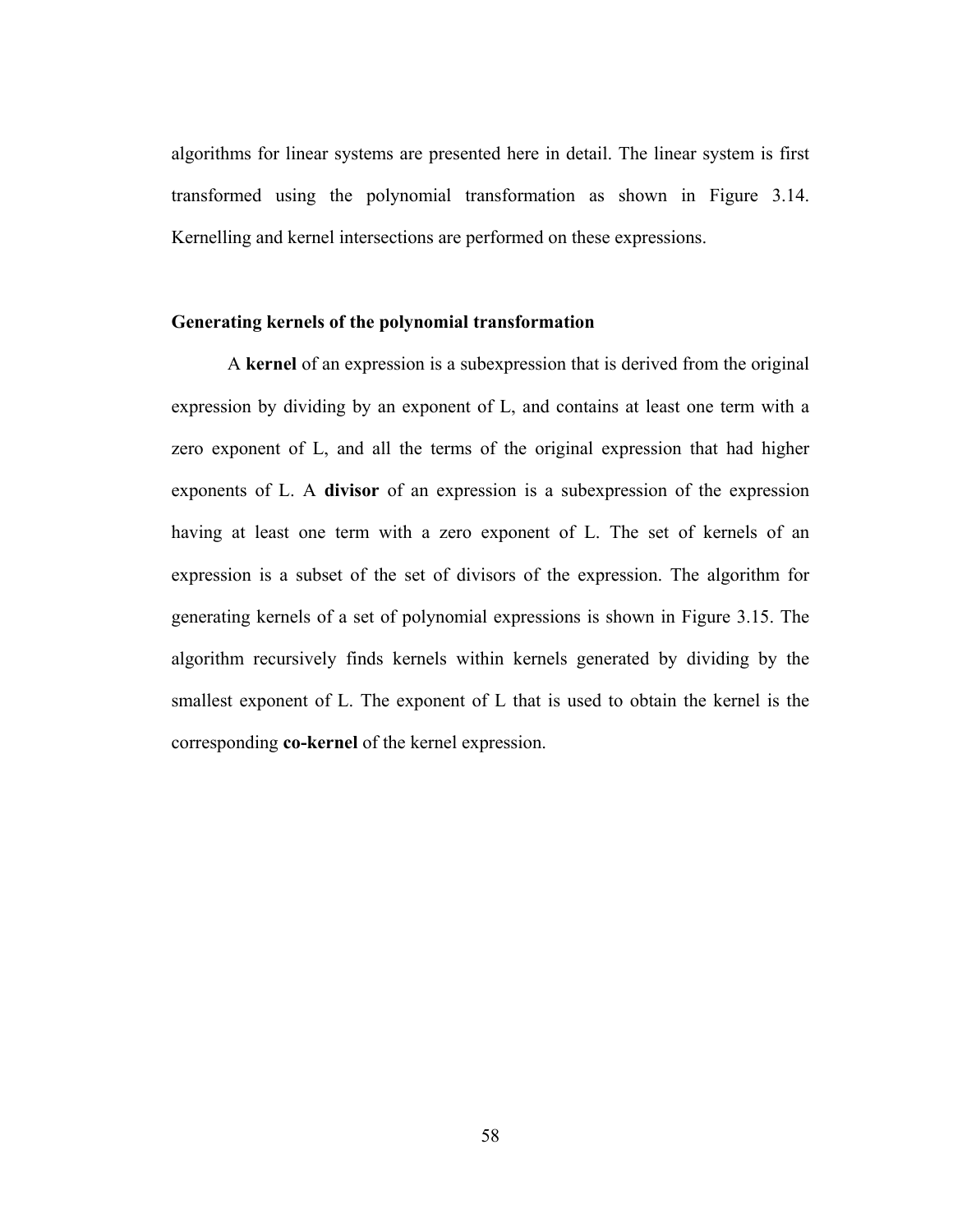Kernels  $(P_i)$  $(D)$  = set of kernels and co-kernels =  $\varphi$ ;  $L = 1$ : if(P<sub>i</sub>is a kemel)<br>(D) = (D) **o** (P<sub>i</sub>, 1); while (at least 2 terms with non-zero exponents of L exist in Pi) MinL = Minimum (non-zero) exponent of L;  $P_i = Divide(P_i, MinL);$ L  $= L * MinL;$  $(D) = (D) \cup (P_i, L);$ €  $Divide(P_i, MinL)$  $\begin{array}{l} \{T_i\} = Terms \: of \: P_i \: having \: non-zero \: L \: ; \\ \text{Divide the exponent of \: L \: in \: each \: term} \end{array}$ in  $\{T_i\}$  by MinL; return  $(T_i)$ ;



For example consider the expression  $Y_1$  in Figure 3.14. Since  $Y_1$  satisfies the definition of a kernel, we record  $Y_1$  as a kernel with co-kernel '1'. The minimum non-zero exponent of L in  $Y_1$  is L. Dividing by L obtains the kernel expression  $X_1L$  $+ X_2 + X_2L$ , which is recorded as a kernel with co-kernel L. This expression has L as the minimum non-zero exponent of L. Dividing by L obtains the kernel  $X_1 + X_2$  with co-kernel  $L^2$ . No more kernels are generated and the algorithm terminates. For expression Y<sub>2</sub> the kernel  $X_1 + X_2 + X_2L$  is obtained with co-kernel L<sup>2</sup>. The set of kernels and co-kernels for the expressions in Figure 3.14 are shown in Figure 3.16.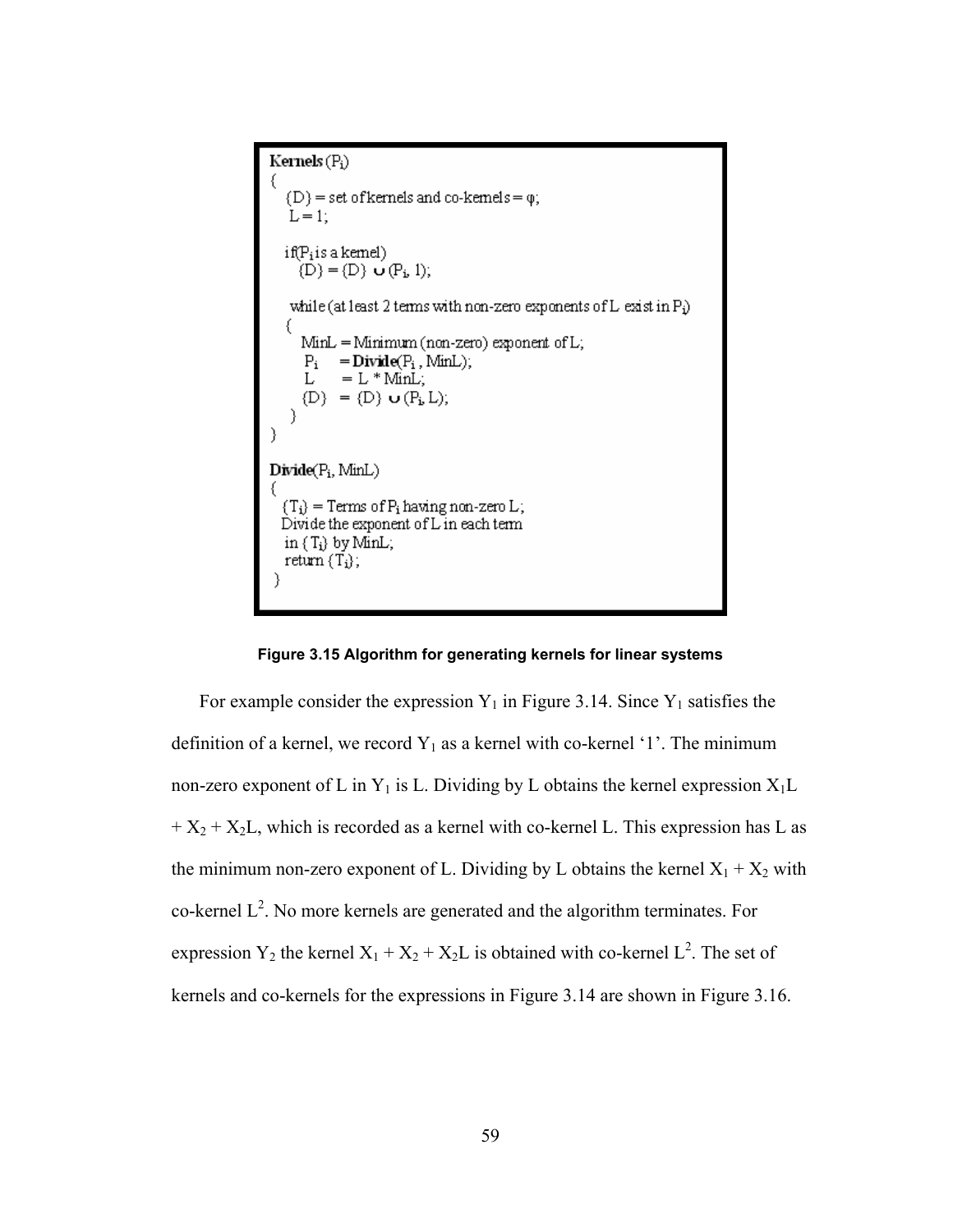$$
((1)X_1 + (2)X_1L^2 + (3)X_2 + (4)X_2L + (5)X_2L^2)[1]
$$
  

$$
((2)X_1L + (4)X_2 + (5)X_2L)[L]
$$
  

$$
((2)X_1 + (5)X_2)[L^2]
$$
  

$$
((6)X_1 + (7)X_2 + (8)X_2L)[L^2]
$$

#### **Figure 3.16 Kernels and co-kernels generated for example linear system**

The importance of kernels is illustrated by the following theorem.

**Theorem:** There exists a k-term common subexpression if and only if there is a kterm non-overlapping intersection between at least 2 kernels.

This theorem basically states that each common subexpression in the set of expressions appears as a non-overlapping intersection among the set of kernels of the polynomial expressions. Here a non-overlapping intersection implies that the set of terms involved in the intersection are all distinct. As an example of overlapping terms, consider the binary constant "1001001" represented in Figure 3.17. Converting the multiplication of this constant with the variable X into the polynomial representation, the expression  $_{(1)}X +_{(2)}XL^3 +_{(3)}XL^6$  is obtained. There are two kernels generated:  $X + XL^{3} + XL^{6}$  covering the terms 1,2 and 3 and X +  $XL<sup>3</sup>$ , covering the terms 2 and 3. An intersection between these two kernels will detect two instances of the subexpression  $X + XL^3$ , but they overlap as they both cover the term 2. This overlap can be seen in the overlap between the two instances of the bit-pattern "1001" as seen in Figure 3.17.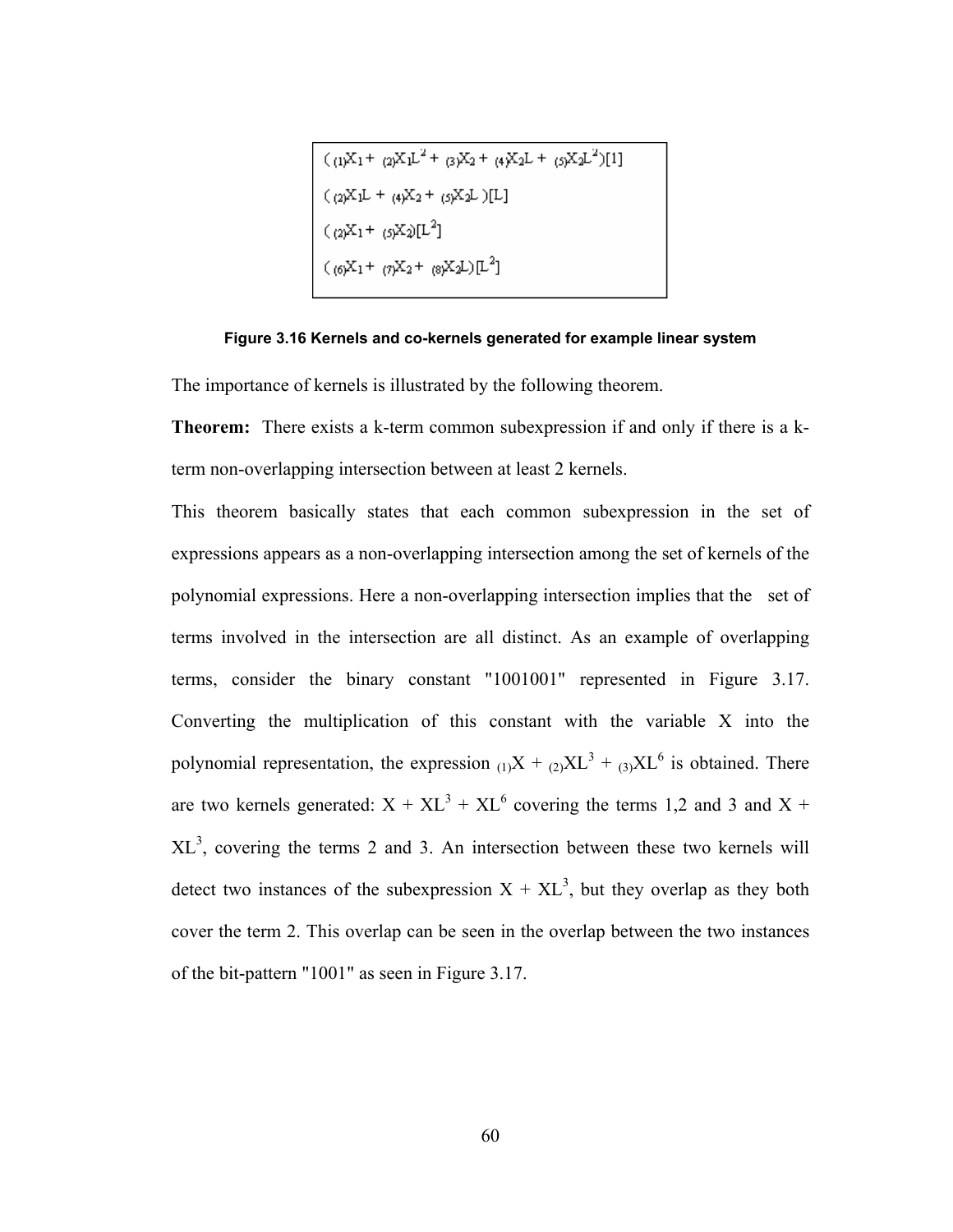

**Figure 3.17 Overlap between kernel expressions** 

Implementing the polynomial  $X + XL^3 + XL^6$  with two instances of  $X + XL^3$  will result in the second term  $XL^3$  being covered twice. Though it can still be implemented this way, and subtracting  $XL^3$  at the end, it will not be beneficial as it would result in more additions than the original polynomial representation.

# **Proof:**

**If:** If there is a k-term non-overlapping intersection among the set of kernels, then it means there is a multiple occurrence of the k-term subexpression in the set of polynomial expressions, and the terms involved in the intersection are all distinct. Therefore a k-term non-overlapping intersection in the set of kernels implies a kterm common subexpression.

**Only If:** Assume there are two instances of the k-term common subexpression. First assume the common subexpression satisfies the definition of a divisor, which means there is at least one term with a non-zero exponent of L. Now each instance of the subexpression will be a part of some kernel expression. This is because from the kernel generation algorithm (Figure 3.15), each kernel is generated recursively dividing through the lowest (non-zero) exponent of L. Each time a division by L is performed all terms that already had a zero exponent of L will be discarded and other terms will be retained. The exponents of L in all the remaining terms will then be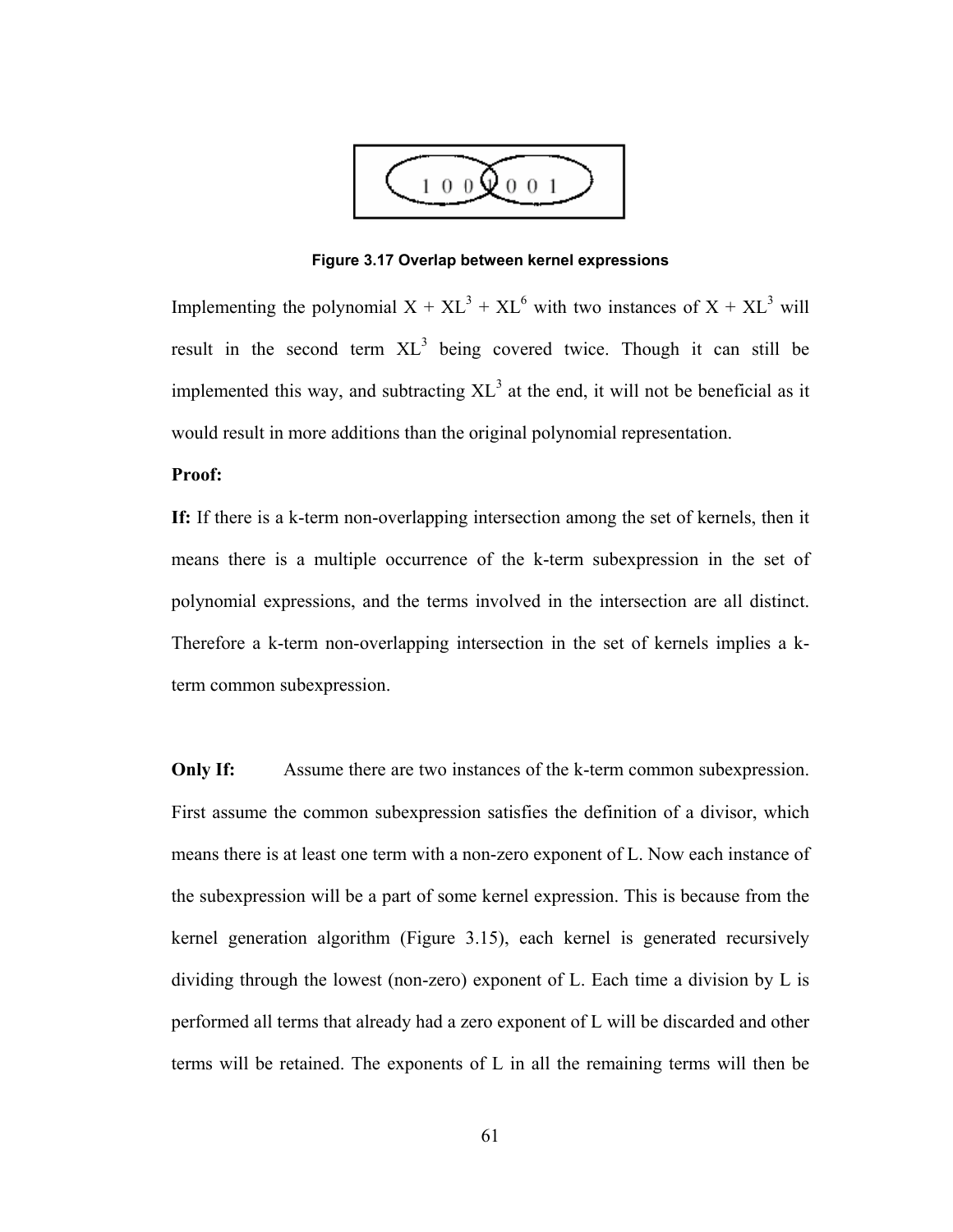reduced by the lowest exponent of L. Each kernel expression contains all possible terms with zero exponent of L at that step, as well as all terms with higher exponents of L. Therefore if an instance of the common subexpression belongs to a polynomial, it will be a part of one of the kernel expressions of the polynomial. Both instances of the common subexpression will be a part of some kernel expressions and an intersection in the set of kernels will detect the common subexpression.

 If the common subexpression does not satisfy the definition of a divisor, which means it does not have any term having a zero exponent of L, the subexpression obtained through division by the smallest exponent of L will also be a common subexpression, and will satisfy the definition of a divisor. Reasoning as above, this common subexpression will be detected by an intersection among the set of kernels.

# **Matrix transformation to find kernel intersections**

The set of kernels generated is transformed into a matrix form called the Kernel Intersection Matrix (KIM), to find kernel intersections. There is one row for each kernel generated and one column for each distinct term in the set of kernel expressions. Each term is distinguished by its sign  $(+/-)$ , variable and the exponent of L.

Figure 3.18 shows the KIM for our example linear system from its set of kernels and co-kernels. The rows are marked with the co-kernels of the kernels which they represent. Each '1' element  $(i,j)$  in the matrix represents a term in the original set of expressions which can be obtained by multiplying the co-kernel in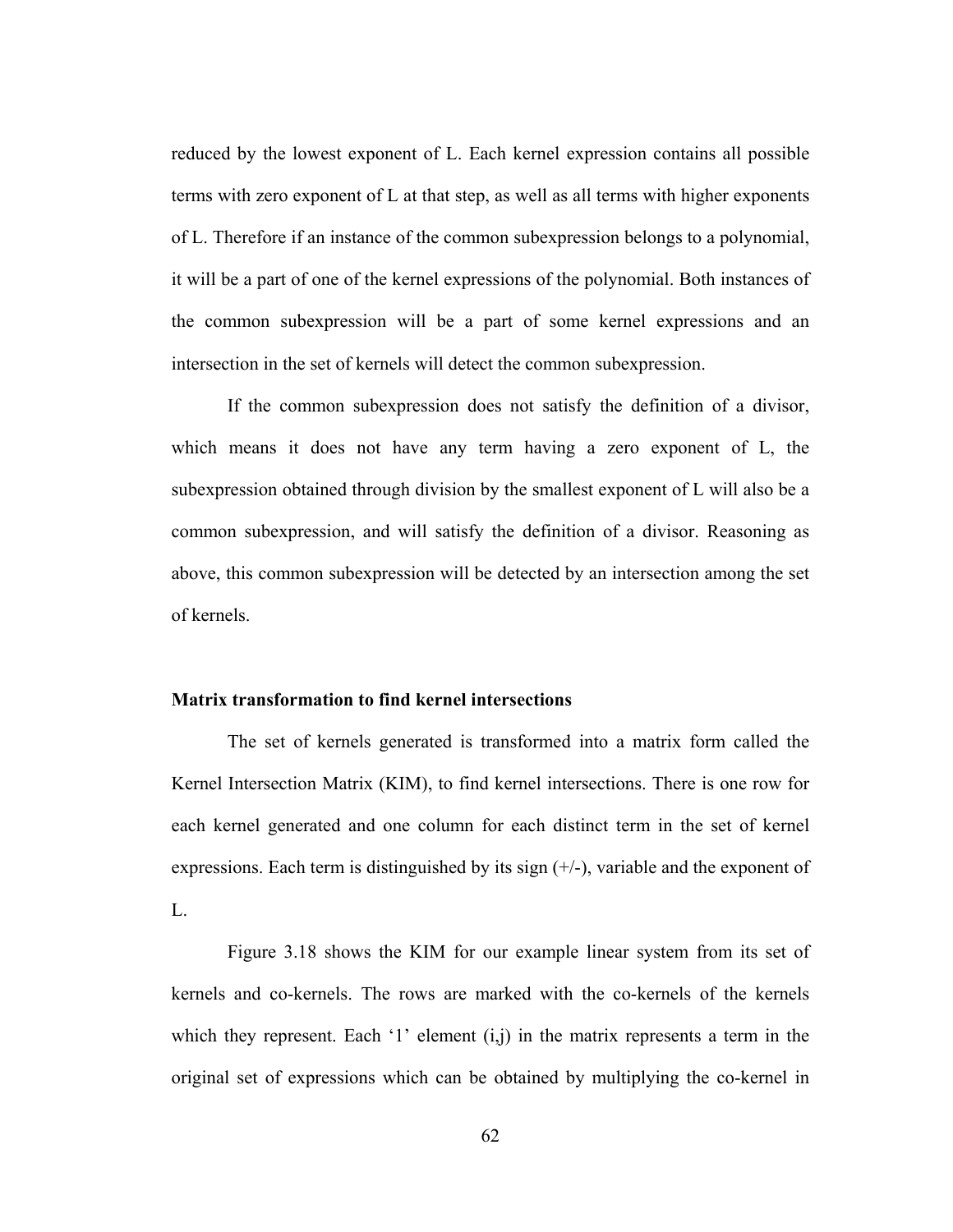row i with the kernel term in column j. The number in parenthesis represents the term number that the element represents.

|   |   | $+X_1$    | $+X_1L^2$ | $+X_2$    | $+X_2L$ | $+X_2L^2$ | $+X_1L$ |
|---|---|-----------|-----------|-----------|---------|-----------|---------|
|   |   | (1)       | (2)       | $1_{(3)}$ | (4)     | $1_{(5)}$ |         |
| ∠ | ∟ |           |           | $1_{(4)}$ | 1(5)    |           | (2)     |
| 3 |   | $1_{(2)}$ |           | $1_{(5)}$ |         |           |         |
|   |   | (6)       |           |           | $-(8)$  |           |         |

**Figure 3.18 Kernel Intersection Matrix (KIM) for example Linear System** 

 Each kernel intersection appears in the matrix as a rectangle. A **rectangle** is defined as a set of rows and columns such that all the elements are '1'. For example in the matrix in Figure 3.18, the row set  $\{1,4\}$  and the column set  $\{1,3,4\}$  together make a rectangle. A **prime rectangle** is defined as a rectangle that is not contained in any other rectangle.

 The **value** of a rectangle is defined as the number of additions saved by selecting that rectangle (kernel intersection) as a common subexpression and is given by

$$
Value(R, C) = (R - 1) \times (C - 1)
$$

## **Equation 3-5**

where R is the number of rows and C is the number of columns of the rectangle. The value of the rectangle is calculated after removing the appropriate rows and columns to remove overlapping terms. The algorithm for finding a Maximal Irredundant Rectangle (MIR) is explained in the next section.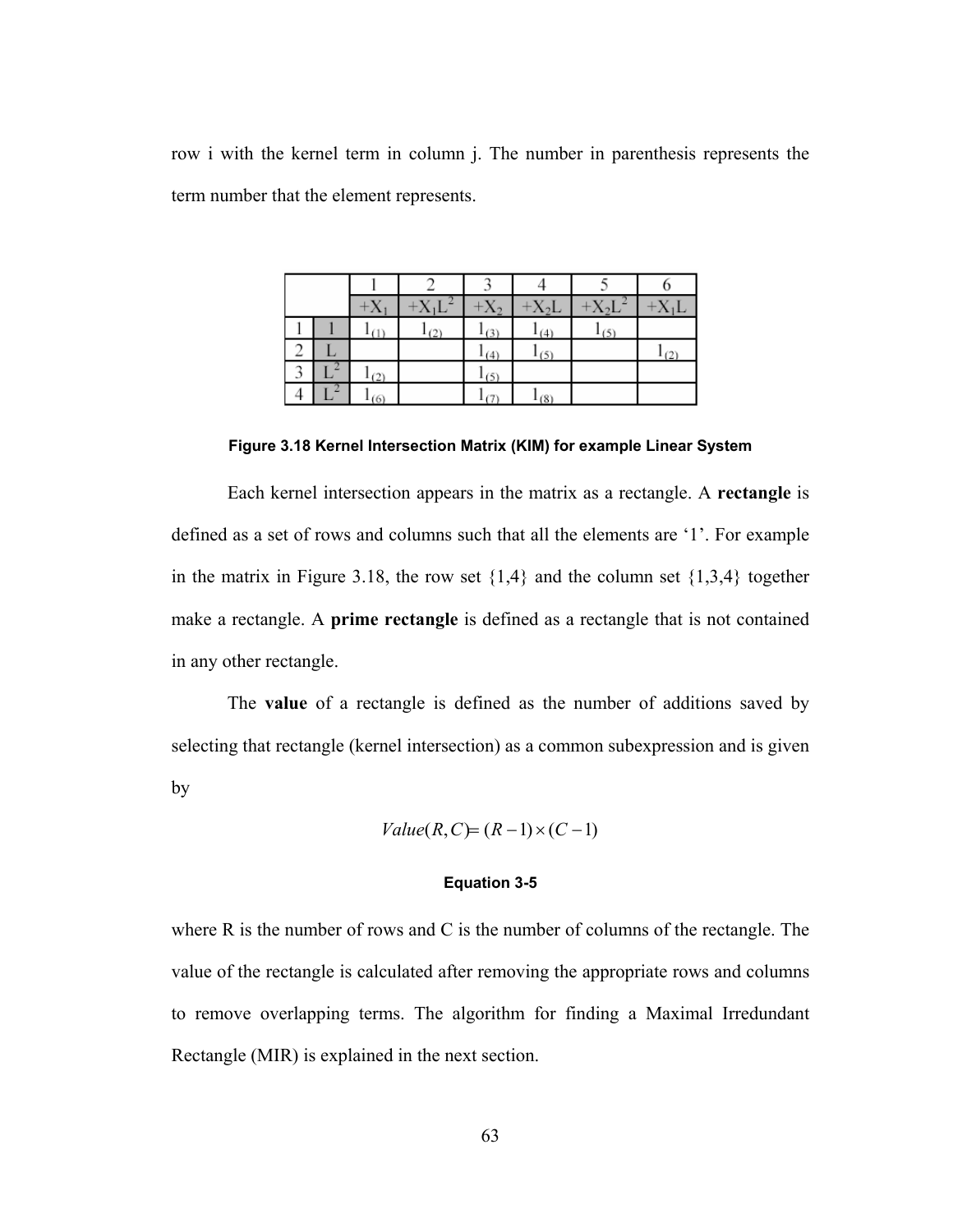The goal of the algorithm is to find the best set of common subexpressions (rectangles) such that the number of additions/subtractions is a minimum. A similar problem is encountered in multi-level logic synthesis [20]where the least number of literals in a set of Boolean expressions is obtained by a minimum weighted rectangular covering of the matrix, which is NP hard [24] . This problem is different since it has to deal with overlapping rectangles in the matrix. A greedy algorithm is used, where in each iteration, the best non-overlapping prime rectangle is picked. Picking only non-overlapping prime rectangles need not always give the best results, since sometimes it may be beneficial to select a rectangle with overlapping terms and then subtract the terms that are covered more than once.

**Worst case analysis of KIM:** In the worst case, the columns of the KIM are formed from every possible term. The rows of the KIM are formed from every possible exponent of L. Consider an m x m constant matrix with N bits of precision. Since there are m variables and N possible exponents of L, and 2 possible signs  $(+/-)$ , the worst case number of columns is  $2*m*N$ . For the number of rows, consider the cokernels generated for each expression. The exponents of L can range from 0 to N-1 and hence there are N possible kernels for each expression. Since there are m expressions, the worst case number of rows is  $m^*N$ . The worst case number of prime rectangles happens in a square matrix where all the elements in the matrix are 1 except the ones on one diagonal [24], and the number of prime rectangles is exponential in the number of rows/columns of the square matrix. Therefore in our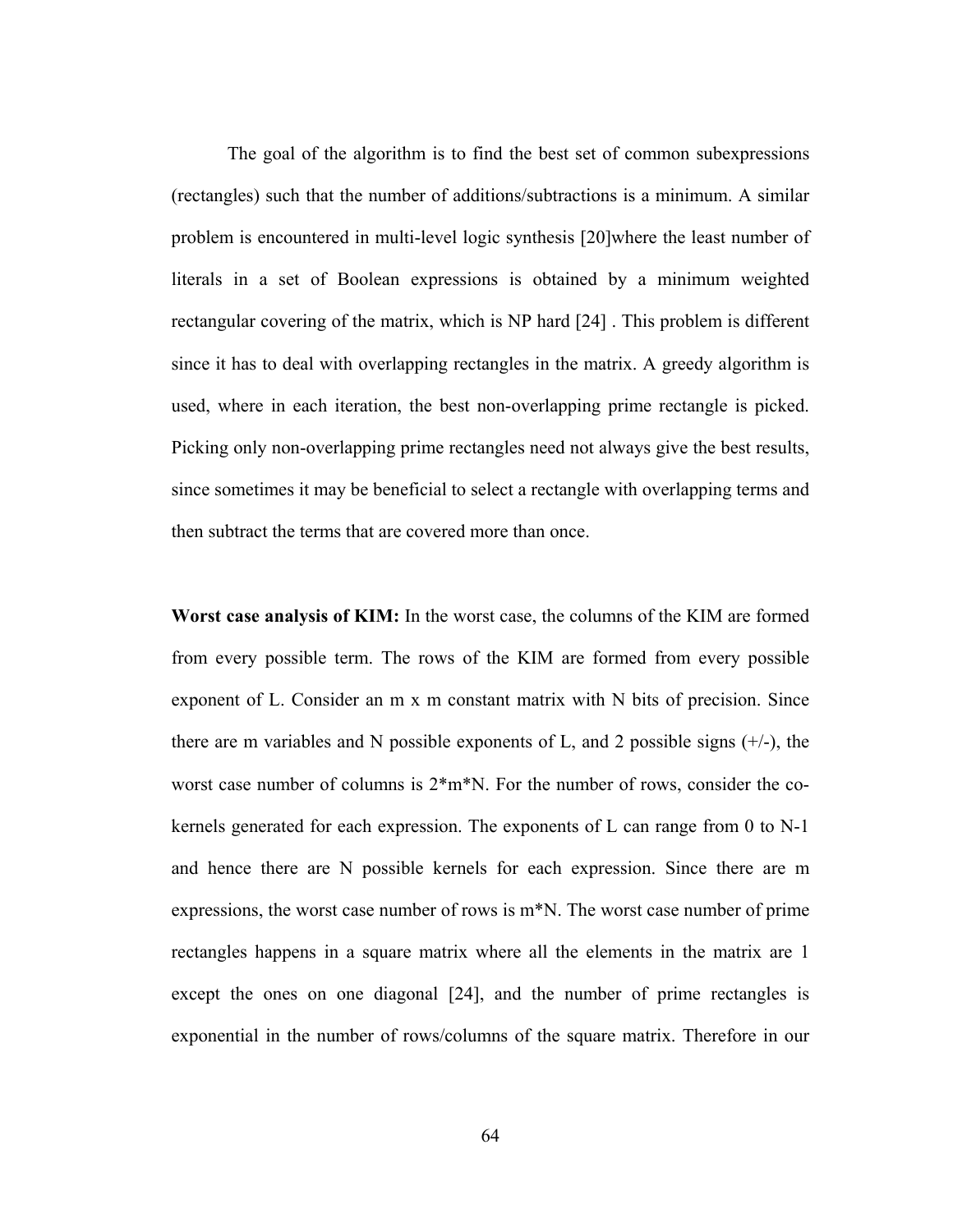KIM transformation, the worst case number of prime rectangle and the subsequent time complexity to find the best prime rectangle is of  $O(2^{mN})$ .

#### **Iterative algorithm to find kernel intersections**

The algorithm for extracting kernel intersections is shown in Figure 3.19. It is a greedy iterative algorithm where the best prime rectangle is extracted in each iteration using a ping pong algorithm. In the outer loop, kernels and co-kernels are extracted from the set of expressions  ${P_i}$  and the KIM is formed from that. The outer loop exits if there is no favorable kernel intersection in the KIM. Each iteration in the inner loop selects the most valuable rectangle if present based on the Value function. The KIM is then updated by removing those 1's in the matrix that correspond to the terms covered by the selected rectangle.

Since the extracted prime rectangle (kernel intersection) may contain overlapping terms, certain rows and/or columns from this rectangle may need to be removed to remove the overlapping terms. The algorithm for the extraction of MIR (ExtractMIR) is also shown in Figure 3.19. The algorithm iteratively removes a row or a column from the rectangle that produces the maximum reduction in the number of overlapping terms. As an illustration consider the rectangle in the KIM in Figure 3.18 comprising of the rows {1,2,4} and the columns {3,4}. This rectangle has overlapping terms since the term 4 is repeated in the rectangle.

It can be observed that removal of either row 1 or row 2 will remove the overlap in the rectangle. Consider the KIM for the example linear system shown in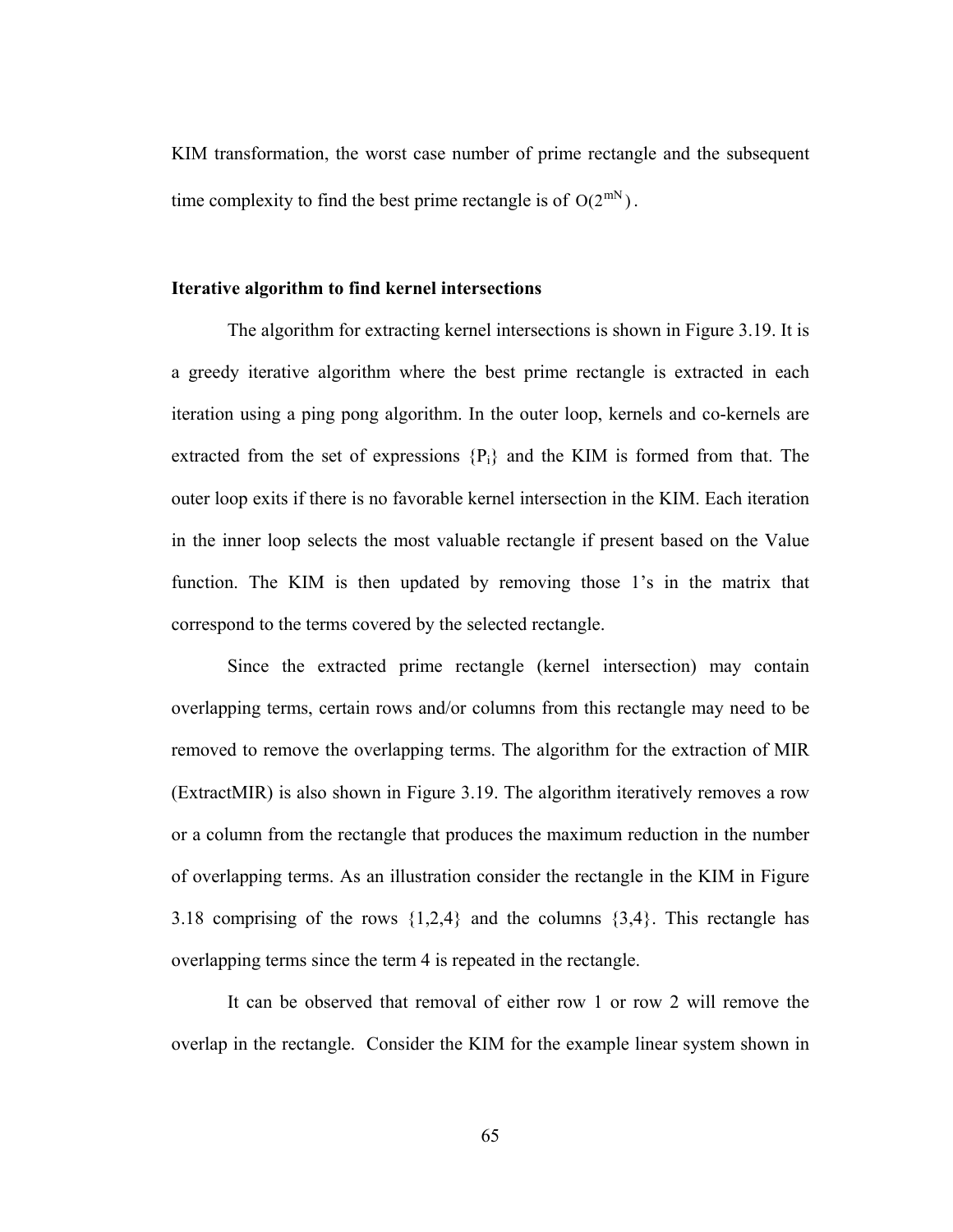Figure 3.18. The procedure for ping pong row returns the prime rectangle  $R_1$ consisting of the rows  $\{1,4\}$  and the columns  $\{1,3,4\}$ , which has a value 2 (Equation 3-5) . The procedure for ping\_pong\_col produces the rectangle comprising the rows  $\{1,3,4\}$  and the columns  $\{1,3\}$ , which also has a value 2. Rectangle R<sub>1</sub> which corresponds to the subexpression  $D_1 = X_1 + X_2 + X_2L$  is chosen arbitrarily. This rectangle covers the terms  $\{1,3,4,6,7,8\}$ .

```
Find_Kernel_Intersections(\{P_i\}, \{X_i\})
                                                               ExtractMIR(R)
                                                               ₹
  {P_i} = Set of polynomial expressions
                                                                   R = Rectangle;{X_i} = Original Variables
                                                                  while(R has at least 2 rows and 2 columns)
                                                                 ł
  while(1)if(R does not have overlapping terms)
                                                                    return R;
       For (all expressions in {P_i})
          \{D\} = \{D\} U Kernels(P<sub>i</sub>);
                                                                    Remove row or column that reduces the most
       KIM = Form Kernel Intersection Matrix({D});
                                                                    number of overlapping terms from R;
       if(no favorable rectangle exists) return;
                                                                  Y
       {R} = Set of new kernel intersections = \varphi;
                                                                 return \varphi; // could not find a useful rectangle
       \{V\} = Set of new variables = \varphi;
                                                               ₹
     while(favorable rectangle exists)
        R_1 = Best Rectangle Ping Pong(KIM);
                                                                 Best Rectangle Ping Pong(KIM)
        MIR R_1 =ExtractMIR(R_1);
        {R} \equiv {R} o MIR<sub>_R<sub>1</sub></sub>;<br>{V} = {V} o New Variable;
                                                                    seed row = seed row in KIM;
                                                                   Rectangle R_1 = ping_pong_row(seed_row);
        Update KIM;
      P)
                                                                  seed_col = seed column in KIM;
                                                                 Rectangle R_2 = ping_pong_col(seed_col);
       Rewrite {P_i} using {R};
       {P_i} = {P_i} \cup {R};if(value(R<sub>2</sub>) > value(R<sub>1</sub>)) return R<sub>2</sub>
       {X_i} = {X_i} \cup {V};else return R1
    P)
```
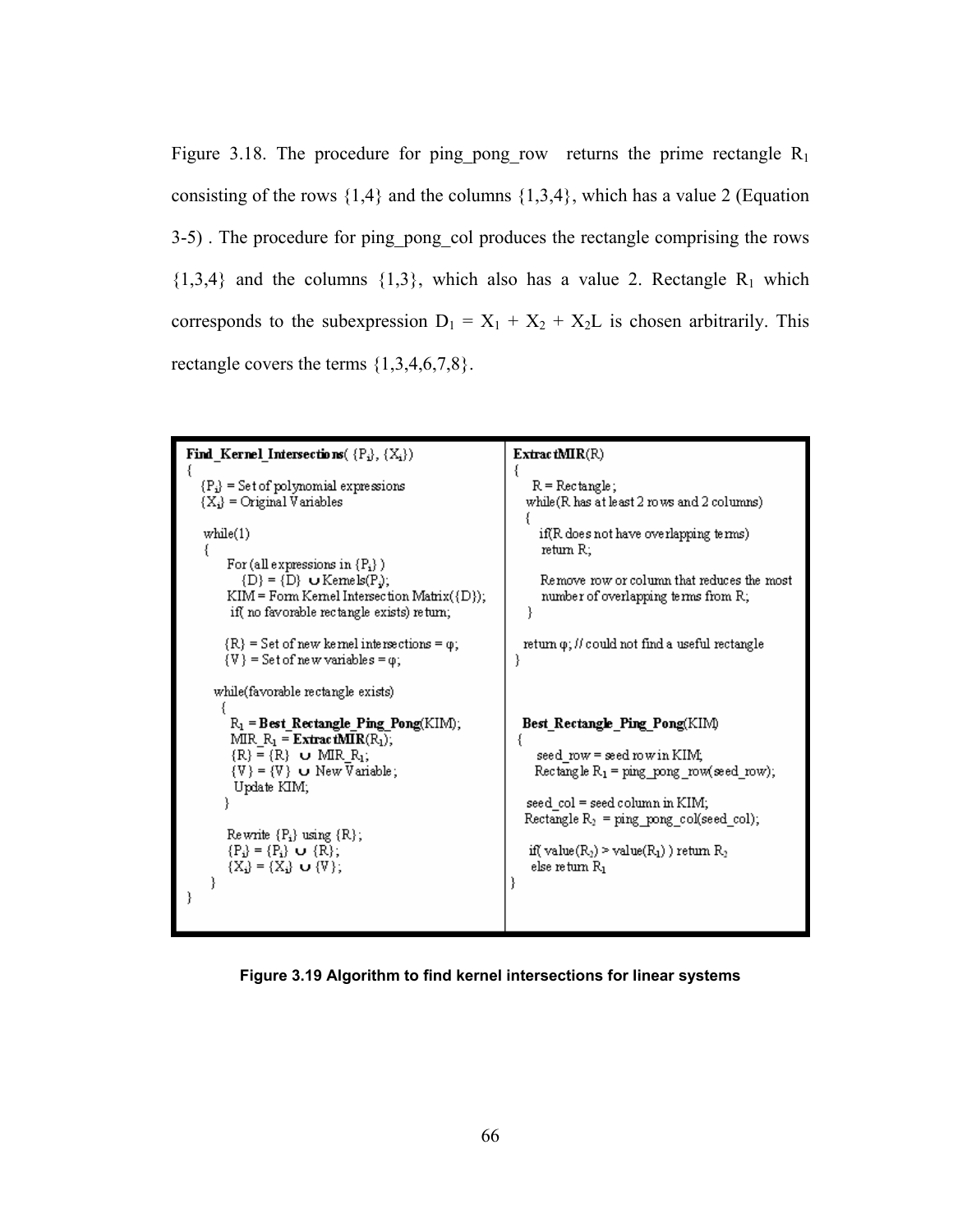The KIM is updated by removing these terms covered by the selected rectangle. No more kernel intersections can be found in the KIM and the inner loop exits.

 $\begin{array}{l} Y_1 = \frac{1}{(1)^D1} + \frac{1}{(1)^D} X_1 L^2 + \frac{1}{(1)^D} X_2 L^2 \\ Y_2 = \frac{1}{(4)^D1} L^2 \\ D_1 = \frac{1}{(5)^D} X_1 + \frac{1}{(6)^D} X_2 + \frac{1}{(7)^D} X_2 L \end{array}$ 

**Figure 3.20 Expressions after 1st iteration** 

|  | $+D1$ | $+X_1L$ | $+X_2L$ | $+X_1$ | $+X_2$ | $+X_2L$ |
|--|-------|---------|---------|--------|--------|---------|
|  | (1)   | (2)     | (3)     |        |        |         |
|  |       |         |         | (2)    | (3)    |         |
|  |       |         |         | (5)    | (6)    | (7)     |

**Figure 3.21 Extracting kernel intersections (2nd iteration)** 

| $D_2 = X_1 + X_2$<br>$D_1 = D_2 + X_2 \le 1$ |  |
|----------------------------------------------|--|
| $Y_1 = D_1 + D_2 \leq 2$                     |  |
| $Y_2 = D_1 \leq C_2$                         |  |

**Figure 3.22 Set of expressions after the end of kernel intersection** 

The expression for  $D_1$  is added to the set of expressions and a new variable  $D_1$  is added to the set of variables. The expressions are rewritten as shown in Figure 3.20. The KIM is constructed for these expressions, and is shown in Figure 3.21. There is only one valuable rectangle in this matrix that corresponds to the rows {2,3} and the columns {4,5}, and has a value 1. This rectangle is selected. No more rectangles are selected in the further iterations and the algorithm terminates. The final set of expressions is shown in Figure 3.22, which has only three additions and three shifts.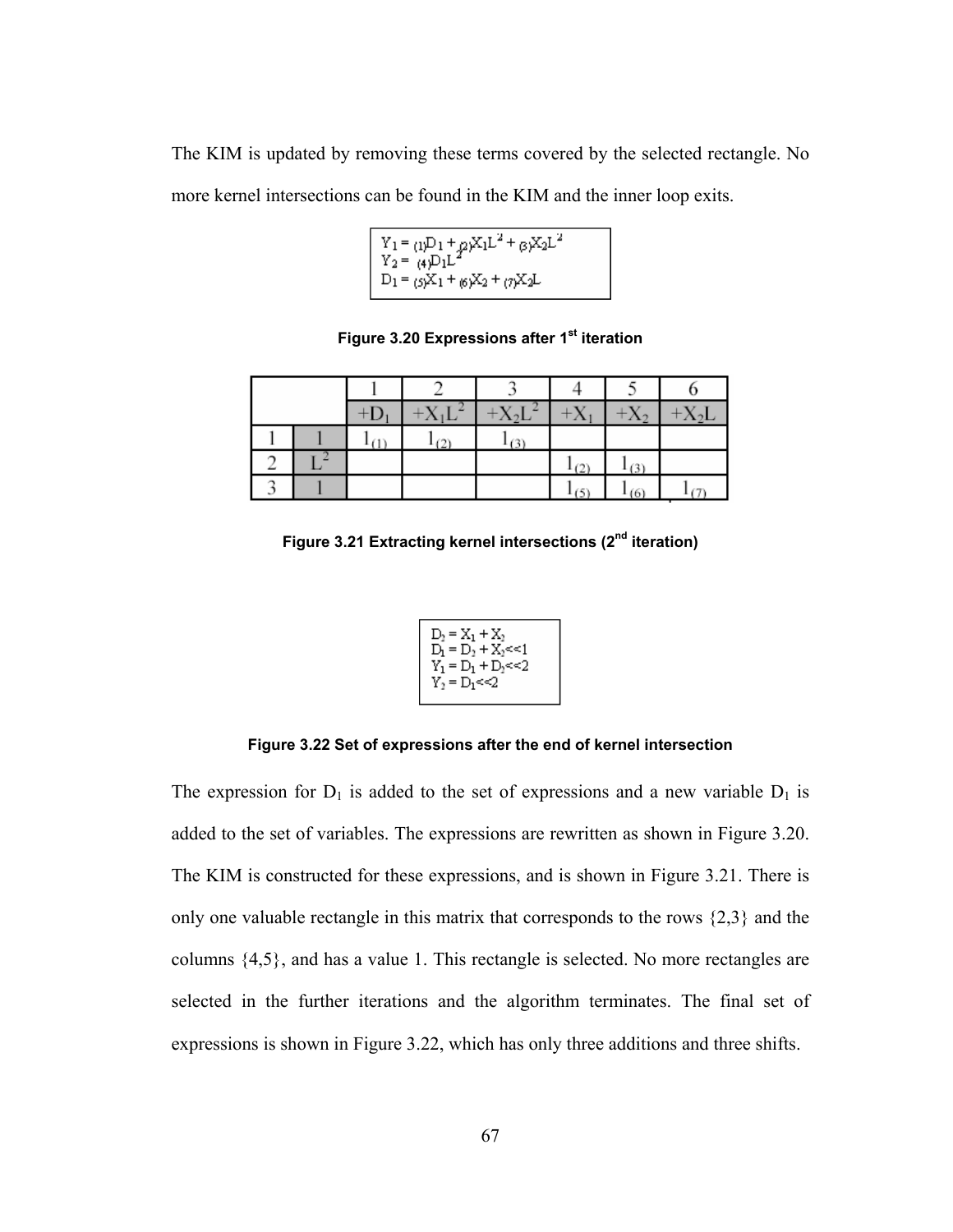# **Finding the best prime rectangle using a ping pong algorithm**

 The procedure for finding the best prime rectangle is similar to the ping pong algorithm used in multi-level logic synthesis [24]. The algorithm extracts two rectangles from the procedures ping\_pong\_row and ping\_pong\_col and selects the best one between them. The procedure ping pong row tries to build a rectangle, starting from a seed row, each time adding a row by intersecting the column set, till the number of columns becomes less than 2. The criterion for selecting the best row in each step is based on the value of the maximum irredundant rectangle (MIR) that can be extracted from the rectangle created by intersection with that row. The rectangle with the best value (the one that saves the most number of additions/subtractions) is recorded during this construction and is returned at the end of the procedure. This algorithm is quadratic in the number of rows in the matrix. The algorithm for ping pong col follows the same steps as ping pong row, except that the rectangle is built by intersecting with a column in each step, and the algorithm is quadratic in the number of columns in the KIM.

# **3.2.2 Common Subexpression Elimination by iteratively eliminating two term common subexpressions**

 The previous method (Section 3.2.1) eliminated common subexpressions using rectangular covering. This section presents a much simpler and faster method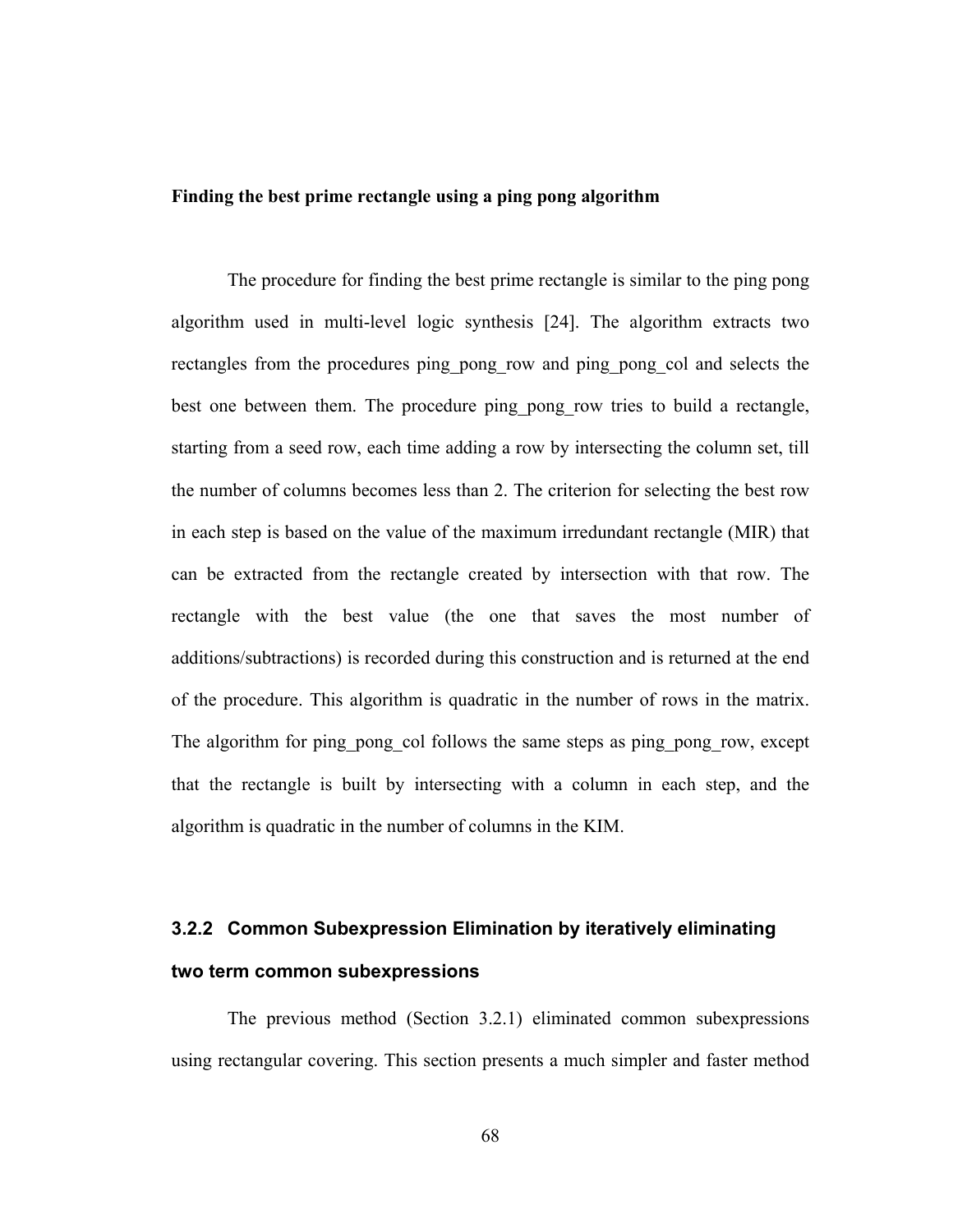for doing the same. The method is based on iteratively finding and eliminating two term common subexpressions. This method overcomes a major limitation of the rectangular covering method, that is in detecting common subexpressions that have their signs reversed. The technique is explained using an example of the integer transform used in the latest H.264 video coding standard [1, 29], shown in Figure 2.5.

### **Generating two-term divisors**

Figure 3.24 shows the algorithm *Divisors* that is used to generate two-term divisors. A **two-term divisor** of a polynomial expression is a set of two terms obtained after dividing any two terms of the expression by their least exponent of L. This is equivalent to factoring by the common shift between the two terms. Therefore, the divisor is guaranteed to have at least one term with a zero exponent of L. A **co-divisor** of a divisor is the exponent of L that is used to divide the terms to obtain the divisor. A co-divisor is useful in dividing the original expression if the divisor corresponding to it is selected as a common subexpression.

$$
\begin{array}{rl} Y_0 = & X_0 + X_1 + X_2 + X_3 \\ Y_1 = & X_0 L + X_1 - X_2 - X_3 L \\ Y_2 = & X_0 - X_1 - X_2 + X_3 \\ Y_3 = & X_0 - X_1 L + X_2 L - X_3 \end{array}
$$

# **Figure 3.23 Polynomial transform of the H.264 Integer transform**

As an illustration of the divisor generating procedure consider the expression  $Y_1$  in Figure 3.23. Consider the terms  $X_0L$  and  $-X_3L$ . The minimum exponent of L in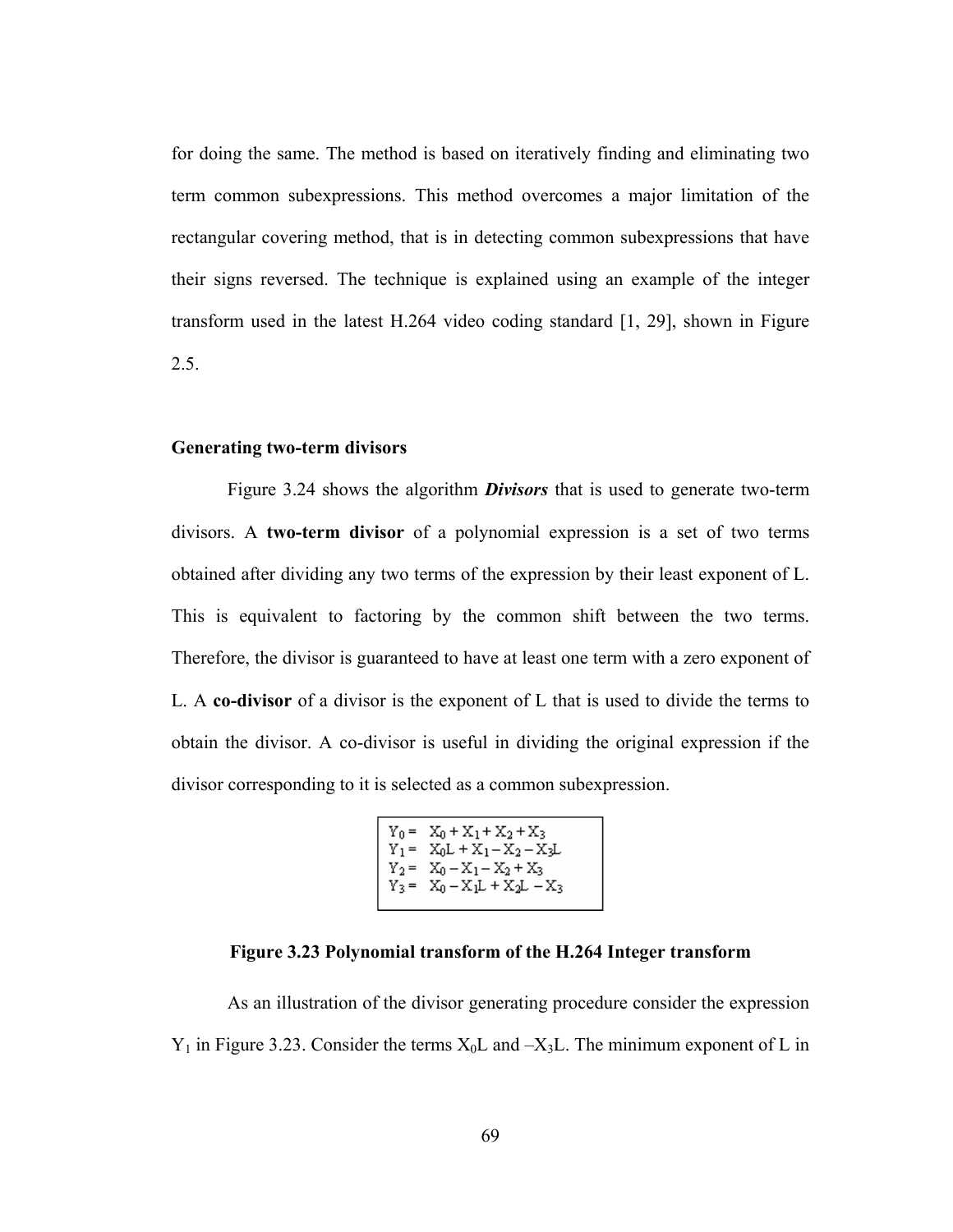both these terms is L. Therefore, after dividing by L, we obtain the divisor  $(X_0 - X_3)$ with co-divisor L. The other divisors generated for  $Y_1$  are  $(X_0L + X_1)$ ,  $(X_0L - X_2)$ ,  $(X_1 - X_2)$ ,  $(X_1 - X_3L)$  and  $(-X_2 - X_3L)$ . All these divisors have co-divisors 1.

```
Divisors({P_i})
\{{P_i} = Set of expressions in polynomial form;
    {D} = Set of divisors and co-divisors = {\Phi};
    for (every expression \rm P_i in \rm \{P_i\})for (every pair of terms (t_i, t_j) in P_i)
         MinL = Minimum power of L in (t_i, t_i); // co-divisor
         t_i^1 = t_i / \text{MinL};<br>
t_j^1 = t_j / \text{MinL};\vec{d} = (\vec{t}_1^1 + \vec{t}_1^1), \text{ // divisor,}{D} = {D} \cup (d, MinL);}
  return \{D\};}
```
**Figure 3.24 Algorithm to generate two-term divisors** 

The importance of these two-term divisors is illustrated by the following theorem.

**Theorem:** There exists a multiple term common subexpression in a set of expressions *if and only if* there exists a non-overlapping intersection among the set of divisors of the expressions.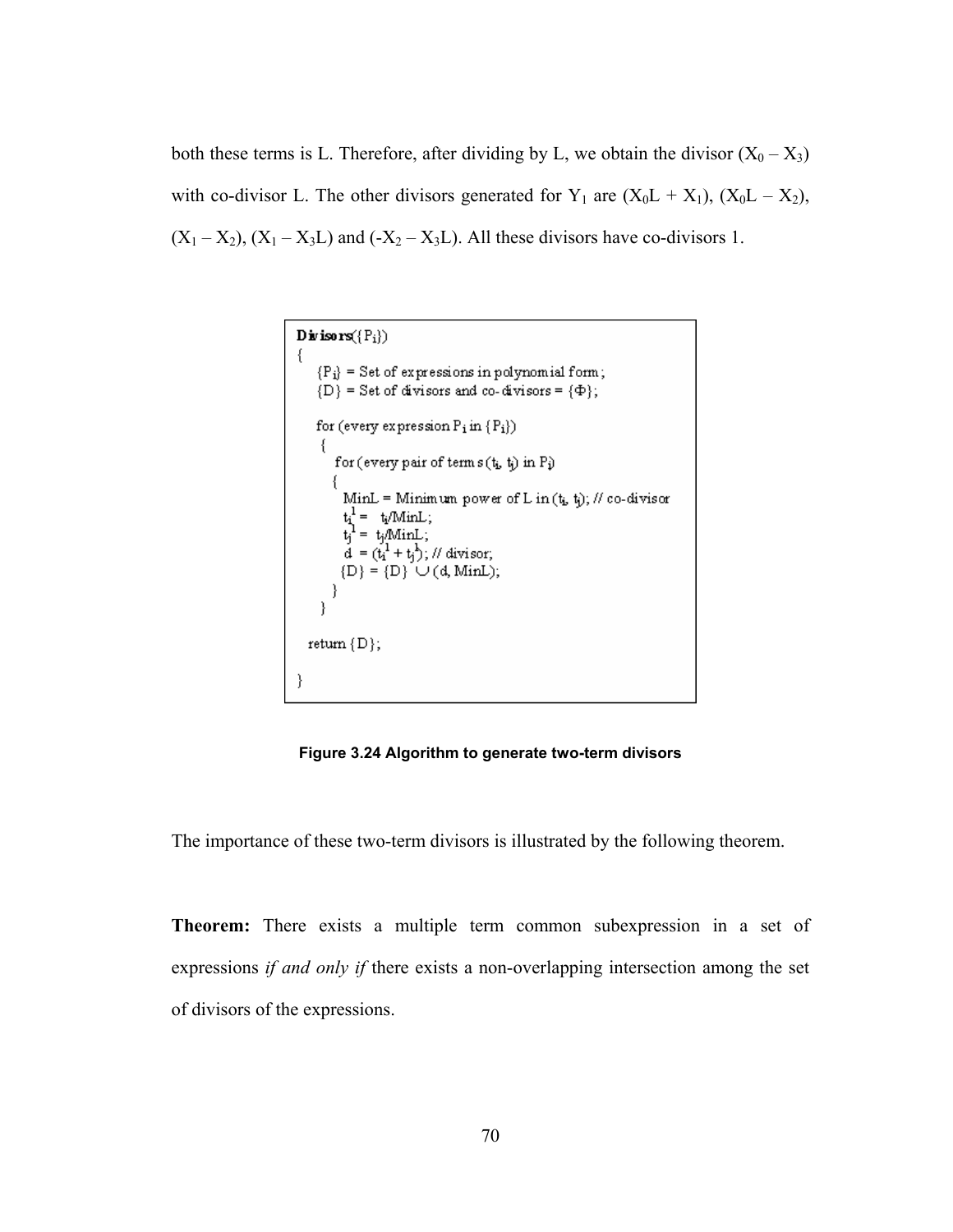This theorem basically states that there is a common subexpression in the set of polynomial expressions representing the linear system, if and only if there are at least two non-overlapping divisors that intersect. Two divisors are said to be **intersecting** if their absolute values are equal. For example,  $(X_1 - X_2L)$  intersects both  $(-X_2L + X_1)$  and  $(X_2L - X_1)$ . Two divisors are considered to be **overlapping** if one of the terms from which they are obtained is common. For example consider the following constant multiplication (10101)<sub>binary</sub>\*X, which is transformed to  $_{(1)}X$  +  $_{(2)}XL^2 + _{(3)}XL^4$ in the polynomial representation. The numbers in parenthesis represent the term numbers in this expression. Now according to the divisor generating algorithm, there are two instances of the divisor  $(X + XL^2)$  involving the terms  $(1, 2)$  and  $(2, 3)$  respectively. Now these divisors are said to overlap since they contain the term 2 in common.

# *Proof:*

**(If)** If there is an M-way non-overlapping intersection among the set of divisors of the expressions, by definition it implies that there are M non-overlapping instances of a two-term subexpression corresponding to the intersection.

**(Only if)** Suppose there is a multiple term common subexpression C, appearing N times in the set of expressions, where C has the terms  $\{t_1, t_2, \ldots, t_m\}$ . Take any  $e =$  ${t_i, t_j} \in C$ . Consider two cases. In the first case, if *e* satisfies the definition of a divisor, then there will be at least N instances of *e* in the set of divisors, since there are N instances of C and our divisor extraction procedure extracts all 2-term divisors. In the second case where *e* does not satisfy the definition of a divisor (there are no terms in *e* with zero exponent of L), there exists  $e^1 = \{t_i^1, t_i^1\}$  obtained (by dividing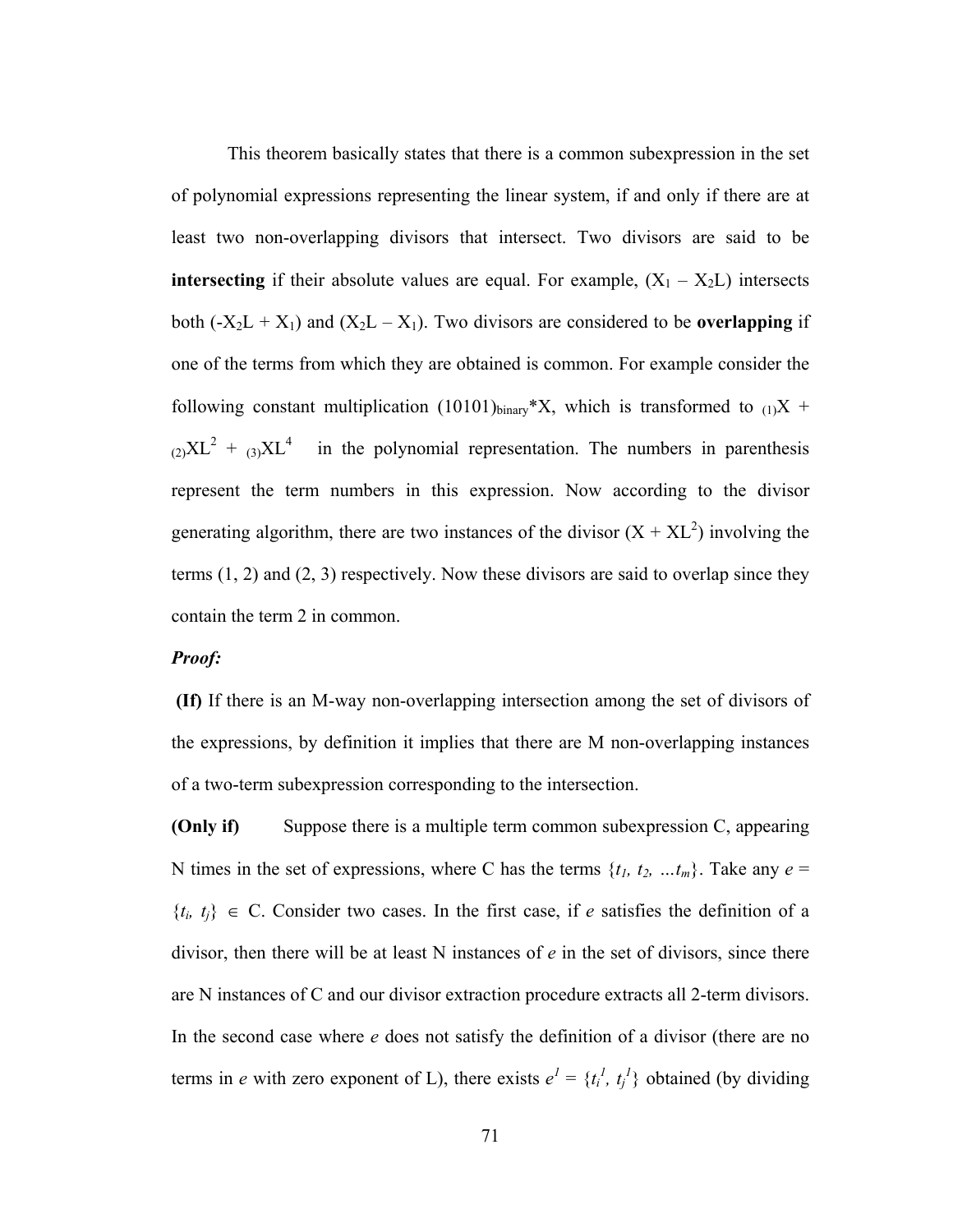by the minimum exponent of L) which satisfies the definition of a divisor, for each instance of *e*. Since there are N instances of C, there are N instances of *e*, and hence there will be N instances of  $e^1$  in the set of divisors. Therefore in both cases, an intersection among the set of divisors will detect the common subexpression

#### **Algorithm to eliminate common subexpressions**

 Figure 3.25 shows our iterative algorithm for detecting and eliminating twoterm common subexpressions. In the first step, frequency statistics of all distinct divisors are computed and stored. This is done by generating divisors  ${D_{new}}$  for each expression and looking for intersections with the existing set {D}. For every intersection, the frequency statistic of the matching divisor  $d_1$  in  $\{D\}$  is updated and the matching divisor  $d_2$  in  ${D_{new}}$  is added to the list of intersecting instances of  $d_1$ . The unmatched divisors in  ${D_{new}}$  are then added to  ${D}$  as distinct divisors.

In the second step of the algorithm, the best two-term divisor is selected and eliminated in each iteration. The best divisor is the one that has the most number of non-overlapping divisor intersections. The set of non-overlapping intersections is obtained from the set of all intersections by using an iterative algorithm in which the divisor instance that has the most number of overlaps with other instances in the set is removed in each iteration till there are no more overlaps. After finding the best divisor in  $\{D\}$ , the set of terms in all instances of the divisor intersections is obtained. From this set of terms, the set all divisors that are formed using these terms is obtained. These divisors are then deleted from  $\{D\}$ . As a result the frequency statistics of some divisors in  $\{D\}$  will be affected, and the new statistics for these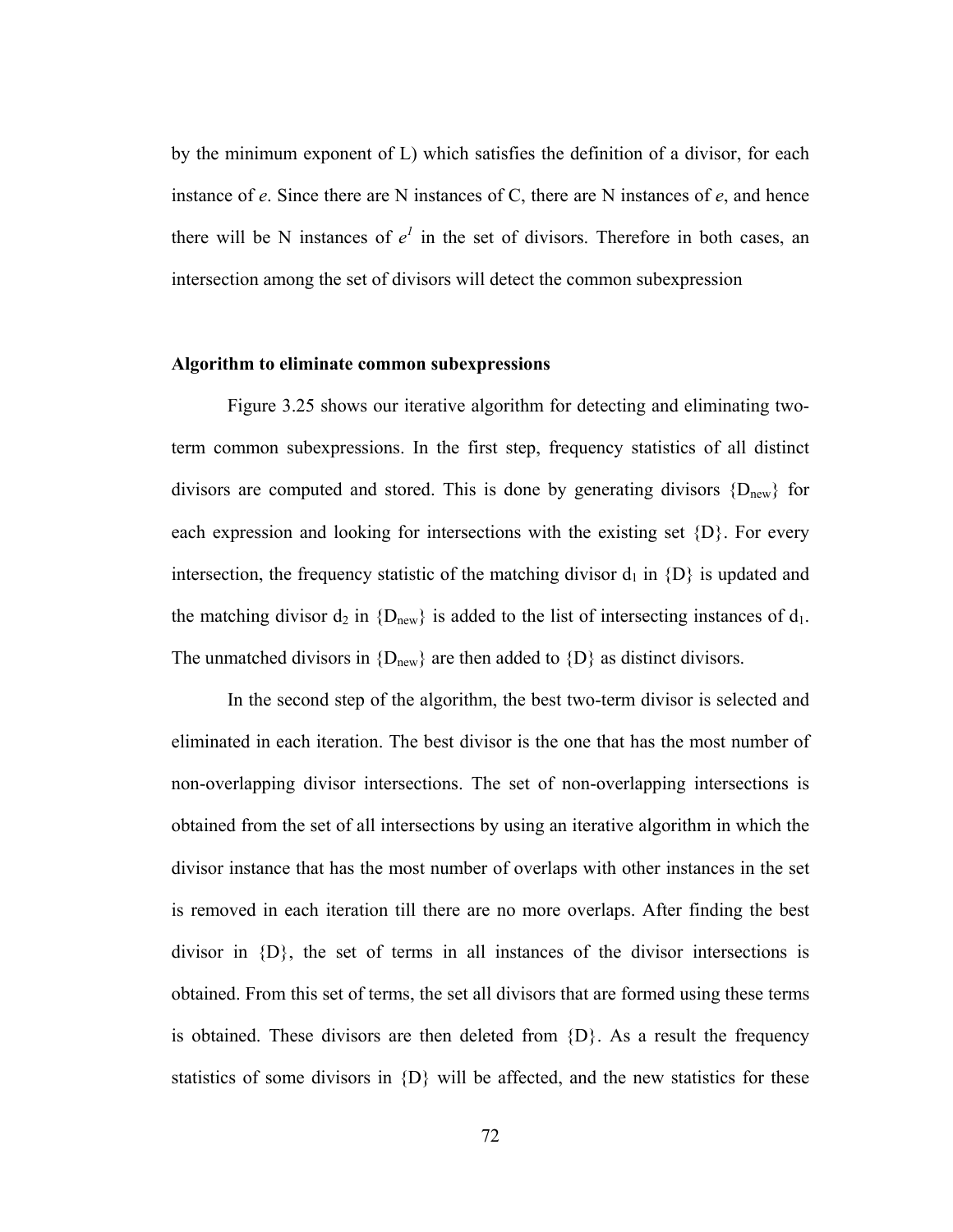divisors is computed and recorded. New divisors are formed using the new terms formed during division of the expressions. The frequency statistics of the new divisors are computed separately and added to the dynamic set of divisors {D}.

```
Op timize (\{P_i\})€
   {P_i} = Set of expressions in polynomial form;
   \{D\} = Set of divisors = \varphi;
  // Step 1. Creating divisors and their frequency statistics
   for each expression P_i in \{P_i\}\{{D_{\text{new}}} = Divisors(P<sub>i</sub>);
      Update frequency statistics of divisors in {D};
      {D} = {D} \cup {D_{new}};ł
 //Step 2. Iterative selection and elimination of best divisor
 while (1)€
      Find d = divisor in \{D\} with most number
                of non-overlapping intersections;
      if (d == NULL) break;
      Divide affected expressions in {P<sub>i</sub>} by d;
      {d^j} = set of intersecting instances of d;
     for each instance d^j in \{d^j\}Remove from {D} all instances of divisors formed using the terms in d<sup>j</sup>;
      Update frequency statistics of affected divisors;
     {D_{\text{new}}} = Set of new divisors from new terms added by division;
     \{D\} = \{D\} \cup \{D_{new}\};\}ł
```


Applying this technique to the set of expressions in Figure 3.23 results in four common subexpressions  $(D_0-D_3)$  being detected. The final set of expressions is shown in Figure 3.26a, which can be implemented as shown in Figure 2.6. This is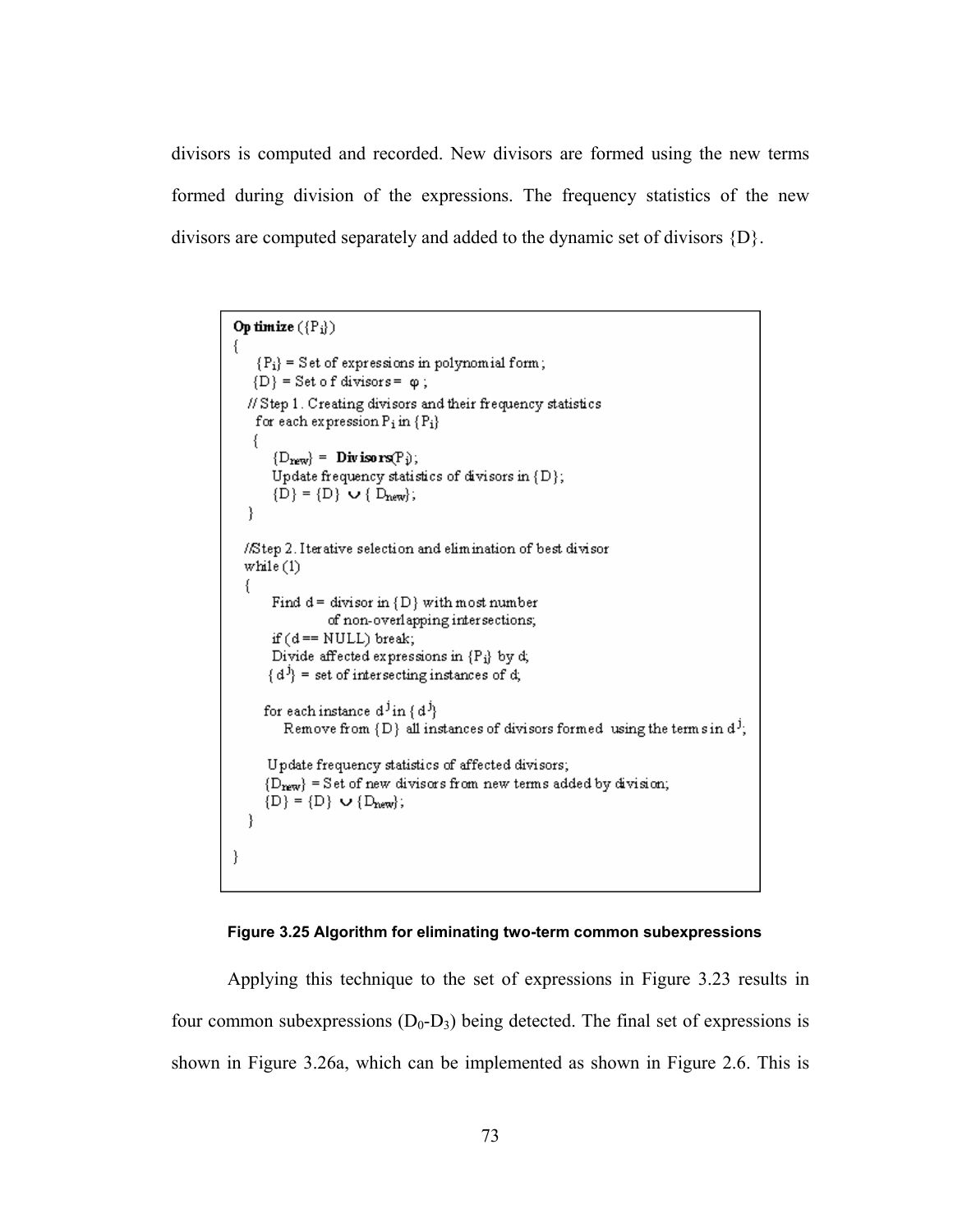the same implementation that is reported in [1] where the result is obtained manually. From Figure 3.26a, it can be seen that the common subexpressions  $D_1$  =  $(X_1 + X_2)$  and  $D_2 = (X_1 - X_2)$  have instances that have their signs reversed (from Figure 3.26a,  $D_1$  is positive in  $Y_0$  and negative in  $Y_2$  and  $D_2$  is positive in  $Y_1$  and negative and shifted in  $Y_3$ ). Since the rectangle covering method cannot detect common subexpressions with signs reversed, it cannot detect  $D_1$  and  $D_2$ . Hence, it results in an implementation with 10 additions/subtractions (two more than this method). The result of the rectangle covering algorithm is shown in Figure 3.26b.



**Figure 3.26 Optimization of the H.264 Integer transform** 

#### **Differences with the Fast-Extract (FX) method in multi-level logic synthesis**

 The two-term extraction method discussed in this section has been derived from the Fast-Extract (FX) method in logic synthesis [30]. The differences mainly lie in the way the divisors are generated. For Boolean expressions, both single term and double term divisors are generated. For example "ab" is a single term divisor. In [30]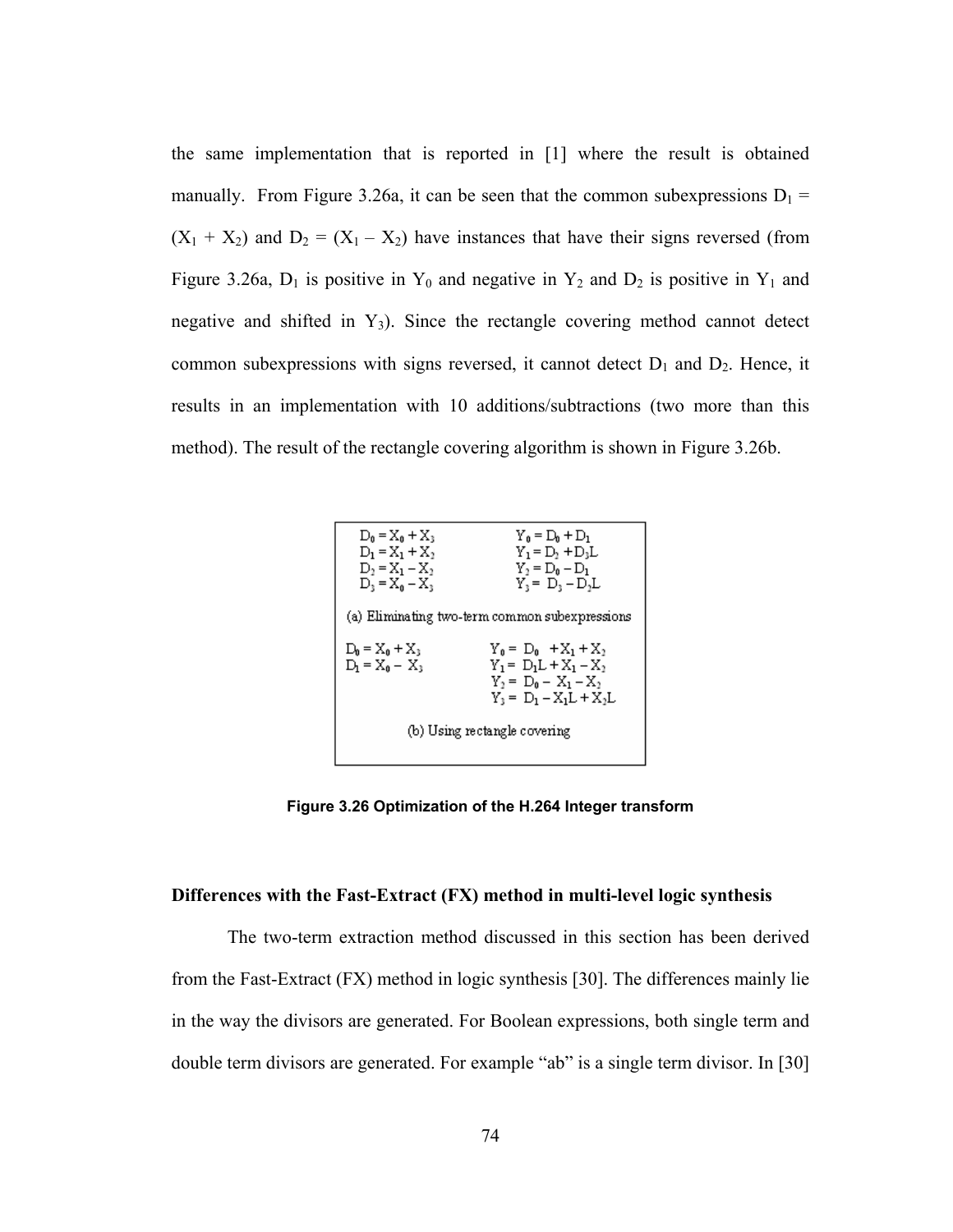the single cube divisors can only have two literals. Therefore "abc" cannot be a divisor, but instead "ab", "ac" and "bc" will be the divisors extracted from "abc". Since Boolean expressions can have complements, the divisors generation procedure also generates the complements of the divisors. Compared to the logic synthesis techniques, the two-term extraction algorithm for arithmetic expressions only generates two-term divisors. This is because these expressions have a single type of operator (addition/subtraction) compared to Boolean expressions which have both AND and OR gates. The number of divisors that have to be generated for arithmetic expressions is significantly lower because of this. For arithmetic expressions, there can be two divisors that are the same but have their signs reversed. For example  $(a$ b) and  $(b - a)$  are two divisors having the same absolute value. These two divisors are considered the same and the signs are adjusted during the expression rewriting.

 The greedy algorithm for the extraction is very similar for Boolean and Arithmetic expressions. For Boolean expressions, the divisor with the greatest savings in literals in selected, and for arithmetic expressions, the divisor that obtains the greatest savings in the number of additions is selected.

#### **3.2.3 Experimental results**

 This section compares the reduction in the number of additions/subtractions obtained by different optimization techniques and observes its effect on the area, latency and power consumption of the synthesized hardware. The following transforms were considered: Discrete Cosine Transform (DCT), Inverse Discrete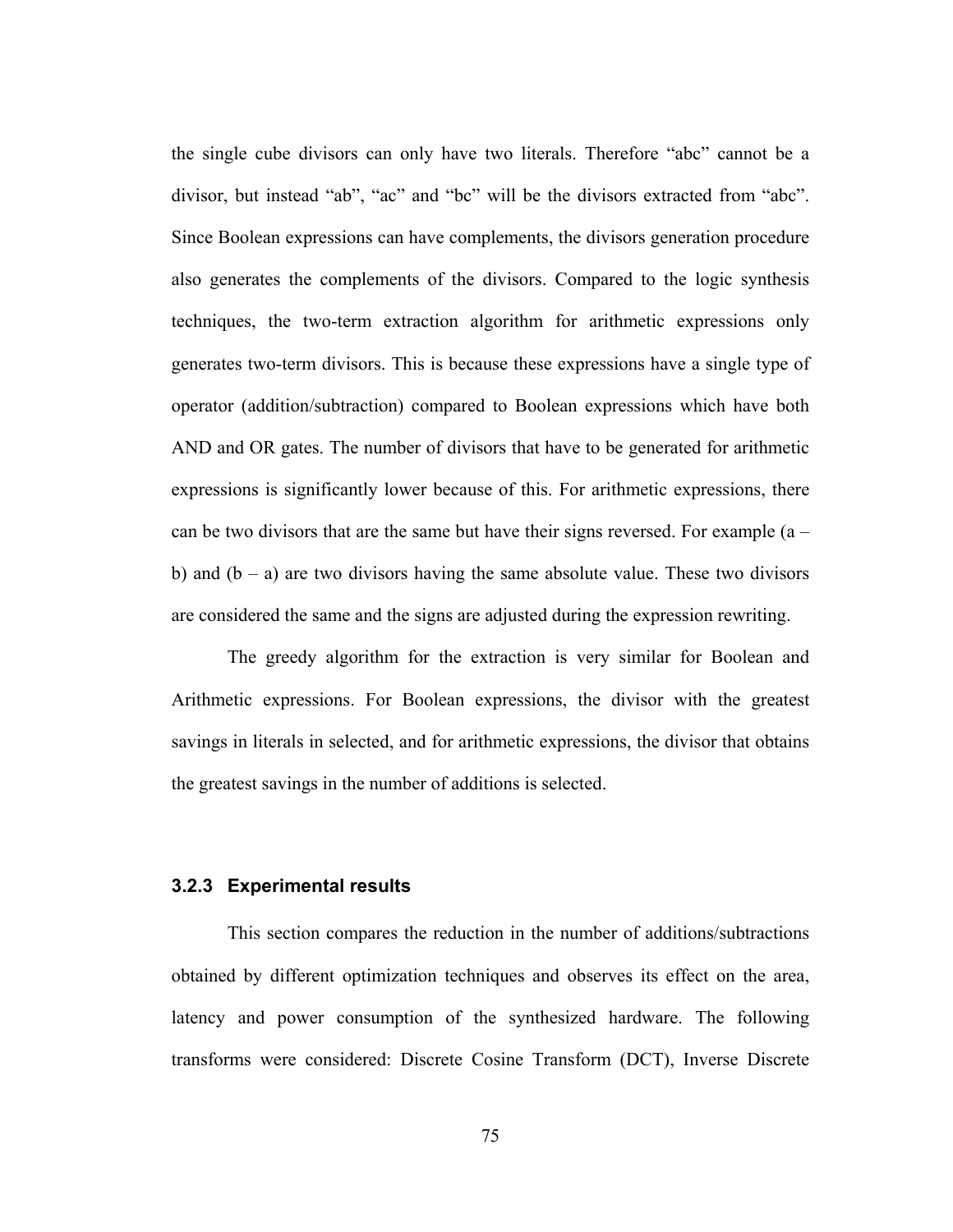Cosine Transform (IDCT), Discrete Sine Transform (DST) and Discrete Hartley Transform (DHT). For DFT, the matrix was split into a real part (RealDFT) and an imaginary part (ImagDFT) and the optimizations were carried out separately for the two matrices. The experimental results were performed for the 8x8 constant matrices (8 point), where the constants are represented in fixed point using 16 digits of precision.

Four main optimization techniques are compared in the results. They are the two methods discussed in this thesis (Section 3.2.1 and Section 3.2.2) besides the methods described in [9, 14]. The comparison with [14] was done because it is a recent work on the matrix form of linear systems. The with [9] is done since it is the most widely referenced work on the multiple constant multiplication problem. In [9] a post processing step is suggested for matrix forms of linear systems where each expression after the first stage of optimization is viewed as a bit pattern and the number of additions are further reduced by finding common bit patterns. The number of additions/subtractions obtained by various methods is compared in Table 3-6.

From Table 3-6, it can be seen that the iterative two-term CSE method gives the least number of additions/subtractions compared to all known techniques. This method produces a reduction of 10% over the rectangular covering method. The average CPU time for this method is only 0.24s, which is more than three times faster than the rectangular covering technique which takes 0.84 s.

**Table 3-6 Comparing number of additions produced by different methods** 

| Example | <b>Number of Additions/Subtractions</b> |                    |    |                            |      |
|---------|-----------------------------------------|--------------------|----|----------------------------|------|
|         |                                         | Original Potkonjak |    | <b>RESANDS</b> Rectangular | Two- |
|         |                                         | M                  | ŒЮ | Covering                   | term |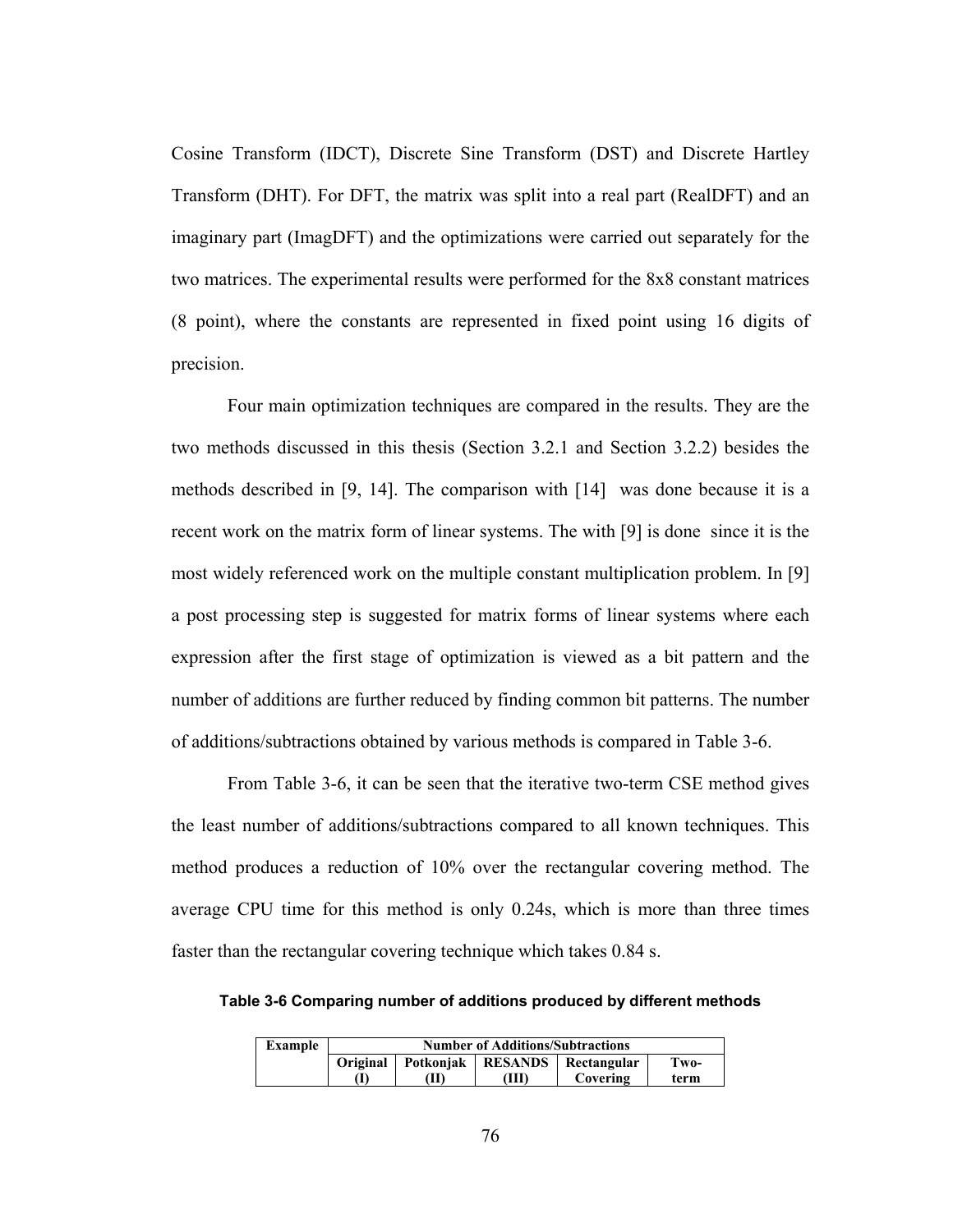|             |       |       |       | (IV)  | CSE            |
|-------------|-------|-------|-------|-------|----------------|
|             |       |       |       |       | $(\mathbf{V})$ |
| <b>DCT</b>  | 274   | 227   | 202   | 174   | 153            |
| <b>IDCT</b> | 242   | 222   | 183   | 162   | 143            |
| RealDFT     | 253   | 208   | 193   | 165   | 144            |
| ImagDFT     | 207   | 198   | 178   | 134   | 124            |
| <b>DST</b>  | 320   | 252   | 238   | 200   | 187            |
| <b>DHT</b>  | 284   | 211   | 209   | 175   | 158            |
| Average     | 263.3 | 219.7 | 200.5 | 168.3 | 151.5          |

The designs were synthesized using Synopsys Design Compiler<sup>TM</sup> and Synopsys Behavioral Compiler<sup>TM</sup> using the 1.0  $\mu$ m CMOS power\_sample.db technology library (since it was the only available library characterized for RTL power estimation) using a clock period of 50 ns. The Synopsys DesignWare<sup>TM</sup> library was used for the functional units. The designs were scheduled with minimum latency constraints. With these constraints, the tool schedules the design with the minimum possible latency, and then minimizes the area with the achieved latency. The Synopsys Power Compiler<sup>TM</sup> was then interfaced with the Verilog RTL simulator  $VCS^{TM}$  to capture the total power consumption including switching, short circuit and leakage power. All the designs were simulated with the same set of randomly generated inputs.

 The synthesis results (Area and Latency) and RTL power estimation of the designs were compared for the three methods RESANDS, Rectangular covering and two-term CSE. These methods were chosen because they gave the least number of additions/subtractions (Table 3-6). The results are shown in Table 3-7 and Table 3-8. In these tables the columns marked (III), (IV) and (V) represent the results for the RESANDS method, the rectangle covering method and the two-term extraction method respectively.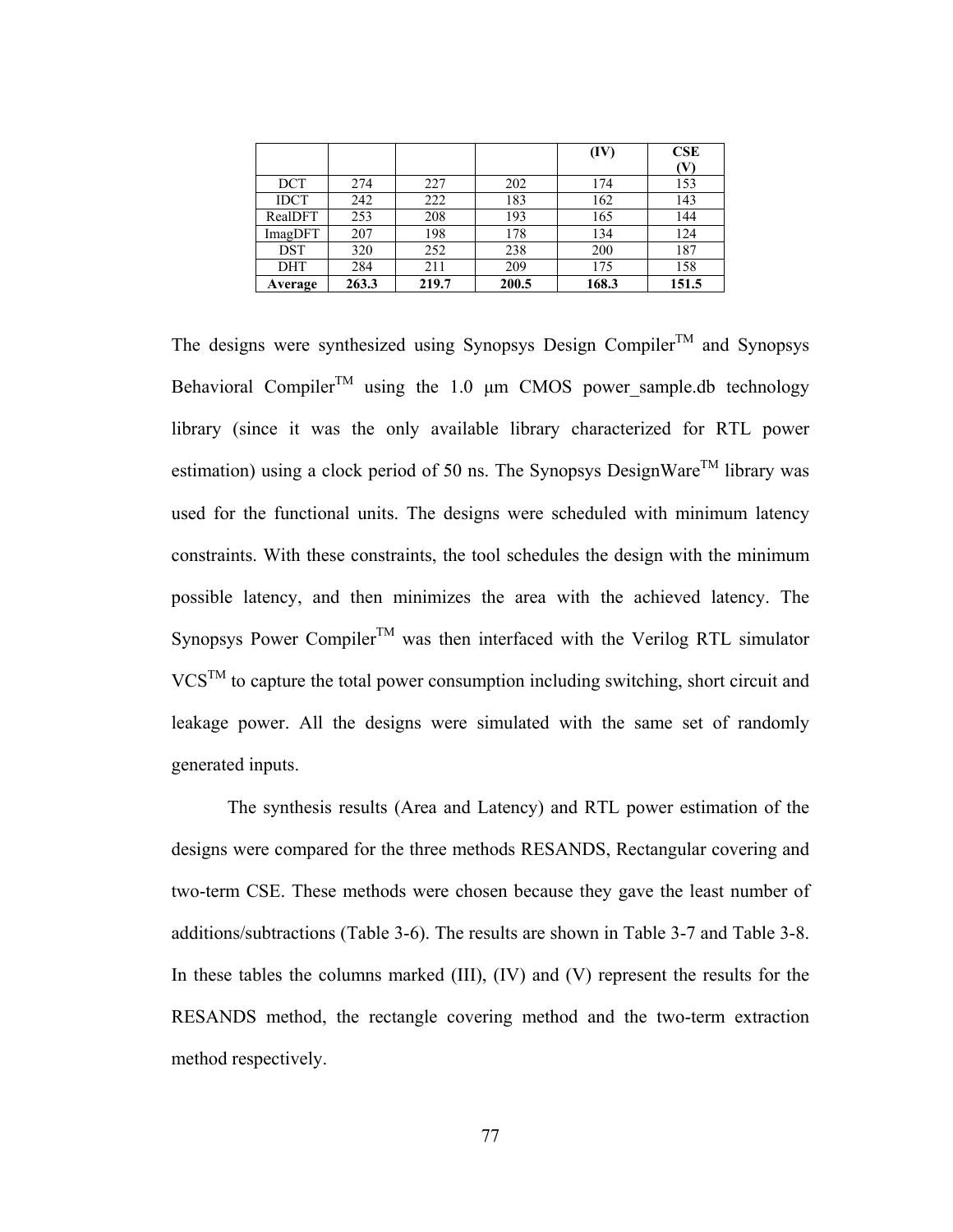| <b>Example</b> | Area            |       |       | Latency        |      |      |
|----------------|-----------------|-------|-------|----------------|------|------|
|                | (Library Units) |       |       | (Clock Cycles) |      |      |
|                | (III)           | TV)   | W     | (III)          | (IV) | W    |
| DCT            | 90667           | 73311 | 66759 | 10             | 11   | 10   |
| <b>IDCT</b>    | 81868           | 66864 | 62883 | 10             | 11   | 10   |
| RealDFT        | 90946           | 69827 | 64026 | 10             | 11   | 10   |
| ImagDF         | 75140           | 55940 | 54606 | 10             | 10   | 10   |
|                |                 |       |       |                |      |      |
| DST            | 108101          | 84715 | 81214 | 11             | 11   | 11   |
| DHT            | 93939           | 71272 | 67775 | 11             | 11   | 10   |
| Average        | 90110           | 70322 | 66211 | 10.3           | 10.8 | 10.2 |

**Table 3-7 Synthesis results (Area and Latency)** 

#### **Table 3-8 Power consumption results**

| <b>Example</b> | <b>Power Consumption</b><br>$(\mu Watts)$ |       |       |
|----------------|-------------------------------------------|-------|-------|
|                | (III)                                     | (IV)  | (V)   |
| <b>DCT</b>     | 729                                       | 504   | 531   |
| <b>IDCT</b>    | 662                                       | 547   | 569   |
| RealDFT        | 707                                       | 544   | 554   |
| ImagDFT        | 644                                       | 575   | 490   |
| <b>DST</b>     | 607                                       | 718   | 595   |
| <b>DHT</b>     | 598                                       | 545   | 527   |
| Average        | 657.8                                     | 572.2 | 544.3 |

The numbers for the area and power consumption are proportional to the number of additions for all the examples. All the designs are constrained to give the minimum possible delay. Therefore Synopsys tries to allocate as many adders as needed to achieve the minimum delay. As a result, the fewer the number of additions, the fewer is the number of adders that are required, which explains the area reductions. Dynamic power consumption is directly proportional to the amount of switched capacitance, which is directly proportional to the number of adders that are switching every clock cycle.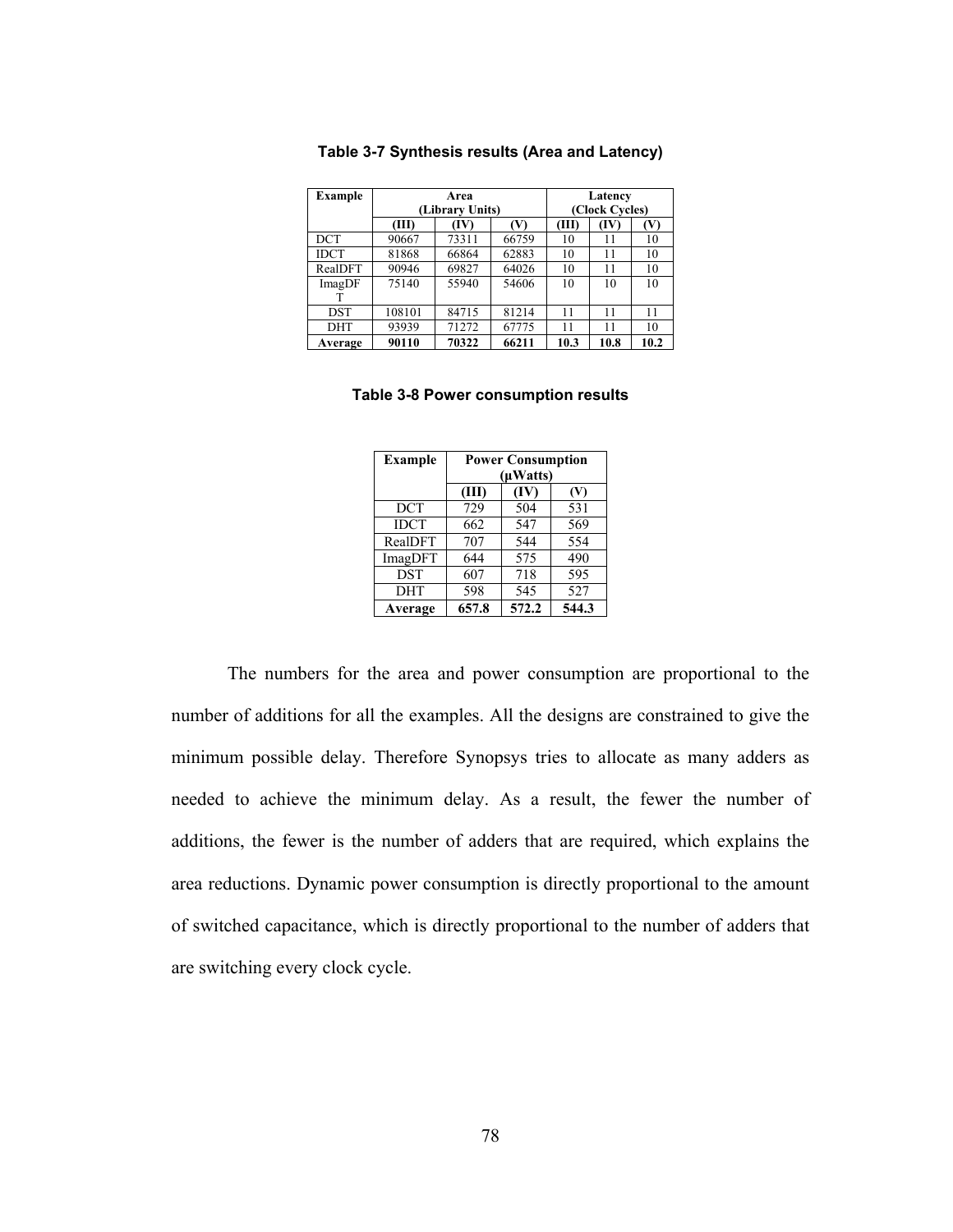## **3.2.4 Limitations of these methods**

 The methods for redundancy elimination for linear arithmetic expressions (described in Sections 3.2.1 and 3.2.2) do not guarantee the least possible number of additions. One of the reasons for this is the use of the greedy heuristic instead of an optimal algorithm. Another reason is the exponential number of ways a constant multiplication can be implemented. It may be better to use different representations for different constants, which may lead to the detection of more common subexpressions. Another technique that can reduce the complexity of constant multiplications is the factoring of the constants. For example, for performing the multiplication 105\*X, the constant 105 can be decomposed as  $105 = 15*7 = (16-$ 1)\*(8 -1). Therefore the constant multiplication can be performed as  $105*X = ($  $(X<1)$   $<<1$  - 1)  $<<3$  - 1). This is the optimal solution to this problem, and cannot be achieved by any of the number representation schemes. But factoring such numbers is very hard for large constants, and is generally not considered.

# **3.3 Optimizing constant multiplications in general polynomial expressions**

The polynomial transformation for constant multiplication (L variable) helps us to perform optimizations on arithmetic expressions consisting of shift and add/subtract operations, as well as multiply operations. Most polynomial expressions found in practice have constant coefficients. Sometimes it is important to eliminate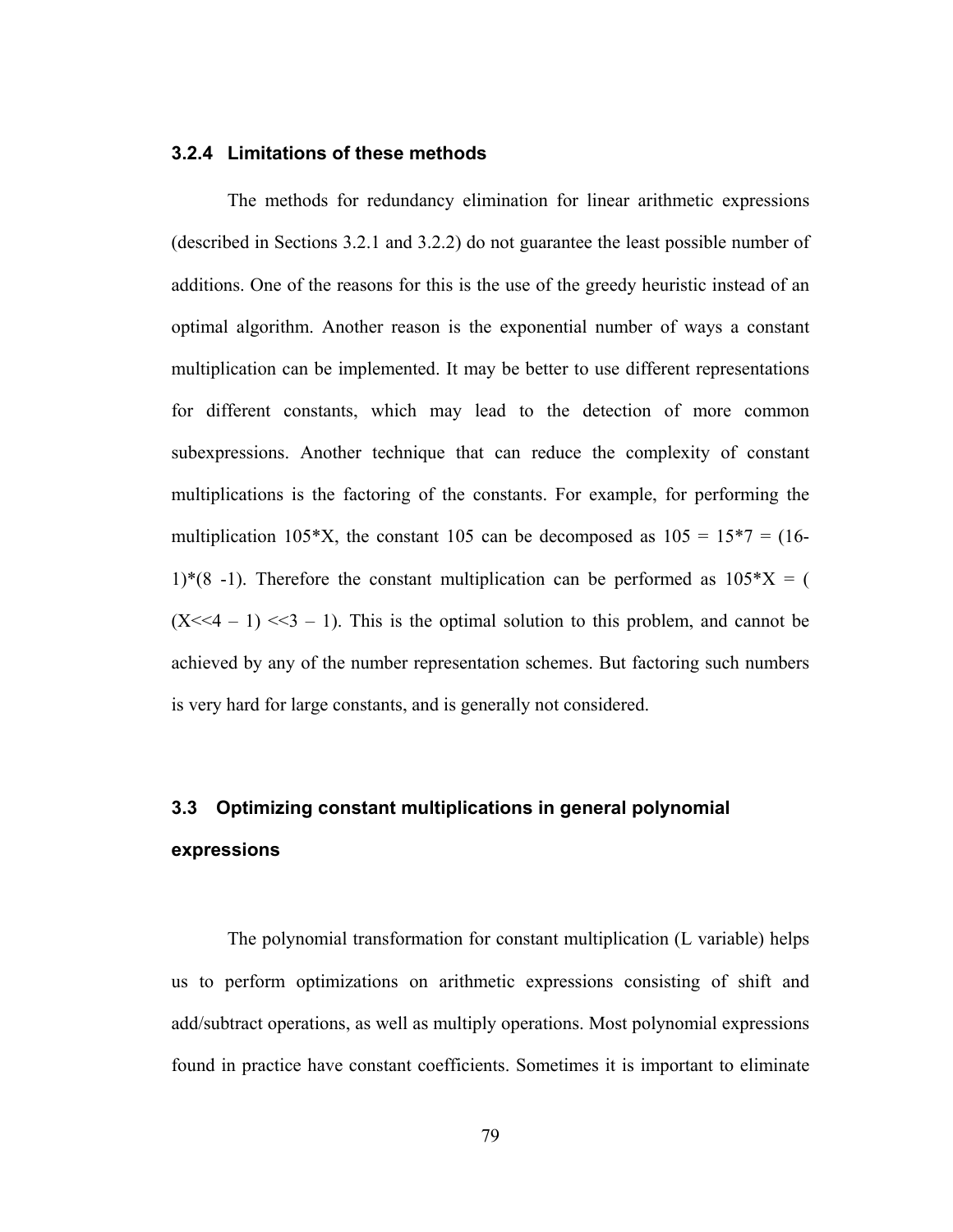as many multiplications as possible, especially in hardware implementations. In such cases, the constant multiplications can be decomposed into shifts and additions. The number of additions can be reduced by finding common subexpressions among the operations resulting from the constant multiplications. Section 3.1 presented optimization techniques that could handle only add/subtract and multiply operations. Section 3.2 presented techniques for expressions that consisted of add/subtract and shift operations. This section explains how these techniques can be extended to handle expressions consisting of all these operations (Add, Subtract, Multiply and Shift). A modification of the two-term extraction algorithm (Section 3.2.2) is used to perform this optimization.

## **Problem formulation**

Given a set of polynomial expressions where the constant multiplications have been decomposed into shifts and additions, reduce the number of operations. The relative costs of the different operators have to be taken into account while performing the reduction.

# **Changes to the two-term CSE algorithm explained in Section 3.2.2**

1) Divisor extraction procedure:

 The original algorithm for divisor generation divided any two terms in an expression by the common cube (polynomial expressions) and common exponent of L (linear expressions). For this problem, we need to check if the two terms have the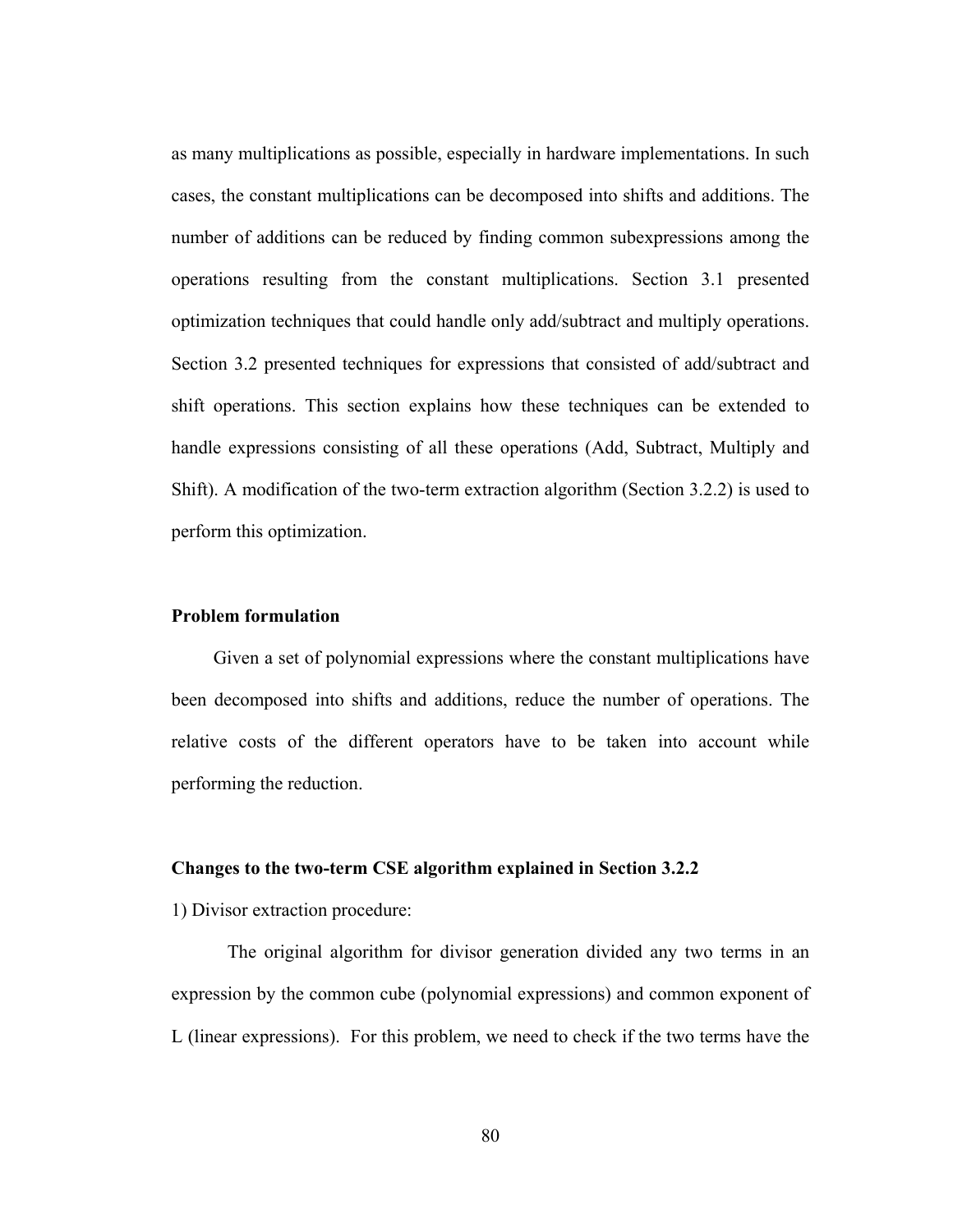same **variable cube**<sup>3</sup>. If the two cubes have the same variable cube, then it implies that these terms have been obtained by the decomposition of a constant multiplication into shifts and additions. In such a case, these terms will have to be divided by their minimum exponent of L, to get a useful divisor (just like the divisor generation for the Linear arithmetic expressions).

For example consider the two cubes  $\{+a^2bL, +ab^2L^2\}$ . These two cubes have different variable cubes. So the divisor generated would be obtained by dividing by the common cube abL, and is  $\{a + bL\}$ . For the set of cubes  $\{\pm abL, \pm abL^2\}$ , which have the same variable cube, the divisor is generated by dividing by L, which is the minimum exponent of L to get the divisor  ${ab + abL}$ .

## 2) Calculating value of the divisors

1

 The value of the divisor is a function of the number of multiplications, additions/subtractions and shifts saved by selecting the divisor. A divisor obtained by dividing by variables will save multiplications, since we are factoring the two terms involved in the divisor. For example, the divisor  ${a + bL}$  obtained from the terms  $\{a^2bL, ab^2L^2\}$  by dividing by the common cube (abL) saves two multiplications. A divisor can also save additions if there are non-overlapping instances of the same divisor in the set of all divisors. The value of the divisor can be calculated as a weighted sum of the savings in the number of operations.

<sup>&</sup>lt;sup>3</sup> A variable cube of a cube is the cube obtained dividing by the exponent of L. So the variable cube of the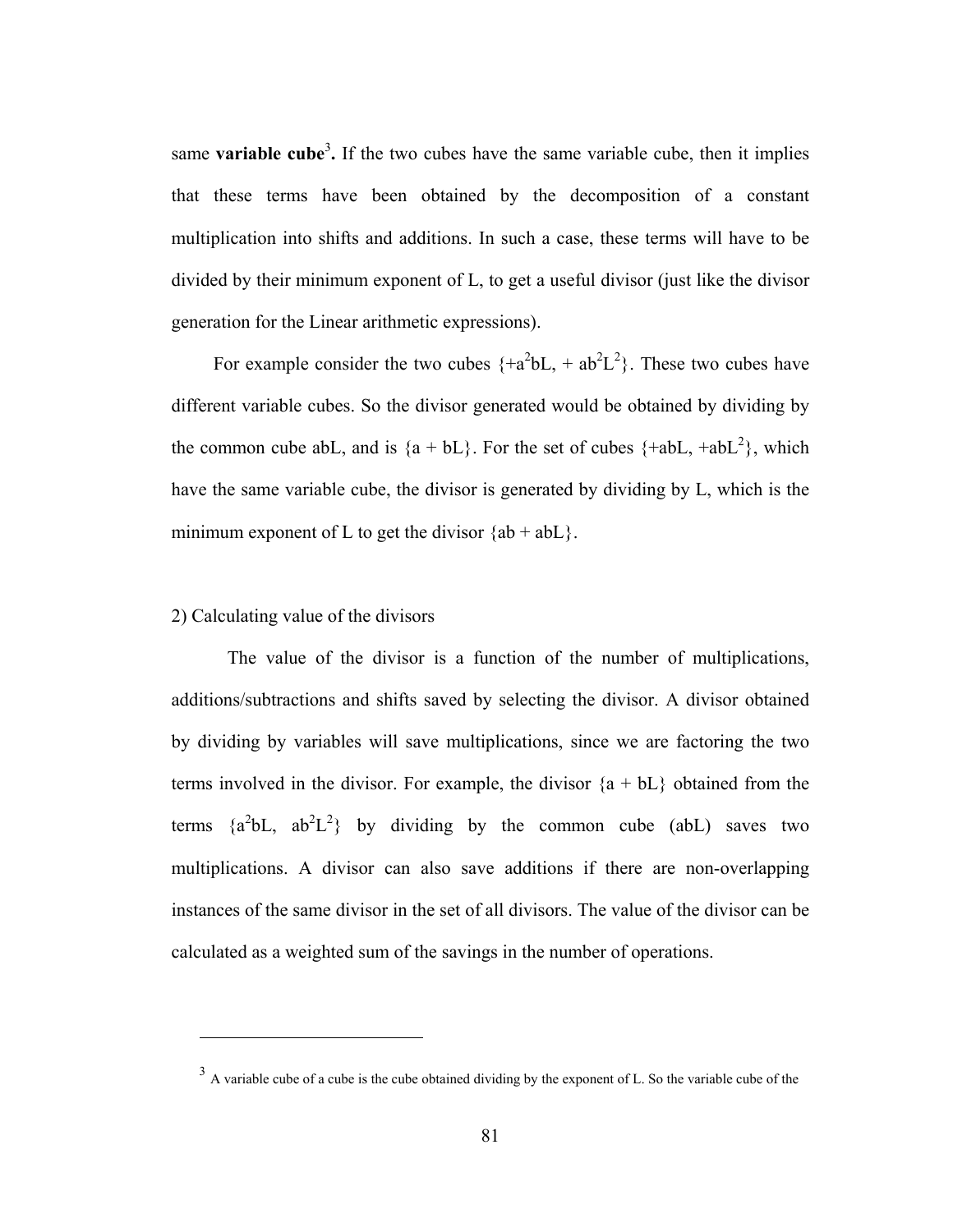### 3) Single cube divisors

 In the original two-term extraction algorithm (Section 3.2.2) there was no concept of single cube divisors. A single cube divisor is a divisor that has only one term. For example a\*b can be a single cube divisor. But for polynomials there will be a number of single cube common subexpressions. There are two ways to approach this problem. The simpler method would be to perform extraction using two term divisors as explained in points 1) and 2) above. At the end of the extraction algorithm, single term common subexpressions can be detected by constructing a Cube Variable Incidence Matrix (Section 3.1) and perform rectangle covering on this matrix using the algorithm shown in Figure 3.8.

 Another way to approach this problem is to perform both two-term extraction and single term extraction at the same time. To achieve this, single term divisors have to be generated in addition to two term divisors. Single term divisors can be obtained from each term of the set of polynomial expressions by taking every pair of literals from the term. For example, consider the term "abcd". Single term (twoliteral) divisors which are every combination of two literals for this term are {a\*b,  $a^*c$ ,  $a^*d$ ,  $b^*c$ ,  $b^*d$ ,  $c^*d$ . The extraction algorithm can then be performed by considering both the single term divisors as well as the two term divisors.

cube  $a^2bL^2$  is  $a^2b$ .

 $\overline{a}$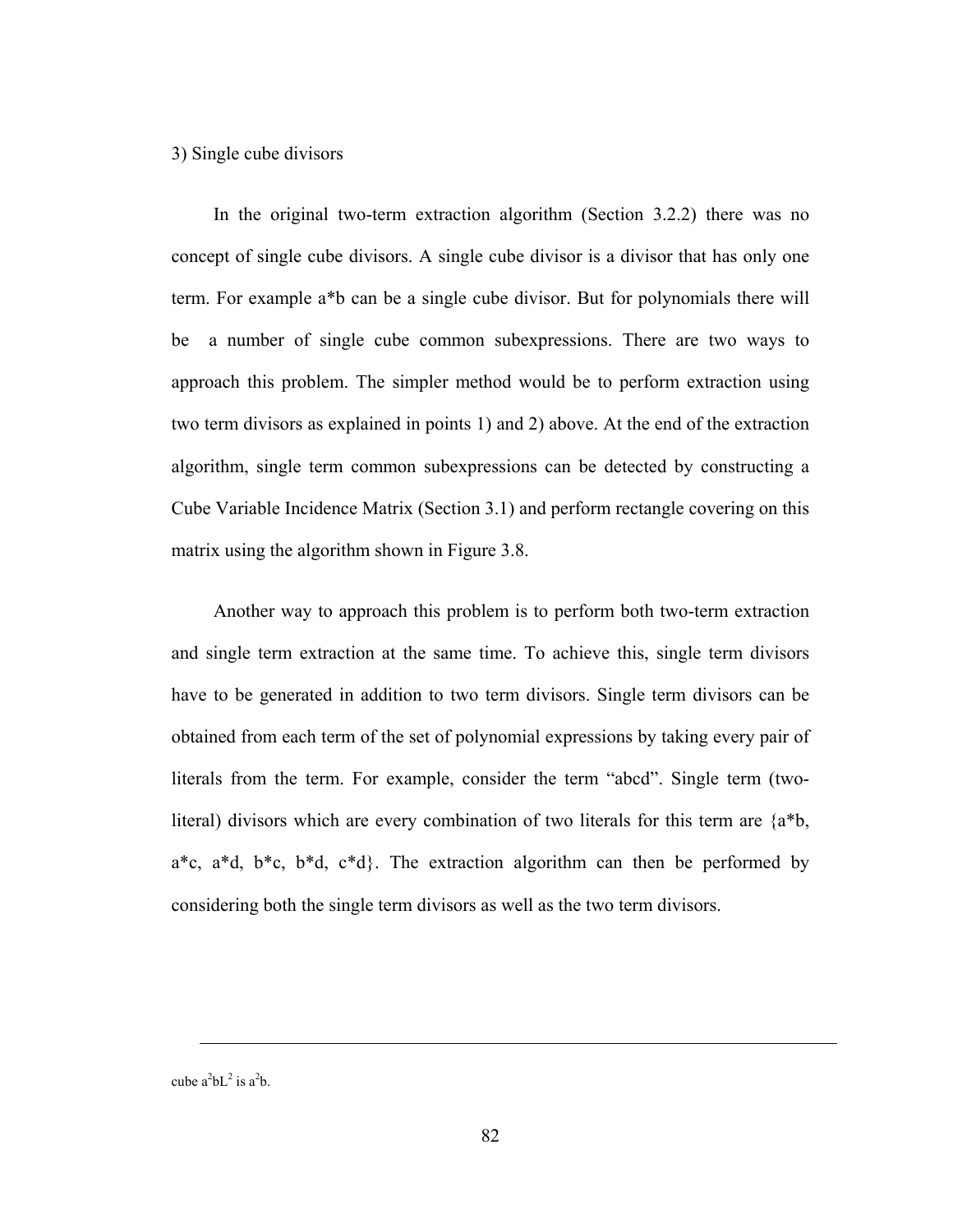# **Examples**

Consider the following expression  $P = 6ab^2 + 5a^2bc$ .

Decomposing the constant multiplications using our polynomial formulation, we have the expression

$$
P = {}_{(1)}ab^{2}L + {}_{(2)}ab^{2}L^{2} + {}_{(3)}a^{2}bc + {}_{(4)}a^{2}bcL^{2}
$$

The subscript for each term denotes the term number. Using the new divisor extraction algorithm, the divisors and co-divisors generated are shown in Figure 1.

```
(L) ( <sub>(1)</sub>ab<sup>2</sup> + <sub>(2)</sub>ab<sup>2</sup>L )
   (ab)(1)bL + (3)ac)
  (abL)(<sub>(1)</sub>b + <sub>(4)</sub>acL)
   (ab)(a)bL^2 + a3ac)(abL<sup>2</sup>)(a<sub>(2)</sub>b + a<sub>(4)</sub>ac)(1)(_{(3)}a^2bc +_{(4)}a^2bcL^2)
```
**Figure 3.27 Set of divisors for polynomial expression** 

After performing the two-term extraction procedure followed by the rectangle covering on the Cube Literal Incidence Matrix (CIM), the following optimized polynomial is obtained.

$$
d_4 = ac
$$
  
\n
$$
d_1 = (b + d_4)
$$
  
\n
$$
d_2 = (b + d_1L)
$$
  
\n
$$
d_3 = (d_4 + d_2L)
$$
  
\n
$$
P = a^*b^*d_3
$$

**Figure 3.28 Polynomial obtained after two-term and single term extraction** 

Consider another example where there are two polynomials  $P_1$  and  $P_2$  shown in Figure 3.29. These polynomials initially have eight multiplications and two addition operations. After the optimization, they have three additions but the number of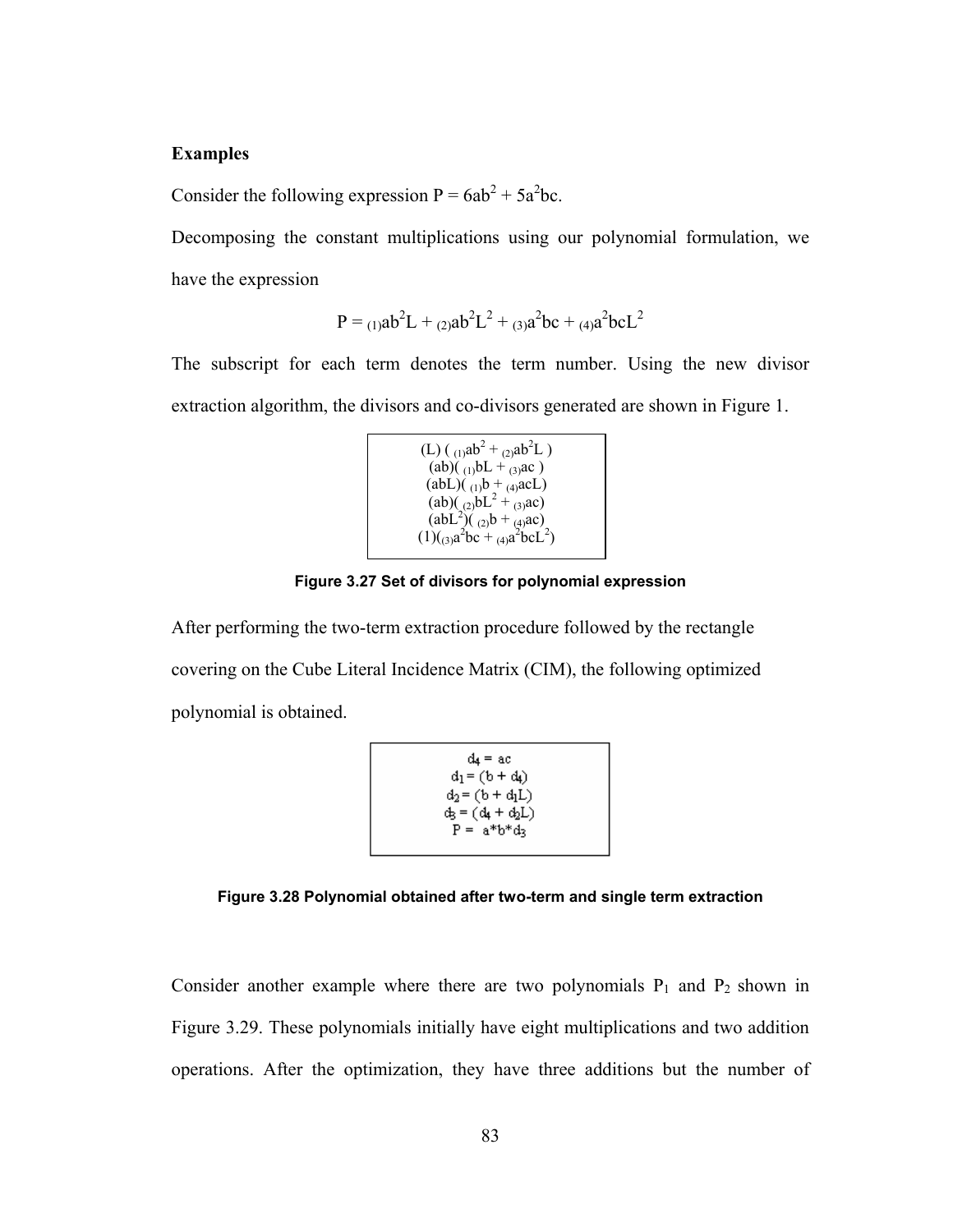multiplications is reduced from eight to just two. There are also three shift operations now.

$$
P_1 = (5x^2 + 7xy)
$$
  
\n
$$
P_2 = (4xy + 6y^2)
$$
  
\nis optimized as  
\n
$$
d_1 = (x + y)
$$
  
\n
$$
d_2 = (d_1L + y)
$$
  
\n
$$
P_1 = x * (d_1 + d_2L)
$$
  
\n
$$
P_2 = y * d_2L
$$

**Figure 3.29 Example for optimizing polynomials with constant multiplications** 

# **3.4 Optimal solutions for redundancy elimination based on 0-1 Integer Linear Programming (ILP)**

In general, finding an optimal solution to the common subexpression elimination problem is NP-Hard. All the works on reducing the number of operations for general purpose applications [19], for polynomial expressions [31-33], for constant multiplications [34, 35], [9, 36], and for integer exponentiation [3, 37] are based on heuristic approaches. Only recently, an optimal solution for a restricted version of the problem using 0-1 Integer Linear Programming [23] was presented. The paper focuses on the sharing of partial terms for the optimization of the multiplier block of the transposed form of the FIR filter. In this configuration, the set of constants can be seen as multiplying a single variable. As a result, the task of finding common subexpressions becomes equivalent to finding common digit patterns in the signed digit (Binary, CSD, MSD) representations.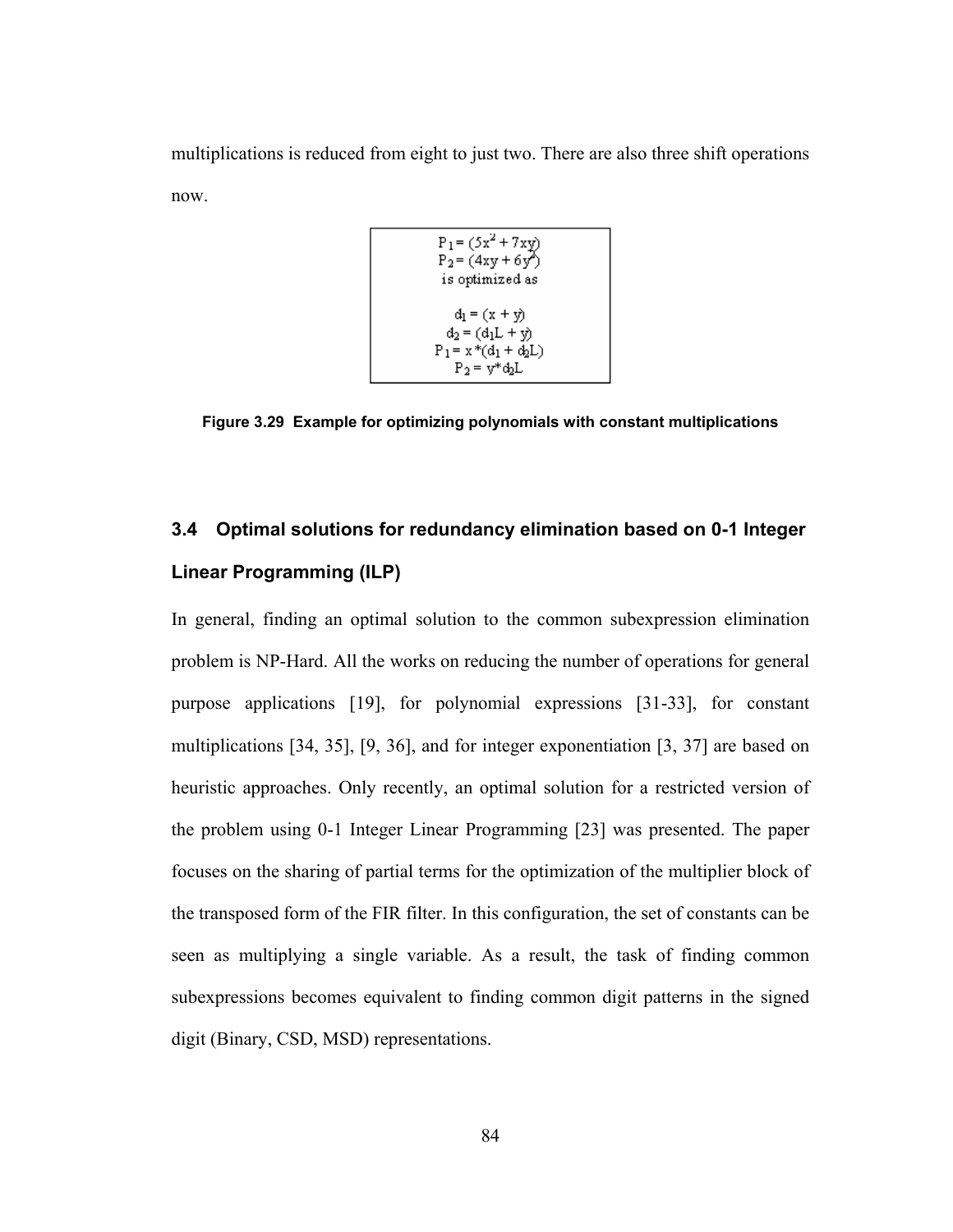

**Figure 3.30 AND-OR circuit showing all the partial sums used to obtain constant 7** 

 The method transforms all possible solutions into an AND-OR circuit, where each AND gate represents an addition/subtraction, and each OR gate collects all the different paths for computing a particular value (partial product). For each gate, the Conjunctive normal form (CNF) of the gates's functionality is written out, from which the 0-1 ILP constraint is obtained. The ILP optimization function is then formulated as a minimization of the linear combination of the AND gate outputs. For example, consider the constant multiplication 7\*X. The circuit in Figure 3.30 illustrates all the partial sums that add up to the constant 7. Each AND gate has a distinct name  $t_i$  and each OR gate has a distinct name  $m_i$ . The partial sum computed by each gate is also shown in the figure.

The constant 7 can be obtained in four different ways as  $(8-1)$ ,  $(6 + 1)$ ,  $(5 + 2)$  and  $(4)$  $+$  3), and comprise the four inputs to the OR gate  $m<sub>3</sub>$  in the figure. Similarly, there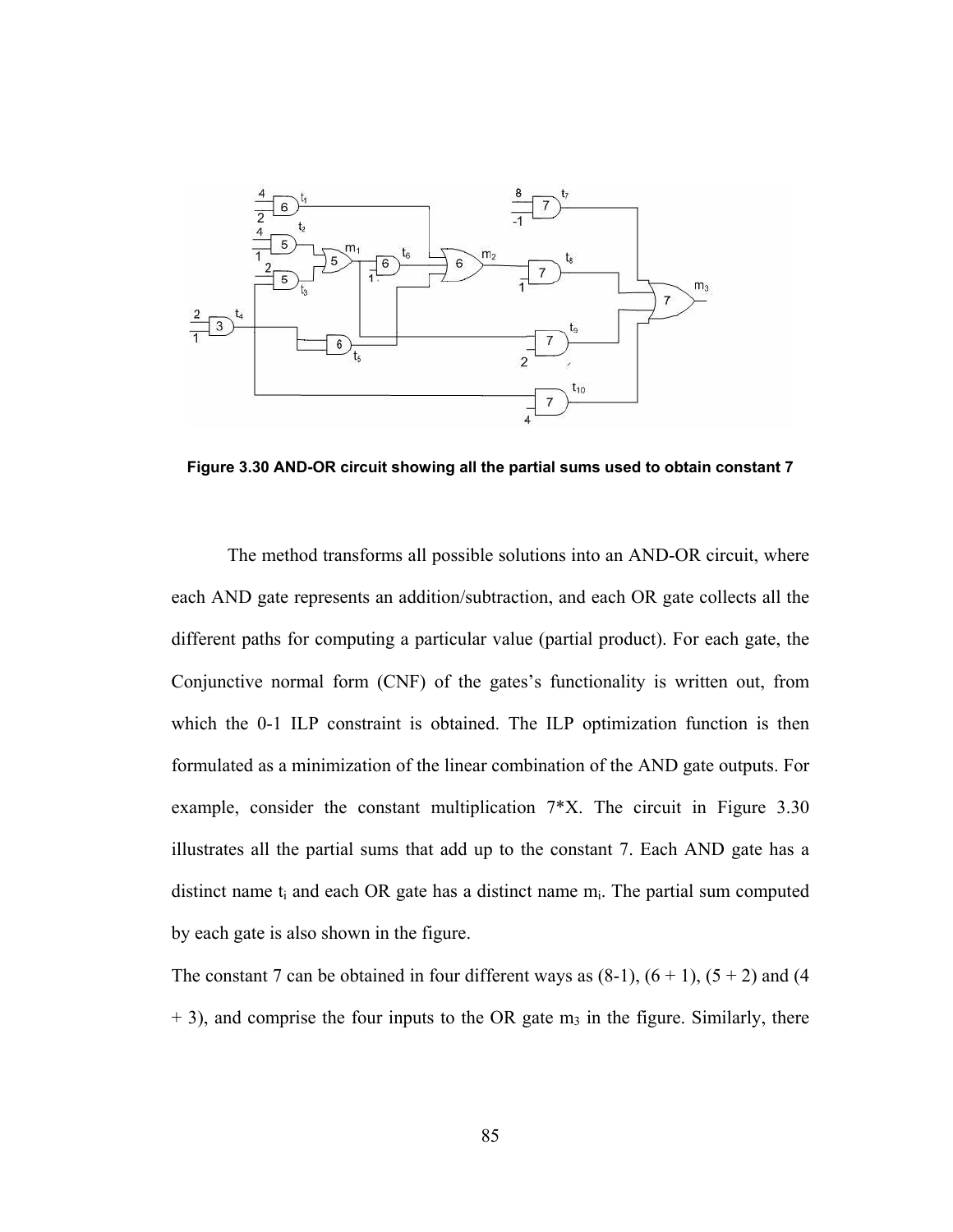are three ways to compute 6 as  $(4 + 2)$ ,  $(5 + 1)$  and  $(3+3)$ , and is collected by the OR gate  $m_2$  in the figure. The optimization function of the ILP solver is set as:

Minimize  $t_1 + t_2 + t_3 + t_4 + t_5 + t_6 + t_7 + t_8 + t_9 + t_{10}$ 

The final OR gate output  $m_3$  is set to 1 to indicate that one of the 4 choices has to be selected.

# **From CNF form to 0-1 ILP clauses**

 The AND gates have an extra input which is either set 1 or 0 by the ILP solver depending on whether the gate is required for the solution. As an example, consider the 3 input AND gate shown in Figure 3.25. Besides the regular inputs a and b, there is a third input  $p_1$ . The CNF form for the AND gate output is given by

$$
f = (y' + a)(y' + b)(y' + p1)(y + a' + b' + p1').
$$

 The function f has to be set to 1, if the function of the AND gate has to be satisfied, which implies that each clause has to be equal to 1. The ILP clauses for this gate can be written by considering complements  $y' = 1 - y$ . For this gate, we have the following ILP clauses shown in Figure 3.31

```
a - v \geq 0b - y \ge 0<br>
p_1 - y \ge 0<br>
y - a - b - p_1 \ge -20 \leq \{a, b, p_1, y\} \leq 1
```
**Figure 3.31 ILP clauses for the AND gate**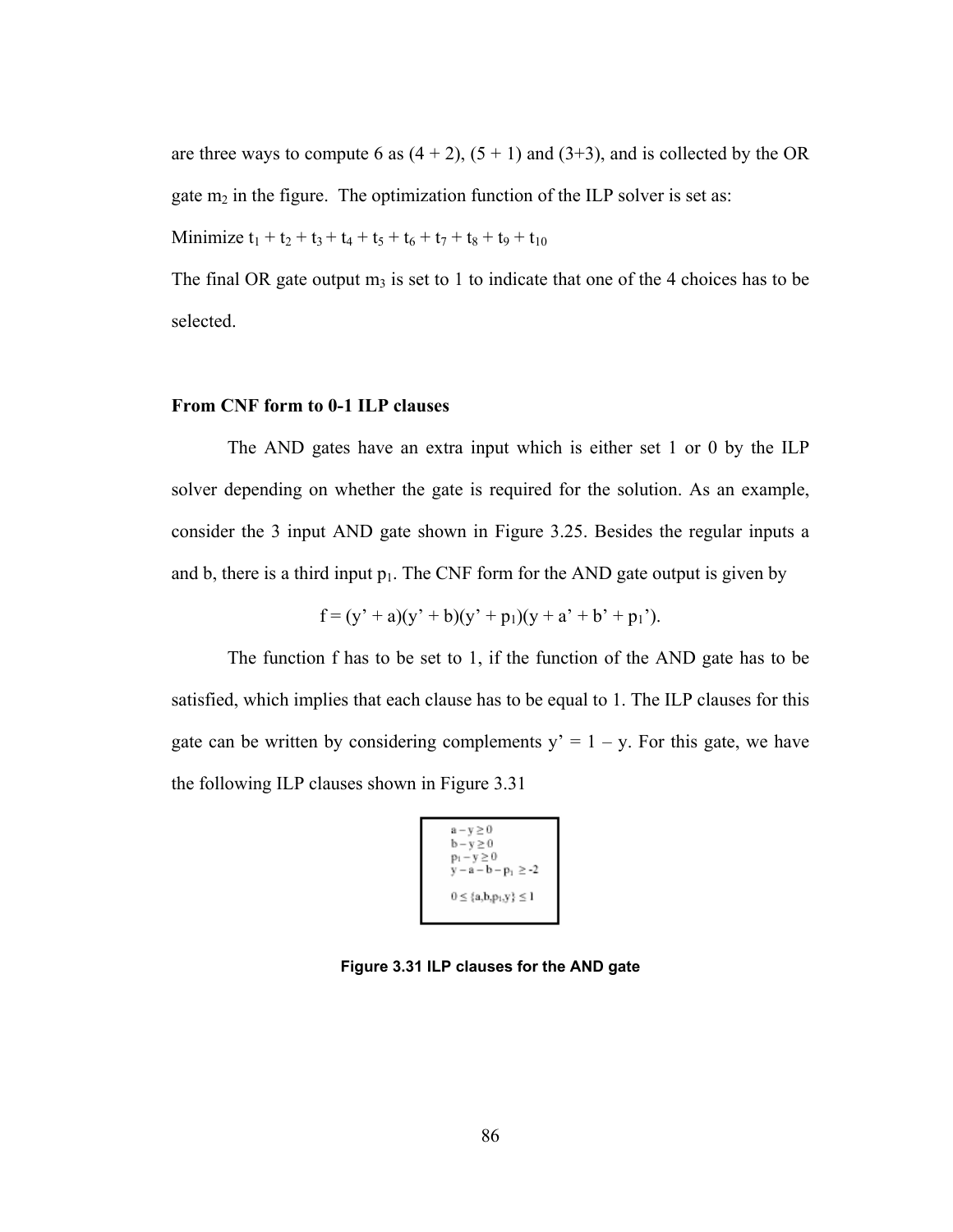For the example in Figure 3.30, it is obvious that the minimum cost is obtained by just setting  $t_7$  to 1, which requires just one AND gate, or in other words just one addition (subtraction) to evaluate  $7*X$ , which is done by  $8*X - X = X \le 3 - X$ .

# **3.4.1 Generalizing ILP model for solving a larger class of redundancy elimination problems**

The ILP model introduced in the paper [23] can be applied for a more general class of redundancy elimination problem. We can formulate optimal solutions to the problems of polynomial expressions, multi-variable constant multiplications and the integer exponentiation problem. In this section, we show how the ILP model can be extended to the other cases.

 We consider the case of polynomial expressions, and derive an algorithm to generate the AND-OR circuit from which the ILP optimization function and constraints can be directly derived. The use of kernels and co-kernels of polynomial expressions helps to reduce the number of solutions that need to be looked up and therefore reduces the number of optimization variables in the ILP formulation. The algorithm for generating the AND-OR circuit (GenCkt) is described using pseudo code in Figure 3.32. The algorithm is a recursive algorithm, and starts with the original polynomial, and recursively finds solutions for different subexpressions and combines them. When there is more then one polynomial, the same procedure is repeated for all the polynomials.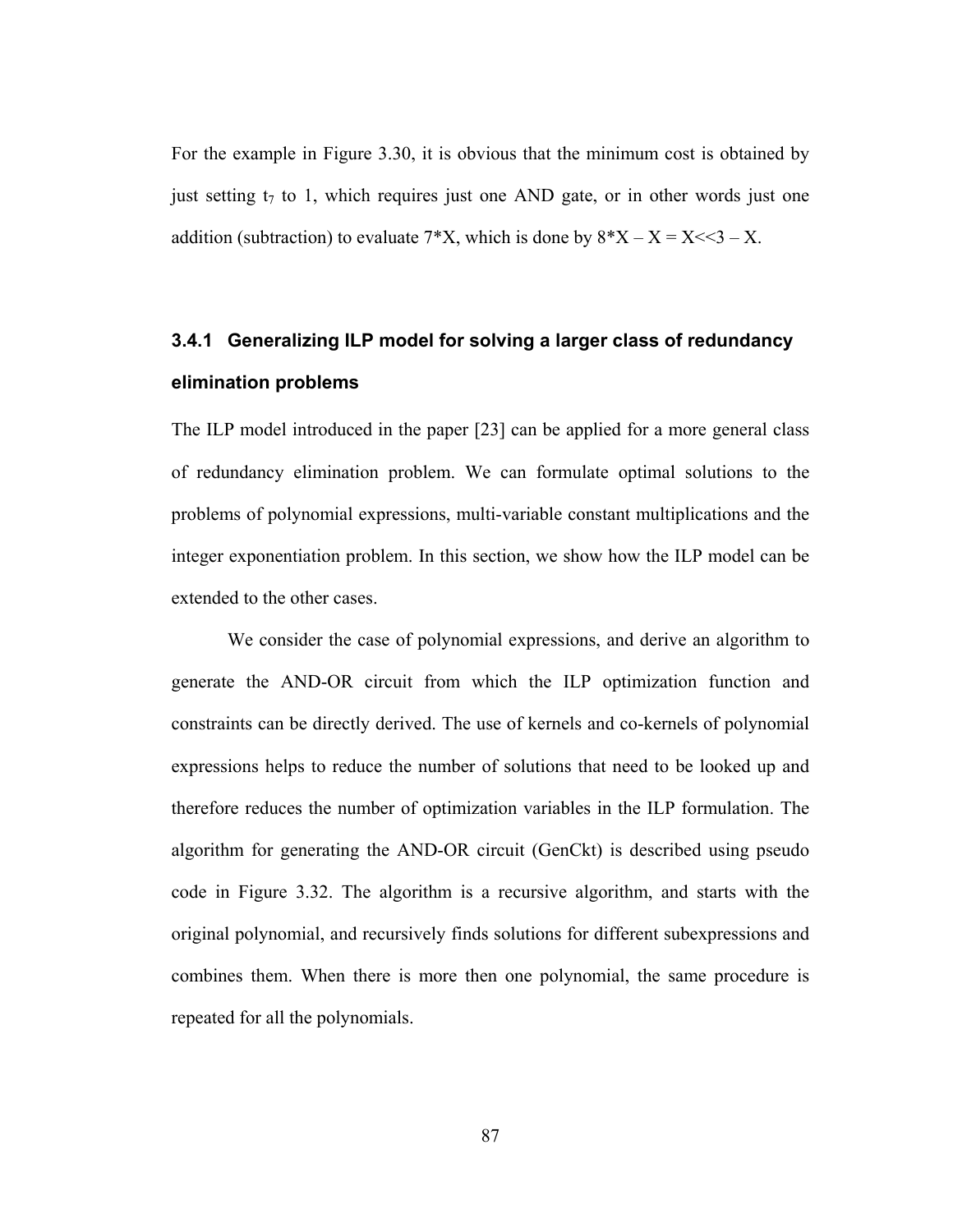```
Node GenCkt({Ti})
€
         H\{T_i\} = Set of terms representing the polynomial expression
         // This function returns a node representing the gate output that computes the
       polynomial
         Term CK = CoKernel(\{T_i\}) // returns the co-kernel of this polynomial
         {T_i} = {T_i}/(CK); // dividing the polynomial by the kernel
         result = HASH({T_i});
         if(result != \phi) // checking to see if this polynomial has been generated already
                  CKN ode = GenCkt(CK); \# generating a node for the Co-Kernel
         Ł
                  result = CombineAND(result, CKN ode, x) //combine with co-kernel
                  return result;
         ORG ate = new Node;
         // Generate all possible partitions of the set of terms \{T_i\}\{T_i\}^A, \{T_i\}^{B^*}\} = GenAllCombinations(\{T_i\});
         \forall Combinations \{T_i\}_{i=1}^A and \{T_i\}_{i=1}^BNode N<sub>1</sub> = GenCkt((T_i)^A); // Creating the circuits for each combination
         ł
                  Node N_2 = GenCkt(\{T_i\}_{i}^B);
                  Node ANDi;
                  if(|T_i| == 1) // if the polynomial had only 1 term
                           ANDi = CombineAND(N_1, N_2, x);
                  else
                           ANDi = CombineAND(N_L N_2+);
                  ORG ate->Insert(ANDi); // Insert ANDi as one of the inputs of ORG ate
         }
         if(CK!= '1')
         ţ.
                  CKN ode = GenCkt(CK);result = CombineAND(ORG ate, CKNode, x);
         }
         else
                  result = ORGate;HashTable->Insert(result); // Inserting the result in the Hash Table
         return result;
```
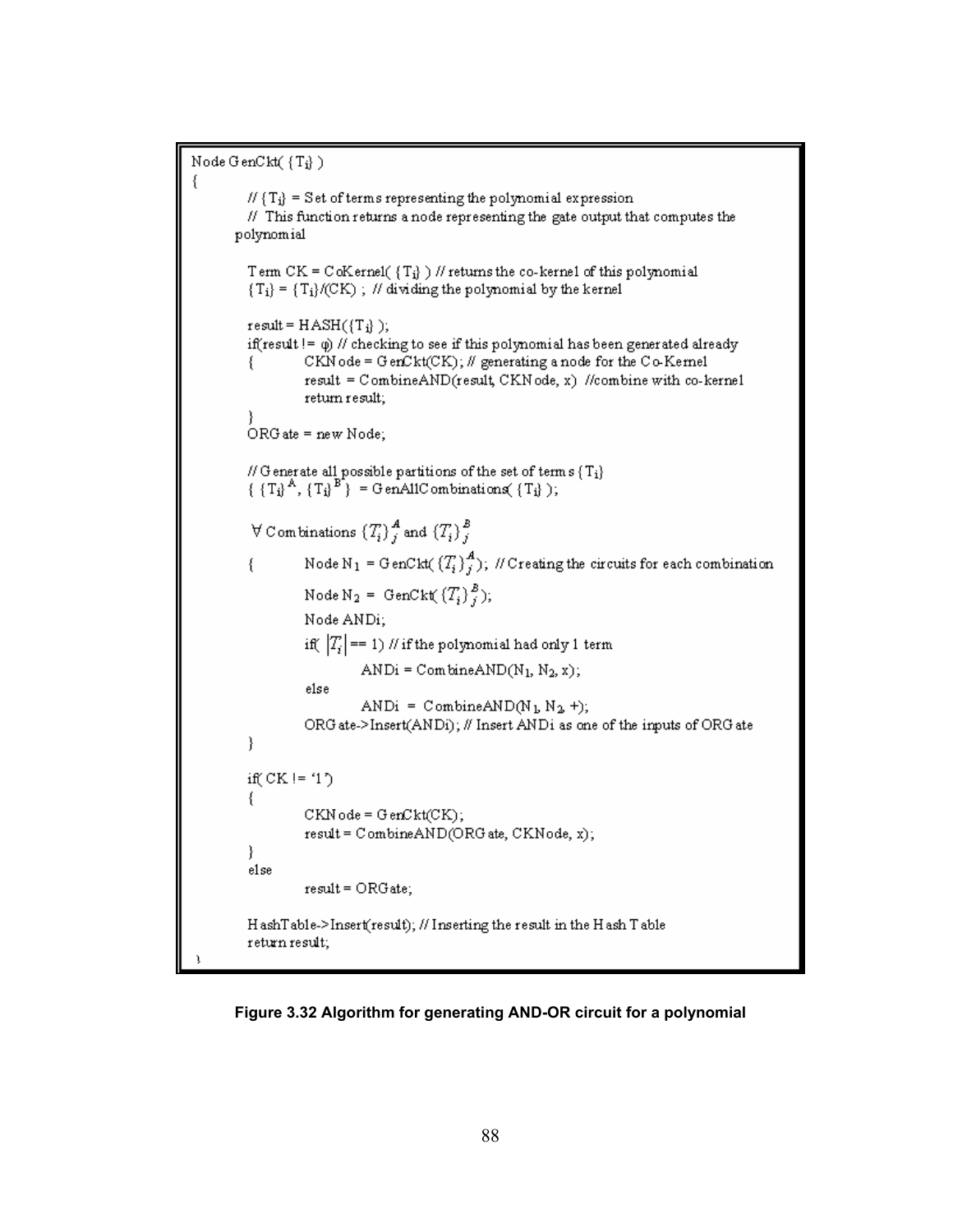The algorithm has a set of terms representing the polynomials as input. The cokernel CK of the polynomial is equal to a term that can divide all the terms of the polynomial. The polynomial is then divided by this co-kernel to get the kernel. By Theorem<sup>1</sup> (Section 3.1) we know that in order to detect multiple term common subexpressions, it is sufficient to only form intersections among kernels. Also we only consider kernel and co-kernel factorizations as opposed to all possible algebraic factorizations, since the former gives the least number of operations for computing the polynomial. The polynomial is then Hashed to see if it has already been computed, and if it has been computed, it is combined with the node representing the co-kernel and the resultant node is then returned. The function CombineAND returns a node that represents an AND gate combining the two nodes. The AND gate may represent either a multiplication or an addition, and is passed as an argument to the CombineAND function. An OR gate (ORGate in the algorithm) is created to collect all the different ways of computing the polynomial.

The function GenAllCombinations takes as input a set of terms and generates all possible combination pairs of  ${T_i}$  terms. The number of combination pairs for N terms is given by the formula  $C(N)$  as

$$
C(N) = \binom{N}{1} + \binom{N}{2} + \cdots + \binom{N}{\lfloor N/2 \rfloor} = o(2^{N-1})
$$

#### **Equation 3-6**

If the number of terms of the polynomial is only one ( $|\{T_i\}| = 1$ ), then the function returns all possible combination of the literals in the term. If the term has N literals,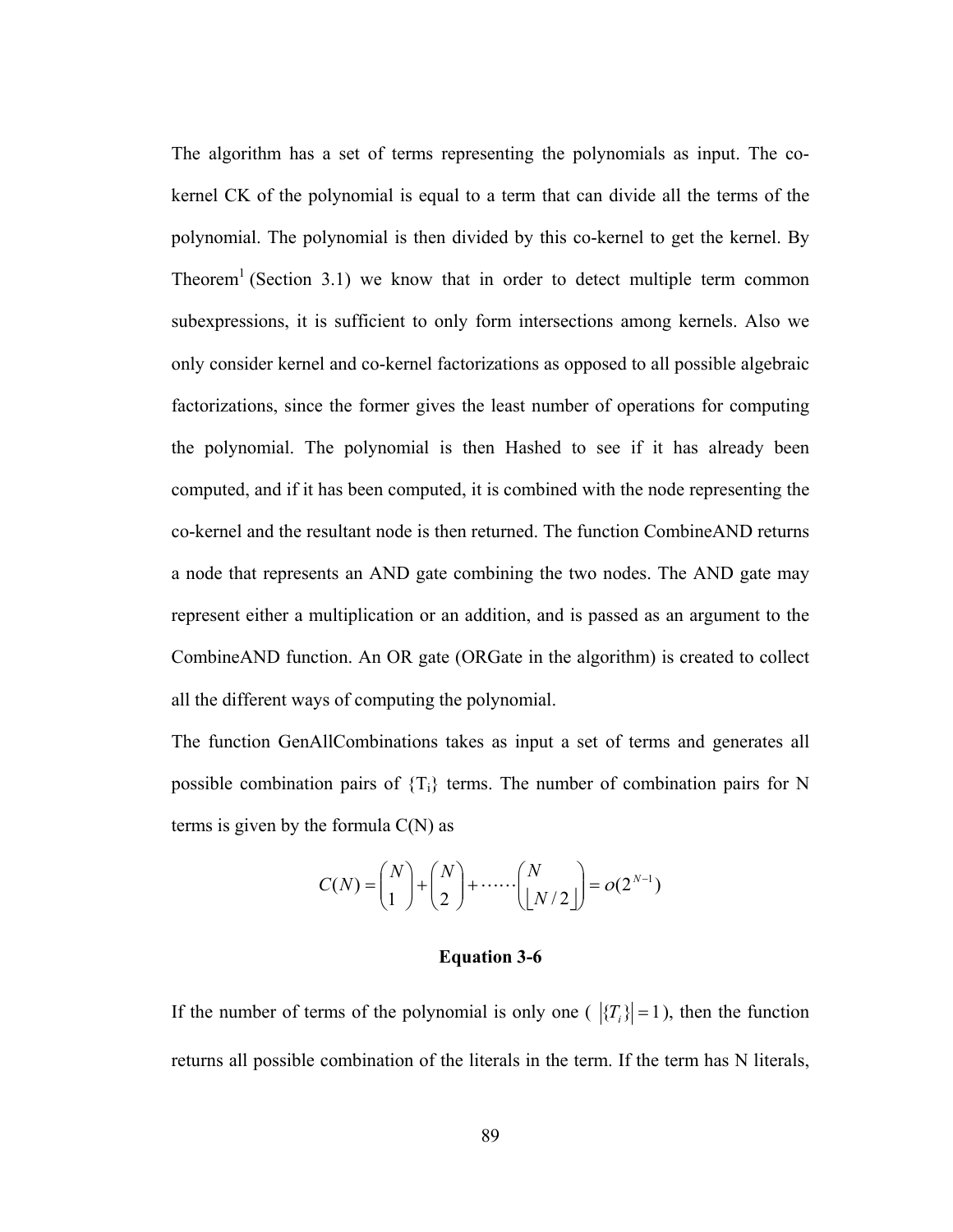then the number of combinations is given by the same equation  $C(N)$  as in Equation 3-6.

**Figure 3.33 Example showing the steps in generating the AND-OR circuit** 

The function GenCkt is recursively called for each polynomial of each combination pair and the two polynomials are then combined using the CombineAND function. The resultant node ANDi is then inserted into the OR gate as one of the ways of computing the polynomial. After combining all the combination pairs, the Co-kernel node (CKNode) is then combined with the OR gate to obtain the resultant polynomial node. This node is then inserted into the global hash table.

Figure 3.33 llustrates the working of the algorithm for an example polynomial expression. For this polynomial, the co-kernel  $a<sup>2</sup>b$  is first extracted. After dividing the original polynomial by this co-kernel, we obtain the polynomial  $(ab + ac + bc)$ .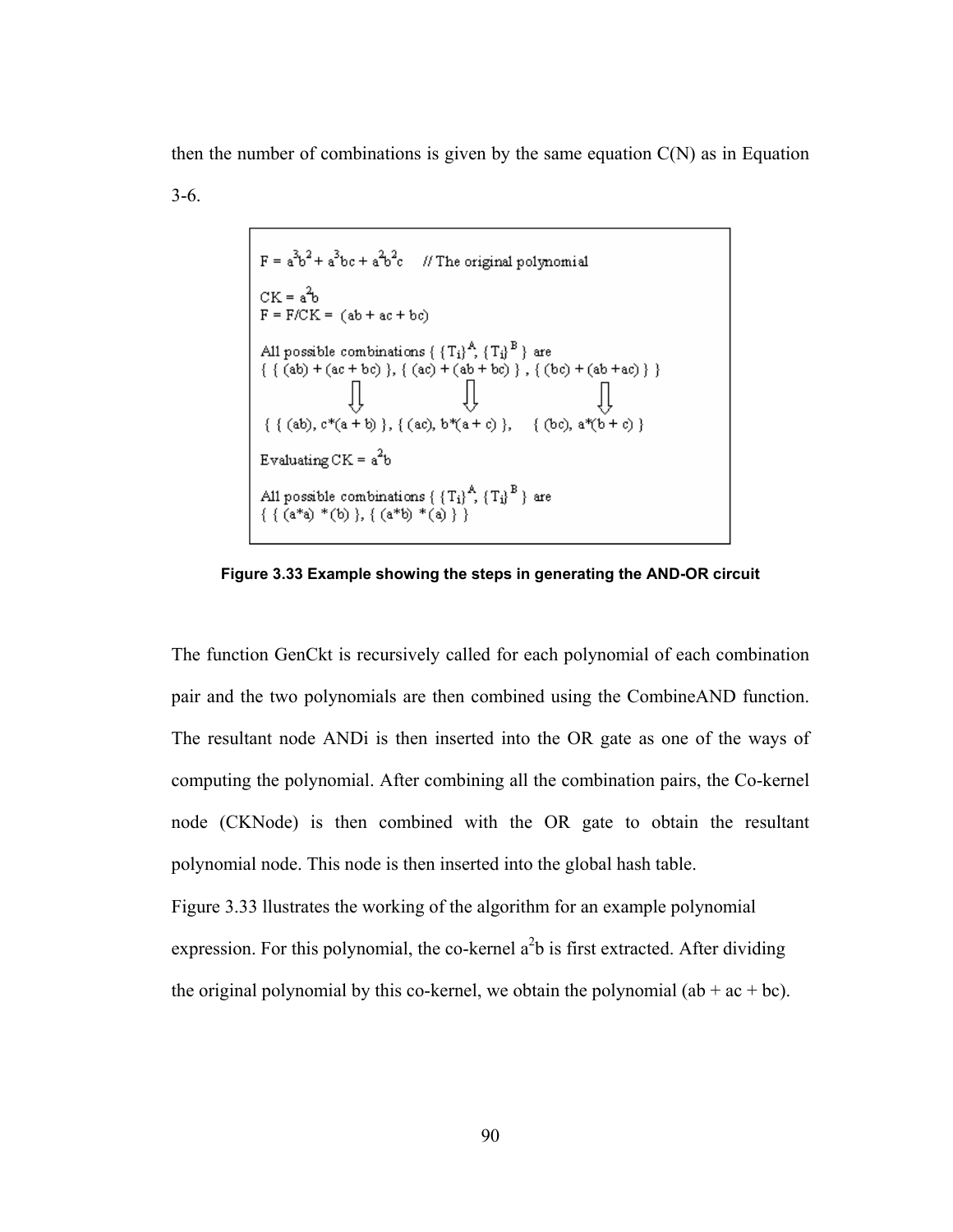

**Figure 3.34 AND-OR circuit for the example polynomial** 

There are 3 possible combinations for this polynomial, and the recursive evaluations of these expressions are shown in the figure. Finally, the AND-OR circuit generated is shown in Figure 3.34.The optimization function for this circuit can be written as

Minimize 
$$
\sum_{i=1}^{i=16} t_i
$$
, given that the final output  $t_{16} = 1$ .

The other constraints can be generated as described previously, and are not shown here for convenience. Intuitively, we can see that the solution for this problem can be

obtained by setting  $\{t_1, t_2, t_3, t_4, t_{15}, t_{16}\} = 1$ , which corresponds to the solution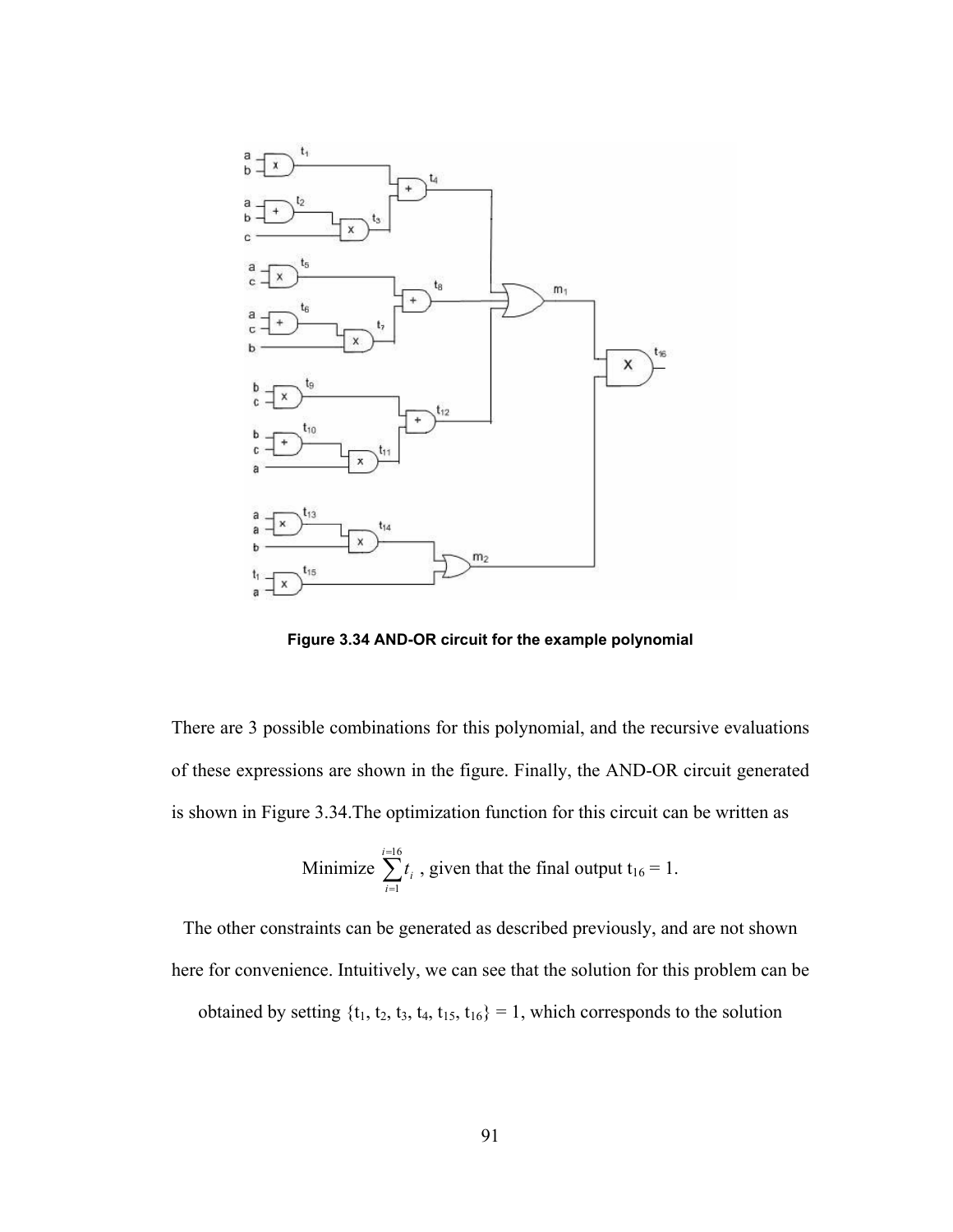$$
t_1 = (a * b)
$$

$$
F = a * t_1 * (c * (a + b) + t_1)
$$

This solution has four multiplications and two additions, and is the implementation with the least cost.

# **Complexity of the algorithm**

Besides the complexity of solving the ILP formulation, the complexity of generating the AND-OR circuit is exponential in the number of terms in a polynomial. This is because each polynomial has a complexity of  $o(2^{N-1})$  in generating all the combinations. This involves finding combinations among N-1 terms which is  $o(2^{N-2})$  and so on. The final complexity is  $o(2^{N-1} + 2^{N-2} + 2^{N-3} + \dots \dots ) = o(2^N)$ .

This method can also be extended to the problem of finding common subexpressions in linear arithmetic expressions (Section 3.2). The algorithm for this case is very similar to the algorithm shown in Figure 3.32, but the operations now consist only of additions.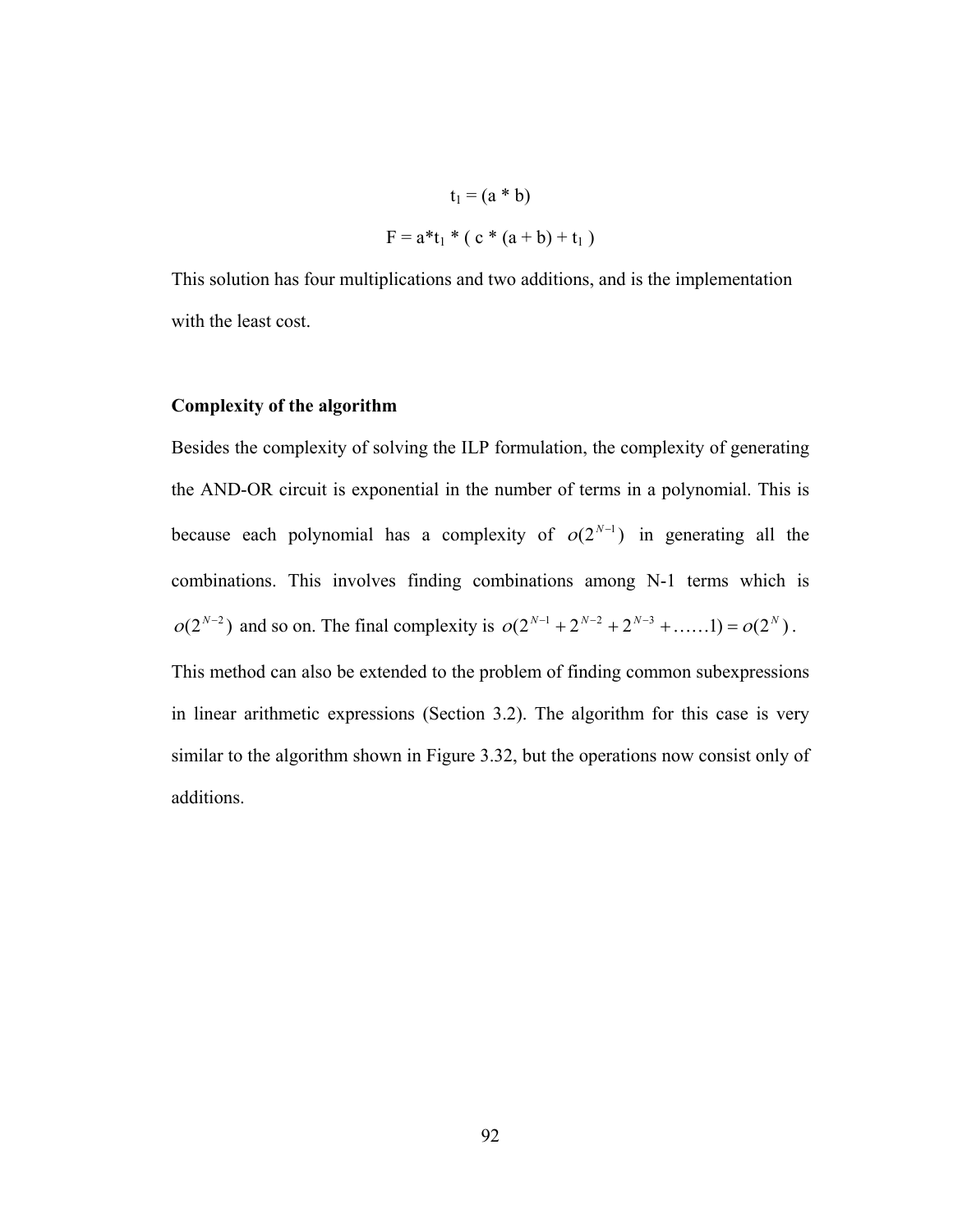# **4 Related Work**

 This chapter presents some related work in the synthesis and optimization of arithmetic computations. The related work is divided into two parts. The first part presents the optimization techniques in modern software compilers that are applied for general purpose programs (and not just arithmetic expressions). Various techniques for redundancy elimination used in the compilers are presented. The second part presents the works in the hardware synthesis of arithmetic computations.

## **4.1 Dataflow optimizations in modern software compilers**

This section introduces some of the common dataflow optimizations that are performed in almost all modern optimizing software compilers. The optimization process begins with dataflow analysis, which provides global information about how a procedure or a larger segment of a program manipulates the data. The information provided by dataflow analysis enables the application of the optimizations such as local and global common subexpression elimination, constant propagation, strength reduction, loop invariant code motion etc. which are described in brief in this section. For example, the constant propagation analysis procedure will seek to determine if all assignments to a particular variable evaluate to the same constant at all times. The dataflow analysis information is stored in data structures such as the Define Use (DU) chains to hold information about the definitions and uses of all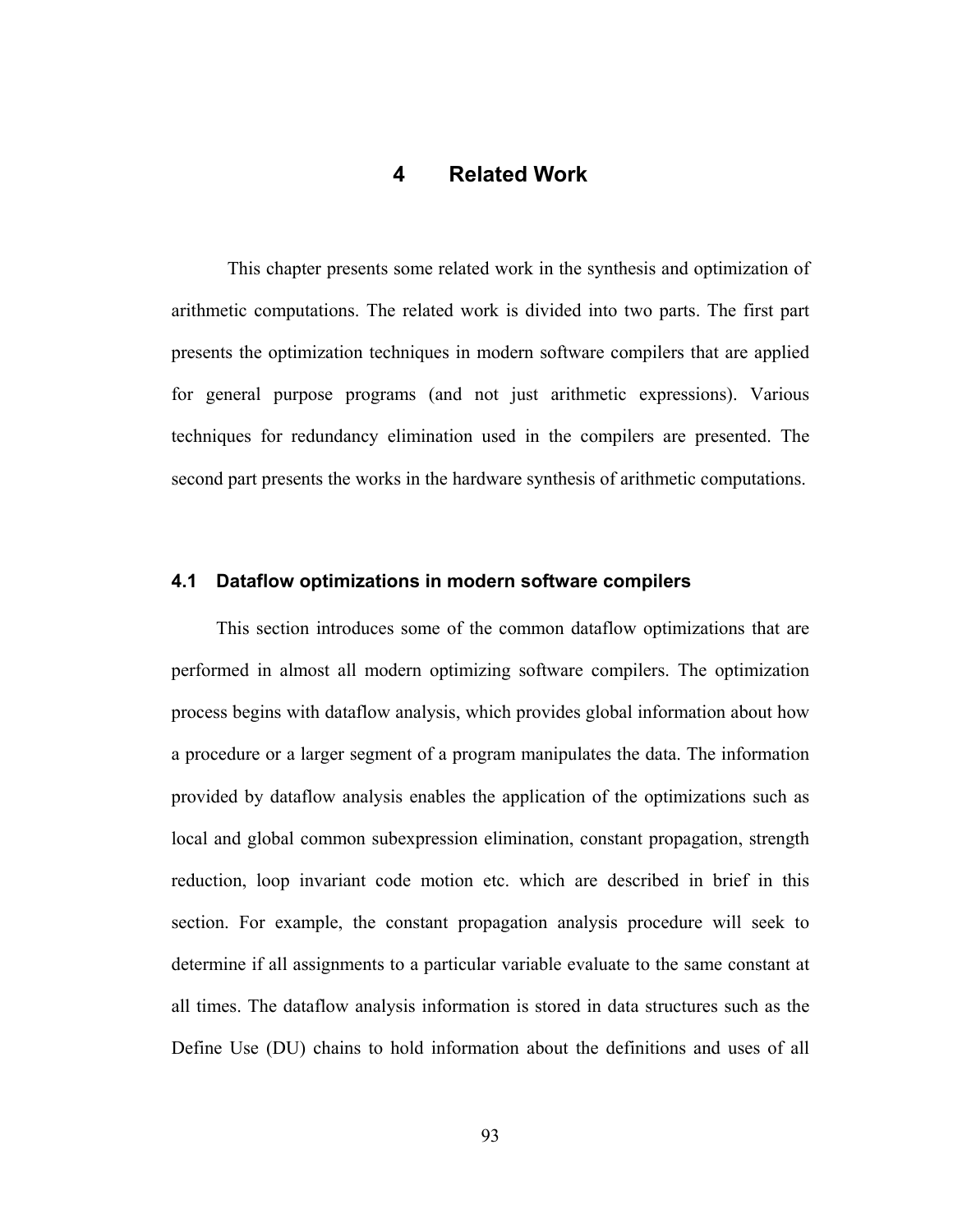variables in the procedure. This section presents some of the main dataflow optimizations. A detailed description of these data structures and the procedure for performing dataflow analysis can be found in compiler texts such as [19]. The transformations are typically performed on an intermediate form of the code such the flowgraph shown in Figure 4.1. The flowgraph is in the form of a Control Dataflow Graph (CDFG), where each node represents a basic block<sup>4</sup>



**Figure 4.1 Example of doing common subexpression elimination (a) Original flowgraph (b) flowgraph after eliminating common subexpression (a + 2)** 

<u>.</u>

<sup>&</sup>lt;sup>4</sup> A basic block is defined as a set of instructions with a single entry point and a single exit point such that all the instructions can be executed sequentially without any control between them.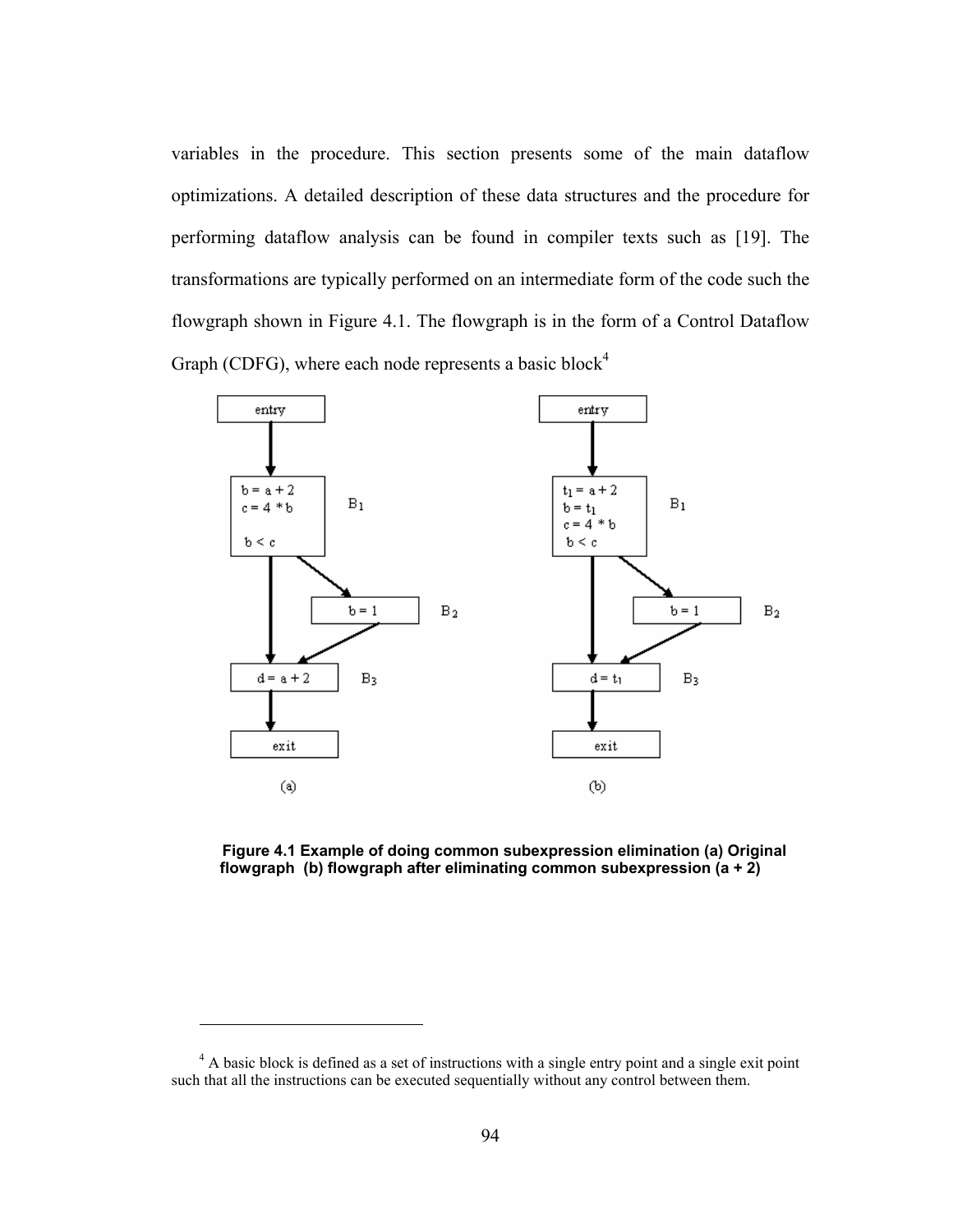# **4.1.1 Common Subexpression Elimination (CSE)**

An occurrence of an expression in a program is a common subexpression if there is another occurrence of the expression whose evaluation always precedes this one in execution order and if the operands of the expression remain unchanged between the two evaluations. CSE can be performed both locally within the basic blocks and globally across the whole CDFG, though the global CSE procedure can detect all the commons subexpressions that the local CSE can. The algorithm for local CSE works within single basic blocks. The method essentially keeps track of available expressions block (called AEB) i.e. those expressions that have been computed so far in the block and have not had an operand changed since then. The algorithm then iterates through the basic block, adding entries to and removing them from the AEB as appropriate, inserting instructions to save the expressions' values in temporaries, and modifying the instructions to use the temporaries instead. The iteration stops when there can be no more common subexpressions detected.

The global CSE procedure operates on the whole flowgraph, and solves the dataflow problem of available expressions. An expression *exp* is said to be available at the entry to a basic block if along every control path from the entry to this block there is an evaluation of exp that is not subsequently killed by having one or more of its operands assigned a new value. In determining what expressions are available, EVAL(i) is used to denote the set of expressions evaluated in block i that are still available at its exit and KILL(i) to denote the set of expressions that are killed by block i. EVAL(i) is computed by scanning block i from beginning to the end,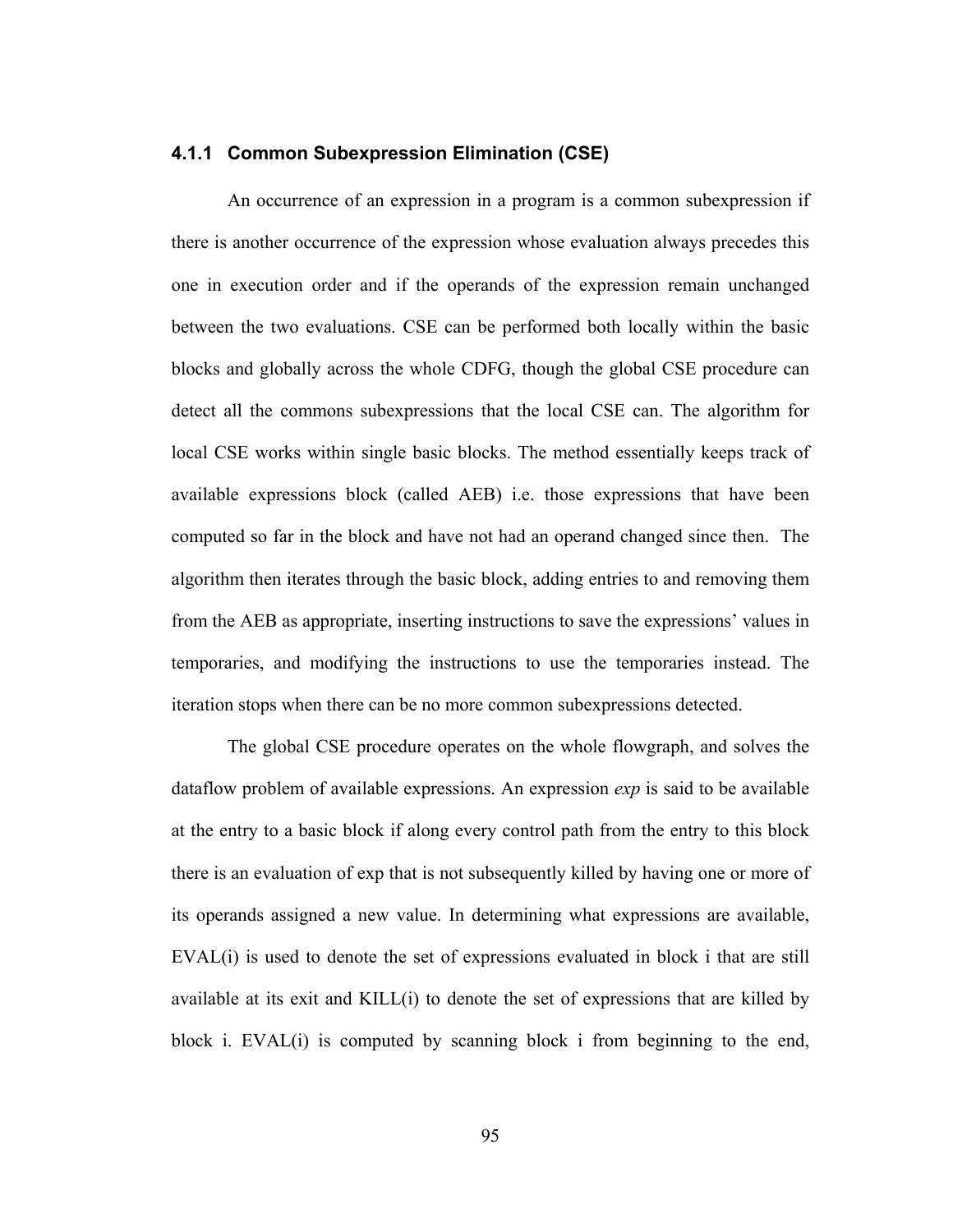accumulating the expressions evaluated in it and deleting those whose operands are later assigned new values in the block. Using the terminology AEin(i) and AEout(i) to represent the set of expression that are available on entry to and exit from block i respectively, the system of dataflow equations can be written as:

$$
AEin(i) = \bigcap_{j \in Pred(i)} AEout(j)
$$

 $AEout(i) = EVAL(i) \bigcup (AEin(i) - KILL(i))$ 

### **Equation 4-1**

### **4.1.2 Value numbering**

Value numbering is another method that is useful for redundancy elimination and is based on symbolic evaluation of expressions. It associates a symbolic value with each computation without interpreting the operation performed by the computation, but in such a way that any two computations with the same symbolic value always compute the same value. Though value numbering has the same effect as that of CSE for basic blocks, there are differences for global transformations as pointed out by the examples in Figure 4.2. In Figure 4.2a the variables j and l are proved equal by value numbering, but cannot be proved equal by CSE because there is no common subexpression. On the other hand, the example in Figure 4.2b shows an example where global CSE is able to determine that the assignment  $(2^*i)$  to variables l and i are the same, but value numbering cannot determine that they are the same because the variables l and j are not assigned the same value at all times.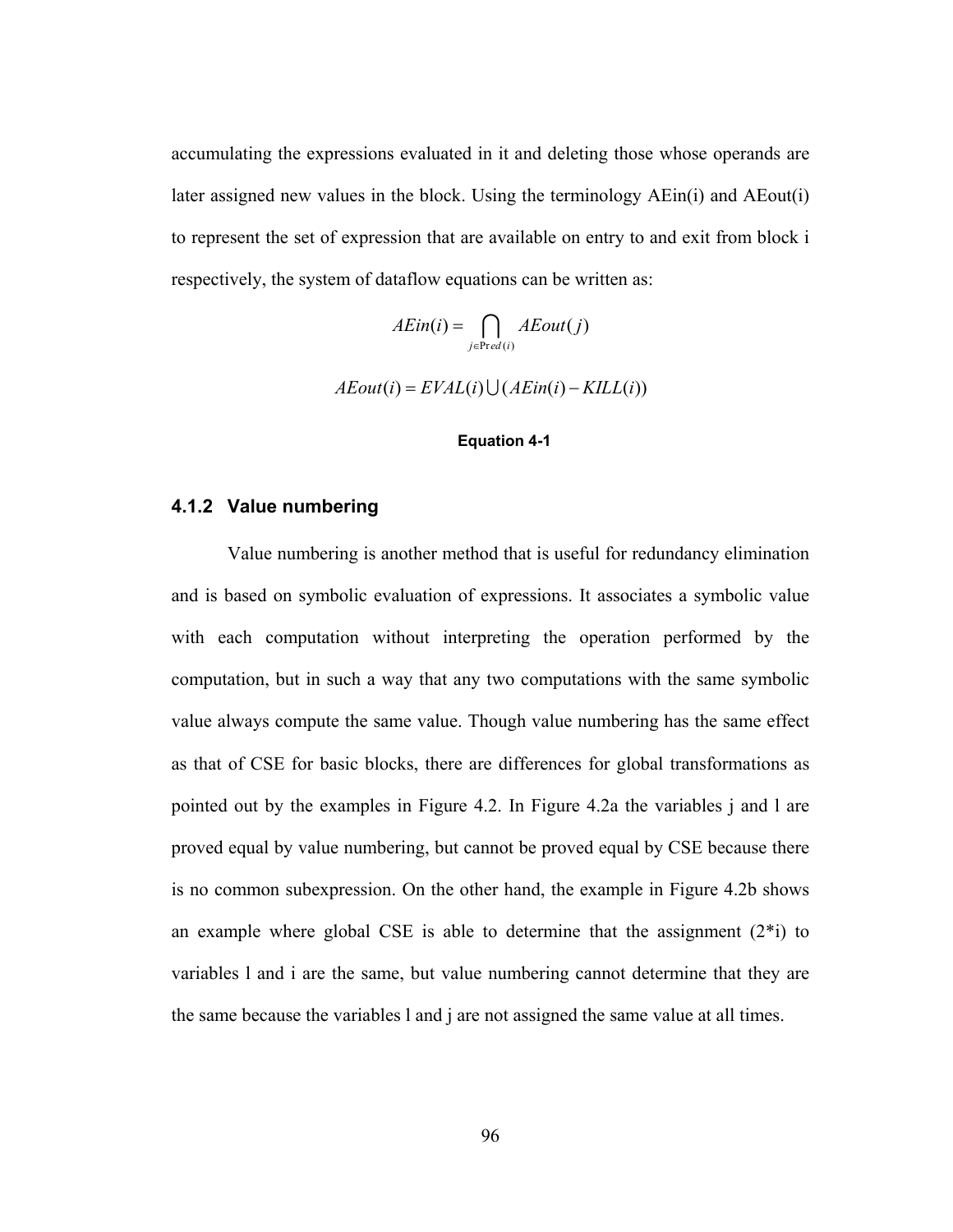The original formulation of value numbering operated on individual basic blocks, but has been extended to global form [38] [39]. To do value numbering in basic blocks, hashing is used to partition the expression that are computed into classes. Upon encountering an expression, its hash value is computed. If it is not already in the sequence of expressions with that hash value, it is added into the sequence. The hash function and the expression matching function are defined to take commutativity of the operator into account.

|                                                  | reacuu                                                                                |
|--------------------------------------------------|---------------------------------------------------------------------------------------|
| read(i)<br>$i = i + 1$<br>$k = i$<br>$t = k + 1$ | $t = 2$ *i<br>if( $i > 0$ ) goto L1<br>$i = 2*i$<br>goto L2<br>$L1: k = 2 * i$<br>L2: |
| (a)                                              | (b)                                                                                   |

**Figure 4.2 Showing the differences between the capabilities of Value numbering and CSE** 

### **4.1.3 Loop Invariant Code Motion**

Loop Invariant code motion recognizes computations in loops that produce the same value on every iteration of the loop and moves them out of the loop. Most of these instances occur in addressing computations that access elements of arrays. These calculations are not exposed to optimization until they are translated to the intermediate form. Identifying loop invariant computations is fairly simple. Assuming that we have performed control flow analysis and have identified loops,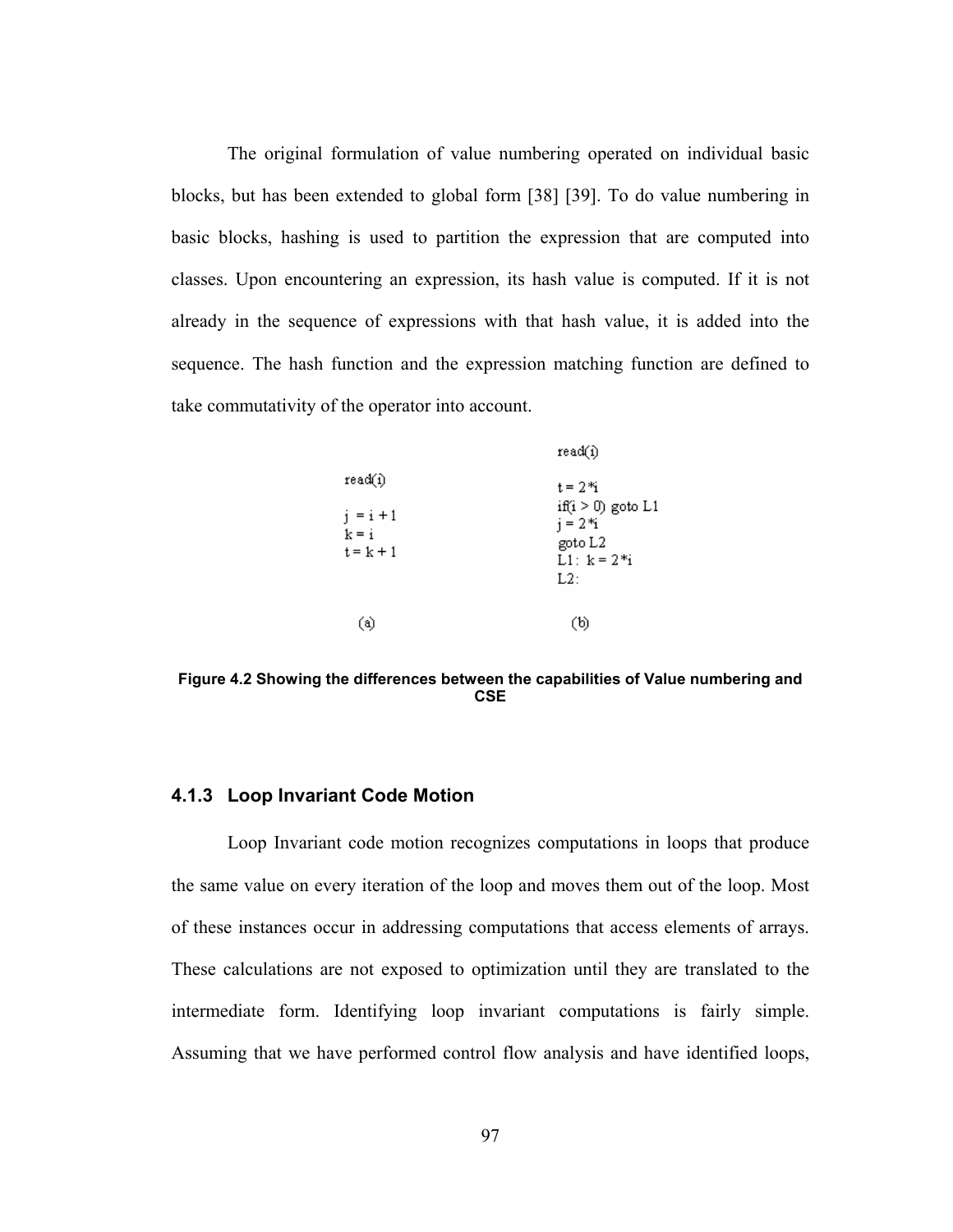and that we know which definitions can affect given uses of a variable, then the set of loop invariant instructions in a loop can be defined inductively as follows. An instruction is loop-invariant if, for each of its operands:

(i) The operand is constant

(ii) All definitions that reach this use of the operand are located outside the loop, or (iii) there is exactly one definition of the operand that reaches the instruction and that definition is an instruction inside the loop that is itself loop-invariant.

| $d$ o i = 1, 100                 | $t1 = 10*(n+2)$            |
|----------------------------------|----------------------------|
| $t = i \cdot (n + 2)$            | $t2 = 100$ <sup>*</sup> n  |
| $d_{0j} = 1,100$                 | do $i = 1, 100$            |
| $a(i, j) = 100 * n + 10 * t + j$ | $13 = 12 + i41$            |
| enddo                            | $d_{0}$ j = 1, 100         |
| enddo                            | $a(i,j) = 13 + i$<br>enddo |
|                                  |                            |
|                                  | enddo                      |
|                                  |                            |
| (a)                              | (b)                        |

**Figure 4.3 (a) Example of a loop having loop invariant computations and (b) the code after transforming it** 

Figure 4.3a shows a piece of Fortran code where there is some loop invariant computation. The code after moving the loop invariant code is shown in Figure 4.3b. This transformation saves about 10,000 multiplications and 5000 additions in about 5000 iterations of the loop.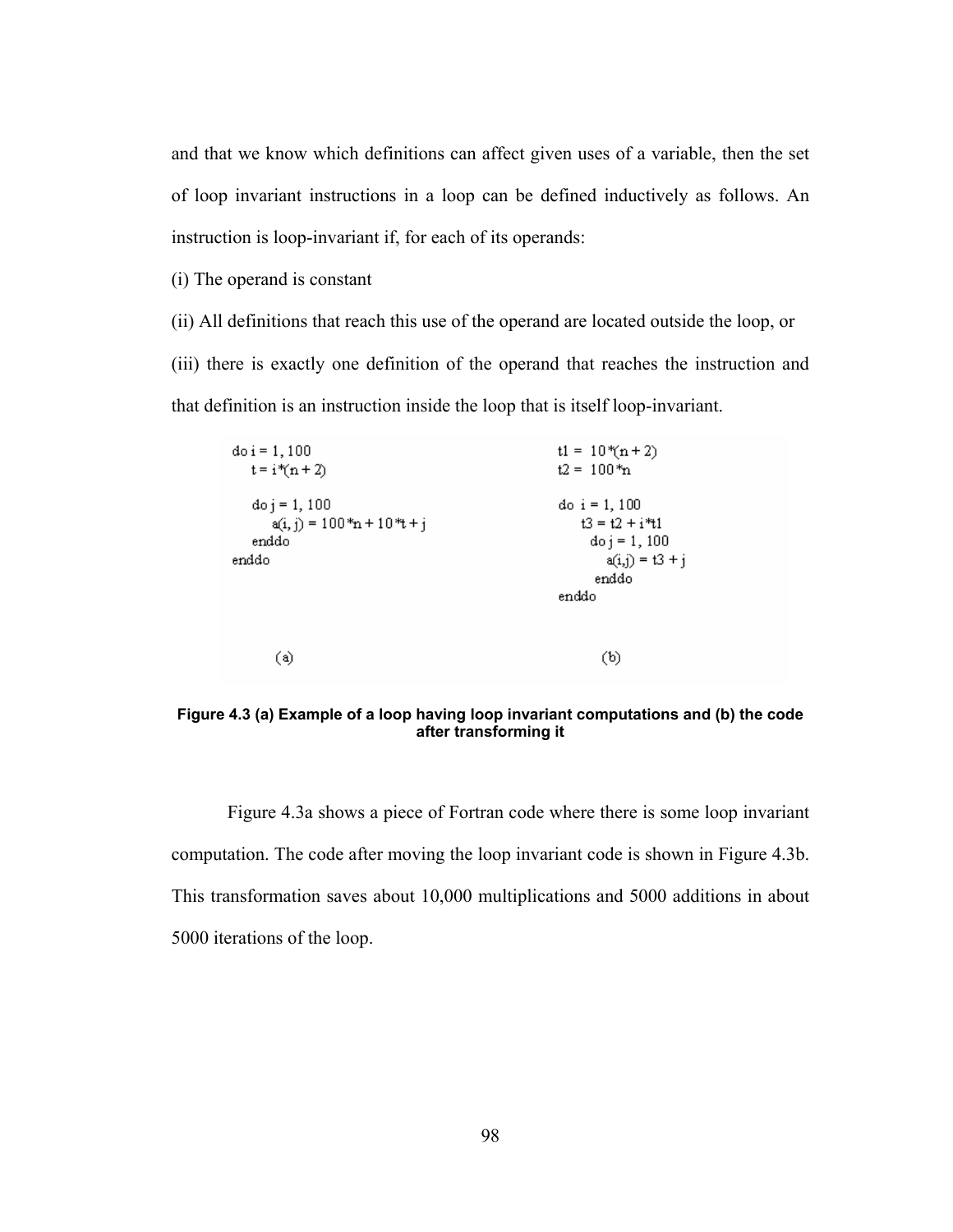# **4.1.4 Partial-Redundancy Elimination**

 Partial-redundancy elimination (PRE) is an optimization that combines global common subexpression elimination and loop-invariant code motion and also makes some additional code improvements. An expression is *partially redundant* at point p if it is redundant along some, but not all, paths that reach p. PRE converts partially-redundant expressions into redundant expressions. The basic idea is simple. First it uses data-flow analysis to discover where expressions are partially redundant. Next, it solves a data-flow problem that shows where inserting copies of a computation would convert a partial redundancy into a full redundancy. Finally, it inserts the appropriate code and deletes the redundant copy of the expression.



**Figure 4.4 Partial Redundancy Elimination (a) Partially redundant (b) Redundant** 

In Figure 4.4a, the expression  $(x + y)$  is available only along the branch on the right, and is therefore only partially redundant at the join of the two branches. Inserting another copy of the expression on the other part makes the computation redundant and allows it to be eliminated, as shown in Figure 4.4b.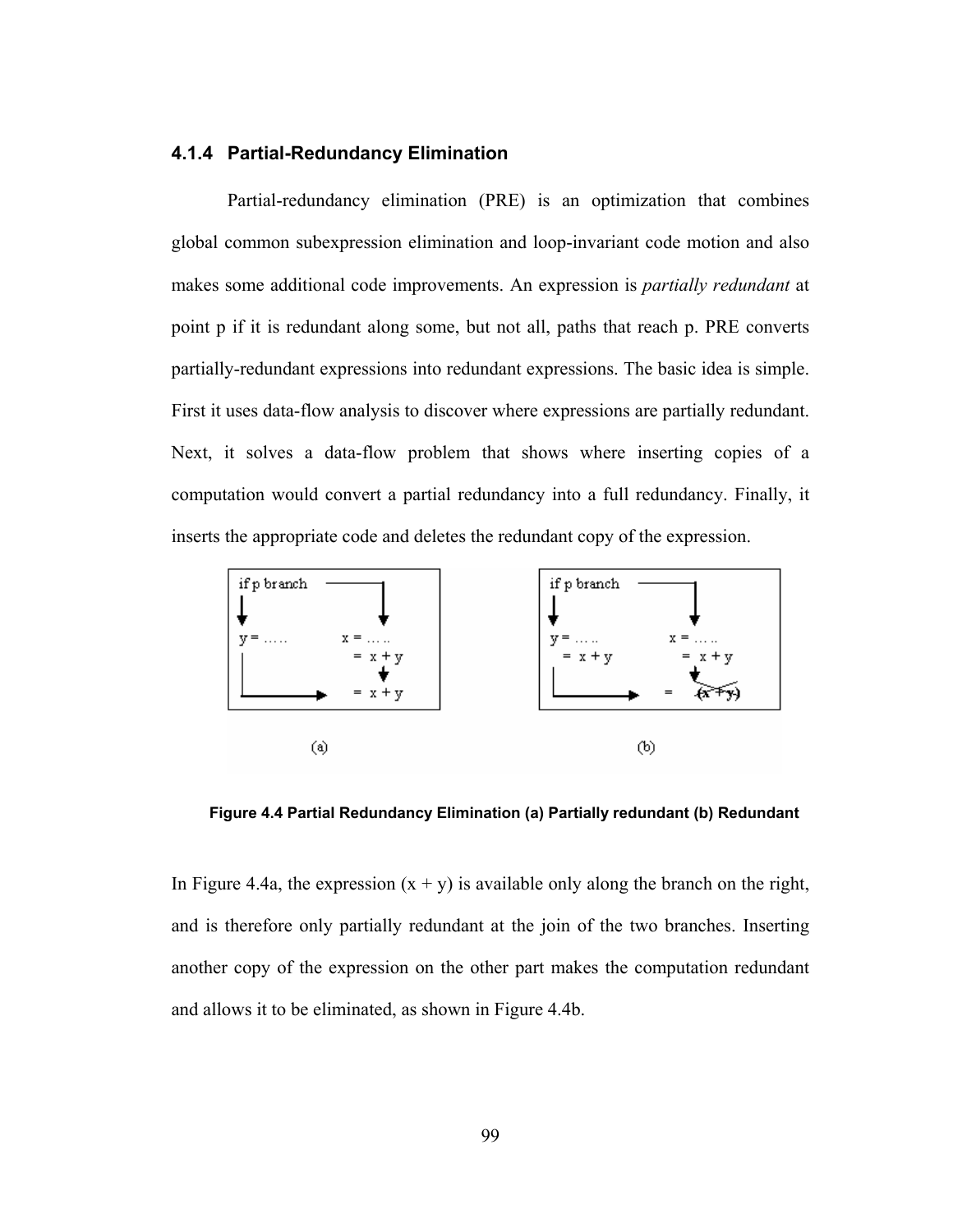Loop-invariant expressions are also partially redundant, as illustrated in Figure 4.5. In Figure 4.5a,  $x+y$  is partially redundant since it is available from one predecessor (along the back edge of the loop), but not the other. Inserting an evaluation of  $(x+y)$  before the loop allows it to be eliminated from the loop body.



**Figure 4.5 PRE can move loop invariant computations** 

# **4.1.5 Operator Strength Reduction**

Operator strength reduction is a transformation that a compiler uses to replace costly (strong) instructions with cheaper (weaker) ones. A weak form of strength reduction replaces  $2*x$  with either  $x + x$  or  $x \ll 1$ . The more powerful form of strength reduction replaces an iterated series of strong computations with an equivalent series of weaker computations. The classis example replaces certain multiplications inside a loop with equivalent additions. This case arises frequently in loop-based array address calculations, and many other operations can be reduced in this manner.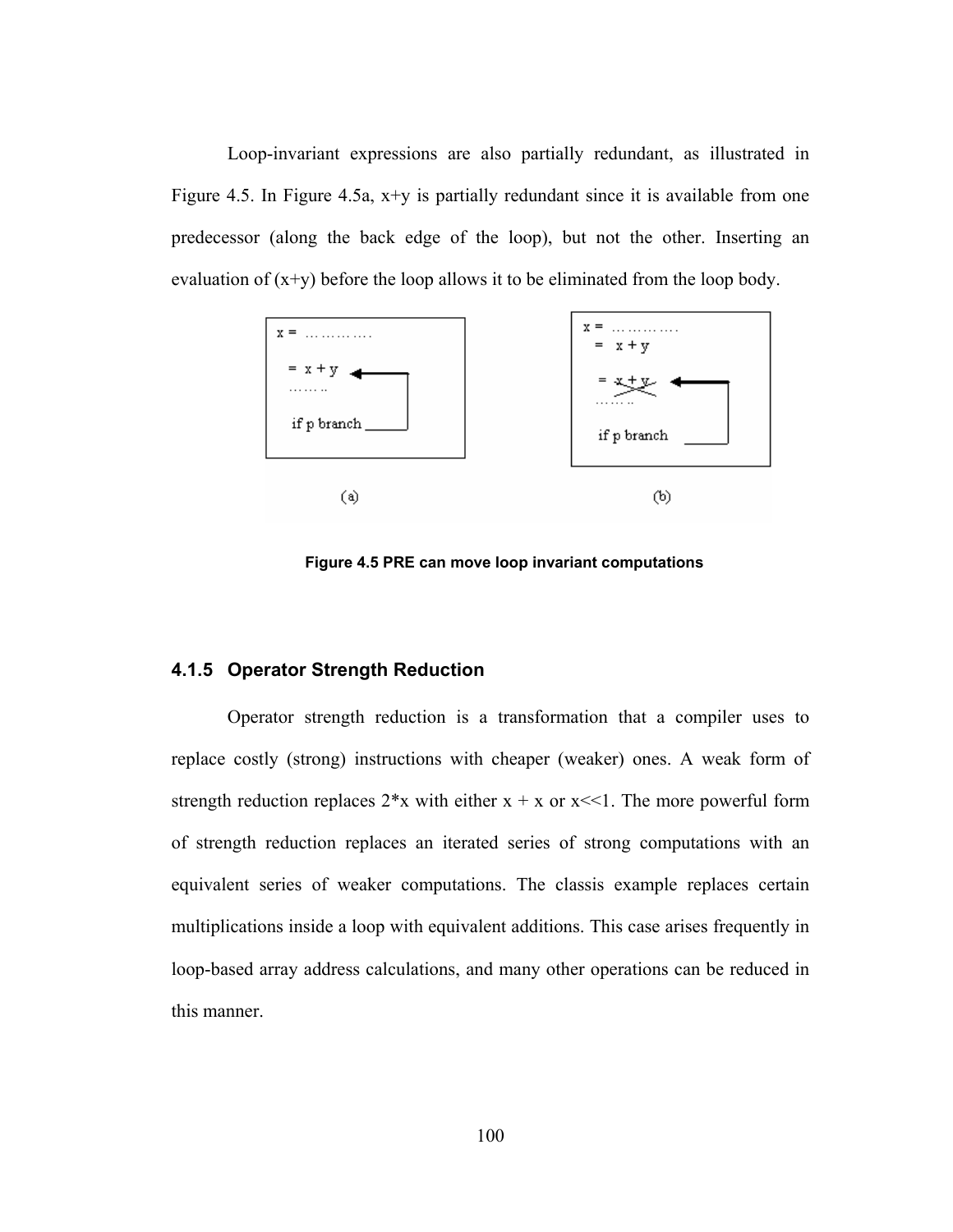# **4.2 Hardware synthesis optimizations**

This section first presents some work on the synthesis of polynomial expressions. Traditionally, polynomial expressions were prominent only in scientific applications and simulations, which were carried out by supercomputers or work stations. This explains in part why there has not been a lot of work in this area. But due to the increasing demand for multimedia applications such as 3-D computer graphics, there has been some interest recently in finding out the best way to implement polynomial expressions. 3-D graphics are popular additions to the portable electronic devices such as cellphones and PDAs, and regularly use polynomials to model surfaces, curves and textures. Furthermore, DSP transforms such as the DCT, and DFT are used frequently in audio and video compression algorithms.

# **4.2.1 Implementing polynomials using the Horner form**

The Horner form is one of the most popular ways of evaluating polynomial approximations of trigonometric functions, and is the default method in many libraries including the GNU C library. The Horner form of evaluating a polynomial transforms the expression into a sequence of nested multiplications and addition, which is suitable for sequential machine evaluation, using Multiply Accumulate (MAC) operations. For example, a polynomial in variable x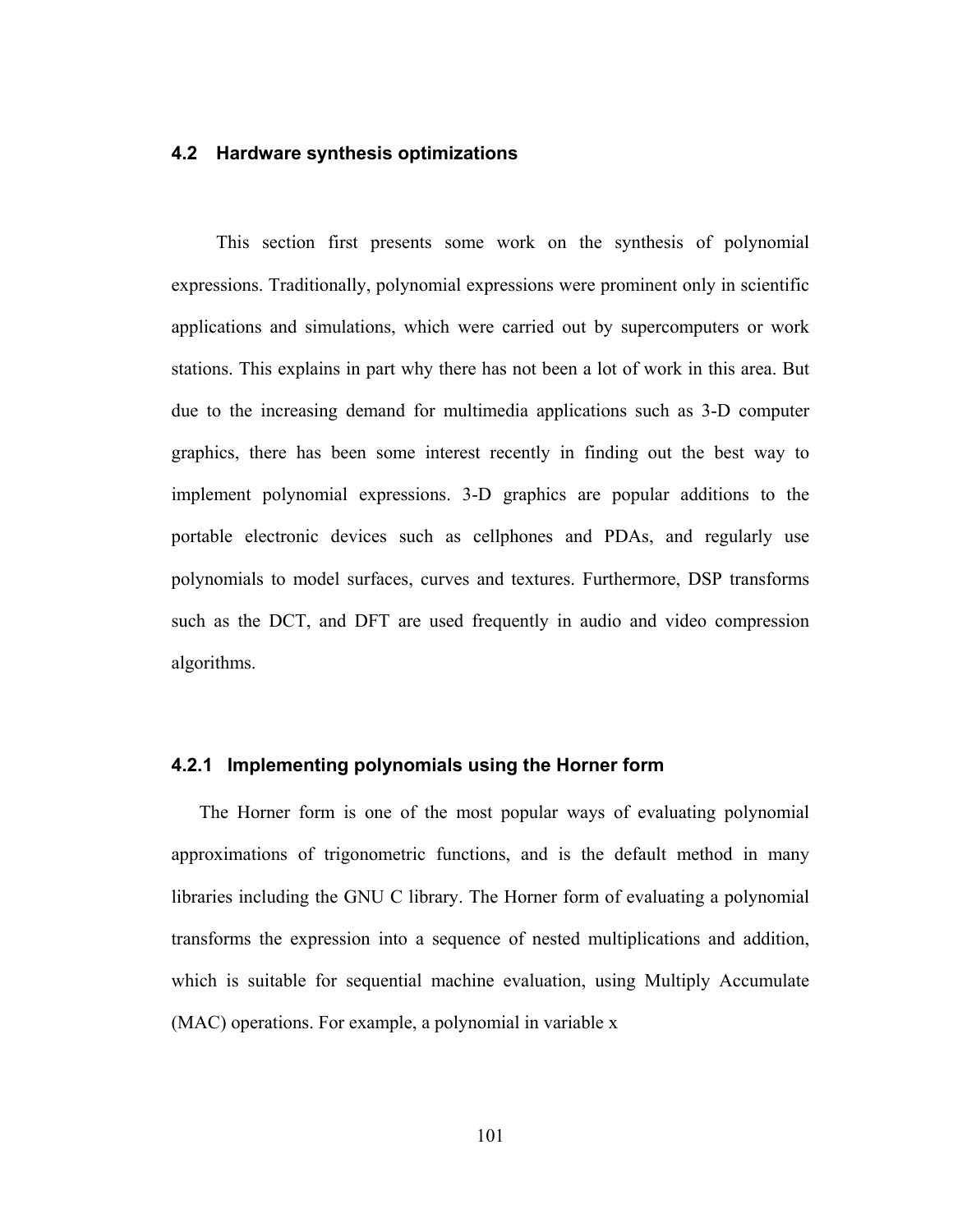$p(x) = a_0x^n + a_1x^{n-1} + a_2x^{n-2} + a_3x^{n-3} + \dots + a_n$  is evaluated as  $p(x) = ($ ......(  $(a_0x + a_1)x + a_2)x +$ .....+  $a_{n-1}$ ) +  $a_n$ 



#### **Figure 4.6 Optimizations on Quartic-spline polynomial**

 The disadvantage of this method is that it optimizes only a single polynomial expression at a time and does not look for common subexpressions among a set of polynomial expressions. Furthermore, it is not good at optimizing multivariate polynomial expressions, of the type found in computer graphics applications [28]. For example, consider the polynomial shown in Figure 4.6, which is the quartic polynomial used in 3-D computer graphics for modeling textures. The original polynomial consists of 23 multiplications. The Horner form for this polynomial was obtained using Maple<sup>TM</sup> [40]. It has 17 multiplications. But, using the algebraic methods that are presented in this thesis, the polynomial can be evaluated using only 13 multiplications.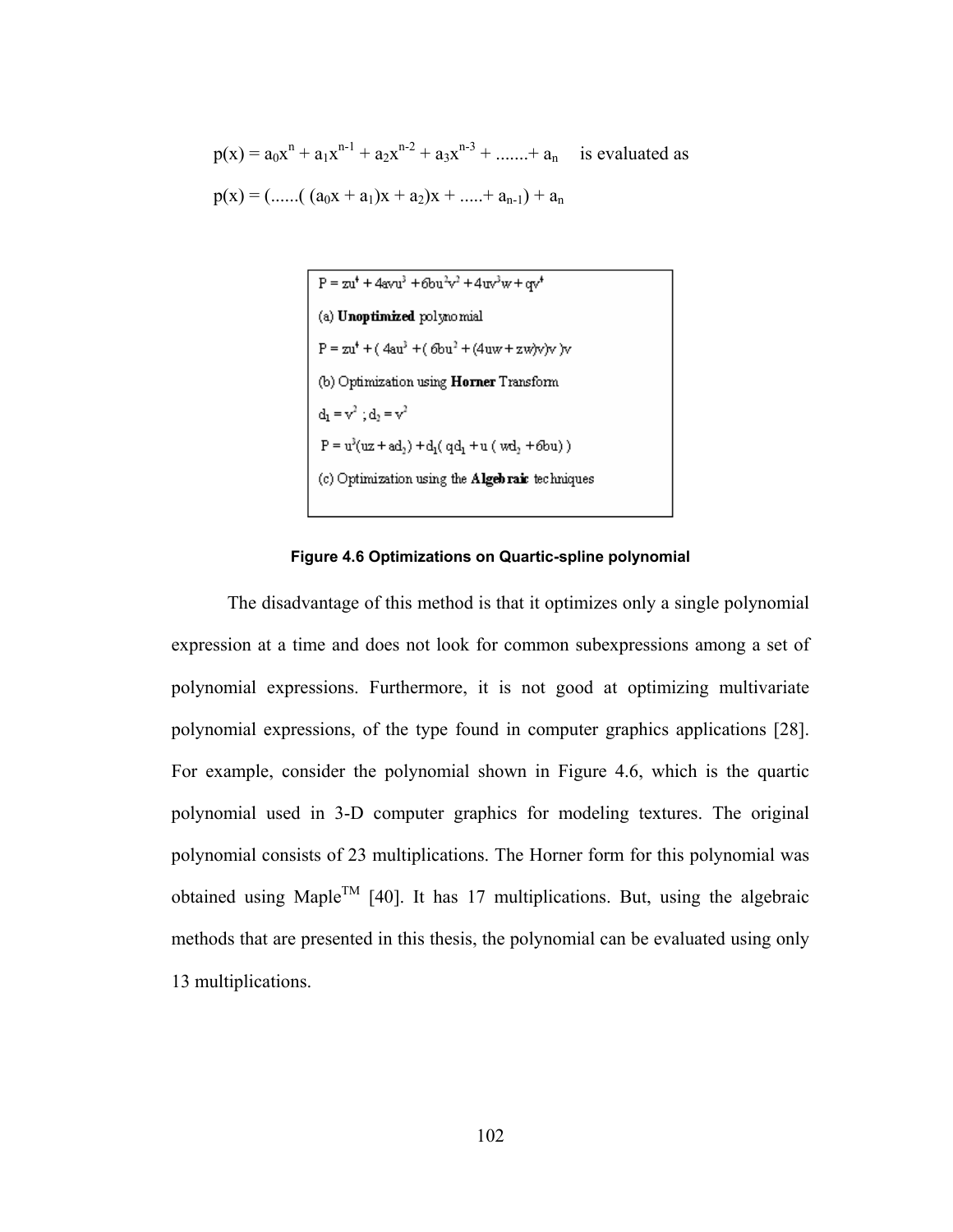## **4.2.2 Synthesis and optimization for constant multiplications**

The problem of reducing the number of operations after decomposing a constant multiplication into shifts and additions has been studied for a long time [41- 43]. This early work led to the development of a novel number representation scheme, called the Canonical Signed Digit (CSD) [44]. The CSD representation, on an average reduces the number of non-zero digits in a constant representation by 33% compared to conventional two's complement representation. This leads to a direct reduction in the number of shifts and additions. CSD multipliers have been used for low complexity FIR filter design [45]. There have been a number of works on optimizing constant multiplications in FIR filter design by efficient encoding of coefficients and sharing of common computations [10, 11, 46, 47].

The first work that addressed the different issues and suggested solutions to the multiple constant multiplication (MCM) problem was in [9]. This work used an iterative bipartite matching algorithm, where in each iteration, the best 2 matching constants were selected and the matching parts eliminated. This bipartite matching algorithm was combined with a preprocessing scaling of the constants for an increased solution space. Using an appropriate scaling factor for the constants can reduce the number of non-zero digits in the representations of the constants, leading to a fewer number of operations. Though the scaling of the constants is an effective technique in reducing the number of operations, the exponential search space for finding the right scaling factor does not make it a practical approach at solving the problem. Another drawback of the presented methods is that the bipartite matching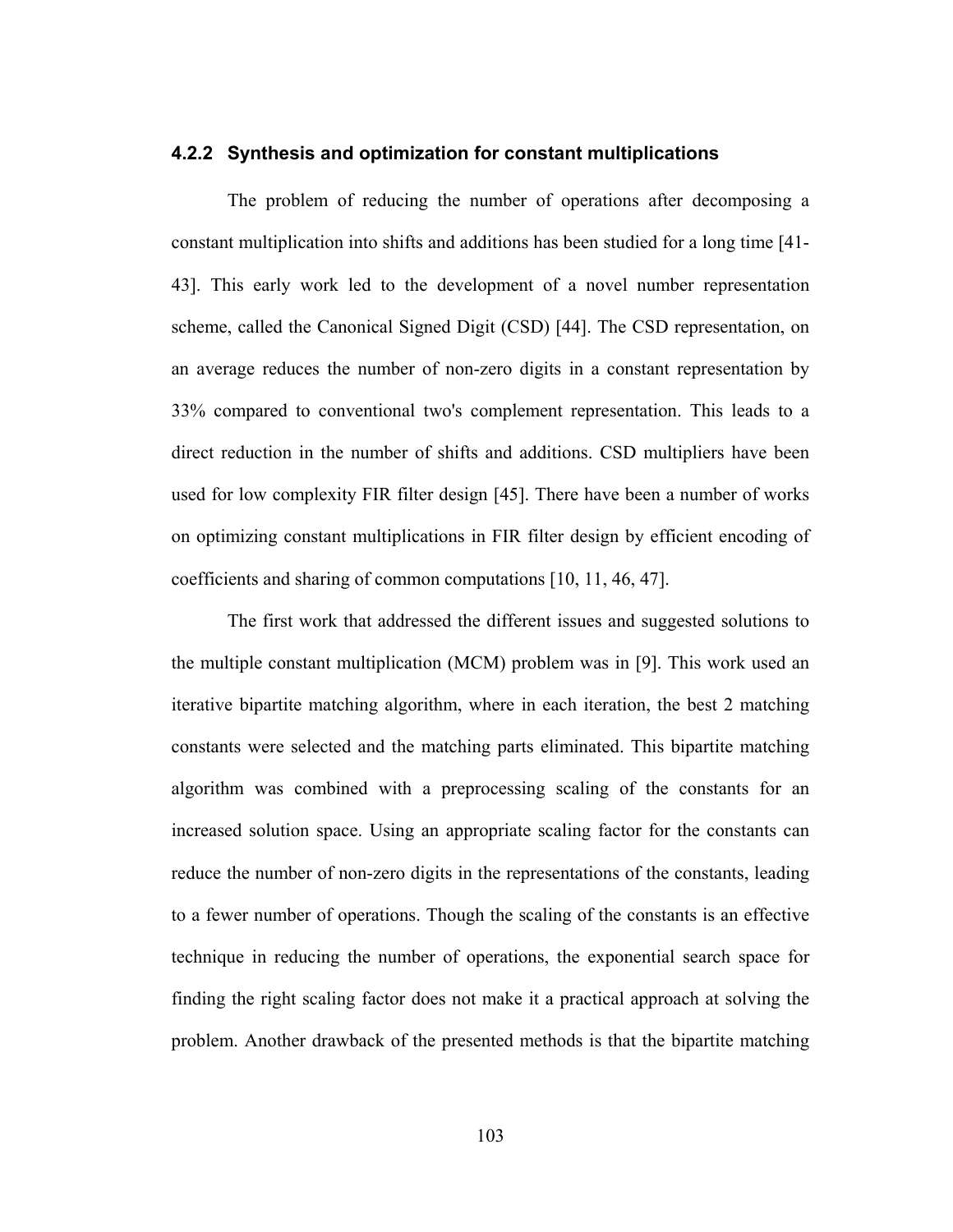algorithm is not the best way to approach the problem of extracting common subexpressions. A more global approach is required to extract the best common subexpressions. Furthermore, the algorithm does not consider common subexpressions among shifted forms of the constants. For example their algorithm would not be able to detect the common subexpression "101" between the two constants "0101" and "1010".

Dempster and McLeod [36] used the concept of addition chains (described in Section 3.4), and by enumerating all possible adder-chains with 4 or less adders found that multiplications by all constants ip to  $2^{12}$  can be computed using only four additions. Gustaffson in [48] generalized the result to five adders, and found that 5 adders are sufficient to compute multiplications by constants up to  $2^{19}$ . Though very expensive, this is a very strong result, and can be used in the optimal construction of constant multiplications, where the maximum size of the constants is  $2^{19}$ . It is widely used in the construction of the transposed form of the FIR filters, since that form has constants multiplying only a single variable. However, this method does not work when there are expressions involving multiple variables.

In [13, 49] a greedy optimization technique to minimize the area of linear digital systems using a combination of common subexpression elimination and modification of multiplier coefficients was presented. The method is mainly based on the fact that the amount of logic required by a coefficient multiplier is dependant on the value of the coefficient, and transforms the linear system by a splitting of coefficients such that the overall area is reduced. The two main methods for number splitting are row-based number splitting (RBNS) and column-based number splitting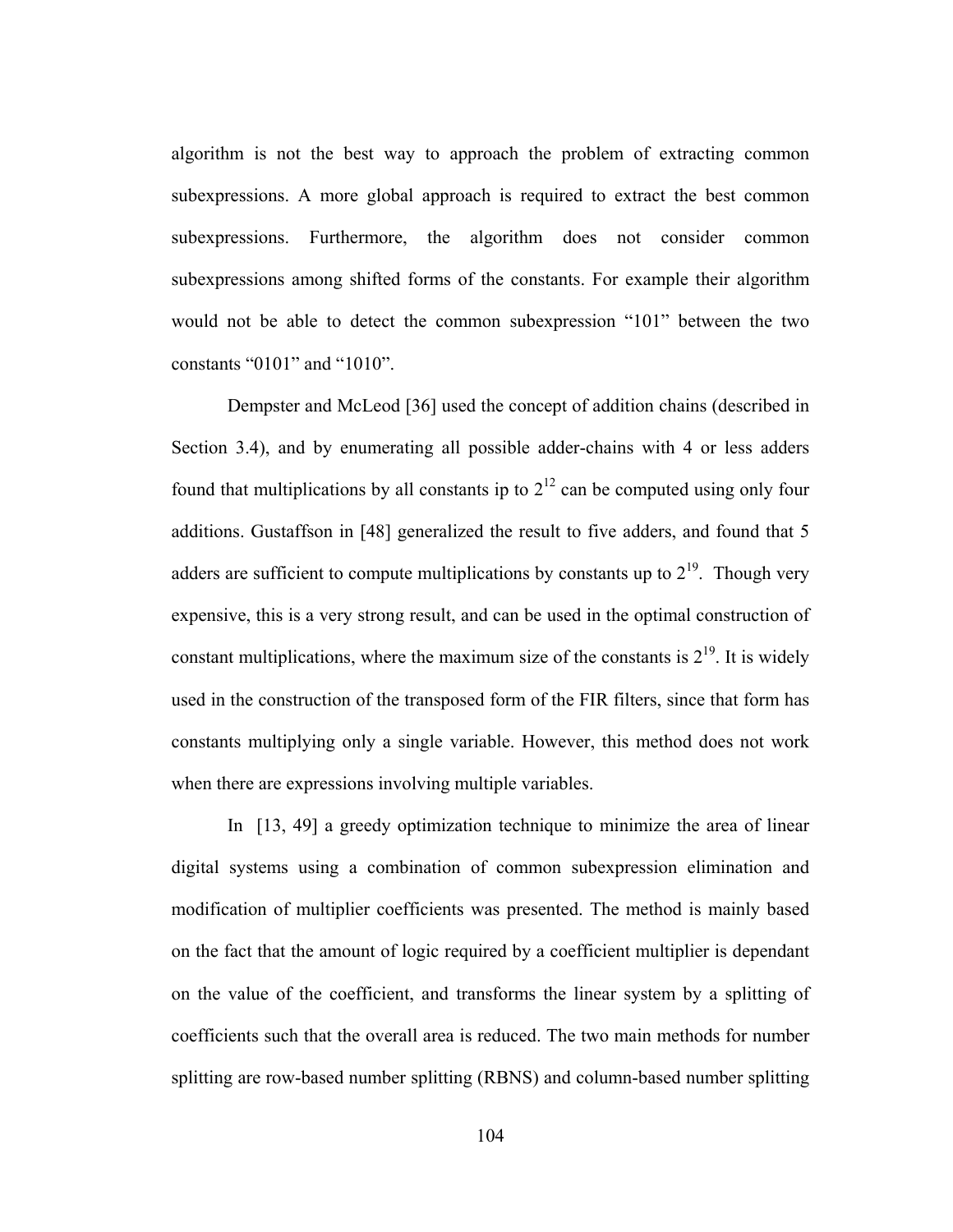(CBNS). In RBNS, two coefficients in the same row of the constant matrix  $c_{ip}$  and  $c_{iq}$ are modified. For example in the state equation  $s_i(t+1) = c_{i1}x_1(t) + c_{i2}x_2(t) + ...$  $c_{ip}x_p(t) + \ldots + c_{iq}x_p(t) \ldots + c_{iz}x_z(t)$  is rewritten as  $s_i(t + 1) = c_{i1}x_1(t) + c_{i2}x_2(t) + ... + c_{ip}[x_p(t) + x_q(t)] + ... + \delta x_q(t) + ... + c_{i2}x_2(t)$ , where  $\delta = c_{iq} - c_{ip}$ . The computation tree for s<sub>i</sub>(t+1) has been affected by the conversion of two multiplications by two multiplications and two additions. If the cost of the additional addition is offset by the decrease in the multiplier complexity due to the choice of the multiplier coefficients, then overall hardware savings can be achieved.



**Figure 4.7 Matrix splitting (a) Original matrix (b) Matrix after constant splitting** 

The above figure shows the effect of the RBNS transform to the i<sup>th</sup> row of the constant matrix C. It is apparent that the addition of the row  $R = [0 \dots c_{ip} \dots c_{ip} \dots$ 0] to the  $i<sup>th</sup>$  row of the matrix C' yields the original matrix C. Each time RBNS is performed, the corresponding row R is appended to an augmented matrix AG.

 Similar to RBNS, a column-based number splitting (CBNS) is performed where elements in the same column of the constant matrix are affected. The optimization algorithm consists of a greedy steepest descent algorithm, where the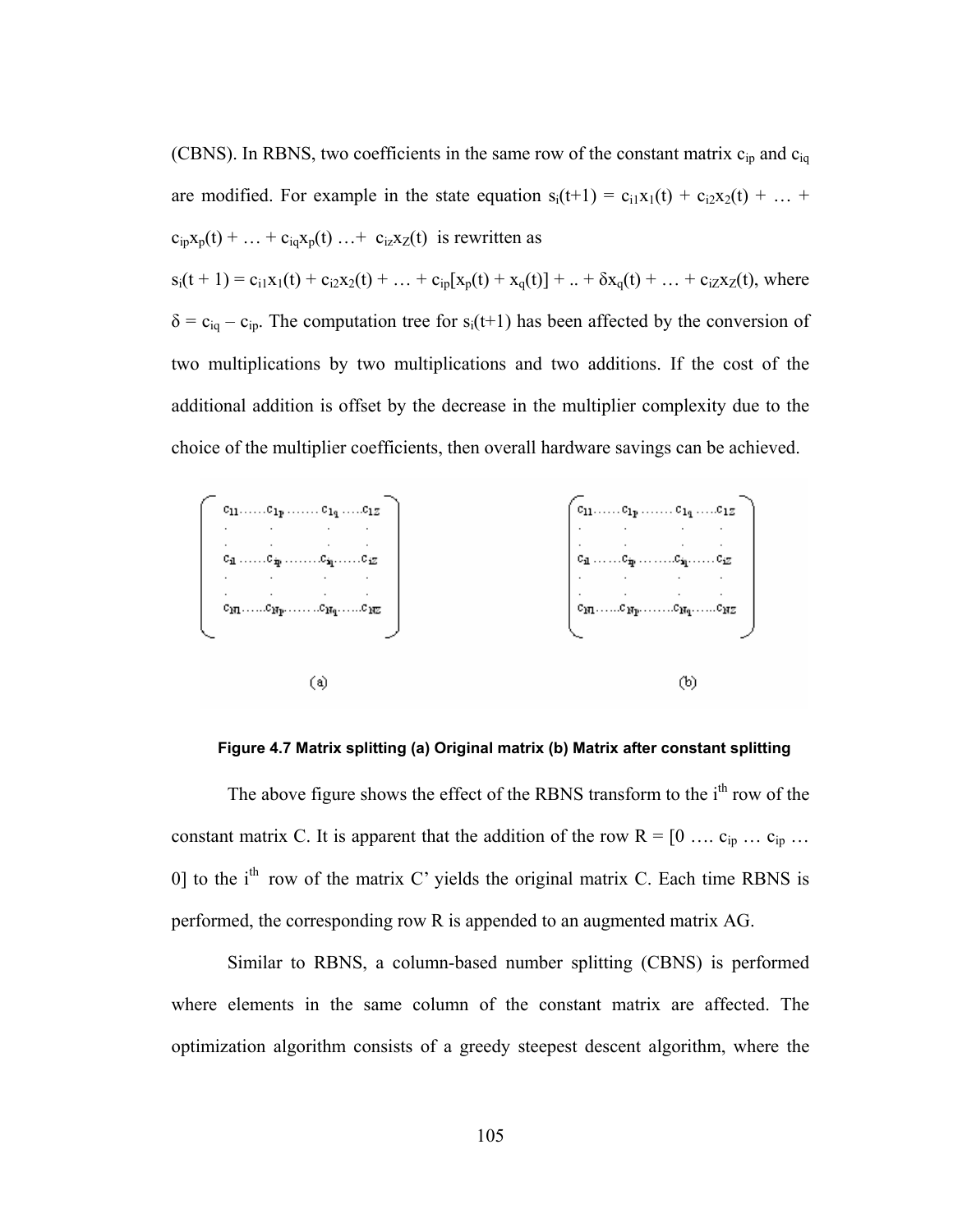benefits of both RBNS and CBNS are recorded for each element in the matrix, and the transformation with the greatest benefit is carried out.

 A new approach to optimizing linear systems by a multi-level decomposition of the system matrices was presented in [50].The hardware optimization algorithm decomposed a system constant matrix M into a product of  $2z + 1$  matrices M =  $M_zM_{z-1}M_{z-2}...M_0...M_{z+1}M_{z}$ . If the matrix M is an n<sub>out</sub> x n<sub>in</sub> matrix, then M<sub>-z</sub> is in general a n<sub>-z+1</sub> x n<sub>in</sub> matrix,  $M_{-z+1}$  is a n<sub>-z+1</sub> x n<sub>-z</sub> matrix and so on and  $M_z$  is a n<sub>out</sub> x n<sub>z-</sub> 1 matrix where  $n_i$  represents the number of rows in  $M_i$  for all integer  $-z \le i \le z$ . Figure 4.8 shows the decomposition of the original matrix (a) into a transformed system (b) by matrix splitting. The matrix transformation is obtained by row and column transformations.

$$
\begin{bmatrix}\nsq(t+1) \\
sq(t+1) \\
sq(t+1)\n\end{bmatrix} = \begin{bmatrix}\n0.667 & 1 & -0.333 & 0.333 \\
-1 & -0.667 & 0.333 & -0.333 \\
1 & 0.333 & -0.667 & 0\n\end{bmatrix} \n\begin{bmatrix}\nsq(t) \\
sq(t) \\
sq(t)\n\end{bmatrix}
$$
\n(a)\n
$$
\begin{bmatrix}\nsq(t+1) \\
sq(t+1) \\
sq(t+1)\n\end{bmatrix} = \begin{bmatrix}\n1 & 0 & 0 \\
-1 & 1 & 0 \\
0 & 0 & 1\n\end{bmatrix} \n\begin{bmatrix}\n0 & 1 & 0.5 & 0.3 \\
-0.3 & 0 & 0 & 0 \\
1 & 1.3 & 0 & 0\n\end{bmatrix} \n\begin{bmatrix}\n1 & -1 & 0 & 0 \\
0 & 1 & -0.5 & 0 \\
0 & 0 & 1 & 0\n\end{bmatrix} \n\begin{bmatrix}\nsq(t) \\
sq(t) \\
sq(t)\n\end{bmatrix}
$$
\n(b)

**Figure 4.8 Example of matrix splitting transformation (a) Original System (b) Transformed system**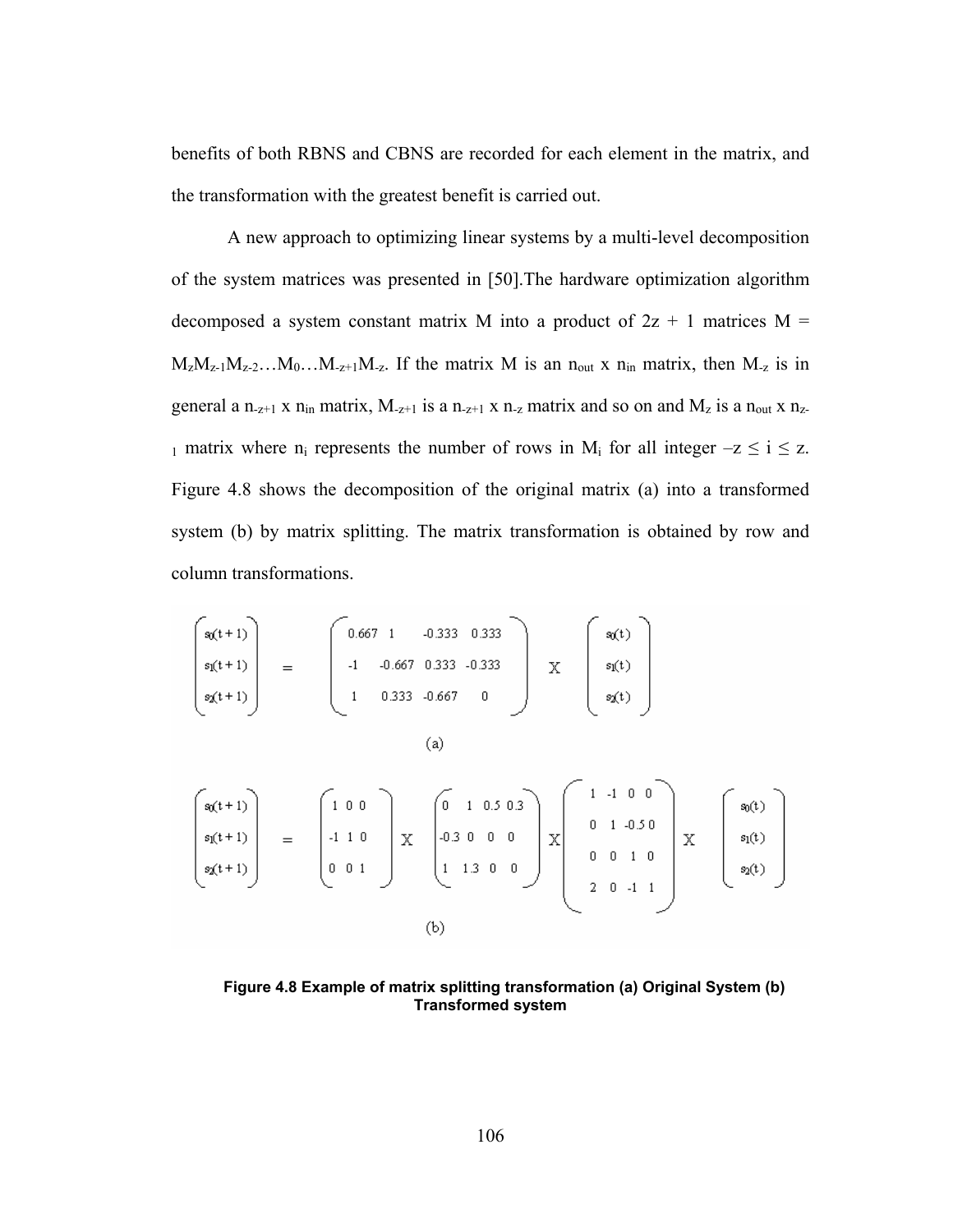This matrix splitting was combined with shift-and-add decomposition of the constant multiplications and an algorithm to extract common subexpressions in these computations. The algorithm was based on finding common digit patterns in the set of constants multiplying a single variable at a time. The algorithm uses bipartite matching of the constant digit patterns, similar to the algorithm in [9] but the matching has been extended even to the shifted forms of the digit patterns. For example this algorithm can detect the common pattern "101" among the patterns "0101" and "1010". A major shortcoming of this method is in its inability to detect common subexpressions involving more than one variable.

Very recently, an optimal formulation for the constant multiplication problem was formulated [23] using Integer Linear Programming (ILP). This was the first attempt at deriving an optimal solution to the common subexpression elimination problem. The details of the formulation using Circuit SAT and formulating the ILP constraints are described in detail in Section 3.4.

There are many cases where we need to perform multi-operand addition, such as multiplication, where we need to perform the summation of partial products. The propagation of carries is the biggest contributor to the delay of addition, and Carry Save Adder (CSA) is an attractive architecture choice for such situations. Multi-operand addition can be implemented using a tree of CSAs, where the carry propagation is delayed to the final step. Each CSA takes three numbers and produces the sum output and the carry outputs separately. Hence CSA is also known as a 3:2 compressor. Figure 4.9 shows a CSA tree to add 6 inputs, where the 6 numbers are reduced to 2 numbers, which are then added using a fast adder such as a Carry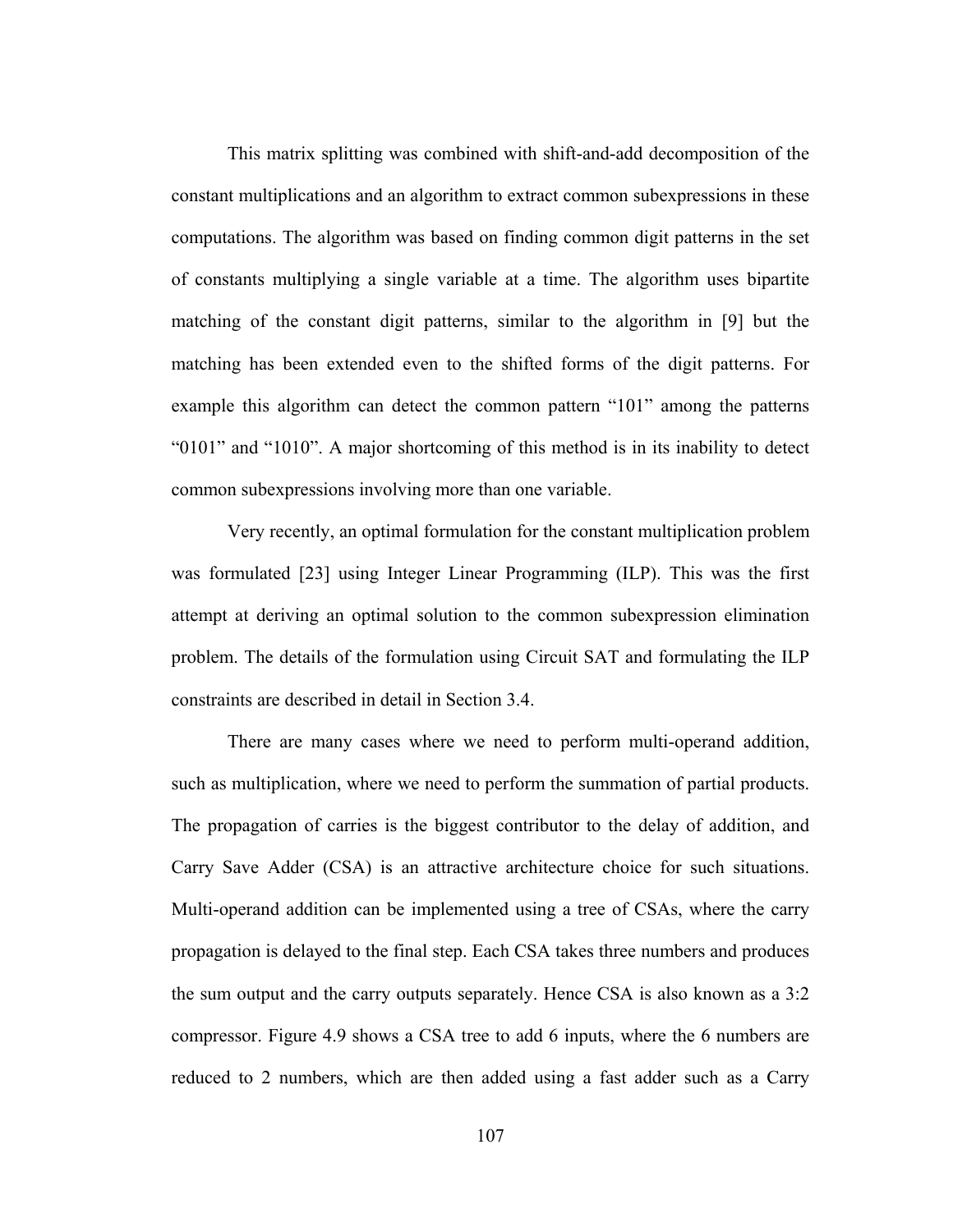Lookahead Adder (CLA). Since the CSAs are able to reduce three numbers to two numbers, they are also known as 3:2 compressors.

The most recent work on using CSAs is in [51], where the authors have developed a technique to restructure dataflow graphs in programs to cluster as many arithmetic operators as possible and then implement them using CSA trees. The major contribution of the paper was in making most use of CSA structures for high speed, but there was no attempt in optimizing the CSA structures. [52] is one of the early works in this area, and presents a set of transformations to transform a dataflow graph to maximize the utilization of CSAs. In [53], an optimal algorithm for designing a CSA structure with shortest delay is presented, given the arrival times of all inputs.



**Figure 4.9 Carry Save Adder (CSA) tree for performing multi-operand addition** 

In [54], algorithms for timing and low power driven synthesis of CSA structures are presented, where the optimizations are done at bit-level. For low power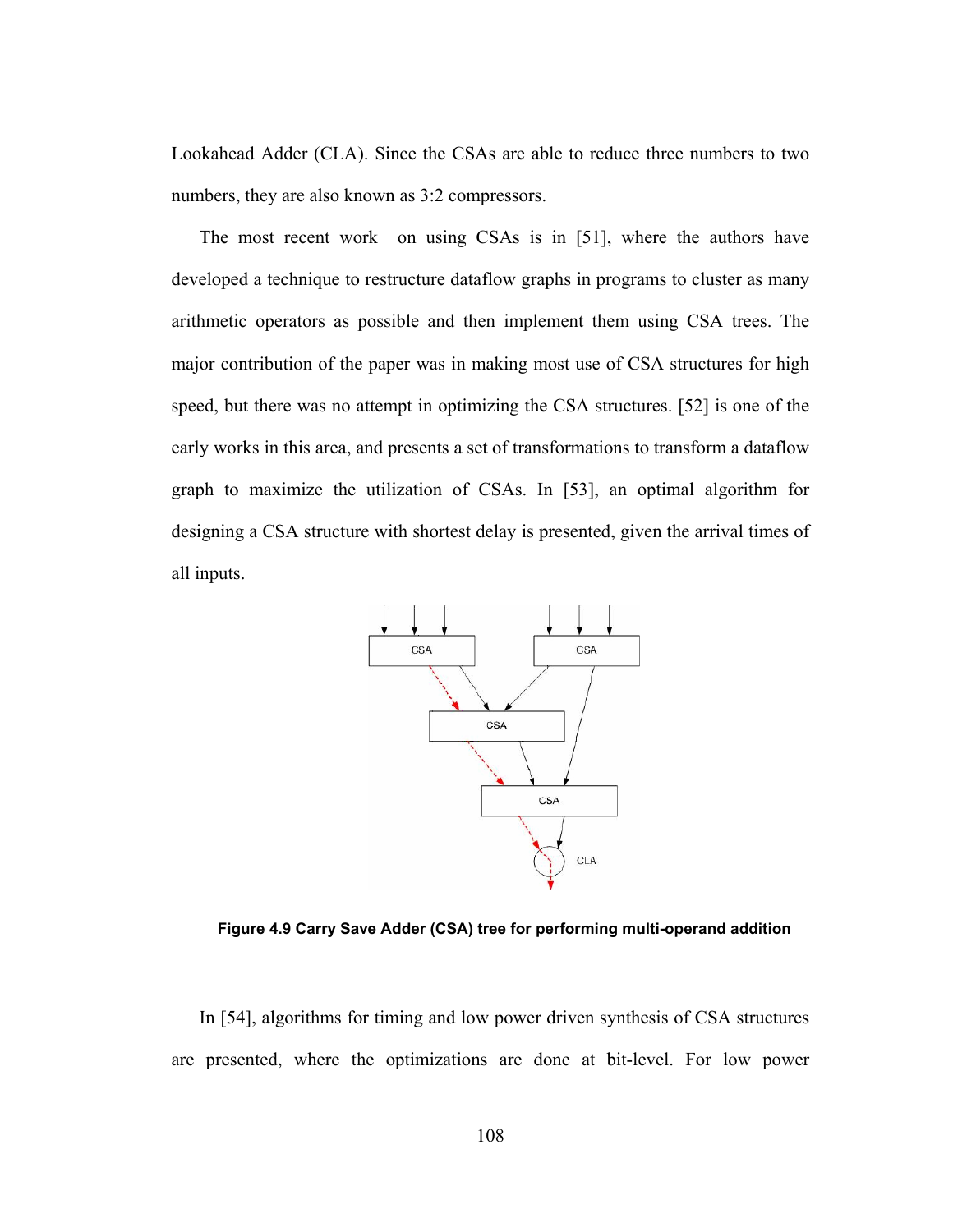synthesis, the authors consider switching probabilities of the inputs, and allot the inputs to the CSAs to minimize the switching probabilities of various signals. In [55], some layout driven optimizations like converting half adders and merging them into full adders is suggested for layout improvement. The work described in [56], was one of the earliest contributions in the application of Carry Save arithmetic, where the implementation of high speed Digital Signal Processing structures is investigated. In addition, the author also discusses the use of carry save arithmetic for such procedures as division, modulo multiplication and CORDIC algorithms.

 None of these works actually explore transformations such as redundancy elimination in these CSA implementations, which can potentially have a tremendous impact on the area and power of the circuit. We describe methods for reducing the area using three term extraction in Chapter 5. Very recently [57] there has been some work on performing common subexpression elimination for a general class of arithmetic circuits at the bit level. The authors use Reed Muller form for the XOR dominated Boolean circuits, and use an exhaustive common subexpression elimination and factorization algorithm based on Grobner bases. Though such an algorithm should also be able to detect the kind of common subexpressions that we detect at the word level, the exhaustive nature of their algorithm makes it impractical for large circuits. In fact the paper [57] present only small examples in their experimental results, and the biggest example is a 4 x 3-bit multiplier.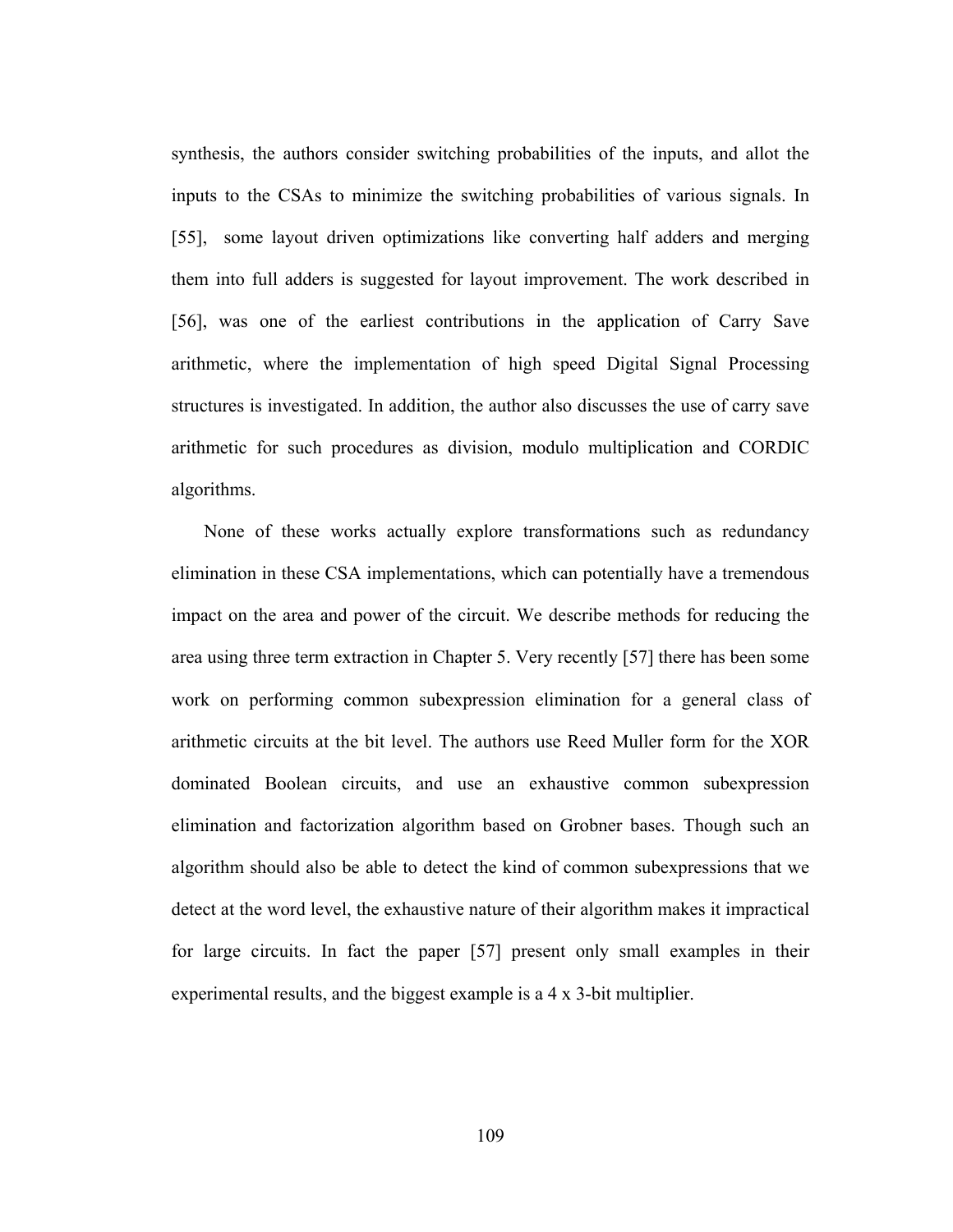# **5 Hardware Synthesis of Arithmetic Expressions**

This chapter presents some of the issues in the synthesis of arithmetic expressions. This chapter first builds upon some of the algorithms presented in chapter 3 and develops a technique for synthesizing high speed Finite Impulse Response (FIR) filters. Some techniques to synthesize high speed arithmetic circuits using Carry Save Addition techniques are then presented. The final section of this chapter discusses how the optimization techniques presented in Chapter 3 can be modified to take into account the architectural and performance constraints. Specifically, some ideas for performing delay aware and resource aware scheduling and optimization are discussed.

## **5.1 Synthesis of Finite Impulse Response (FIR) filters**

Digital Signal Processing (DSP) functions such as filtering and transforms are used in a number of applications such as communications and multimedia. These functions are the major determinants of the performance and power consumption of the whole system, and therefore it is important to have good tools for optimizing these functions. The following equation represents the output of an L tap FIR filter, which is the convolution of the latest L input samples. L is the number of coefficients  $h(k)$  of the filter and  $x(n)$  represents the input time series.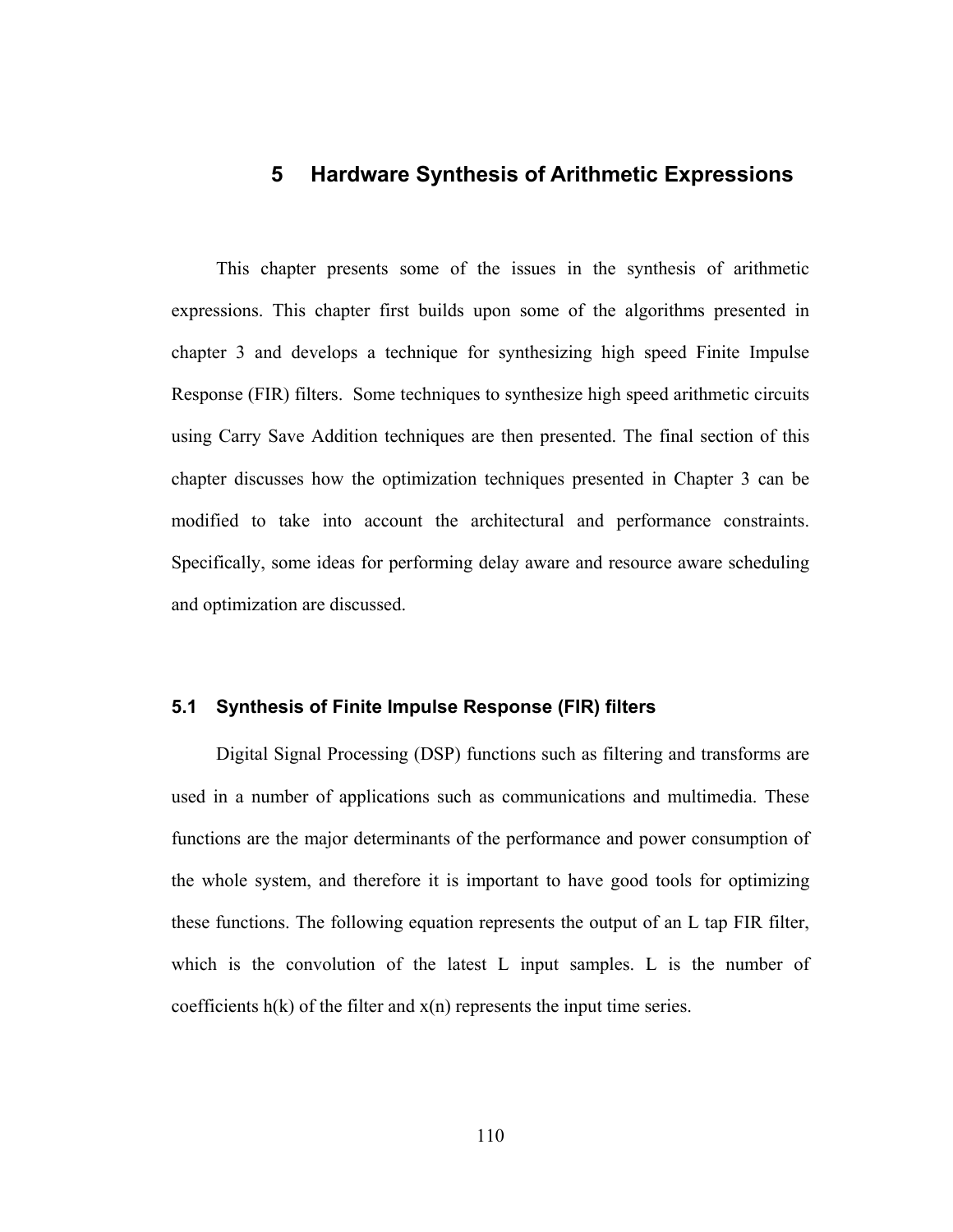$$
y[n] = \sum_{k=0}^{L-1} h[k] \times x[n-k]
$$

#### **Equation 5-1**

 Field Programmable Gate Arrays (FPGAs) are increasingly used for a wide variety of computationally intensive applications in the DSP and communication area. Due to a rapid scaling of the technology, current generations of FPGAs contain a very high number of Configurable Logic Blocks (CLBs), and are becoming more feasible for implementing a wide range of applications. In this section we concentrate on synthesis of FIR filters on FPGAs.



**Figure 5.1 MAC FIR Filter block diagram** 

The conventional tapped delay line realization of this inner product is shown in Figure 5.1. This implementation translates to L multiplications and L-1 additions per sample to compute the result. This can be implemented using a single Multiply Accumulate (MAC) engine, but it would require L MAC cycles, before the next input sample can be processed. Using a parallel implementation with L MACs can speed up the performance L times. A general purpose multiplier occupies a large area on FPGAs. Since all the multiplications are with constants, the full flexibility of a general purpose multiplier is not required, and the area can be vastly reduced using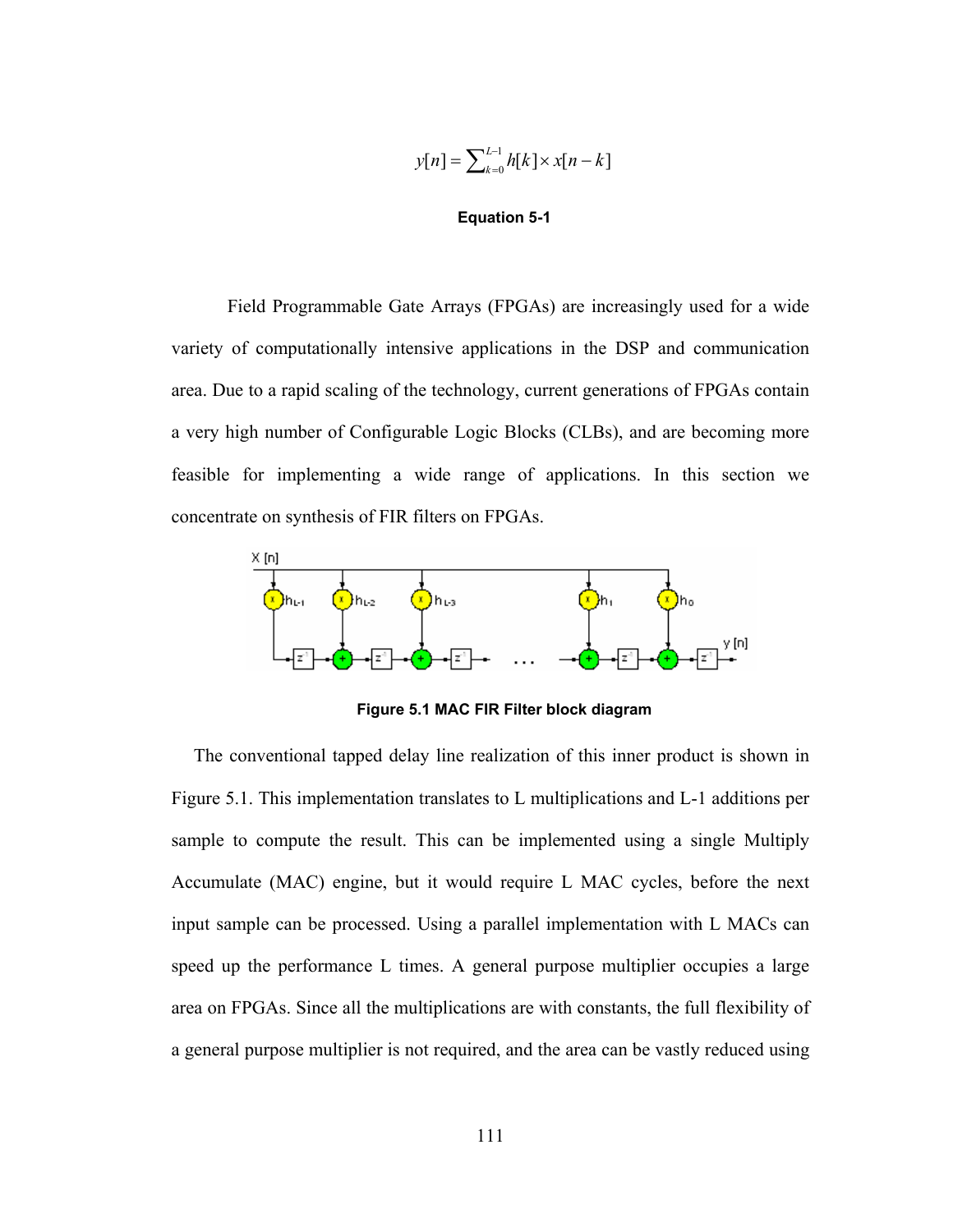techniques developed for constant multiplication. Though most of the current generation FPGAs such as Virtex  $II^{TM}$  have embedded multipliers to handle these multiplications, the number of these multipliers is typically limited. Furthermore, the size of these multipliers is limited to only 18 bits, which limits the precision of the computations for high speed requirements. The ideal implementation would involve a sharing of the Combinational Logic Blocks (CLBs) and these multipliers. In this paper, we present a technique that is better than conventional techniques for implementation on the CLBs.

 An alternative to the above approach is Distributed Arithmetic (DA) which is a well known method to save resources. Using DA method, the filter can be implemented either in bit serial or fully parallel mode to trade bandwidth for area utilization. Assuming coefficients c[n] are known constants, Equation 5-1 can be rewritten as follows:

$$
y[n] = \sum_{n=0}^{N-1} c[n] \times x[n]
$$

## **Equation 5-2**

Variable x[n] can be represented by:

$$
x[n] = \sum_{b=0}^{B-1} x_b[n] \times 2^b \ x_b \in [0,1]
$$

### **Equation 5-3**

where  $x_b$  [n] is the b<sup>th</sup> bit of  $x[n]$  and B is the input width. Finally, the inner product can be rewritten as follows: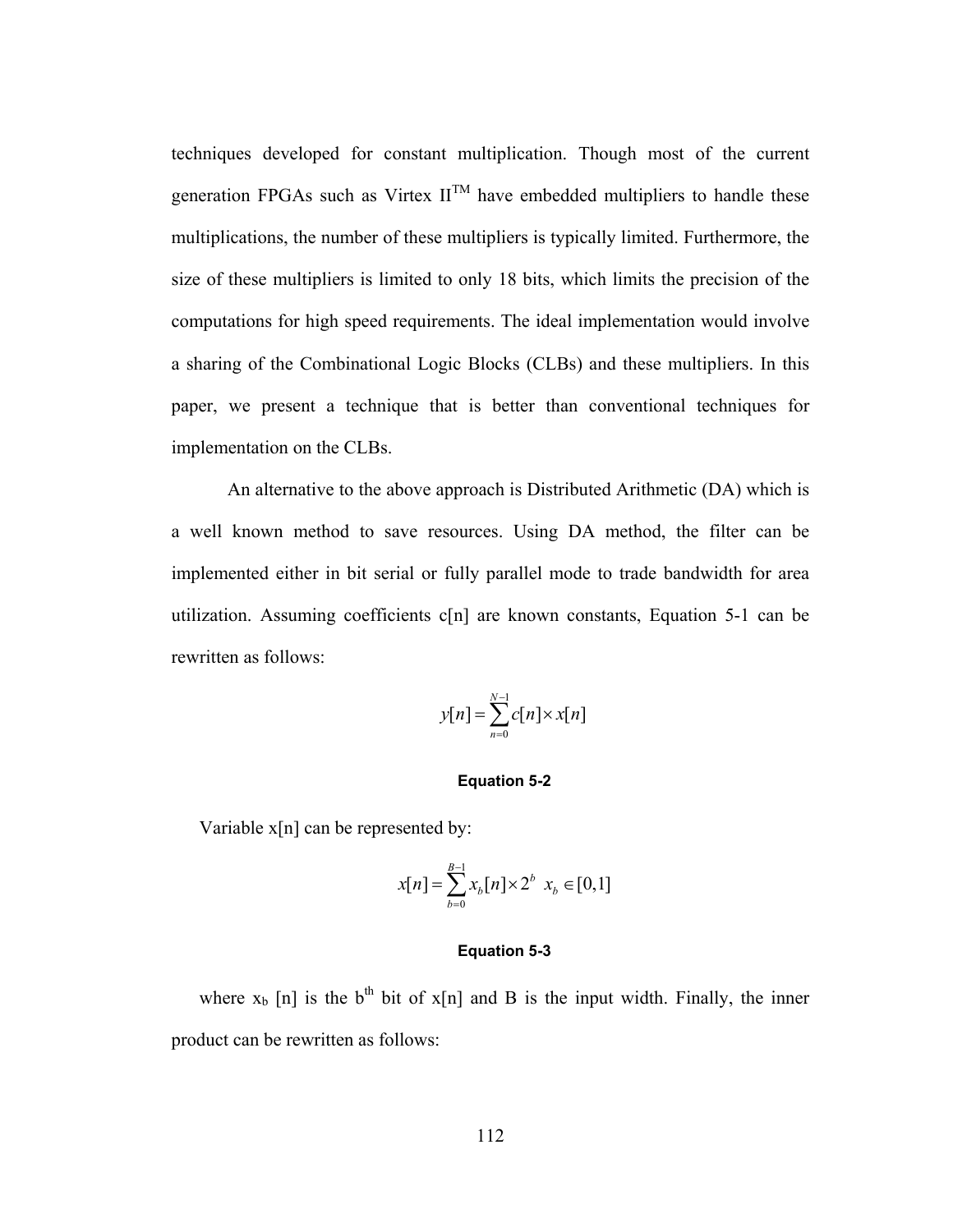$$
y = \sum_{n=0}^{N-1} c(n) \times (\sum_{b=0}^{B-1} x_b[k] \times 2^b)
$$

## **Equation 5-4**

$$
= c[0] (x_{B-1}[0]2^{B-1} + x_{B-2}[0]2^{B-2} + ... + x_0 [0]2^0)
$$
  
+ c[1] (x\_{B-1}[1]2^{B-1} + x\_{B-2}[1]2^{B-2} + ... + x\_0 [1]2^0)  
+ ...  
+ c[N-1] (x\_{B-1}[N-1]2^{B-1} + x\_{B-2}[0]2^{B-2} + ... + x\_0 [N-1]2^0)  
= (c[0] x\_{B-1}[0] + c[1] x\_{B-1}[1] + ... + c[N-1] x\_{B-1}[N-1])2^{B-1} + (c[0] x\_{B-2}[0] + c[1]  
+ ... + c[N-1] x\_{B-2}[N-1])2^{B-2}  
+ ... + (c[0] x\_0[0] + c[1] x\_0[1] + ... + c[N-1] x\_0 [N-1])2^0

 The coefficients in most of the DSP applications for the multiply accumulate operations are constants. The partial products are obtained by multiplying the coefficients  $c_i$  by multiplying one bit of data  $x_i$  at a time in AND operation. The AND functions and adders can be replaced by Look Up Tables (LUTs) that gives the partial product. This is shown in Figure 5.2. Input sequence is fed into the shift register at the input sample rate. The serial output is presented to the RAM based shift registers (registers are not shown in Figure for simplicity) at the bit clock rate which is  $n+1$  times (n is number of bits in a data input sample) the sample rate. The RAM based shift register stores the data in a particular address. The outputs of registered LUTs are added and loaded to the scaling accumulator from LSB to MSB and the result which is the filter output will be accumulated over the time. For an n bit input, n+1 clock cycles are needed for a symmetrical filter to generate the output.

 In conventional MAC method with a limited number of MAC engines, as the filter length is increased, the system sample rate is decreased. This is not the case with serial DA architectures since the filter sample rate is decoupled from the filter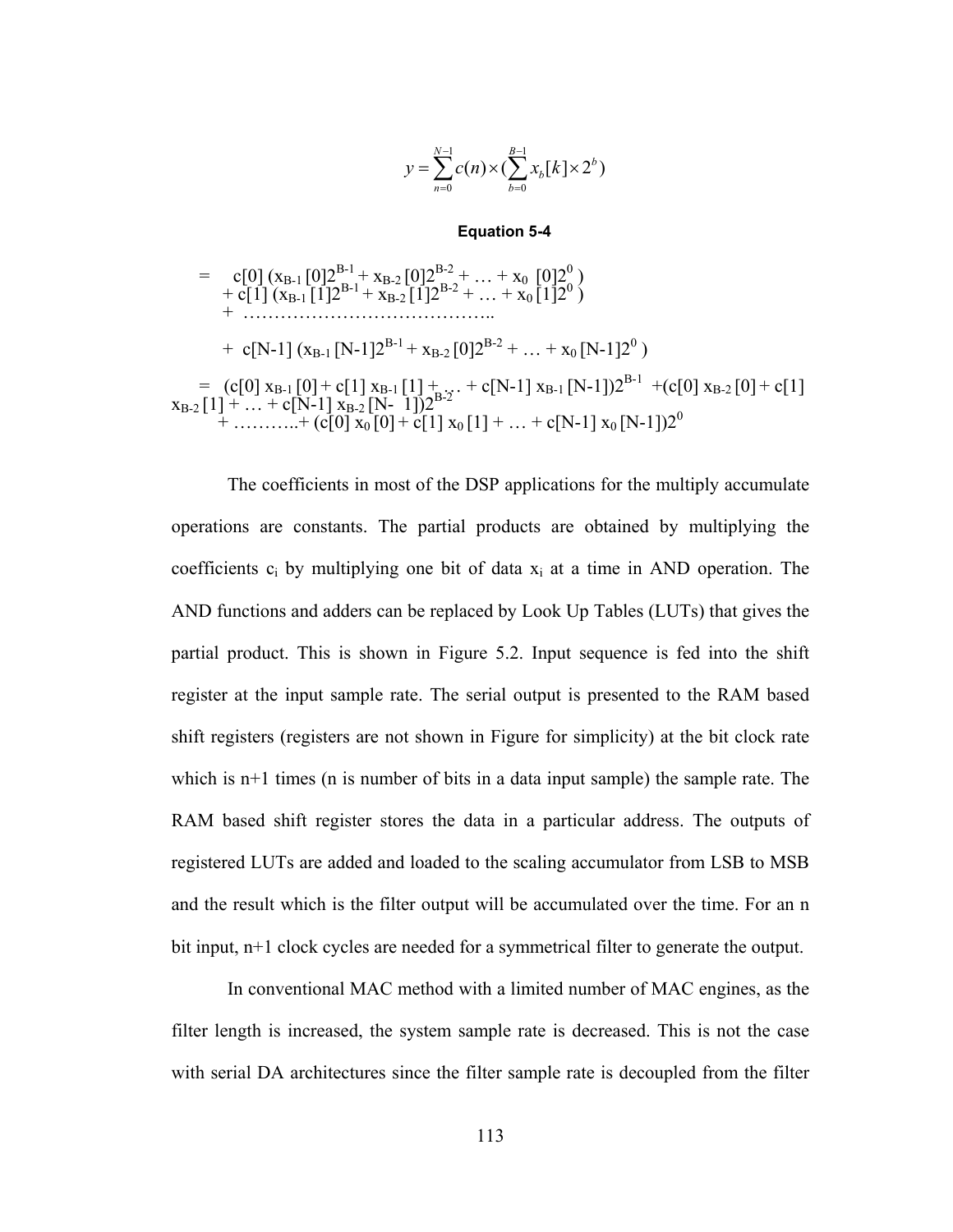length. As the filter length is increased, the throughput is maintained but more logic resources are consumed.



| Data |
|------|
|      |
|      |
|      |
|      |
|      |
|      |

**Figure 5.2 A serial DA FIR filter block diagram** 

 Though the serial DA architecture is efficient by construction, its performance is limited by the fact that the next input sample can be processed only after every bit of the current input samples are processed. Each bit of the current input samples takes one clock cycle to process. Therefore, if the input bitwidth is 12, then a new input can be sampled every 12 clock cycles. The performance of the circuit can be improved by modifying the architecture to a parallel architecture which processes the data bits in groups. Figure 5.3 shows the block diagram of a 2 bit parallel DA FIR filter. The tradeoff here is performance for area since increasing the number of bits sampled has a significant effect on resource utilization on FPGA. For instance, doubling the number of bits sampled, doubles the throughput and results in the half the number of clock cycles.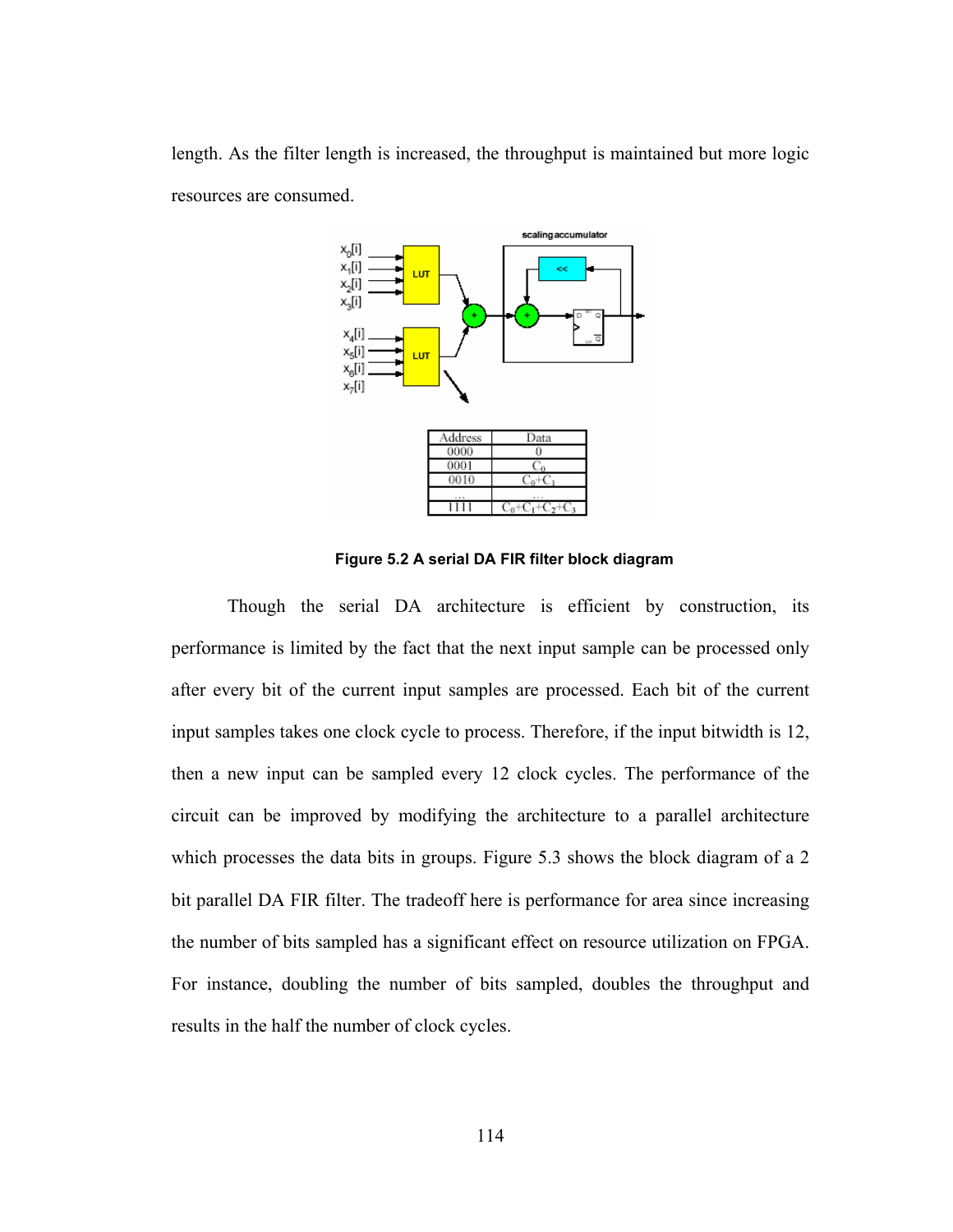This change doubles the number of LUTs as well as the size of the scaling accumulator. The number of bits being processed can be increased to its maximum size which is the input length n. This gives the maximum throughput to the filter. For a fully parallel implementation of the DA filter (PDA), the number of LUTs required would be enormous. In this work we show an alternative to the PDA method for implementing high speed FIR filters that consumes significantly lesser area and power.



**Figure 5.3 A 2 bit parallel DA FIR filter block diagram** 

 A popular technique for implementing the transposed form of FIR filters is the use of a multiplier block, instead of using multipliers for each constant as shown in Figure 5.4. The multiplications with the set of constants  $\{h_k\}$  are replaced by an optimized set of additions and shift operations, involving computation sharing. Further optimization can be done by factorizing the expression and finding common subexpressions.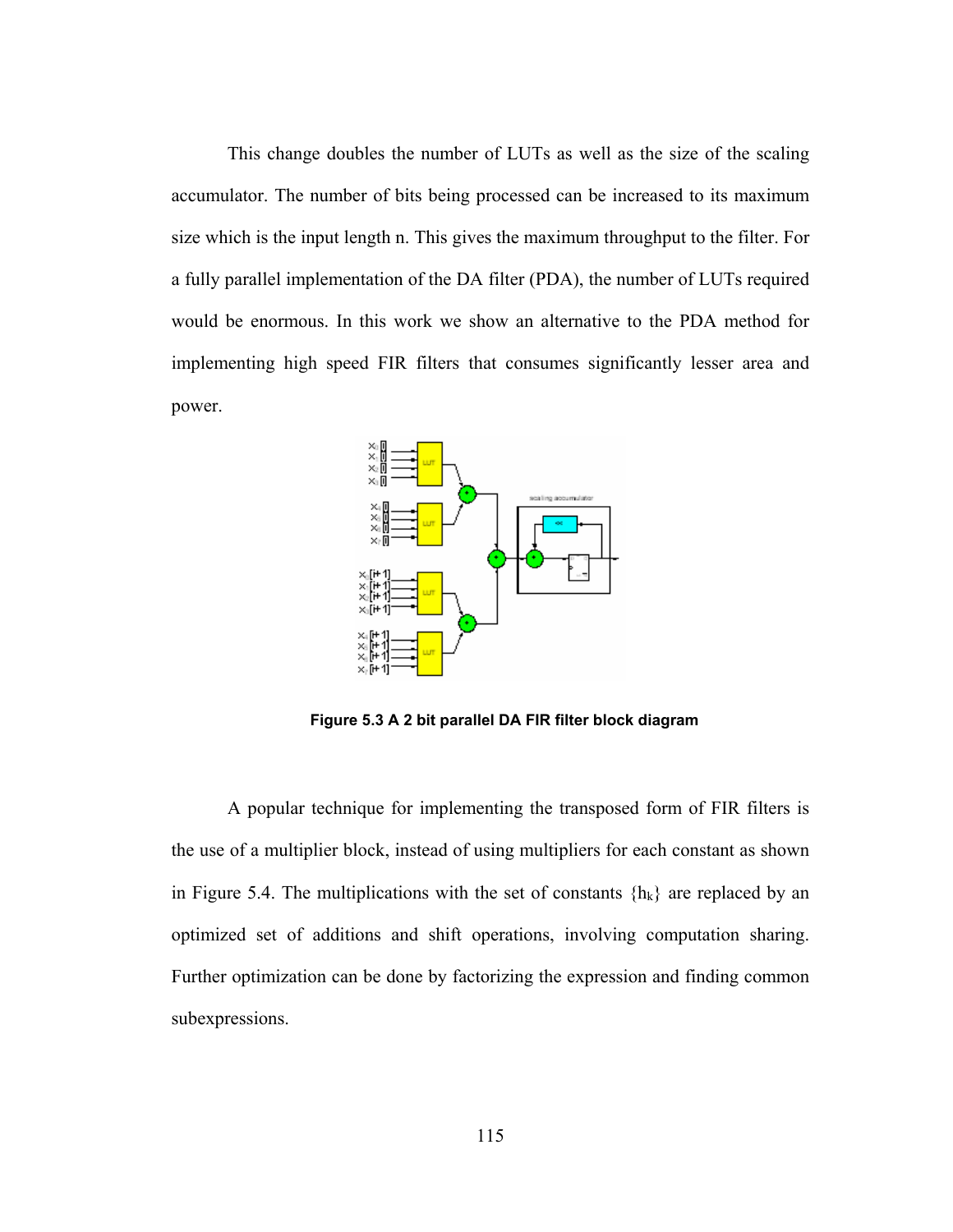The performance of this filter architecture is then limited by the latency of the biggest adder and is the same as that of the PDA. The filter architecture that we used for synthesizing high speed FIR filters is similar to the one shown in Figure 5.4. Our synthesis technique based on this architecture uses a modified common subexpression elimination algorithm that minimizes both the number of adders as well as the number of latches. Such a scheme produces a performance similar to that produced by the PDA method, with significantly reduced area. Our technique achieves 50% lesser slices and 75% lesser number of LUTs (Look Up Tables) compared to that produced by Xilinx Coregen<sup>TM</sup> for fully parallel implementations on a Virtex II device. The Xilinx Coregen<sup>TM</sup> uses PDA method for parallel multiplierless implementations of FIR filters.



**Figure 5.4 Transposed form FIR filter architecture using adders and latches** 

## **5.1.1 Filter architecture**

 The filter can be divided into two main parts, the multiplier block and the delay block, and is illustrated in Figure 5.4. In the multiplier block, the current input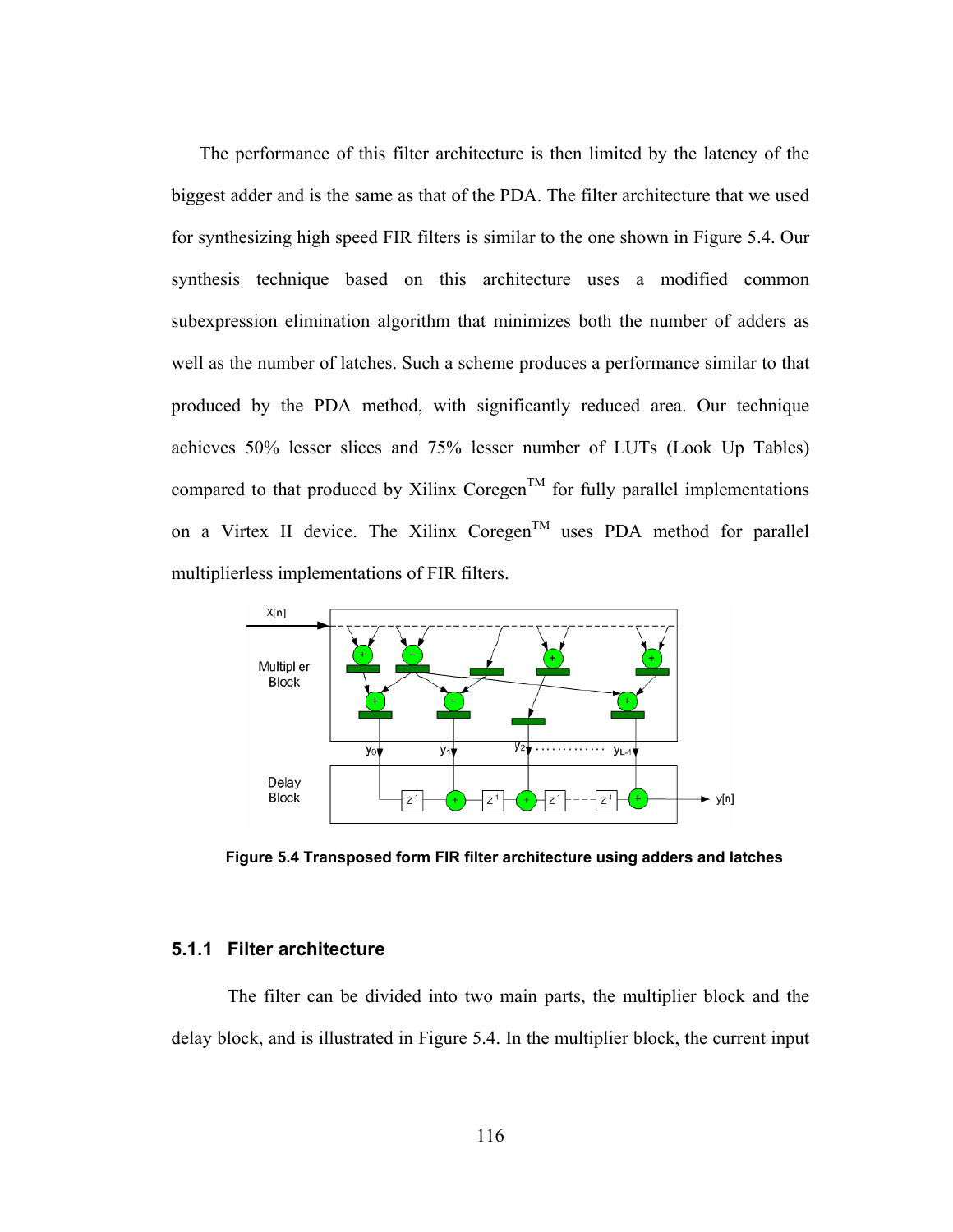variable  $x[n]$  is multiplied by all the coefficients of the filter to produce the  $y_i$ outputs. These  $y_i$  outputs are then delayed and added in the delay block to produce the filter output  $y[n]$ .



**Figure 5.5 Registered adder in an FPGA at no additional cost** 

 All the optimizations are done in the multiplier block, where the constant multiplications are decomposed into registered additions<sup>5</sup> and hardwired shifts. The additions are all done using two input adders which are arranged in the fastest tree structure. By using registered adders, the performance of the filter is only limited by the slowest adder. The registered adder is obtained at very little additional cost from the unregistered adder due to the presence of a D flip flop at the output of the Look Up Table (LUT) in most FPGA architectures as shown in Figure 5.5. Common subexpression elimination is used extensively, to reduce the number of adders, which leads to a reduction in the area. Registers are inserted in the dataflow wherever necessary to synchronize all the intermediate values in the computation.

<u>.</u>

 $<sup>5</sup>$  A registered adder is an adder with a register (Flip Flops) at the output. Most</sup> FPGA devices have a D Flip Flop at the output of each LUT, which makes it easy to create registered adders.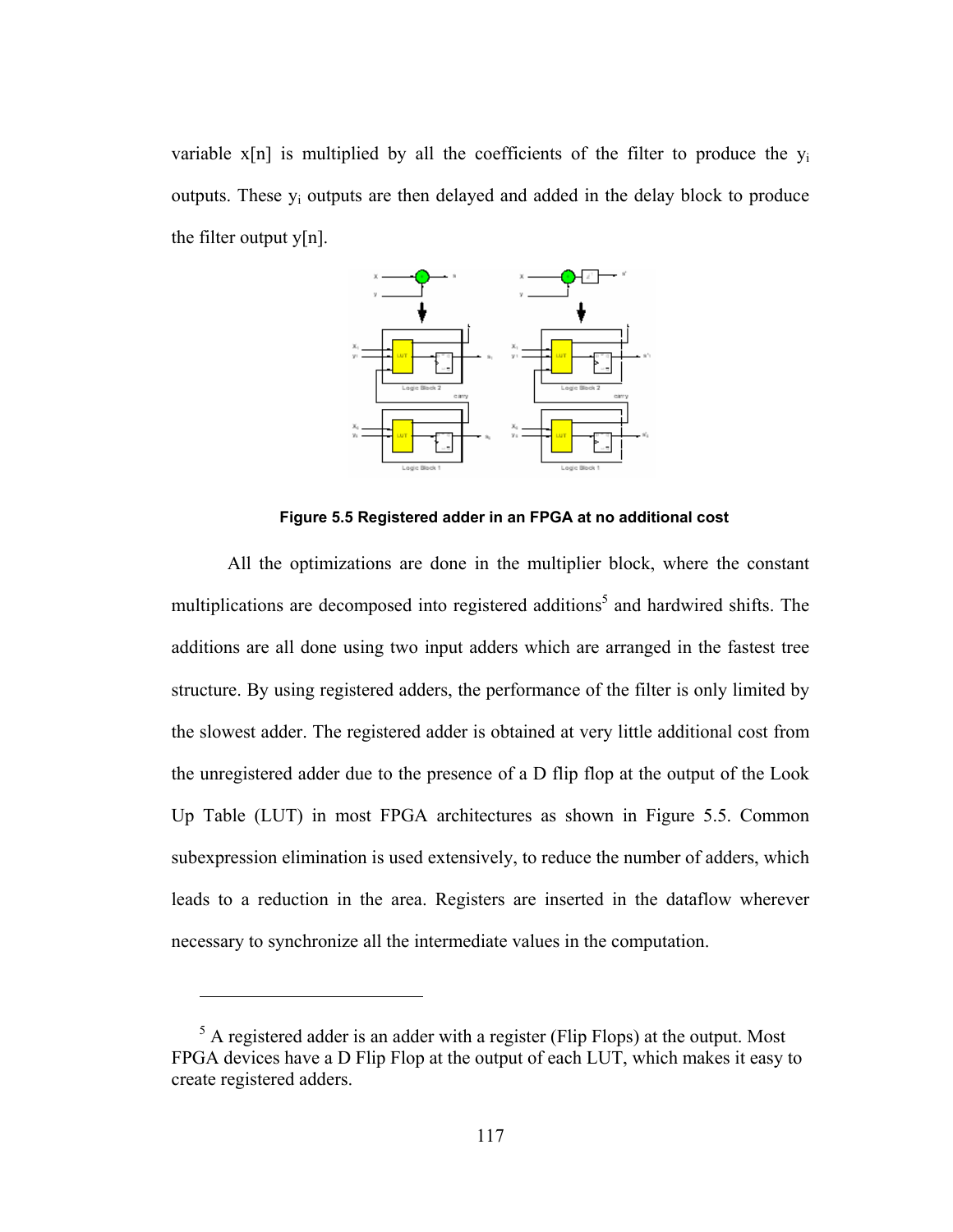Performing subexpression elimination can sometimes increase the number of registers substantially, and the overall area could possibly increase. Consider the two expressions  $F_1$  and  $F_2$  which could be part of the multiplier block.

> $F_1 = A + B + C + D$  $F_2 = A + B + C + E$



**Figure 5.6 Reducing number of registered adders a) Unoptimized expression trees b) Extracting common subexpression (A+B+C) c) Extracting common subexpression (A + B)** 

Figure 5.6a shows the original unoptimized expression trees. Both the expressions have a minimum critical path of two addition cycles. These expressions require a total of six registered adders for the fastest implementation, and no extra registers are required. From the expressions it can be observed that the computation  $A + B + C$  is common to both the expressions. If this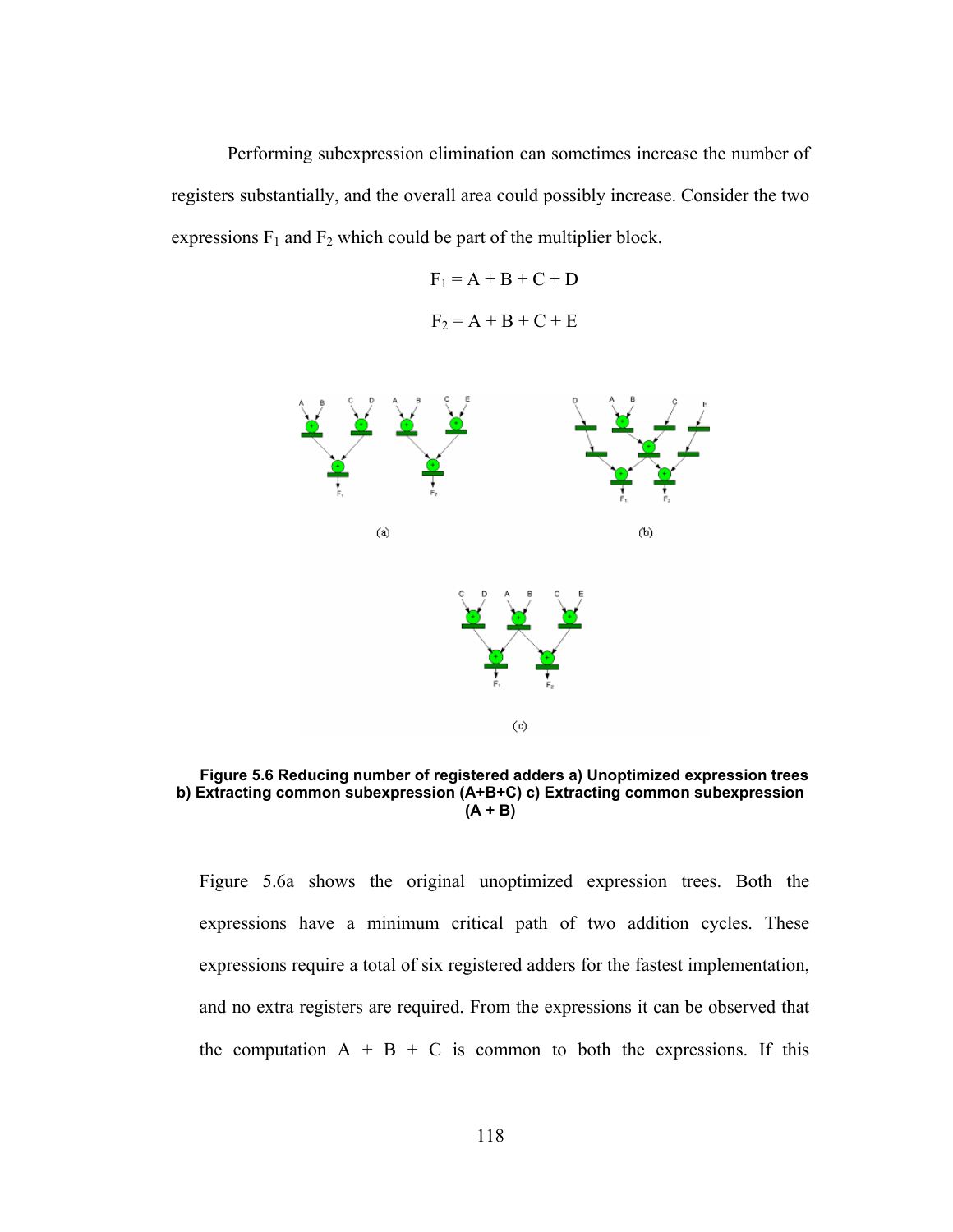subexpression is extracted, the structure shown in Figure 5.6b is obtained. Since both D and E need to wait for two addition cycles to be added to  $(A + B + C)$ , we need to use two registers each for D and E, such that new values for A,B,C,D and E can be read in at each clock cycle. Assuming that the cost of an adder and a register with the same bitwidth are the same, the structure shown in Figure 5.6b occupies more area than the one shown in Figure 5.6c. A more careful subexpression elimination algorithm would only extract the common subexpression  $A + B$  (or  $A + C$  or  $B + C$ ). The number of adders is decreased by one from the original, and no additional registers are added. This is illustrated in Figure 5.6c. The algorithm for performing this kind of an optimization is discussed in the next section.

## **5.1.2 Optimization algorithm**

The goal of the optimization is to reduce the area of the multiplier block by reducing the number of adders and any additional registers required for the fastest implementation of the FIR filter. The algorithm uses the polynomial formulation of the constant multiplications that was introduced in Section 3.2. The algorithm is a modification of the main algorithm described in detail in Section 3.2. First the minimum number of registers required for the FIR filter using the filter architecture shown in Figure 5.4 is calculated. This is calculated by arranging the original expressions in the fastest possible tree structure, and then inserting registers. For example, for the six term expression  $F = A + B + C + D + E + F$ , the fastest tree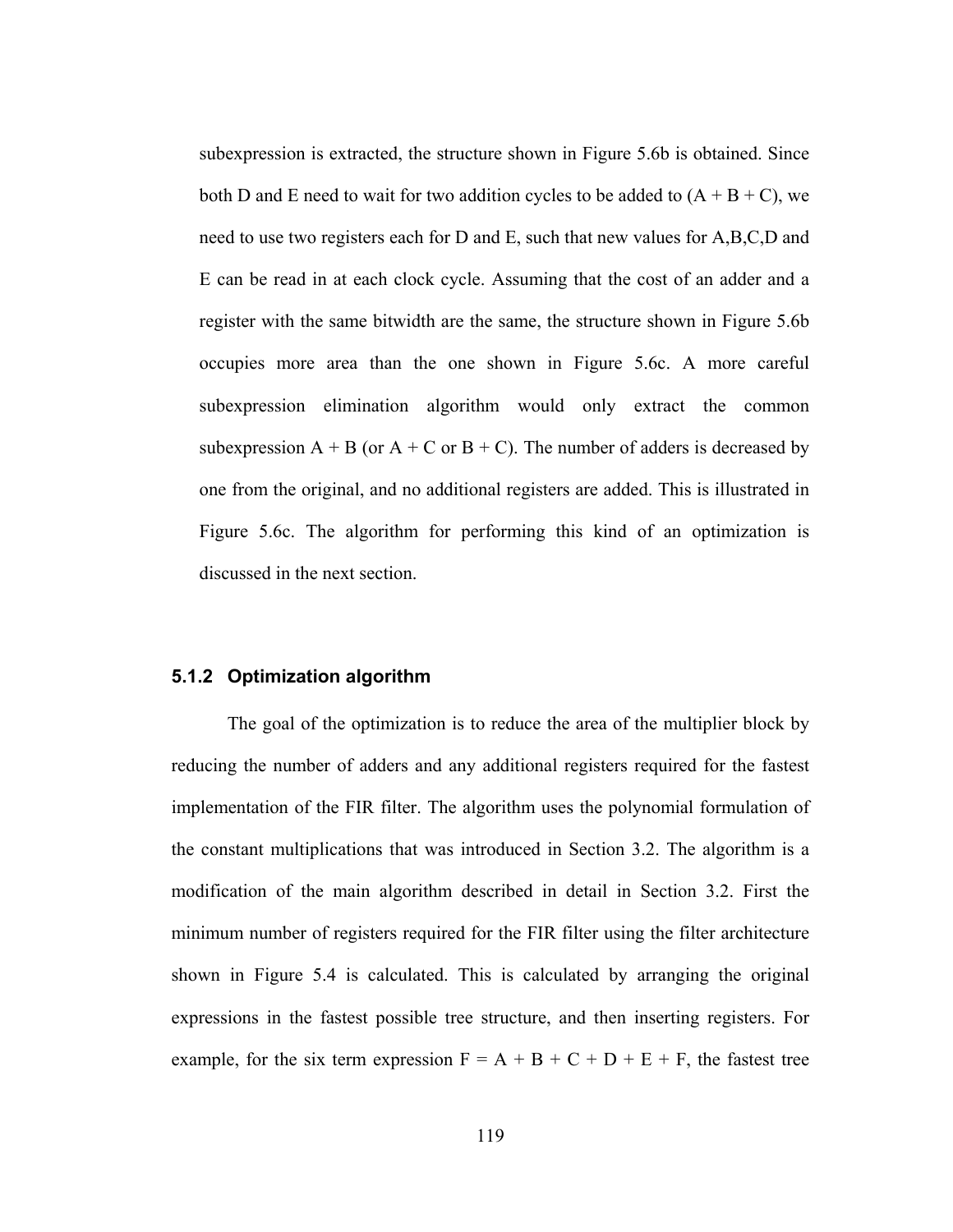structure is obtained with three addition steps, and only one register to synchronize the intermediate values, such that new values for A,B,C,D,E,F can be read in every clock cycle. This is illustrated in Figure 5.7



**Figure 5.7 Calculating registers required for fastest evaluation** 

 First, the set of all the divisors for the set of expressions describing the multiplier block are generated. An iterative algorithm is then used to perform the optimization. In this algorithm, the divisor that has the greatest **value** is extracted in each iteration. For calculating the value of the divisor, the cost of a registered adder and the cost of an extra (synchronizing) register is considered to be the same. The value of a divisor is then calculated as the number of additions that are saved by extracting the divisor minus the number of extra registers that have to be added. In each iteration, the expressions are rewritten after extracting the best divisor. New divisors that cover the new terms added during the expression rewriting, are then generated. These divisors are added to the dynamic list of divisors. The iterative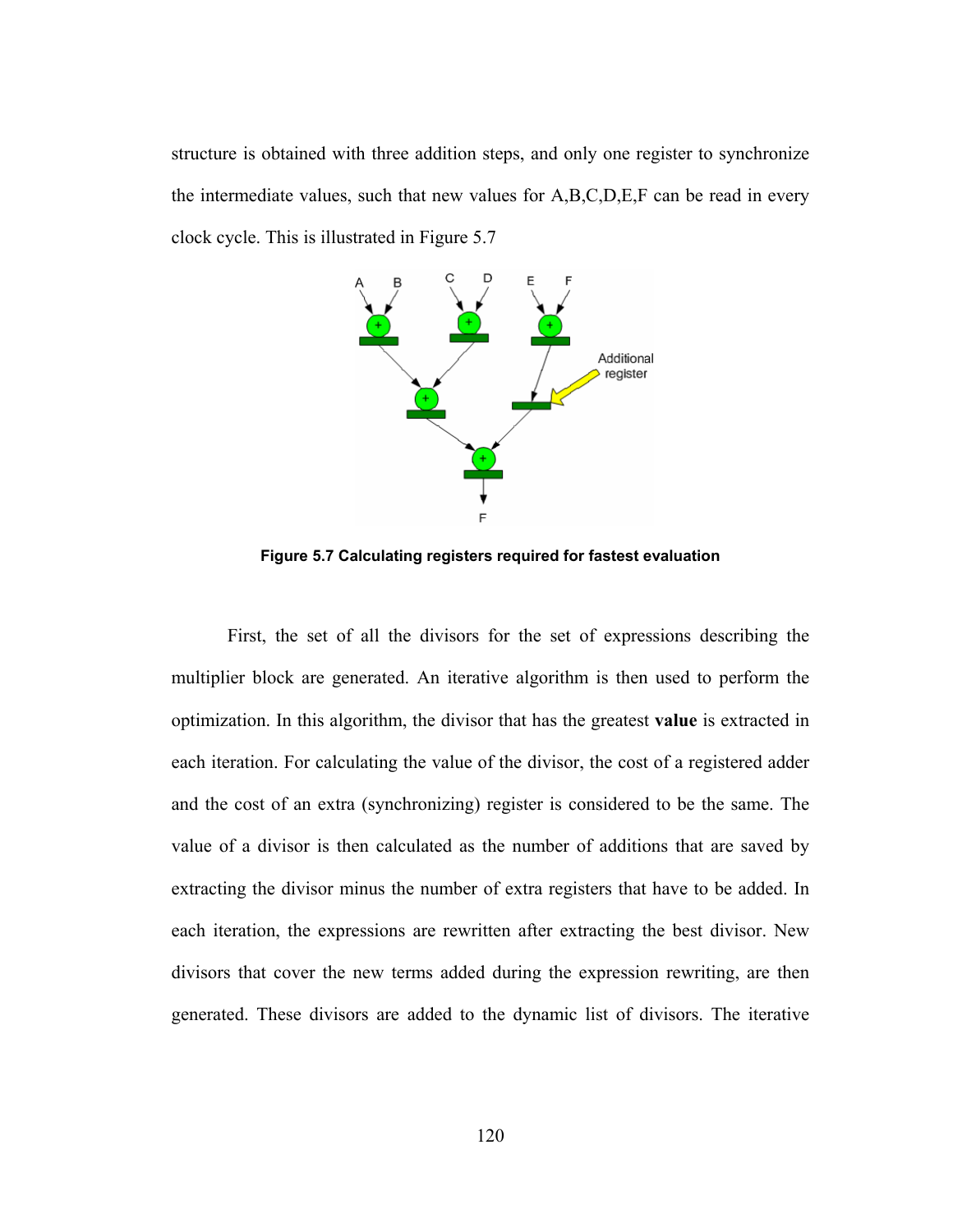algorithm terminates when there is no valuable divisor remaining in the set of divisors.

Consider the expressions shown in Figure 5.6a. Six registered adders are needed for the fastest evaluation of  $F_1$  and  $F_2$ . No additional registers are required in this case. Now consider the selection of the divisor  $d_1 = (A+B)$ . This divisor saves one addition and does not increase the number of registers. Divisors  $(A + C)$  and  $(B)$  $+ C$ ) also have the same value, but  $(A+B)$  is selected randomly. The expressions are now rewritten as:

$$
d_1 = (A + B)
$$
  
F<sub>1</sub> = d<sub>1</sub> + C + D  
F<sub>2</sub> = d<sub>1</sub> + C + E

After rewriting the expressions and forming new divisors, the divisor  $d_2 = (d_1)$ + C) is considered. This divisor saves one adder, but introduces five additional registers, as can be seen in Figure 5.6b. Therefore this divisor has a value of - 4. No other valuable divisors can be found and the iteration stops. The final set of expressions is shown in Figure 5.6c.

### **5.1.3 Experimental validation**

The goal of the experiments was to compare the number of resources consumed by the "add and shift" method with that produced by the cores generated by the commercial Coregen<sup>TM</sup> tool, based on Distributed Arithmetic. The power consumption and performance of the two implementations were also measured and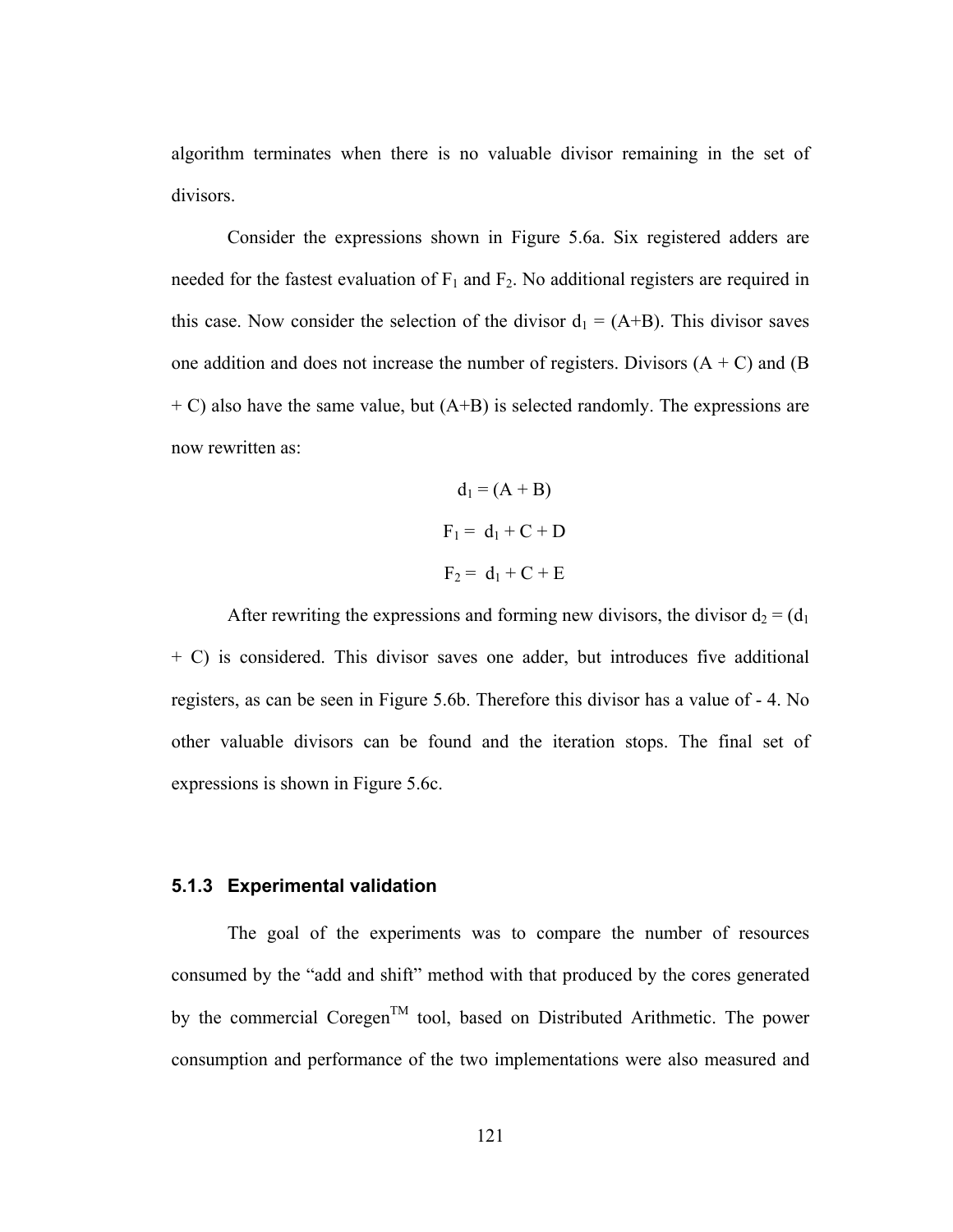compared. For the experiments, 10 FIR filters of various sizes (6, 10, 13, 20, 28, 41, 61, 71, 119 and 152 tap filters) were considered. The targeted device for the experiments was the Xilinx Virtex II device. The constants were normalized to 16 digit of precision and the input samples were assumed to be 12 bits wide. For the "add and shift" method, all the constant multiplications were decomposed into additions and shifts and the expressions were optimized using the algorithm explained in Section 3.2. The Xilinx Integrated Software Environment (ISE) was used for performing synthesis and implementation of the designs. All the designs were synthesized for maximum performance.

**Table 5-1** 

| <b>Filter</b>       | <b>Slices</b> | <b>LUTs</b> | <b>FFs</b> | Performance |
|---------------------|---------------|-------------|------------|-------------|
| $(\# \text{ taps})$ |               |             |            | (Msps)      |
| 6                   | 264           | 213         | 509        | 251         |
| 10                  | 474           | 406         | 916        | 222         |
| 13                  | 386           | 334         | 749        | 252         |
| 20                  | 856           | 705         | 1650       | 250         |
| 28                  | 1294          | 1145        | 2508       | 227         |
| 41                  | 2154          | 1719        | 4161       | 223         |
| 61                  | 3264          | 2591        | 6303       | 192         |
| 71                  | 2232          | 1517        | 4314       | 223         |
| 119                 | 6009          | 4821        | 11551      | 203         |
| 152                 | 7579          | 6098        | 146111     | 180         |

Table 5-1 shows the resources utilized for the various filters and the performance in terms of Million samples per second (Msps) for the filters implemented using the add and shift method. Table 5-2 shows the same numbers for the filters implemented using Xilinx Coregen, using the Parallel Distributed Arithmetic (PDA) method. Figure 5.8 plots the reduction in the number of resources, in terms of the number of Slices, Look Up Tables (LUTs) and the number of Flip Flops (FFs). From the results, an average reduction of 58.7% in the number of LUTs,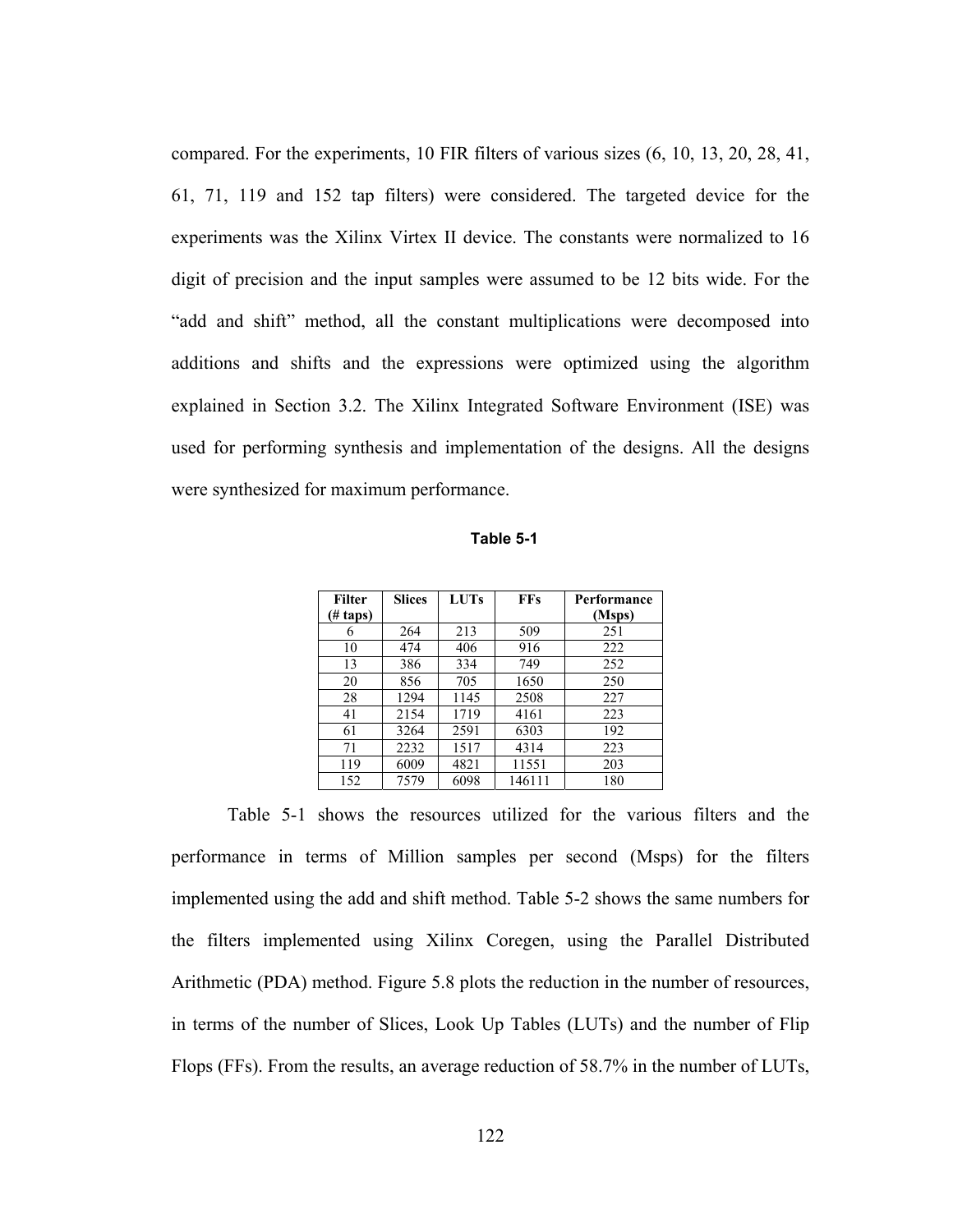and about 25% reduction in the number of slices and FFs can be observed. Though our algorithm does not optimize for performance, the synthesis produces better performance in most of the cases, and for the 13 and 20 tap filters, about 26% improvement in performance is observed.

| Filter          | <b>Slice</b> | <b>LUTs</b> | <b>FFs</b> | Performance |
|-----------------|--------------|-------------|------------|-------------|
| $(\# \t{taps})$ | S            |             |            | (Msps)      |
| 6               | 524          | 774         | 1012       | 245         |
| 10              | 781          | 1103        | 1480       | 222         |
| 13              | 929          | 1311        | 1775       | 199         |
| 20              | 1191         | 1631        | 2288       | 199         |
| 28              | 1774         | 2544        | 3381       | 199         |
| 41              | 2475         | 3642        | 4748       | 222         |
| 61              | 3528         | 5335        | 6812       | 199         |
| 119             | 6484         | 9754        | 12539      | 205         |
| 152             | 8274         | 12525       | 15988      | 199         |

**Table 5-2** 



**Figure 5.8 Reduction in resources for multiplierles FIR implementation** 

 Figure 5.9 compares power consumption for our add/shift method versus Coregen<sup>TM</sup>. From the results up to 50% reduction in dynamic power consumption can be observed. The quiescent power was not included into the calculation since that value is the same for both methods. The power consumption is the result of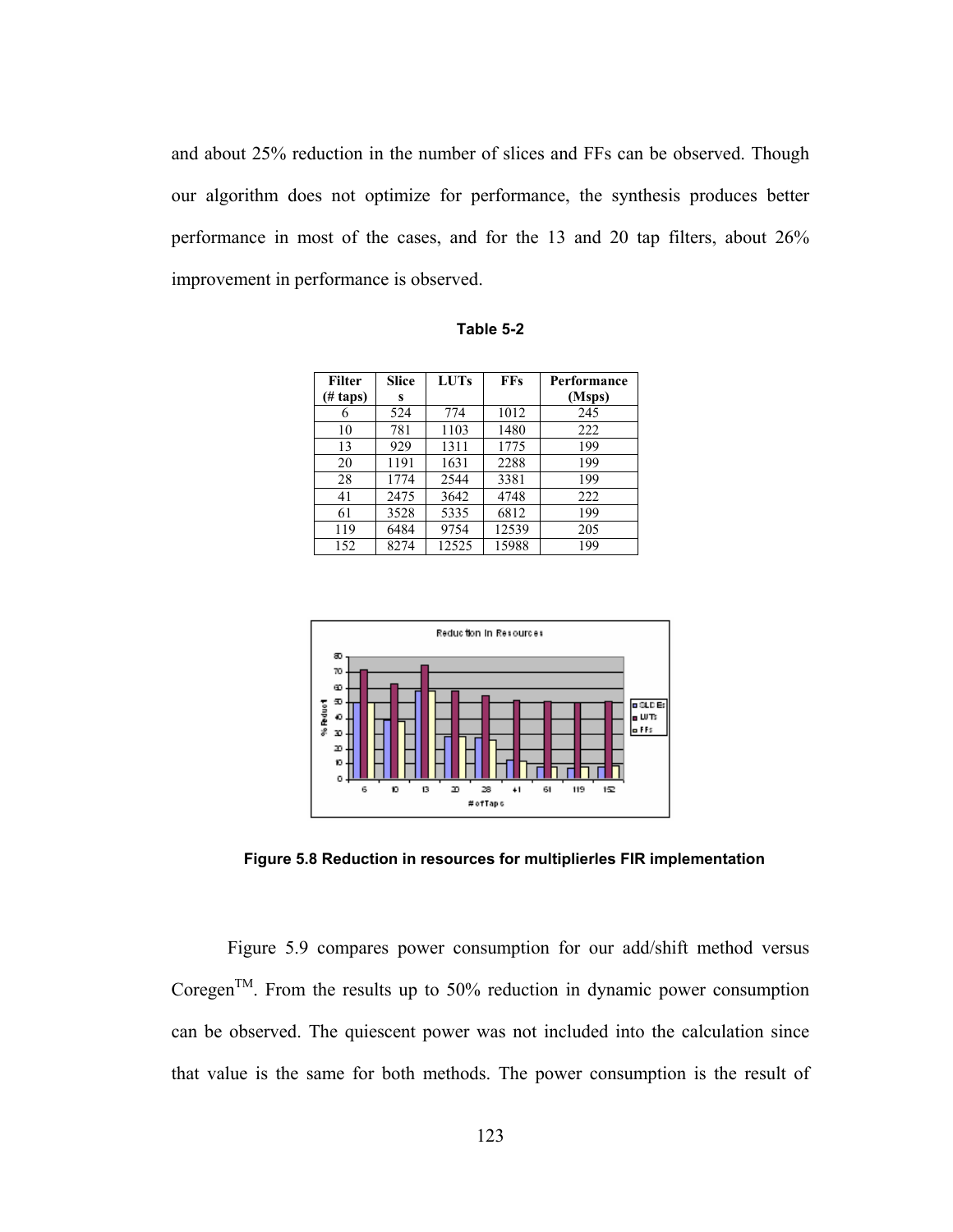applying the same test stimulus to both designs and measuring the power using XPower tools provided by Xilinx ISE software. The reduction in power consumption is related to the reduction in the number of resources (LUTs and FFs) that are required for the implementation of the filters. The lesser the number of resources, the lesser is the switching activity and hence the reduced power consumption.



**Figure 5.9 Comparing power consumption with Xilinx CoregenTM**

 $\text{Coregen}^{\text{TM}}$  can produce FIR filters based on the Multiply Accumulate (MAC) method, which makes use of the embedded multipliers. The filters were implemented using the MAC method to compare the resource usage and performance with our "add and shift" method. Due to tool limitations the experiments had to be redone using a Xilinx Virtex IV device. Comparison of the "add and shift" method implementation was made with the Coregen's MAC based filter on this device. Synthesis results for the number of slices and the performance in Msps on the Virtex IV device is presented in Table 5-3.

From the table, it can be seen that the MAC filter uses fewer number of slices compared to the add-shift method, but it also uses the embedded multipliers. The number of multipliers is equal to the number of taps of the filter. For implementing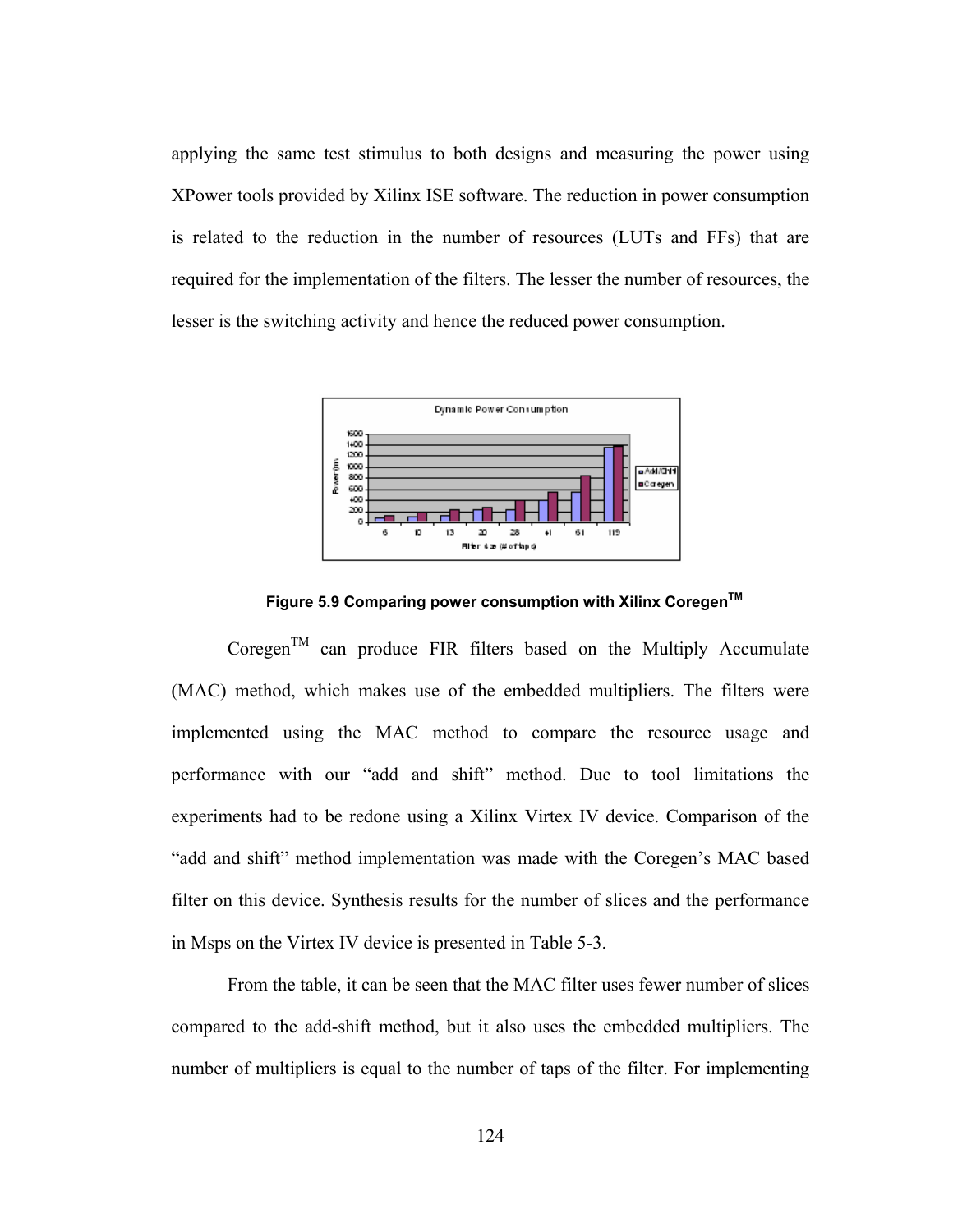the 61-tap MAC filter, a higher capacity device had to be used, since the device we were using did not have 61 embedded multipliers. The results show that higher performance is achieved as the filter size increases. The better performance of the "add and shift" method over the MAC method can be attributed to the delay of the MAC operation in the DSP slice of the FPGA as well as the communication latency between the DSP slices and the ordinary FPGA slices. Compared to the MAC method, the "add and shift" method uses only the ordinary slices on the FPGA.

The performance of the "add and shift" method is higher than both the PDA method and the MAC method of Coregen. These impressive gains in area and performance compared to the industry standard tool are only for the fully parallel high speed FIR filters.

| <b>Filter</b><br>$(\# \t{taps})$ | <b>Add Shift</b><br>Method |     | MAC<br>filter |             |
|----------------------------------|----------------------------|-----|---------------|-------------|
|                                  | Slice<br><b>Msps</b>       |     | Slice         | <b>Msps</b> |
|                                  | S                          |     | S             |             |
| 6                                | 264                        | 296 | 219           | 262         |
| 10                               | 475                        | 296 | 418           | 253         |
| 13                               | 387                        | 296 | 462           | 253         |
| 20                               | 851                        | 271 | 790           | 251         |
| 28                               | 1303                       | 305 | 886           | 251         |
| 41                               | 2178                       | 296 | 1660          | 243         |
| 61                               | 3284                       | 247 | 1947          | 242         |
| 119                              | 6025                       | 294 | 3581          | 241         |
| 151                              | 7623                       | 294 | 7631          | 215         |

**Table 5-3 Comparison with Coregen MAC based FIR filter on Virtex IV device** 

### **5.2 Synthesis of high speed arithmetic circuits**

 Multi-operand addition is one of the most common operations in datapaths, resulting from Sum of Product computations. There are many ways in which these computations can be implemented depending on the area and speed constraints. For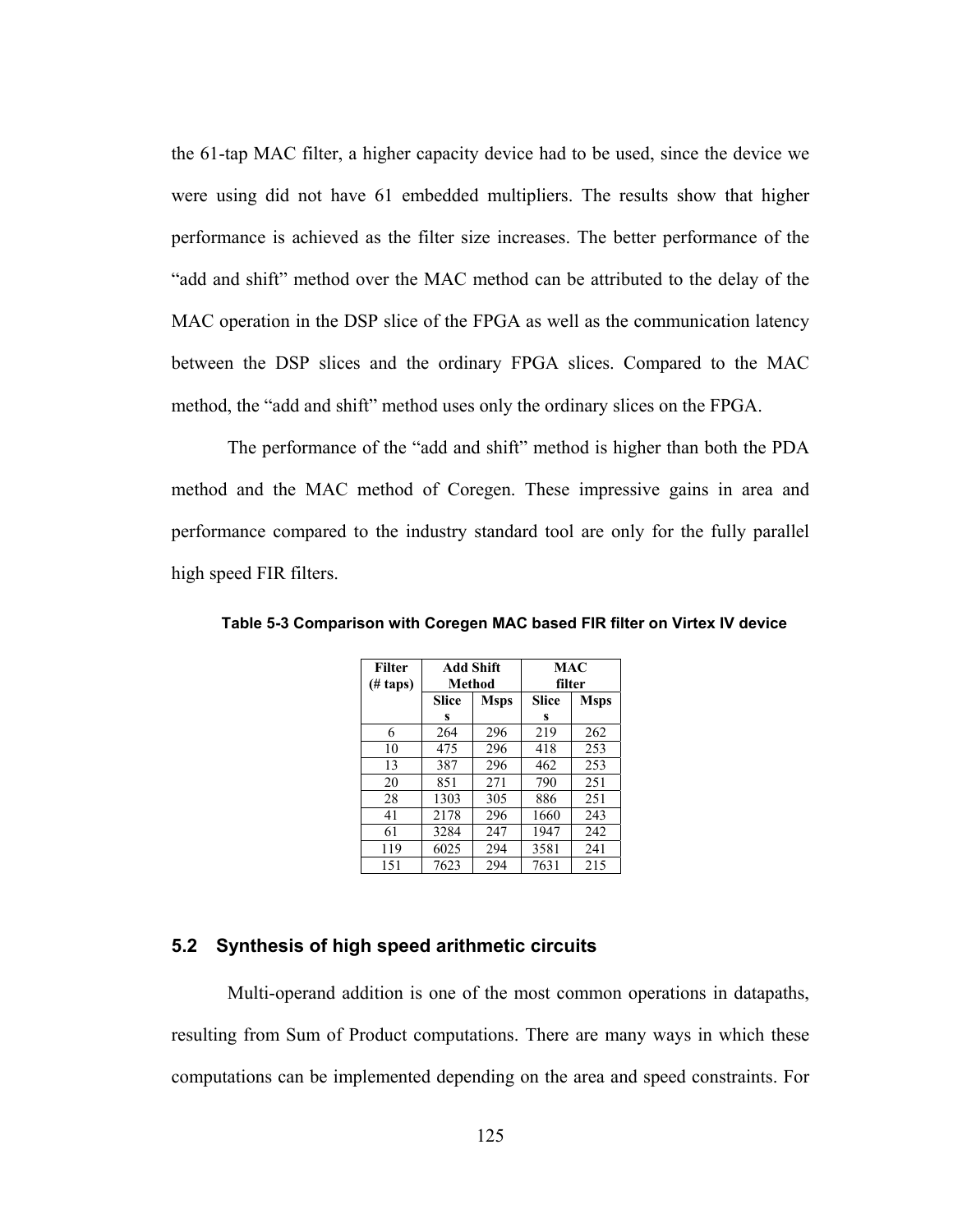high speed, these computations are typically implemented using a tree of Carry Save Adders (CSAs) and a final summing Carry Propagate Adder (CPA) for each Sum of Product output. The high speed of such an arrangement is because of the fact that the carry propagation is delayed until the final step. Each CSA compresses 3 operands to two operands (representing the sum and carry bits), and therefore is called as a 3:2 compressor. The delay through a CSA is only equal to the delay through a Full Adder. Considering this delay as unit delay, the delay through the CSA tree is equal to the height of the tree and is given by the equation

$$
Delay(N) = \left\lceil \log_{1.5} \left\lceil \frac{N}{2} \right\rceil \right\rceil
$$

#### **Equation 5-5**

 A structure for adding six numbers is shown in Figure 4.9, for which the delay is equal to three units. In a given data-flow graph, arithmetic operators can be clustered together by following certain rules to arrange them over logical operators such as AND, OR etc [51]. These clustered arithmetic operators can then be transformed into compressor trees implemented using CSAs followed by a single Carry Propagate final adder. Using such a scheme has shown to reduce the critical paths of these data-flow graphs by as much as 46% [51].

 In this section, a novel algorithm is presented for the minimization of the number of CSAs required in a datapath. The reduction in the number of CSAs is achieved by performing three term extraction. Eliminating common three input terms reduces both the number of CSAs as well as the number of wires required for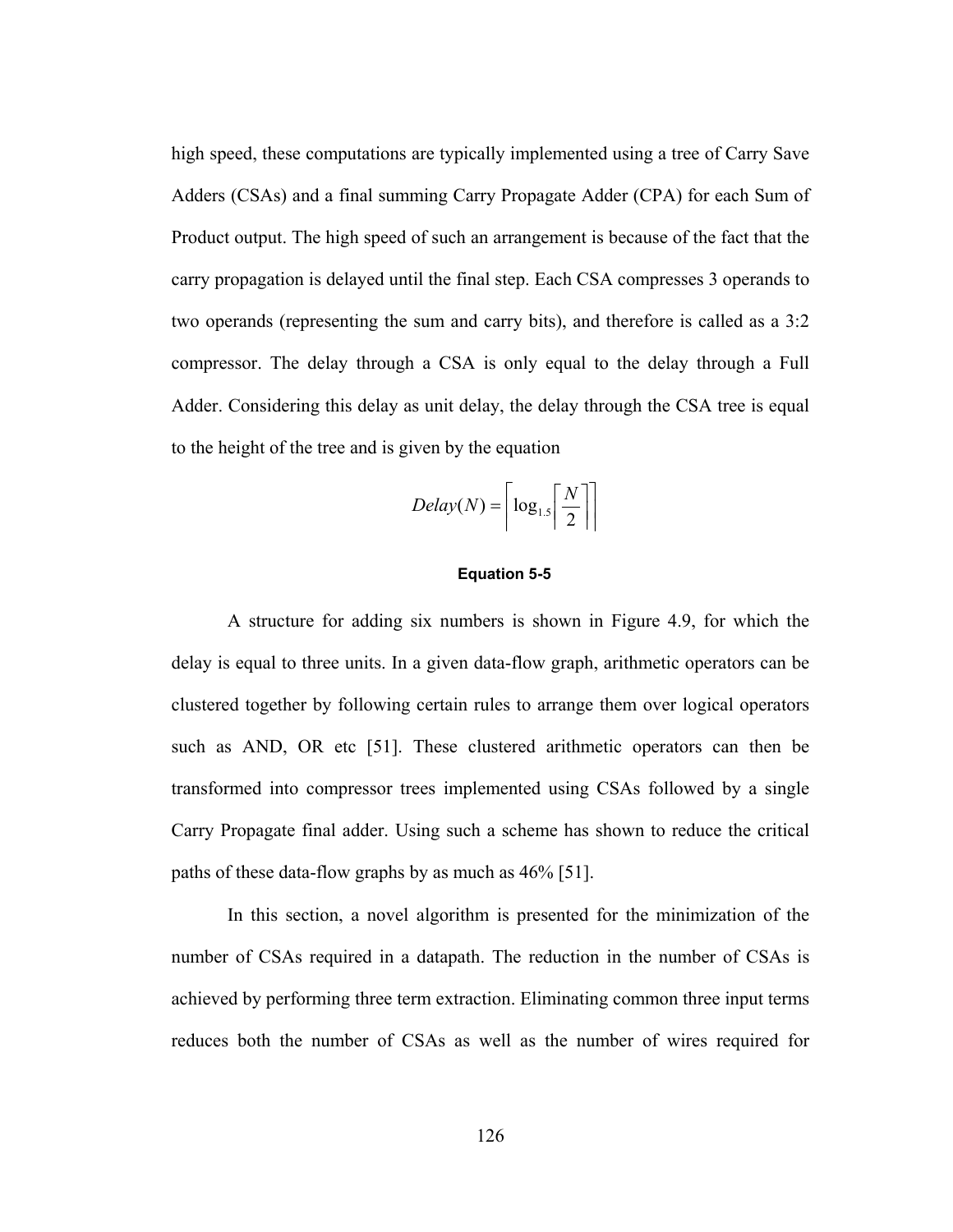implementing the datapath. The main algorithm is augmented for performing delay aware optimization. The optimizations are based on expressions that are in the Sum of Products form, where all the multiplications are with constants. The polynomial model (introduced in Section 3.2) is used for the constant multiplications. Firstly, a set of all potential 3-term common subexpressions called *divisors* are generated. An iterative greedy algorithm is then used for performing the reduction.



**Figure 5.10 Example expressions (a) Original expressions b) Expressions using polynomial transformation** 

An example constant matrix multiplication shown in Figure 5.10a is used to explain the technique. The expressions for  $Y_1$  and  $Y_2$  are rewritten after decomposing the constant multiplications into additions and shift operations. Figure 5.10b shows the expressions written using the polynomial transformation. The CSA tree structure for the original expressions are shown in Figure 5.11a and the optimized structure after eliminating a common three term expression is shown in Figure 5.11b.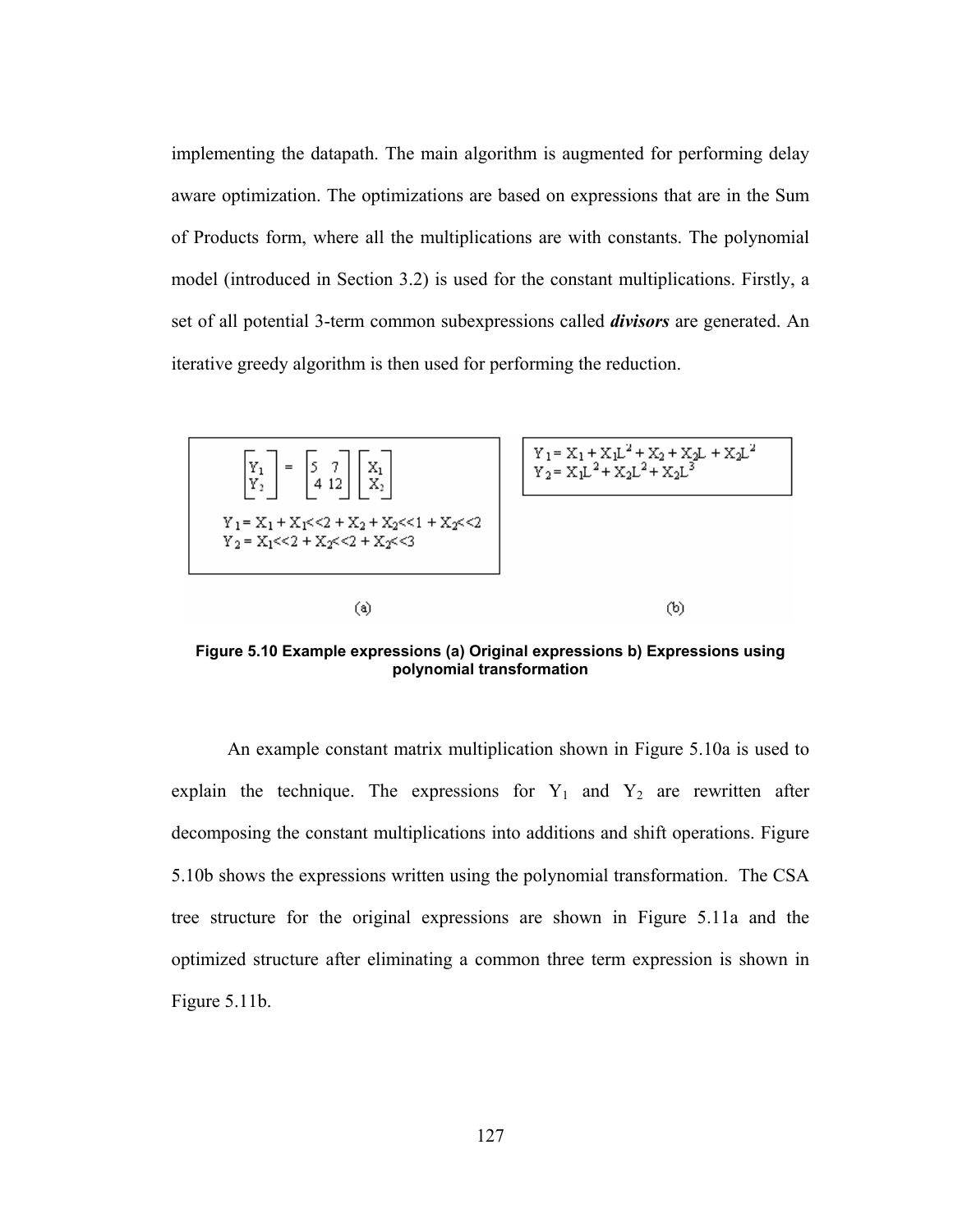

**Figure 5.11 CSA trees (a) Original expressions (b) Expressions after sharing** 

## **5.2.1 Three-term divisor extraction**

 Divisors are extracted from every expression by considering every combination of three terms and then dividing by the minimum exponent of L. For example, consider the expression  $Y_2$  in Figure 5.10. The minimum exponent of L in this case is L<sup>2</sup>. Dividing by L<sup>2</sup> gives us the divisor  $d = X_1 + X_2 + X_2L$ . The number of divisors in an expression with N terms is  $\begin{bmatrix} 1 \\ 2 \end{bmatrix}$ J ſ I ∖ ſ  $\binom{N}{3}$ . Figure 5.12 shows the algorithm for extracting three-term divisors.

The importance of these three-term divisors is illustrated by the following theorem.

**Theorem:** There exists a three-term common subexpression iff there exists a nonoverlapping intersection among the set of three-term divisors.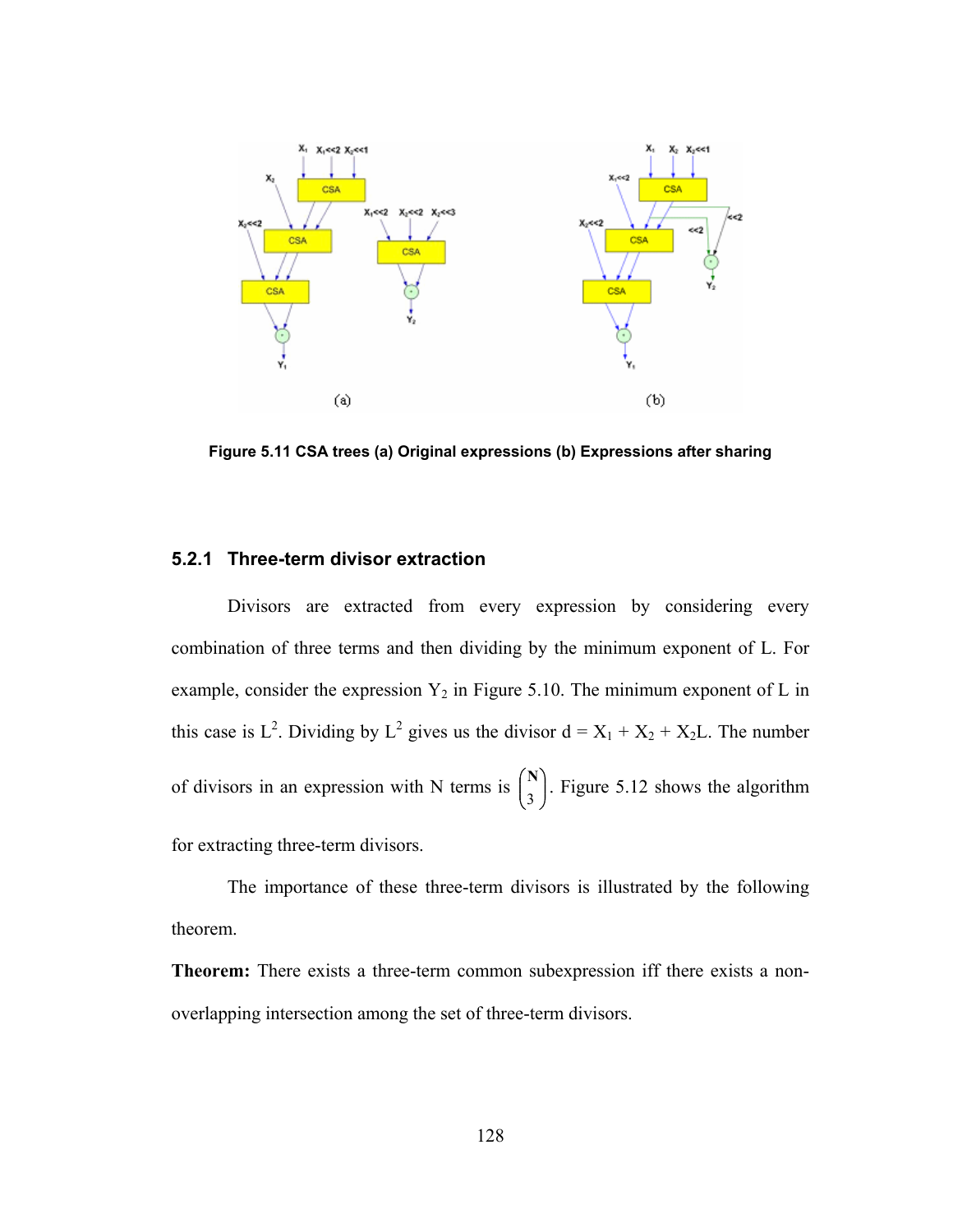Divisors( ${P_i}$ )  $\{$  ${P_i}$  = Set of expressions in polynomial form;  ${D}$  = Set of divisors and co-divisors =  ${\Phi}$ ; for (every expression  $P_i$  in  $\{P_i\})$ for (every combination of 3 terms  $(t_b, t_j, t_k)$  in  $P_i$ ) MinL = Minimum exponent of L in( $t_i$ ,  $t_i$ ,  $t_k$ ); // co-divisor  $t_1^1 = t_1^1$  min.<br>  $t_1^1 = t_1^1$  min.<br>  $t_1^1 = t_1^1$  min.<br>  $t_1^1 = t_1^1$  min.<br>  $t_1^1 = t_1^1 + t_1^1$  ; <br>  $d = (t_1^1 + t_1^1 + t_1^1)$ ; // divisor;<br>
{D} = {D}  $\cup$  (d, Min.); ł return  $\{D\}$ ; ł

**Figure 5.12 Algorithm for extracting three-term divisors** 

This theorem states that there is a three-term common subexpression if and only if there are at least two non-overlapping divisors that intersect. Two divisors are said to **intersect**, if their absolute values are equal. For example,  $(X_1 + X_2 + X_2 \ll 1)$ intersects with  $(X_1 + X_2 + X_2 \ll 1)$ . Two divisors are said to be **overlapping** if at least one of the terms from which they are derived is common. For example, consider the expression  $F = X_1 + X_1 \ll 2 + X_1 \ll 4 + X_1 \ll 6 = X_1 + X_1 L^2 + X_1 L^4 +$  $X_1L^6$ . From the first three terms the divisor  $d_1 = X_1 + X_1L^2 + X_1L^4$  is obtained. From the last three terms the divisor  $d_2 = (X_1 + X_1L^2 + X_1L^4)$  is obtained by dividing those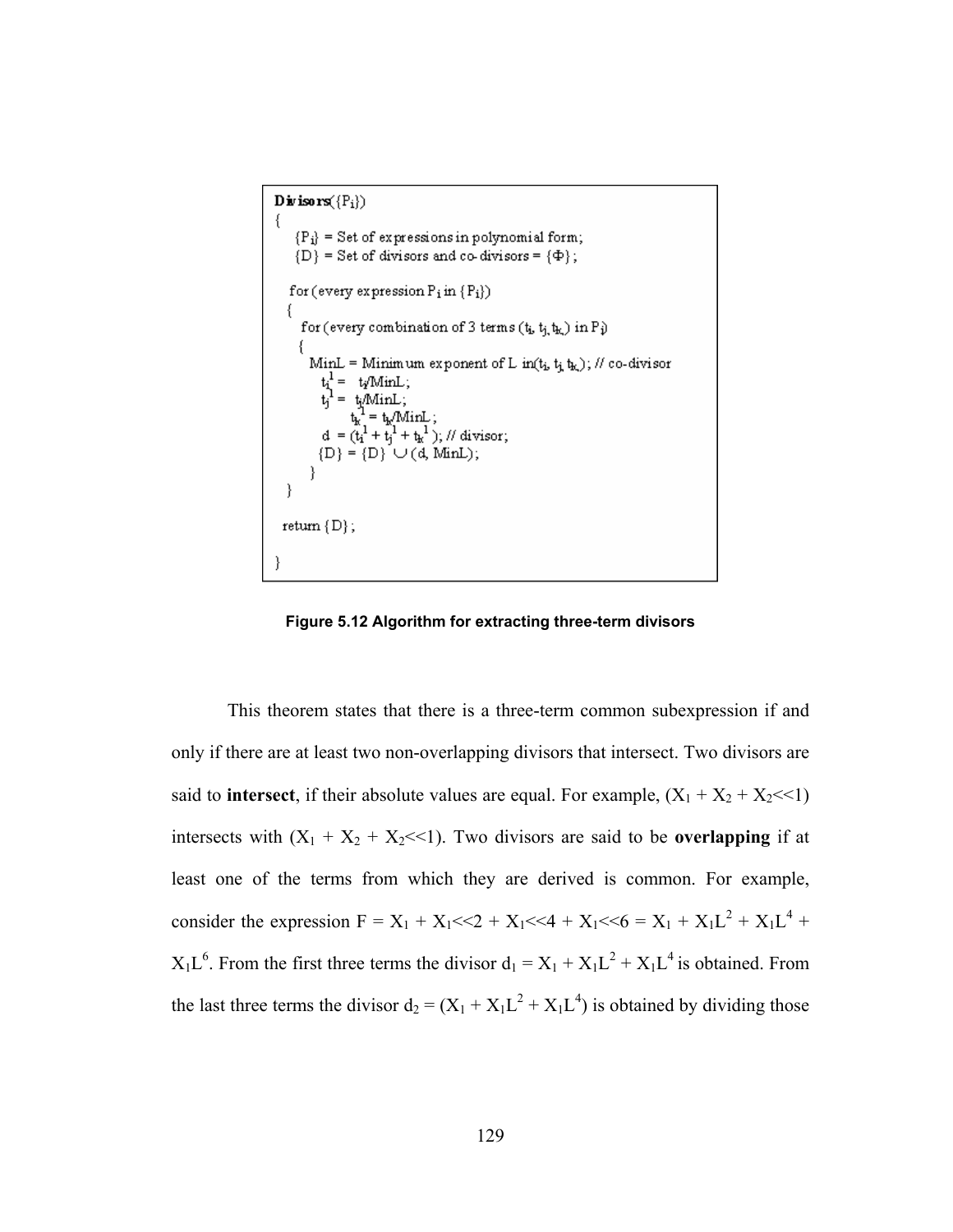three terms by  $L^2$ . Even though these divisors ( $d_1$  and  $d_2$ ) intersect, they are said to overlap since two of the terms from which they are derived are common.

The proof of this theorem is quite straightforward.

## **Proof:**

(If case): If M of the divisors in the set of all divisors intersect and are nonoverlapping, then there are M instances of the same three-term expression in the set of expressions.

(Only If case): Suppose there are M non-overlapping instances of the same threeterm expression  $d_1 = (t_i + t_k)$  among the set of expressions. Now consider two different cases. In the first case, assume the minimum exponent of L among the terms in  $d_1$  is 0. Then  $d_1$  satisfies the definition of a divisor. Since our divisor generation algorithm extracts all possible three-term divisors, there will be M nonoverlapping divisors representing  $d_1$ .

In the second case, assume that  $d_1$  does not satisfy the definition of a divisor (i.e., there are no terms in  $d_1$  with a zero exponent of L). Then we have  $d_1' = (t_i' + t_j)'$  $+$  t<sub>k</sub>') which is obtained by dividing each term in  $d_1$  by the minimum exponent of L. Now  $d_1$ ' satisfies the definition of a divisor, and reasoning as above, there will be M non-overlapping divisors representing  $d_1$ .

## **Iterative common subexpression elimination algorithm**

Figure 5.13 shows the algorithm for three-term extraction. In the first step, **frequency statistics** of all distinct divisors is computed and stored. Frequency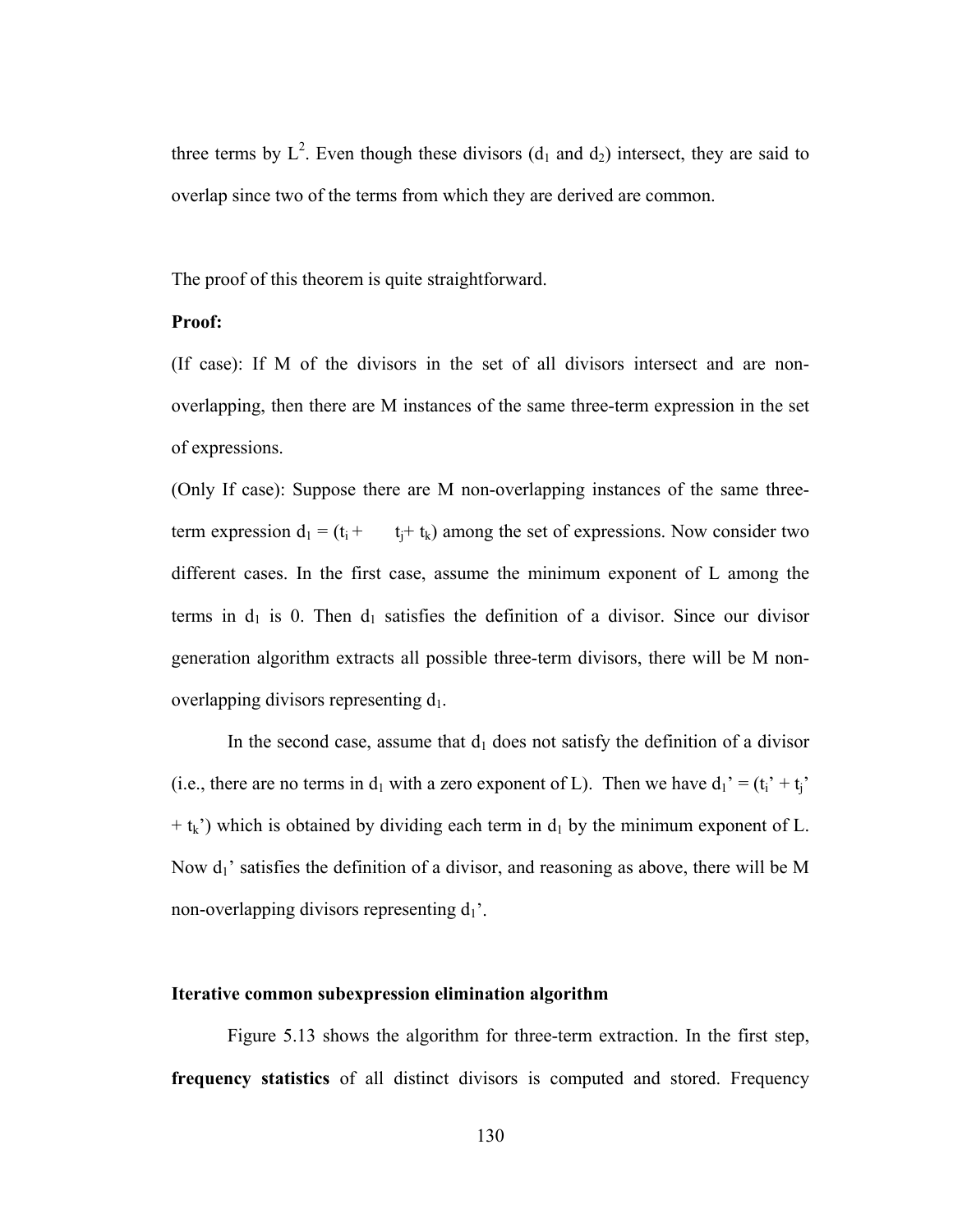statistic of each divisor is the the number of instances of that divisor. This is done by generating divisors  ${D_{new}}$  for each expression and looking for intersections with the existing set  $\{D\}$ . For every intersection, the frequency statistic of the matching divisor  $d_1$  in  ${D}$  is updated and the matching divisor  $d_2$  in  ${D_{new}}$  is added to the list of intersecting instances of  $d_1$ . The unmatched divisors in  ${D_{new}}$  are then added to {D} as distinct divisors.

```
Op timize (\{P_i\}){P_i} = Set of expressions in polynomial form;
   \{D\} = Set of divisors = \varphi;
  // Step 1. Creating divisors and their frequency statistics
    for each expression P_i in (P_i)€
       \{D_{\text{new}}\} = Divisors(P_i);
      Update frequency statistics of divisors in (D);
       \{\overline{D}\} = \{\overline{D}\}\cup\{\overline{D}_{new}\};}
  //Step 2. Iterative selection and elimination of best divisor
  while(1)€
      Find d = divisor in (D) with most number
                of non-overlapping intersections;
      if(d = NULL) break;
      Rewrite affected expressions in (P_i) using d;
      Remove divisors in (D) that have become invalid;
    Update frequency statistics of affected divisors;
     \{\tilde{D}_{\text{new}}\} = Set of new divisors from new terms added
              by division;
      (D) = (D) \cup (D_{new});Υ
 ⟩
```
#### **Figure 5.13 Algorithm for three-term extraction**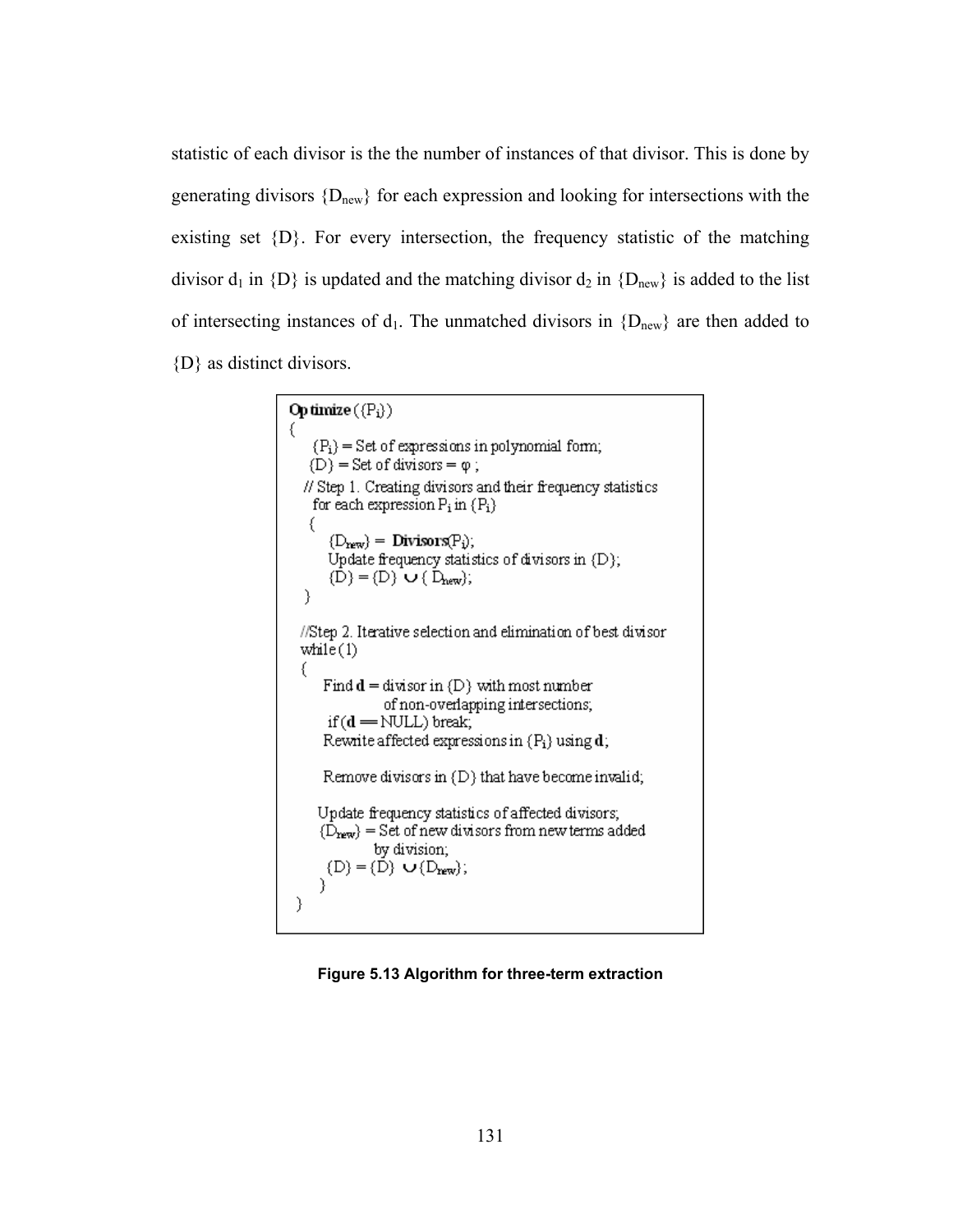In the second step of the algorithm, the best three-term divisor is selected and eliminated at each iteration. The best divisor is the one that has the most number of non-overlapping divisor intersections. Those expressions that contain this best divisor are then rewritten. Since each CSA produces two outputs, a sum and a carry, each divisor also produces two numbers representing the two outputs. Figure 5.14 shows the rewriting of the expressions after the selection of the subexpression  $D_1$  =  $X_1 + X_2 + X_2 \ll 1$ , where  $D_1$  is the extracted divisor, and  $D_1^S$  and  $D_1^C$  represent the sum and the carry outputs of  $D_1$ , respectively.

$$
D_1 = X_1 + X_2 + X_2 << 1
$$
\n
$$
Y_1 = (D_1^S + D_1^C) + X_1 << 2 + X_2 << 2
$$
\n
$$
Y_2 = (D_1^S + D_1^C) << 2
$$

#### **Figure 5.14 Expression rewriting using 3-term common subexpressions**

After selecting the best divisor, those divisors that overlap with it, no longer exist and have to be removed from the dynamic list  ${D}$ . As a result the frequency statistic of some divisors in  $\{D\}$  will be affected, and the new statistics for these divisors is computed and recorded. New divisors are generated for the new terms formed during division of the expressions. The frequency statistics of the new divisors are computed separately and added to the dynamic set of divisors {D}.

 The algorithm terminates when there are no more useful divisors. For our example expressions, after rewriting the expressions as shown in Figure 5.14, the set of dynamic divisors  $\{D\}$  is updated. No more useful divisors are found after this, and the algorithm terminates. The optimized circuit is shown in Figure 5.11.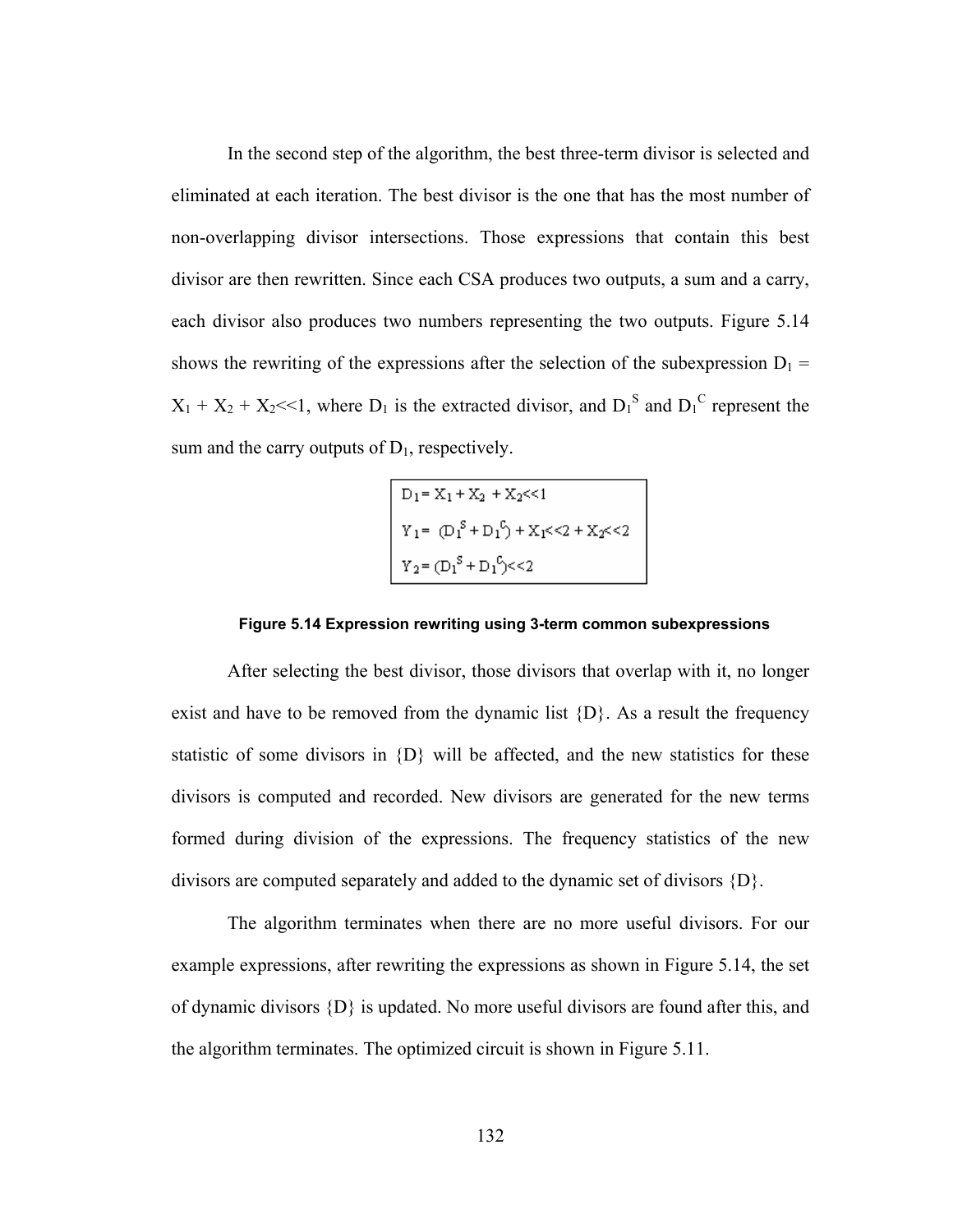**Algorithm complexity and quality:** The algorithm spends most of its time in the first step where the frequency statistics of all distinct divisors are computed and stored. For an expression with N terms, the number of 3-term divisors is  $\Theta(N^3)$ . Therefore, the complexity of the first step, for the case of M expressions is  $\Theta(MN^3)$ . In the second step of the algorithm, each time a divisor is selected, the number of terms in the affected divisor is reduced by one. In the worst case, all expressions are reduced from N terms to two terms at the end of the algorithm. The number of steps to reduce from N terms to two terms is (N-2). Since there are M expressions, the complexity of this step is Θ(MN).

## **5.2.2 Experimental Validation**

The goal of the experiments was to validate the three-term extraction technique through real synthesis results. A set of benchmarks in Sum of Product (SOP) form were considered. These included H.264 video encoding, Discrete Cosine Transform (DCT), Inverse Discrete Cosine Transform (IDCT), Discrete Fourier Transform (DFT), Discrete Hartley Transform (DHT) and Discrete Sine Transform (DST) which are all matrix multiplications. Furthermore a couple of FIR filters (20 tap and 41-tap) were considered where the SOP forms were obtained from the constant multiplications in the multiplier block. The Synopsys Design Compiler<sup>TM</sup> was used for performing the synthesis. The compile ultra option in Design Compiler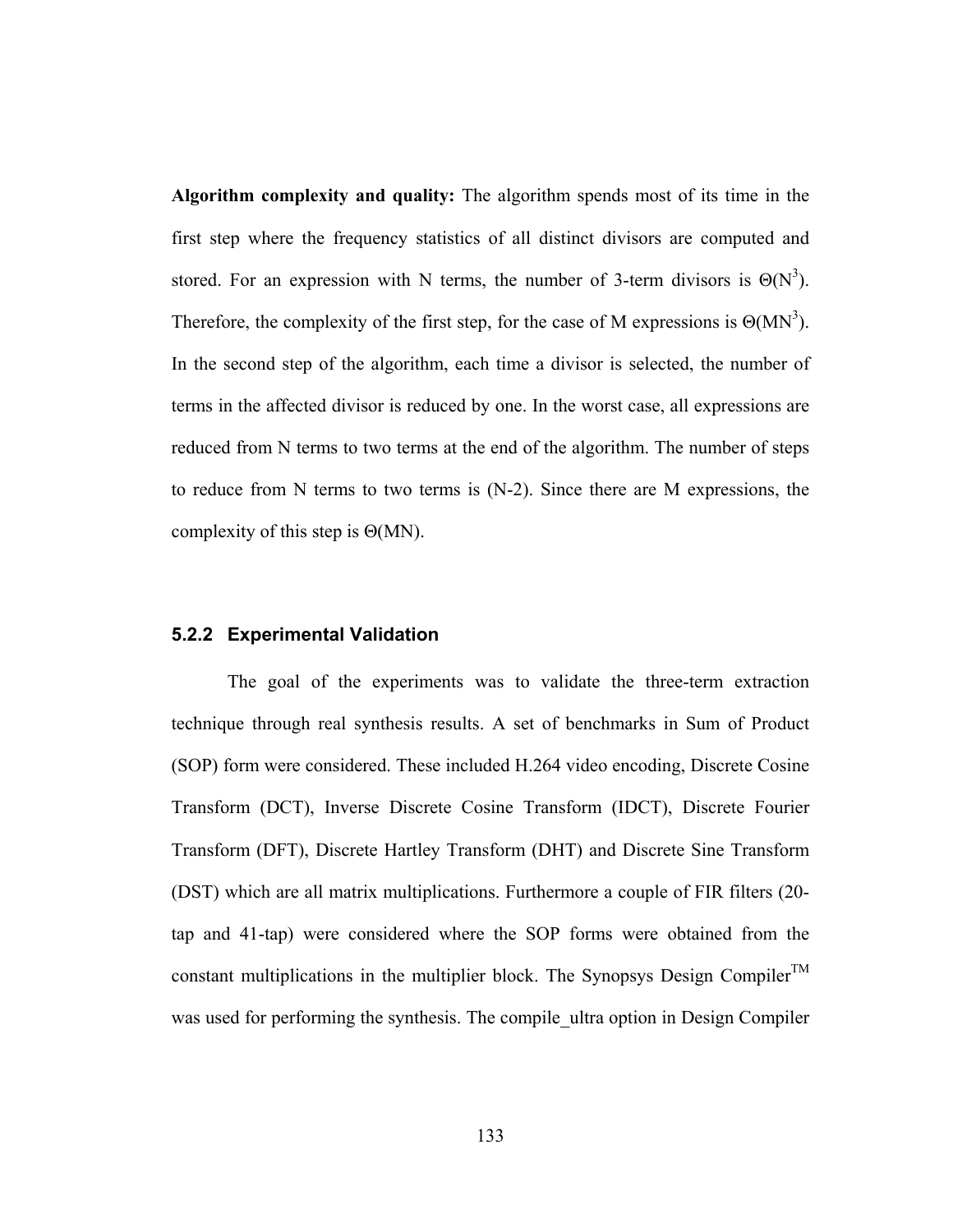was used in the synthesis. The compile ultra command performs very sophisticated datapath optimizations and arguably the best commercial tool available.

For the first six examples which are matrix multiplications, the constants were set to be 16 bits wide and for the two FIR filter examples, the constants were set to be 24 bits wide. For all examples, the input signals were set to be 12 bits wide. The bitwidths of the outputs were derived from the input bitwidths and the constant bitwidths as well as the bitwidths of the intermediate results without using any bittruncation.

For all the examples, the original expressions (without any 3-term extraction) were synthesized as well as the optimized expressions after 3-term extraction. For the optimized designs, both the binary as well as the Canonical Signed Digit (CSD) representations of the constants were considered. The mmi25.db technology library and the Synopsys Designware<sup>TM</sup> library were used for the synthesis. The mmi25.db library is a 0.25 micron technology library, and the Designware library provides the datapath components. Very tight timing constraints were set for all the examples. For the H264 example, a timing constraint of 7 ns was used. For the examples DCT, IDCT, DFT DHT and DST the timing constraint was set at 8 ns, and for the two FIR filter examples, was 5 ns. All the designs were able to meet these constraints and the critical paths for all the designs of the same example were very close to each other (within 1%). Table 5-4 compares the areas produced by the different methods. We call our extraction method as Continuous Arithmetic Extraction (CAX). The extraction using Binary representation of the constants is called CAX-Bin and the extraction using CSD representation of the constants is called CAX-CSD. We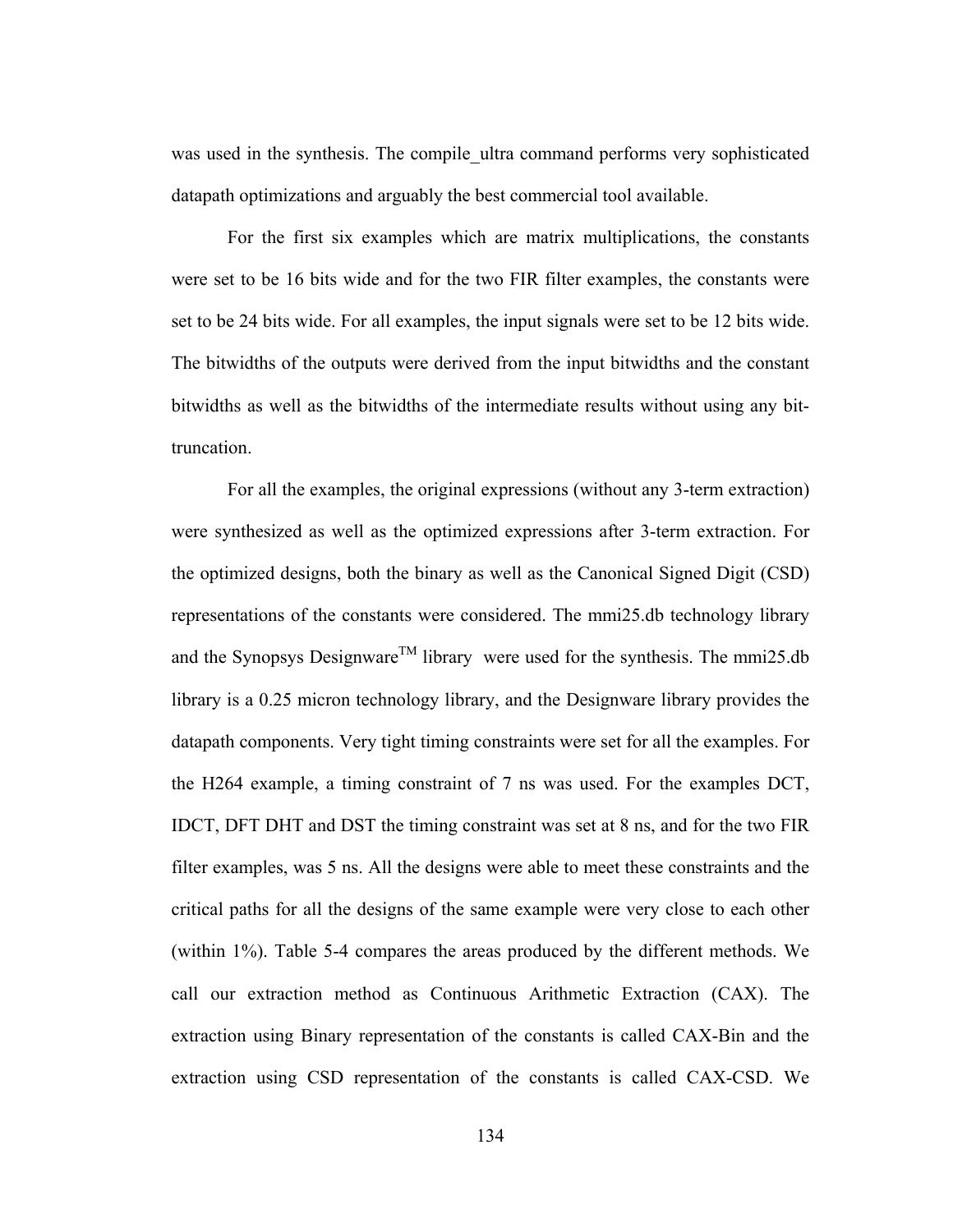compare the areas produced by these methods with the area produced by using only compile\_ultra. Figure 5.15 plots the areas produced by the different methods.

| Example          | $CAX-Bin$ | <b>CAX-CSD</b> | compile ultr | <b>Improvement of CAX-</b> |
|------------------|-----------|----------------|--------------|----------------------------|
|                  |           |                | a            | <b>CSD</b>                 |
|                  |           |                |              | over Compile ultra (%)     |
| H <sub>264</sub> | 199370    | 172810         | 202020       | 14.46                      |
| DCT <sub>8</sub> | 618940    | 526180         | 659190       | 20.18                      |
| IDCT8            | 558490    | 488780         | 579900       | 15.71                      |
| DFT8             | 532740    | 500110         | 608140       | 17.76                      |
| DST <sub>8</sub> | 637830    | 550470         | 682070       | 19.29                      |
| DHT8             | 813230    | 636100         | 767230       | 17.09                      |
| <b>FIR20</b>     | 132540    | 110550         | 124700       | 11.35                      |
| <b>FIR41</b>     | 278350    | 238720         | 282490       | 15.5                       |
| Average          | 471436    | 402965         | 488217       | 16.42                      |

**Table 5-4 Comparing areas produced by different methods on synthesis** 



**Figure 5.15 Area comparison for Sum of Products implementations using CSAs** 

The results show that the CAX-CSD method gives the least area in all cases, and on an average produced about **16.42 %** lesser area than the original expressions synthesized using compile ultra command. These results are very significant because they are achieved over the best datapath synthesis tool used in the industry.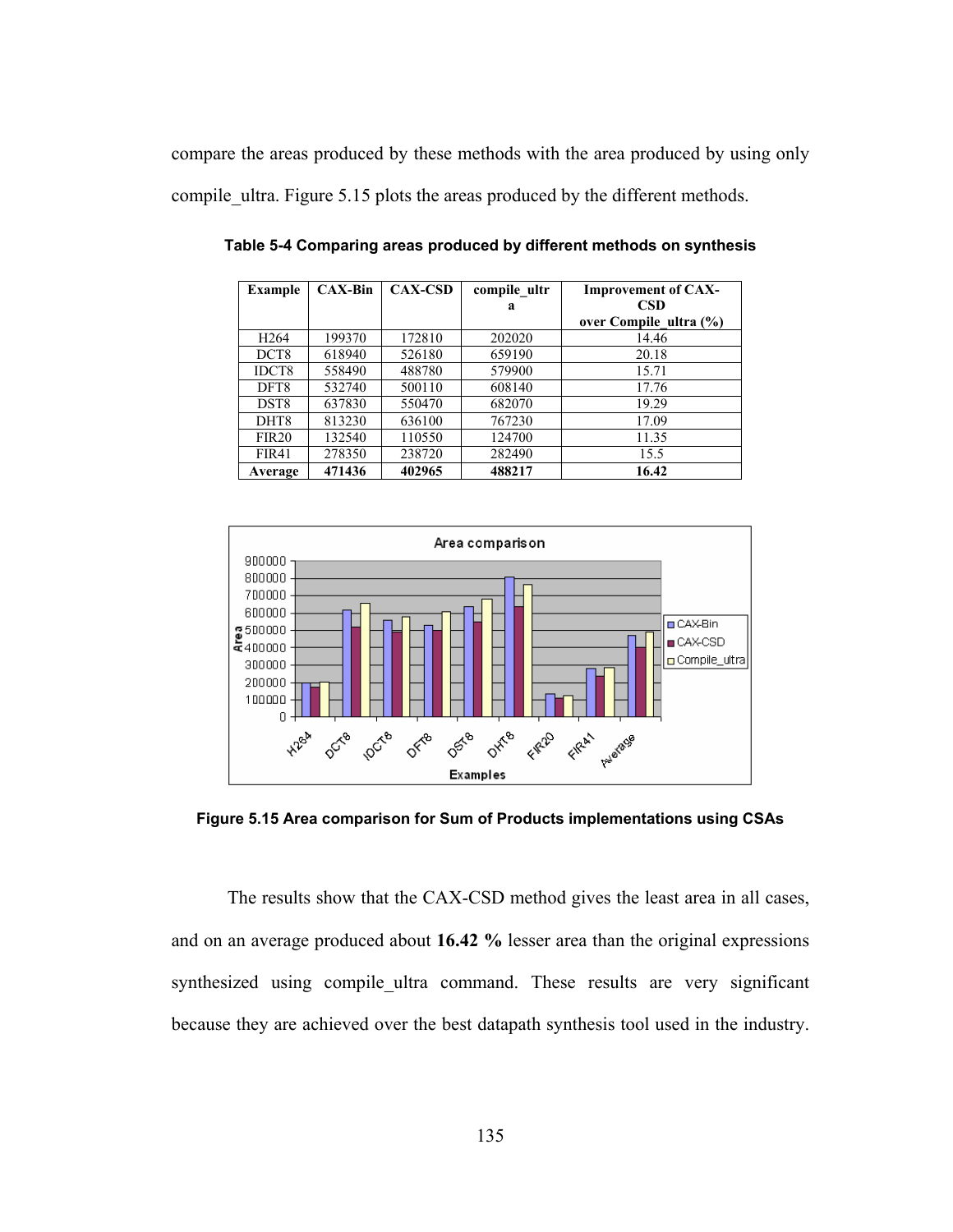It should be noted that these results are after the gate level synthesis in Design Compiler.

The area reduction that is calculated is only due to the reduction in the number of logic gates for implementing the functions, and does not factor in the area reduction due to the reduction in the number of wires. This can be calculated only after detailed place and route stages. While there could be further area reduction due to the reduction in the number of wires, there will be congestion in the layout due the presence of a number of nets with high fanout arising from the extracted common subexpressions. This congestion may offset some of the area reduction due to reduced wiring. A study of the impact of our optimizations on the final placed and routed designs is a topic of future work.

## **5.3 Performing delay aware optimization**

 This section presents some work on the delay aware commons subexpression elimination. First it is shown that extending the redundancy elimination techniques for the linear arithmetic expressions (with constant multiplications) is straightforward. This is demonstrated for both type of circuits: the one with twoinput adders (Section 3.2.2) and the one with Carry Save adders (Section 5.2). The task of performing such an optimization in the presence of a limited number of resources is very hard since the scheduling of the different operations have to be taken into account. An approach similar to the dynamic common subexpression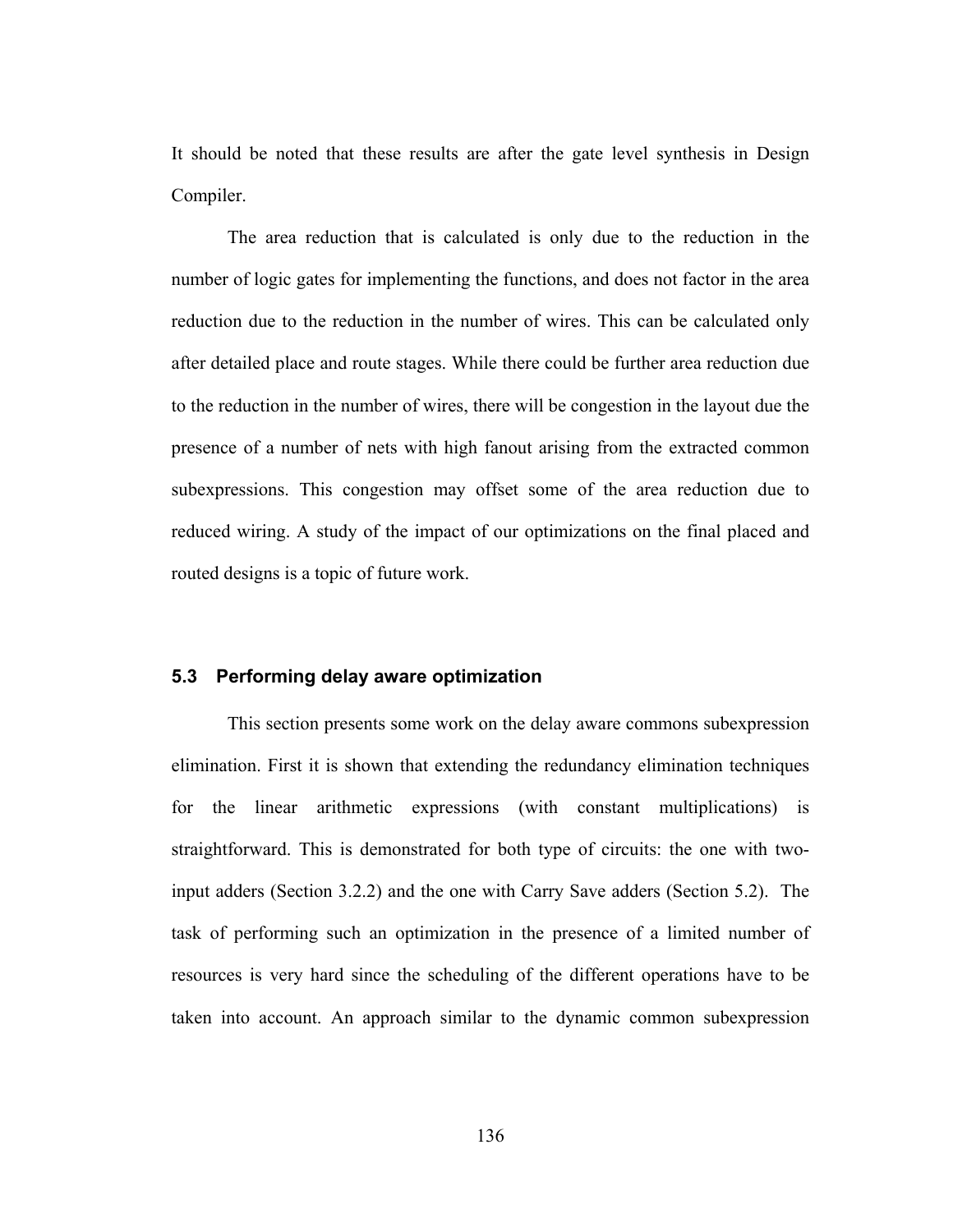elimination algorithm in [58] is used to perform resource constrained redundancy elimination. Results for this approach for a set of benchmarks are presented.

## **5.3.1 Delay aware two-term common subexpression elimination**

 The original algorithm for performing redundancy elimination in arithmetic expressions is modified (Section 3.2) to take into account the critical path of the computations. Common subexpression elimination and delay optimization is now done in one single pass. To the best of our knowledge, this is the only technique that performs both optimizations at the same time. The main attractive features of our technique are that it can be used for expressions consisting of any number of variables, with different arrival times for the variables. In conventional high level synthesis, the redundancy elimination transformations are applied independently of the delay minimization transformations, which are typically done by algorithms such as Tree Height Reduction (THR) [59]. The THR algorithm is an expensive algorithm involving extensive backtracking. Instead of doing these transformations separately, our algorithm performs redundancy elimination in such a way that the maximum limit on the delay is not exceeded.

As a motivational example, consider the evaluation of the expression  $F = a +$  $b + c + d + a \ll 2 + b \ll 2 + c \ll 2 + a \ll 3 + b \ll 3 + e$ . All the signals are available at time  $t = 0$ , except for a, which is available at time  $t = 1$ . Figure 5.16a shows the evaluation of this expression. This expression consists of nine additions and using the fastest tree structure for this expression, we get a critical path of four additions.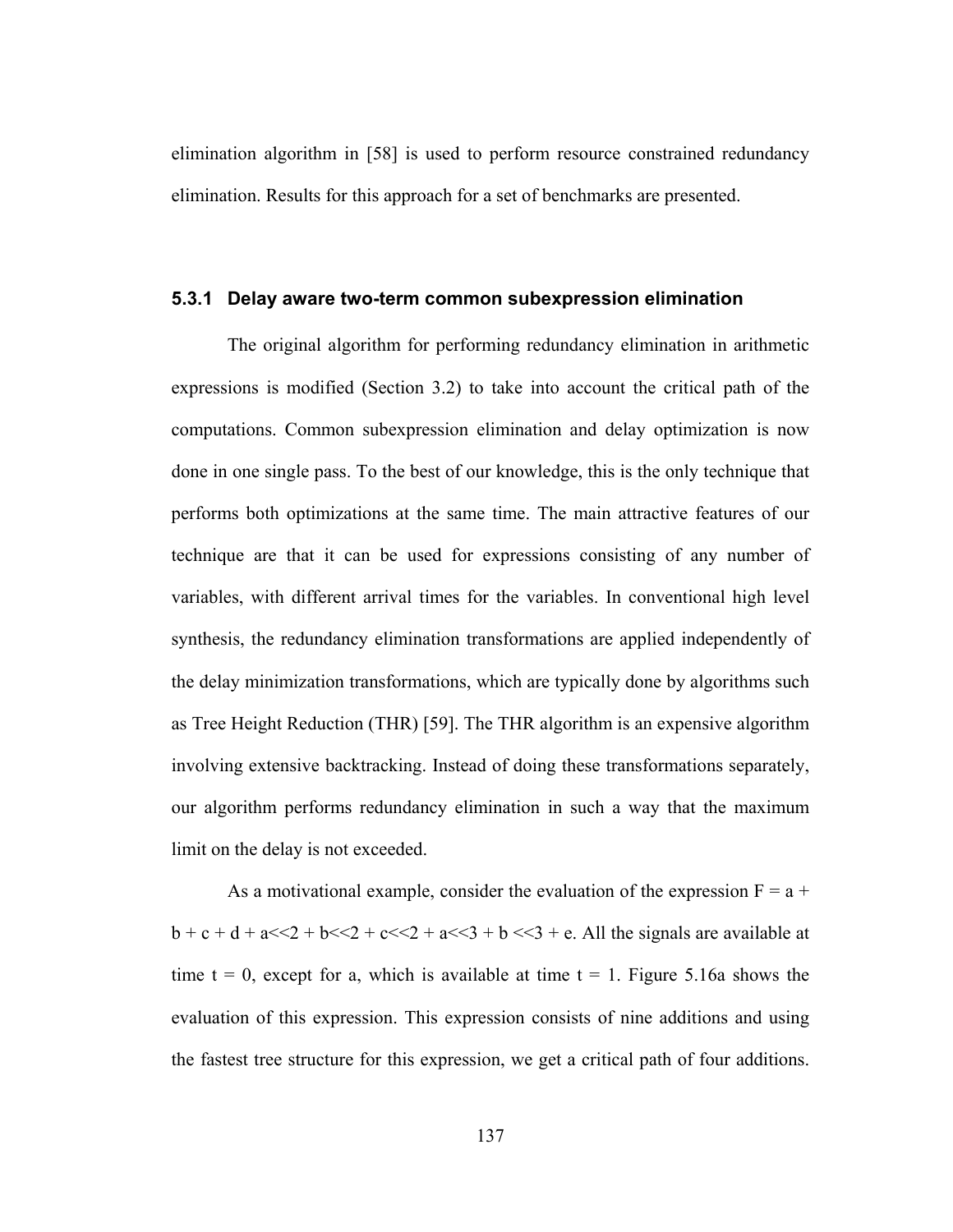From this expression, there are two common subexpressions  $d_1 = a + b$ , and  $d_2 = a + c$  $b + c = d_1 + c$ . By eliminating these common subexpressions, the implementation shown in Figure 5.16b is obtained, which now has only six additions, but the critical path has been increased to four addition steps. By doing a delay aware common subexpression method, only the the common subexpression  $d_1 = (a + b)$  is extracted, and the result has seven additions, but the critical path does not increase, as shown in Figure 5.16c.



**Figure 5.16 Optimization example (a) Original expression tree (b) Eliminating common subexpressions (c) Delay aware common subexpression elimination** 

The availability times of the various signals in the dataflow graph are shown using parenthesis on each edges of the graph. This example is used to show the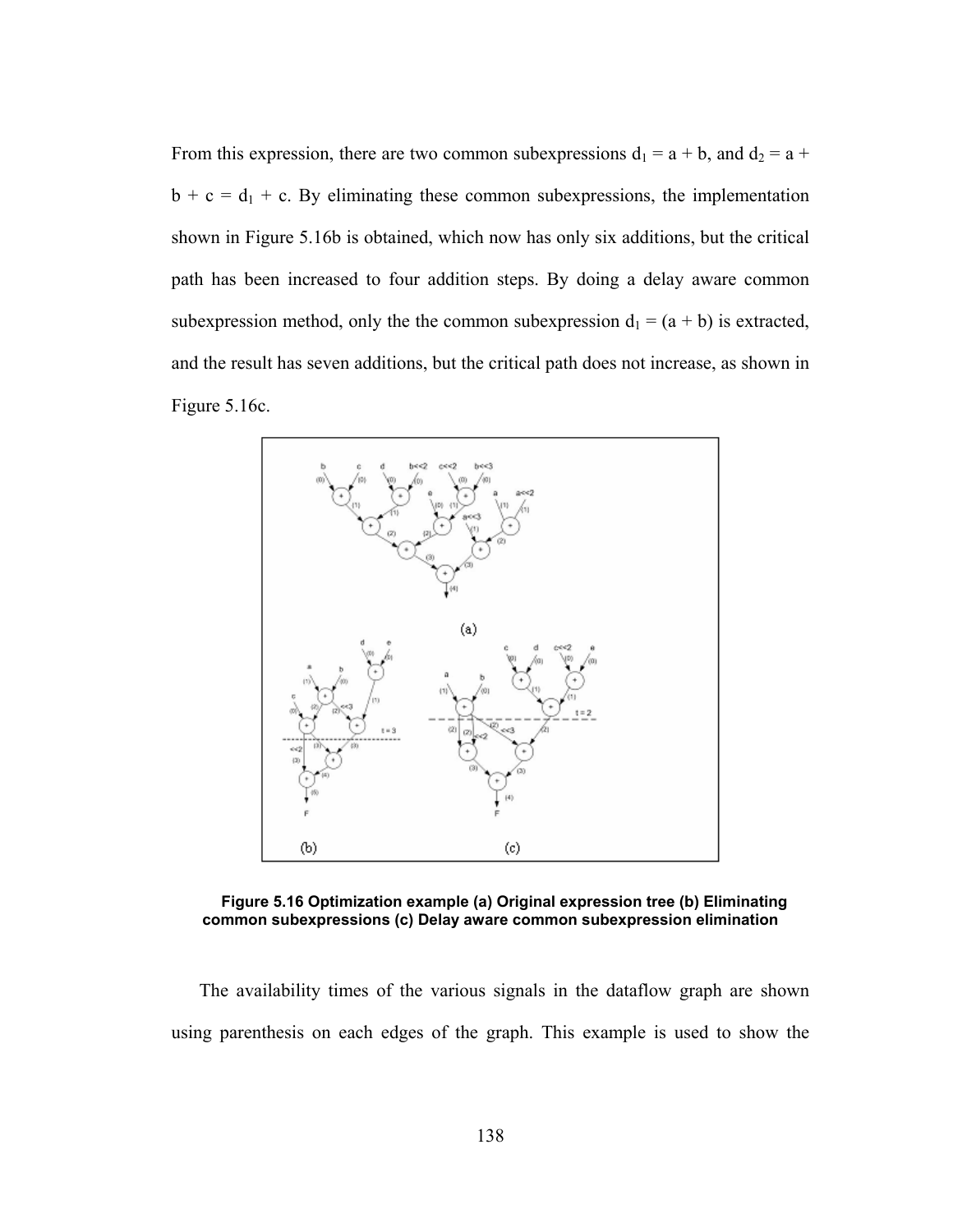working of the delay aware algorithm. Thus it can be seen that delay can increase if common subexpressions are not extracted carefully.

### **Problem formulation**

Some key concepts are now introduced and the problem is formally stated.

## *A. Minimum latency of a linear system*

Only the fastest tree implementation of the set of additions and subtractions of a linear system is considered. It is assumed that there are enough adders to achieve the fastest tree structure and achieve the minimum possible latency. When all the variables of the system are available at the same time  $(t = 0)$ , then the latency can be determined by the number of terms  $N_{\text{max}}$  of the longest expression in the system. The latency is then given by

$$
Min-Latency = \lceil \log_2 N_{\max} \rceil
$$

#### **Equation 5-6**

 When the signals have different arrival times, even then the latency can be calculated by Equation 5-6, but the number of terms has to be adjusted to take into account the different availability times of the terms. The arrival times are assumed to be integer numbers and the delay of an adder/subtractor is assumed to be one unit. For each term with arrival time  $t_i > 0$ , the term can be viewed as being produced by the summation of  $2^{t_i}$  dummy terms, which are available at time  $t = 0$  (the delay of the summation being  $t_i$ ). Therefore the number of terms for the expression is increased by 2<sup>t<sub>i</sub></sup> −1. For example, consider the expression shown in Figure 5.16a. This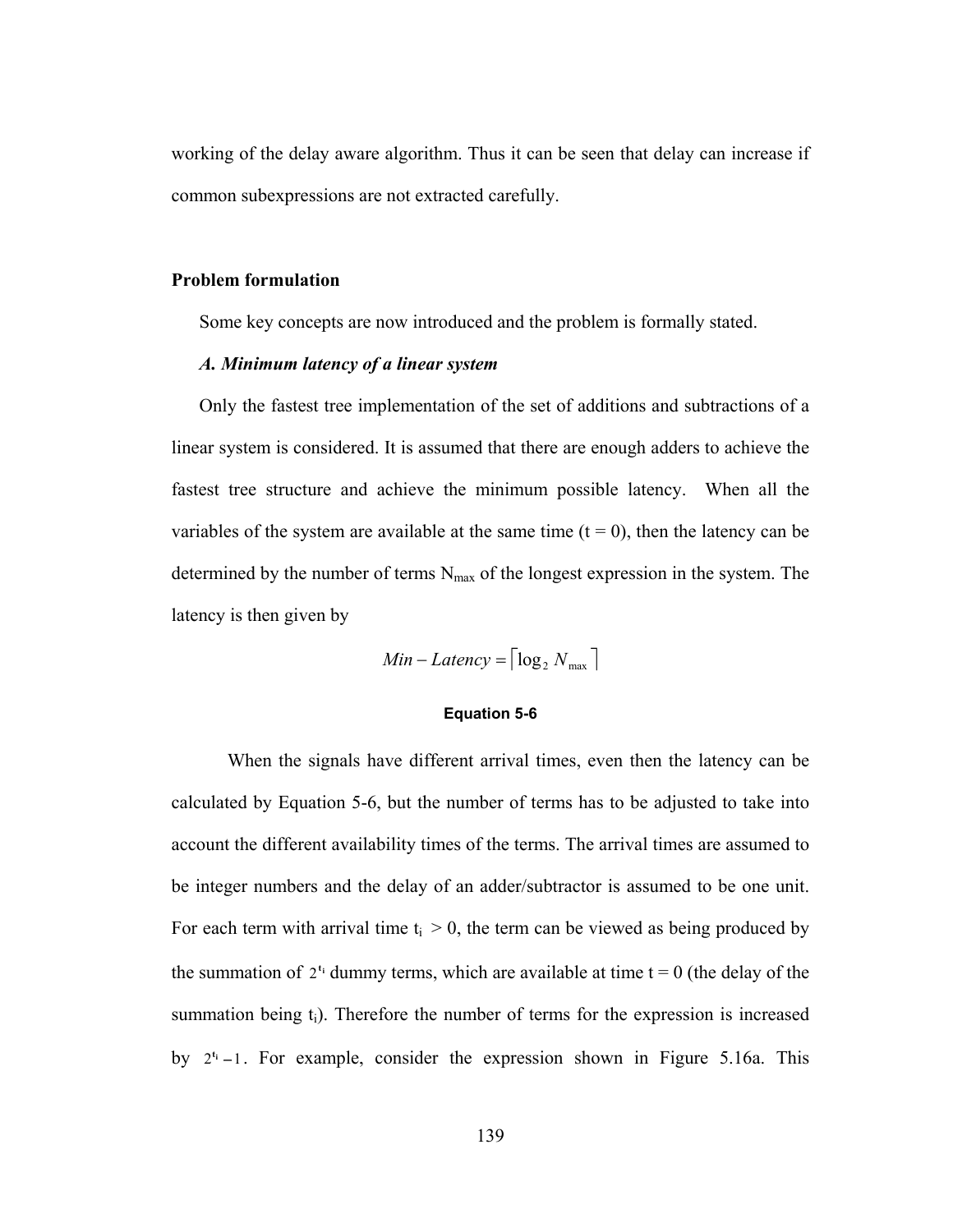expression has 10 terms, out of which three of them have arrival times equal to 1. Therefore the number of terms is calculated as  $10 + 3*(2^1 - 1) = 13$ . The minimum delay of the expressions calculated from Equation 5-6 is 4 units.

## *B. Recursive and Non-Recursive Common Subexpressions*:

A recursive common subexpression is a subexpression that contains at least one other common subexpression extracted before. For example, consider the constant multiplication (1010-101010-1)\*X as shown in Figure 5.17a. The common subexpression  $d_1 = X + X \ll 2$  (Figure 5.17b) is non-recursive, and it reduces the number of additions by one. Now, the common subexpression  $d_2 = (d_1 \ll 2 - X)$  is recursive since it contains the variable  $d_1$  which corresponds to a previously extracted common subexpression. Extracting this leads to the elimination of one more addition.

$$
F = (1010-101010-1)*X
$$
  
= X<<10 + X<<2 - X<<6 + X<<4 + X<<2 - X  
(a) Original expression  

$$
d_1 = X + X<<2
$$
  

$$
F = d_1 <<8 + d_1 <<2 - X<<6 - X
$$
(b) Non-recursive common subexpression elimination  

$$
d_1 = X + X<<2
$$

$$
d_2 = d_1 <<2 - X
$$

$$
F = d_2 <<6 + d_2
$$
(c) Recursive common subexpression elimination

**Figure 5.17 Recursive and Non-Recursive common subexpression elimination** 

*C. Problem statement*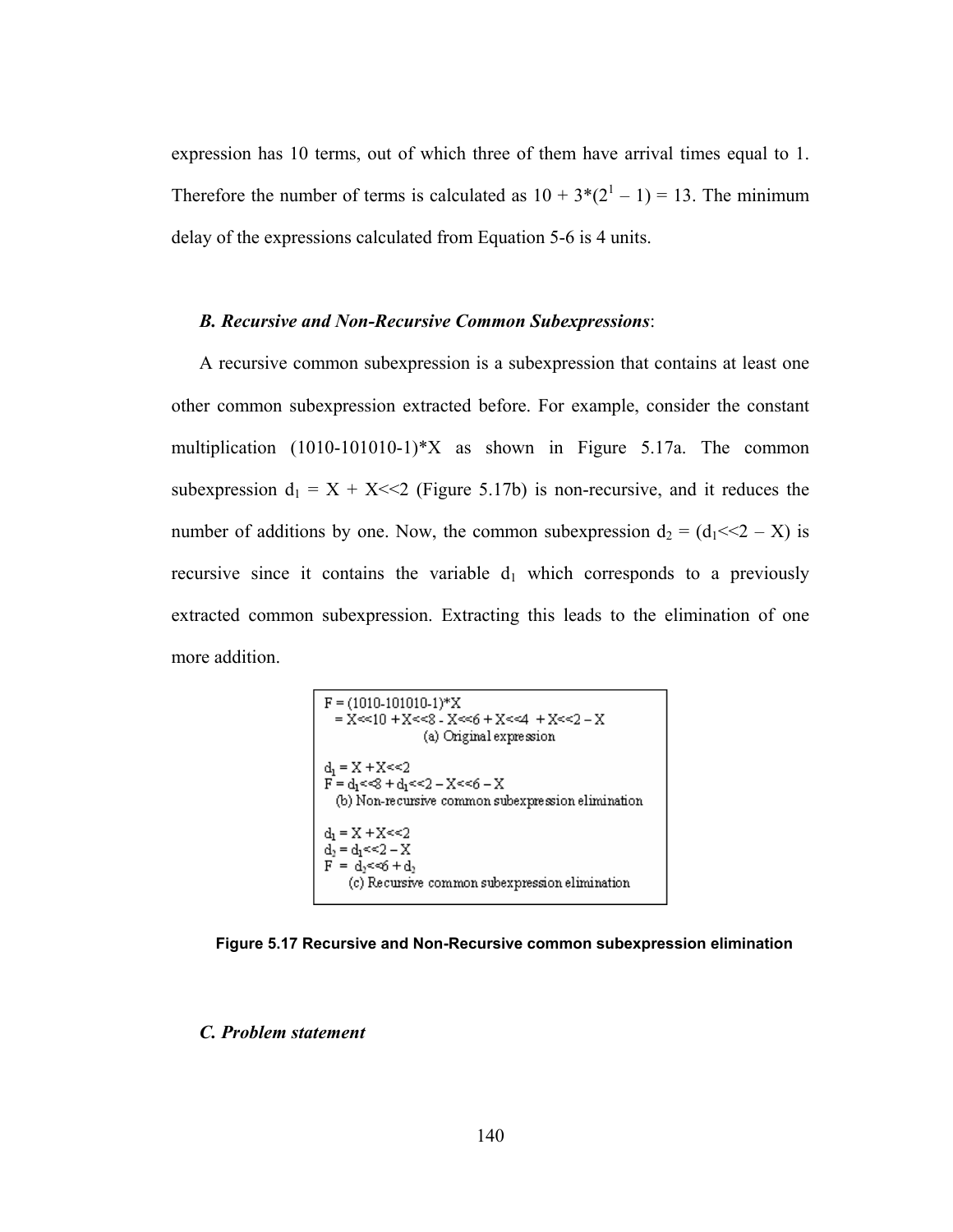The problem can be formulated thus. Given a multiplierless realization of a linear system, minimize the number of additions/subtractions as much as possible such that the latency does not exceed the minimum specified latency. For purposes of simplicity the explanations in this section target the minimum possible latency as described by Equation 5-6. As per the problem statement, both recursive and nonrecursive common subexpressions are explored to give the maximum reduction in the number of additions, without exceeding the delay constraint.

## **Delay aware common subexpression elimination algorithm**

 The algorithm takes into account the effect of delay on selecting a particular divisor as a common subexpression. Only those instances of a divisor that do not increase the delay of the expression beyond the maximum specified delay limit are considered. First the delay calculation of an expression on selection of divisor is explained. The main algorithm is then explained. For simplicity it is assumed that the delay for a single addition/subtraction is one time unit, and that the arrival times of all the variables have been normalized to integer numbers.

## *A. Calculating delay*

 Each divisor is associated with a level which represents the time (in integer units), when the value of the divisor is available. Furthermore, each divisor is associated with the number of original terms covered by it. To handle variables with different arrival times, it is assumed that each term available at time  $t_i$  is covered by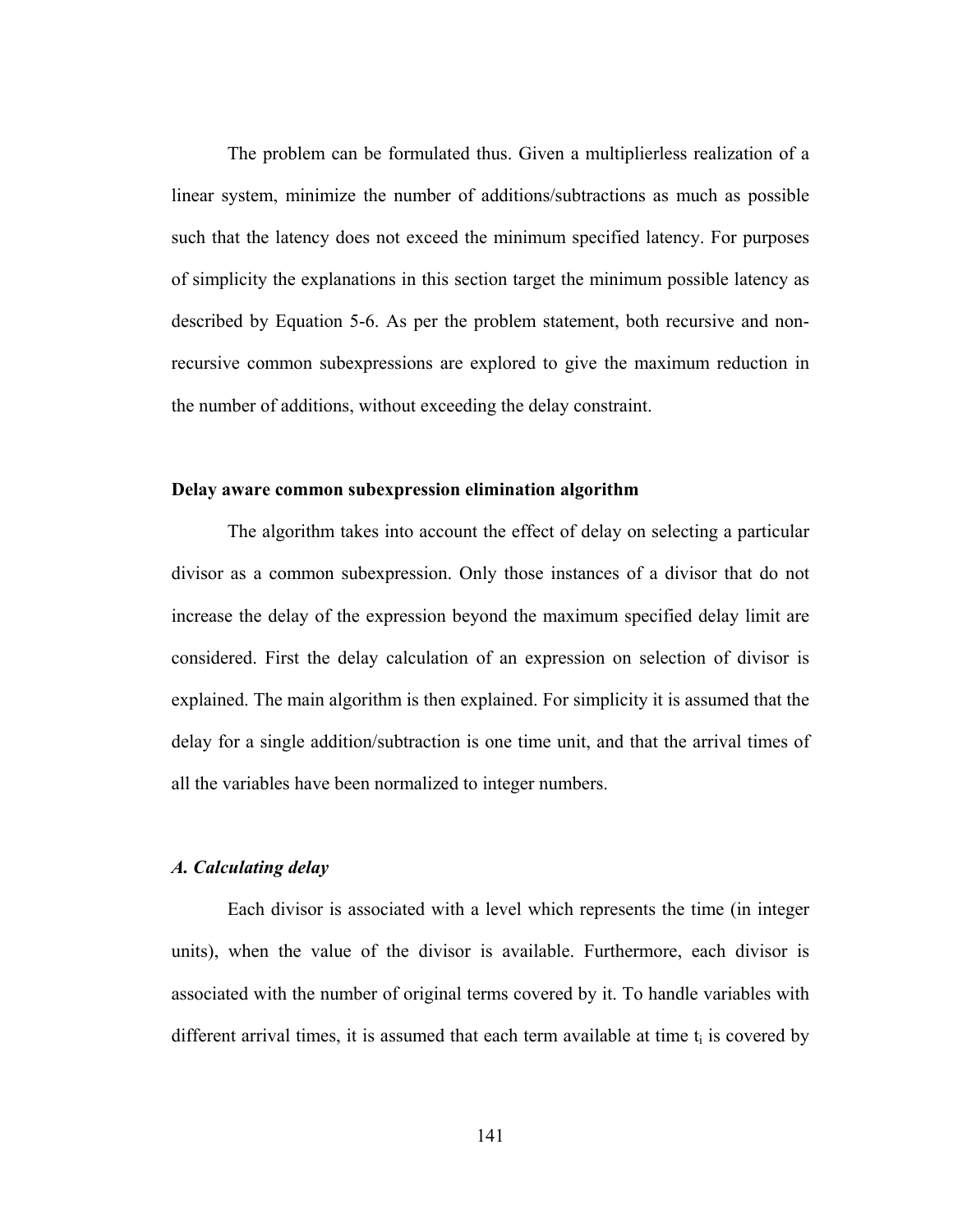$2<sup>i</sup>$  original dummy terms. This has no impact on the quality of the solution, and helps to predict the delay using a simple formula, as is explained later.

 Consider the expression F as shown in Figure 5.18. The arrival times of the variables are shown as superscripts. The calculation of the level of the divisor and the original terms covered by the divisor is illustrated in the figure. The procedure for the calculation of the delay of an expression, after the selection of a divisor that is contained in the expression is illustrated in Figure 5.19. The terms  ${T<sub>E</sub>}$  of the expression are partitioned into the terms  ${T_1}$  covered by the divisor and the remaining terms  ${T<sub>2</sub>}.$ 

```
F = a^{(0)} + b^{(1)} + c^{(2)} + d^{(0)}d_1 = (b^{(1)} + c^{(2)})<br>Level(d_1) = 3<br>Original terms covered(d_2) = 2^1 + 2^2 = 6\begin{array}{l} d_2=d_1+a \; \text{Level}(d_2)=4 \\ \text{Original terms covered}(d_2)=6 \; +1=7 \end{array}
```
**Figure 5.18 Divisor information** 

| $p = #$ of instances of Divisor D in expression<br>t = Delay(adder-steps) in computing divisor D                                                             |
|--------------------------------------------------------------------------------------------------------------------------------------------------------------|
| ${T_1}$ = current terms covered by 'p' instances of D<br>$\{T_{\mathbf{E}}\}$ = current terms in the expression<br>${T_2} = {T_E} - {T_1} =$ Remaining terms |
| $K = # of Values in {T1} still available for computation$<br>after time t                                                                                    |
| Total values available = $p + K$<br>Delay of expression = $(\overline{t} + \lceil \log_2(p + K) \rceil)$                                                     |

**Figure 5.19 Procedure for calculating delay**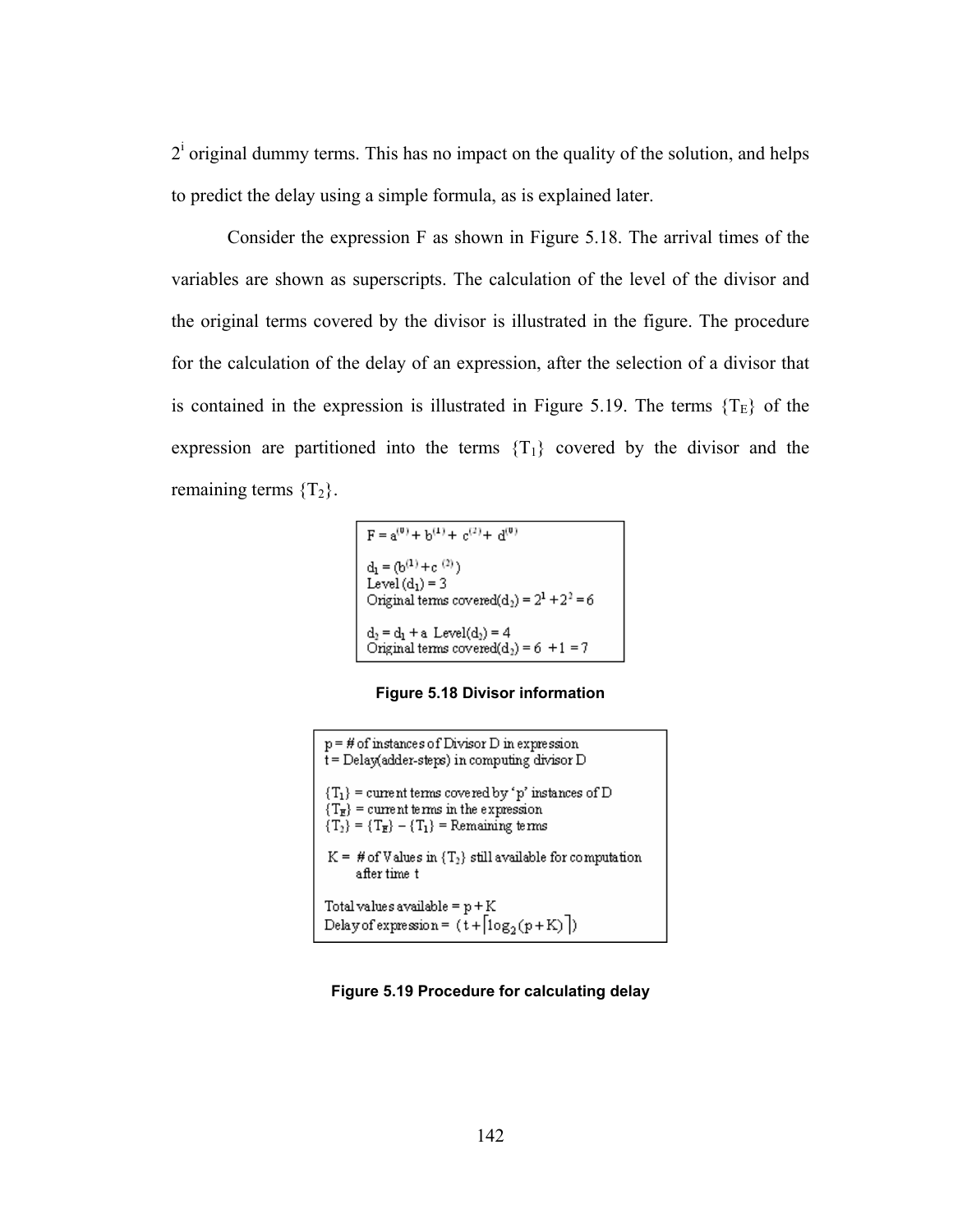The delay is calculated from the number of values that are available for computation after the time (t) taken to compute the divisor under investigation. Among  $\{T_1\}$  terms, there will be 'p' values available corresponding to the 'p' instances of the divisor. The number of values from  $\{T_2\}$  that are available after time t has to be calculated. In general, the terms in  $\{T_2\}$  have to be scheduled to get this information. But scheduling for every candidate divisor using a simple algorithm like As Soon As Possible (ASAP), which is quadratic in the number of terms is expensive. For a lot of cases, this can be calculated using a simple formula.

Let  $T_{20}$  be the number of original terms corresponding to the terms in  $\{T_2\}$ . If none of the terms in  $\{T_2\}$  have been covered by any divisor, or they are covered by divisors covering power of two original terms implemented in the fastest tree structure (covering  $2^{j}$  original terms with delay j), then K can be quickly calculated using the formula

$$
K = \left\lceil \frac{T_{2o}}{2^t} \right\rceil
$$

#### **Equation 5-7**

The cases in which the algorithm can be speeded up are:

1. The divisor covers power of 2 original terms with the fastest possible tree structure  $(2^j)$  original terms with delay of j). In this case, the delay need not be estimated, and all non-overlapping instances can be extracted without increasing the delay.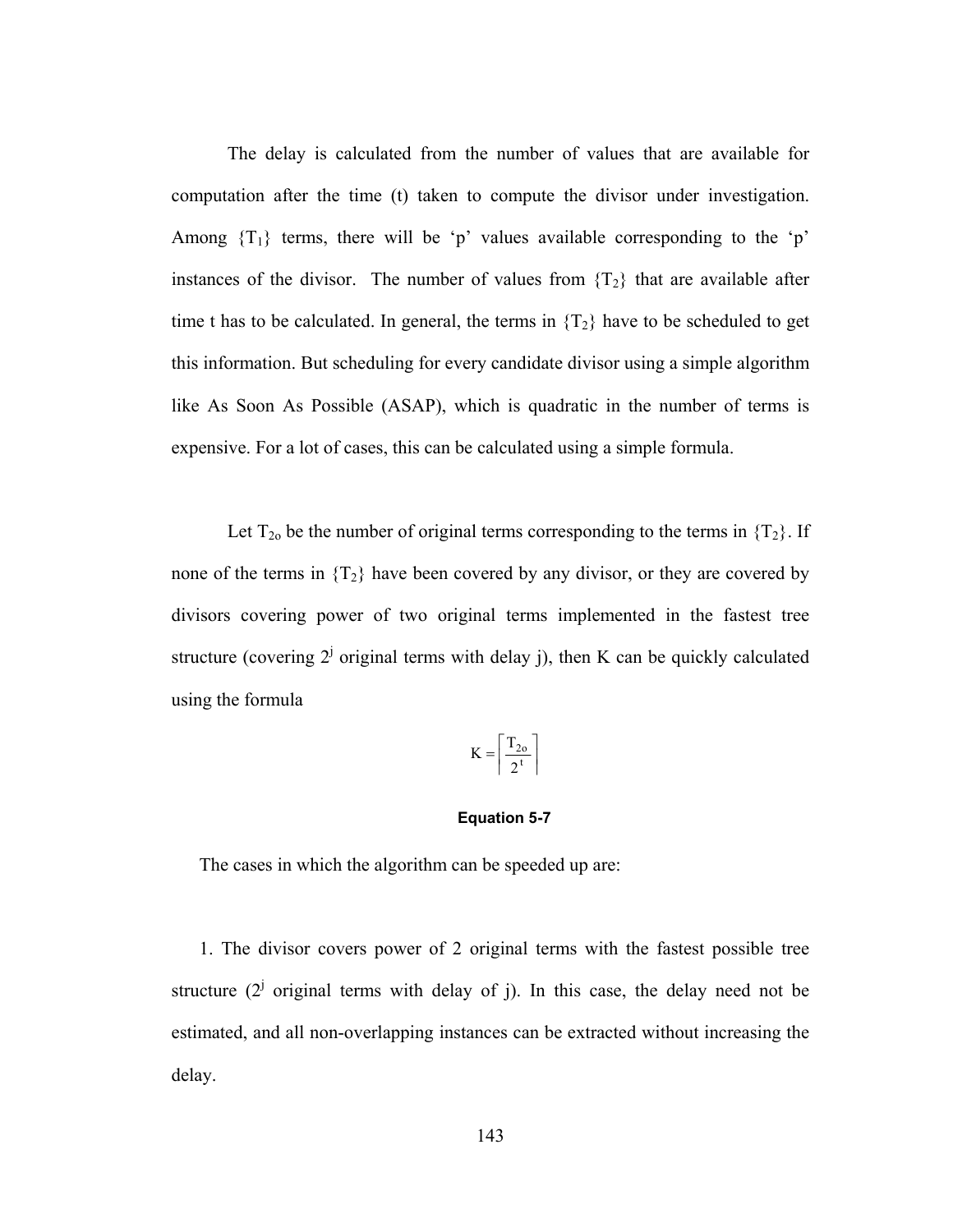2. The remaining terms (terms not covered by the divisor) have not been covered by any divisor.

3. Of the remaining terms (terms not covered by the divisor), some or all of the terms may be covered by divisors. If these divisors cover power of 2 original terms with the fastest possible tree structure, then the formula can be used. Using these pruning conditions helps to significantly speed up the algorithm.

If the terms in  $\{T_2\}$  do not satisfy this criterion, then K has to be calculated using ASAP (As Soon As Possible) Scheduling [8].



**Figure 5.20 Delay calculation for example expression** 

The delay calculation for the example expression is illustrated in Figure 5.20. In part (a), the delay calculation for divisor  $d_1 = (a + b)$  is illustrated. The delay of this divisor is two units. The expression tree corresponding to the selection of this divisor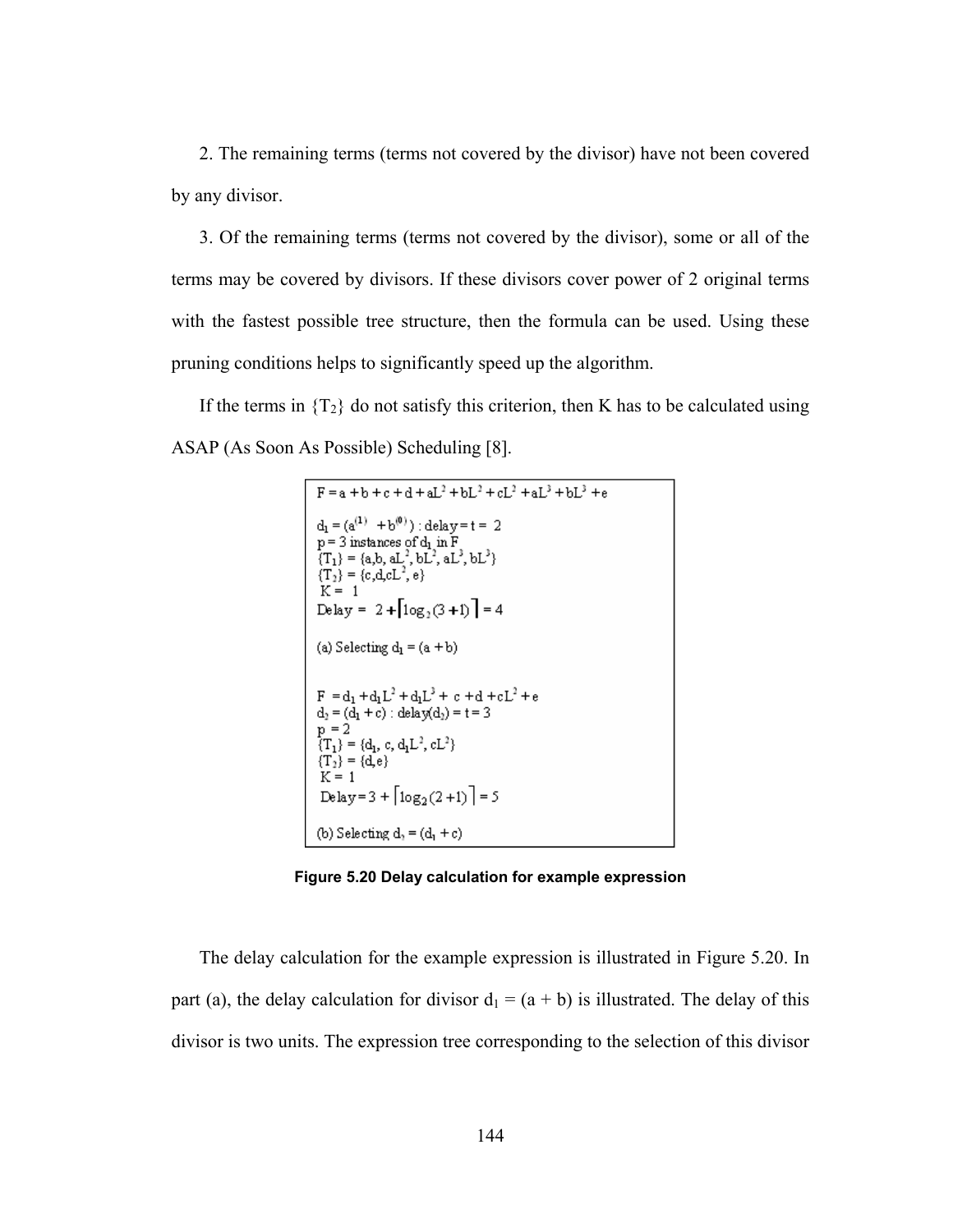is shown in Figure 5.16c. From this figure, it can be seen that four values are available for computation after one adder step. Three of them (p) correspond to the three uses of the divisor  $d_1$  and  $K = 1$  of them is from  ${T_2}$  (the terms other than those covered by  $d_1$ ). K can also estimated by the formula in Equation 5-7. The delay is calculated to be 4.

Figure 5.20b shows the delay calculation when  $d_2 = (d_1 + c)$  is selected. The delay of the divisor  $d_2$  is three units. The expression tree showing the selection of  $d_2$ can be seen in Figure 5.16b. From the figure, the number of values available for computation after  $t = 3$  adder steps is three. Two of them (p) correspond to the two uses of divisor  $d_2$  and the other one (K) corresponds to the value e. K can also be calculated using Equation 5-7 . The delay is calculated to be 5, and the expression tree is as shown in Figure 5.16b.

#### *B. Optimization algorithm*

 The optimization algorithm is a modification of the two-term iterative common subexpression elimination algorithm (Figure 3.25) discussed in Section 3.2. The only difference between the delay aware optimization algorithm and the original algorithm is that in the delay aware version, the *true value* of each divisor instead of just calculating the number of additions that are saved by it. This true value is equal to the number of instances of the divisor that can be selected without increasing the delay beyond the maximum specified delay (MaxDelay). The delay for each instance of each divisor is calculated using the method described earlier. Since the procedure for calculating true value is the only difference between the delay aware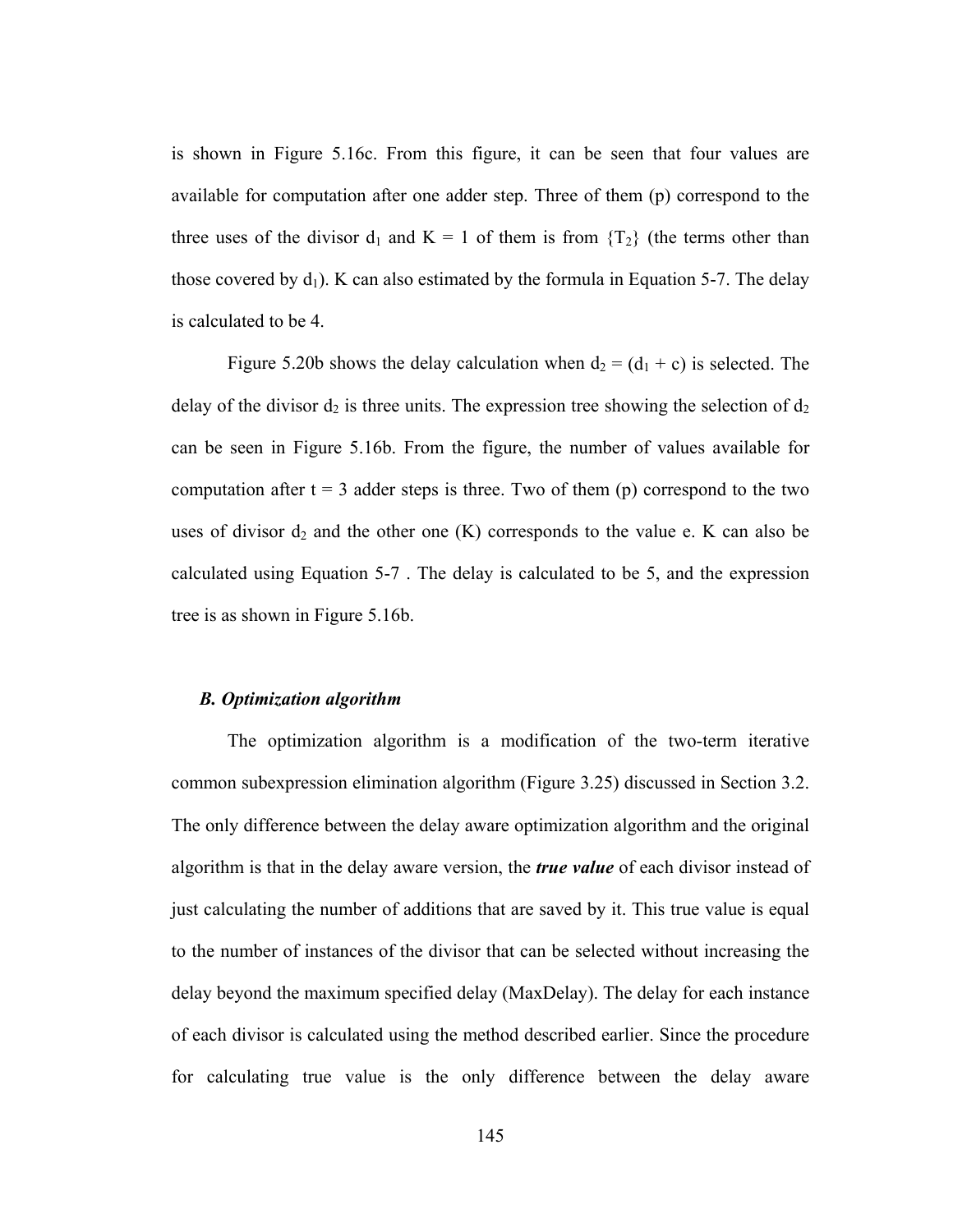optimization algorithm and the original algorithm in Figure 3.25, only that procedure is illustrated in Figure 5.21.

```
Find true value(d, MaxDelay)
  d = distinct divisor in set of divisors \{D\}\{d_{instmess}\} = Set of instances of divisor d
 {P_i} = Set of expressions containing
          any of the instances in { diretances }
{Alloved instances} = \varphi;for each expression P_i in \{P_i\}- {
   \{V \text{ did}_d\}_{i} = \text{Set of non-overlapping instances}that can be extracted in P<sub>i</sub>without
                    making its delay > MaxDelay;
   {Allowed_instances}
          = {Allowed_instances} \cup {V alid_d}<sub>i</sub>;
  }
 True_value = |\{\text{Allowed}\_\text{instances}\}\|;
 return True value;
<sup>-</sup>
```
**Figure 5.21 Algorithm to find the true value of a divisor** 

This procedure is called for each candidate divisor d, with the given limit on the maximum delay MaxDelay. In this procedure, first the set of all expressions which contain instances of that divisor are collected in the set  ${P_i}$ . Now for each expression  $P_i$  in that set, the number of non-overlapping instances of divisor d that do not increase the critical path of  $P_i$  beyond MaxDelay is calculated. The true value of the divisor is then equal to the sum of such instances over all the expressions in  ${P_i}.$ 

# *C .Experimental results*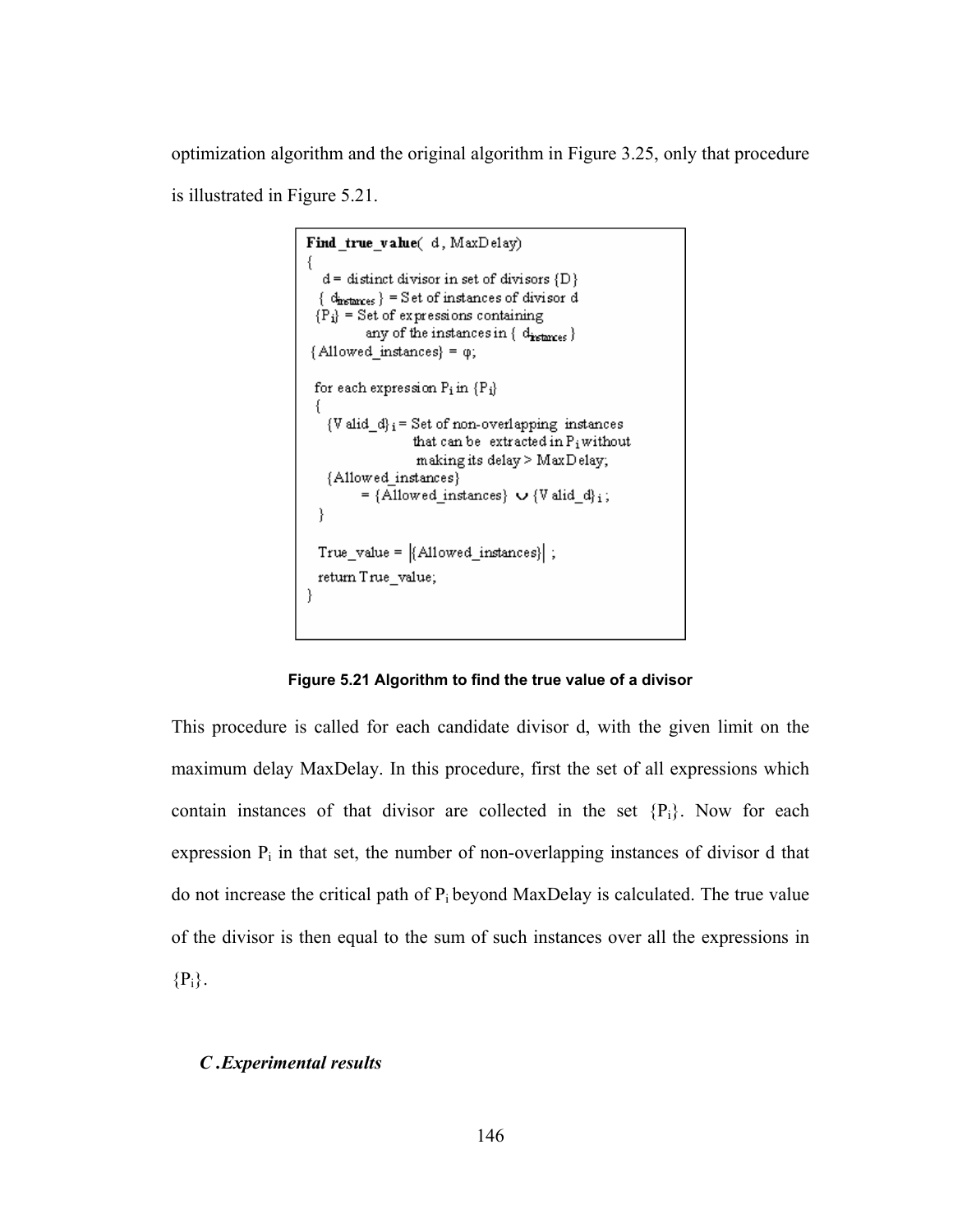Results for the delay aware algorithm on a set of FIR filters and DSP transforms are presented. The delay produced by the delay ignorant algorithm (Section 3.2) with the delay aware common subexpression elimination algorithm is compared. The number of additions and subtractions produced by the two algorithms and the Non-Recursive Common Subexpression Elimination (NRCSE) algorithm [60] is compared. The delay and the number of operations produced by the delay aware extraction method is compared with that produced by the delay ignorant method (Section 3.2.2) and the Non-Recursive Common Subexpression Elimination (NRCSE) method [60]. The results are shown in Table 5.3, where A denotes the number of additions and CP denotes the delay. The results for the NRCSE algorithm, delay ignorant algorithm and the delay aware algorithm are arranged in columns (I), (II) and (III) respectively. All the coefficients in these filters are converted to integers and rounded, and are represented using 24 digits of precision. The four filters shown in the results have 401, 401, 20 and 41 taps respectively.

| <b>Filter</b> | Original |   |      |          |     |   |     |          |
|---------------|----------|---|------|----------|-----|---|-----|----------|
| #             |          |   | A    | $\bf CP$ | A   |   | A   | $\bf CP$ |
|               |          | D |      |          |     | D |     |          |
|               | 2002     |   | 1184 |          | 316 |   | 317 |          |
|               | 1540     |   | 921  |          | 239 |   | 254 |          |
|               | 106      |   | 59   |          | 23  |   | 23  |          |
|               | 238      |   | 46ء  |          | 54  |   | 54  |          |

**Table 5-5 Experiments on FIR filters (I) = NRCSE, (II) = Delay ignorant (III) = Delay aware methods** 

The results show that the delay ignorant method produced the least number of additions compared to the other methods, but the critical path is exceeded in two cases. In comparison, the delay aware optimization produces the fastest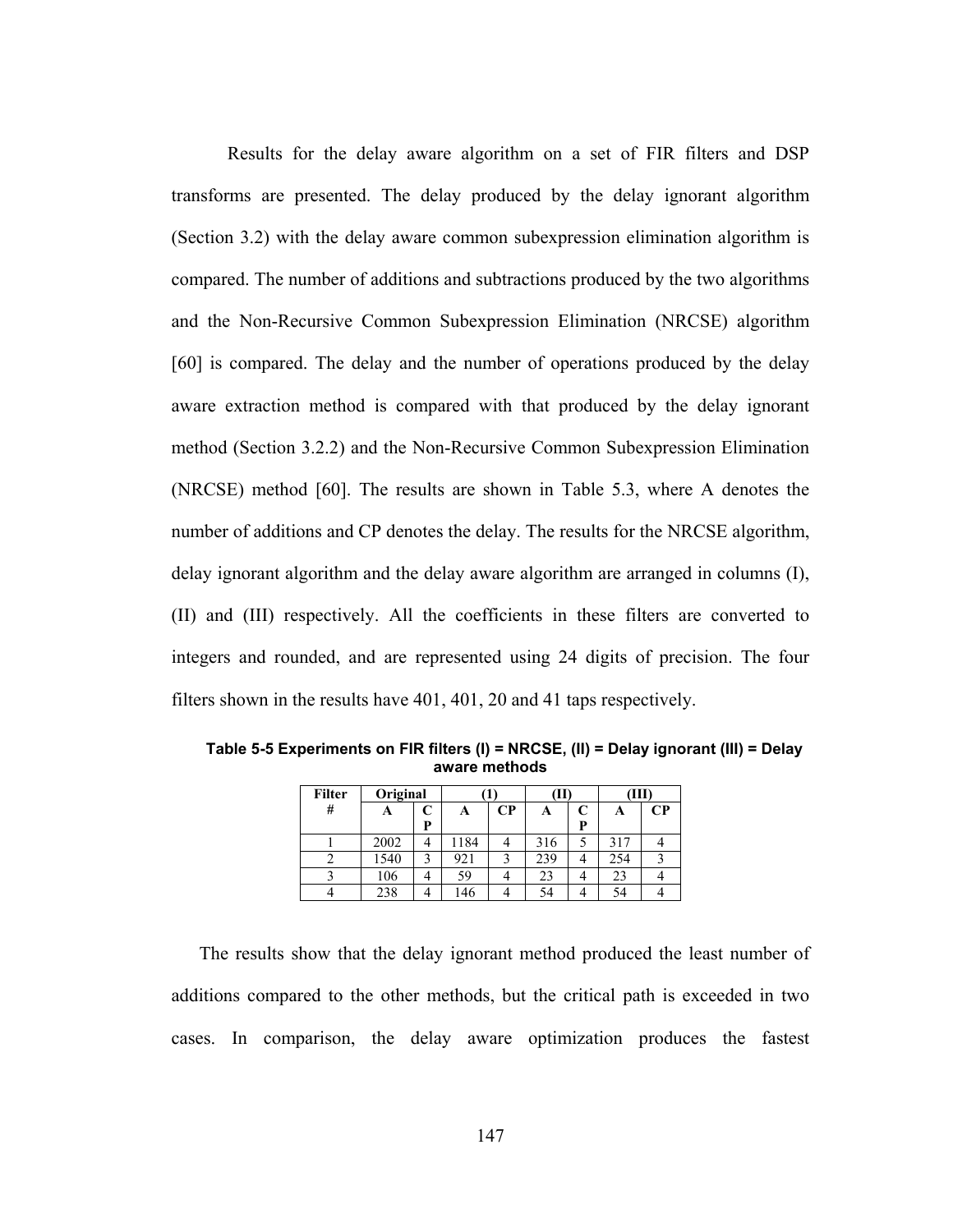| $[35]$ .       | The  |                  |          |     |                          |          |                       |               |       |     | <b>NRCSE</b> |
|----------------|------|------------------|----------|-----|--------------------------|----------|-----------------------|---------------|-------|-----|--------------|
|                |      | <b>Transform</b> | Original |     | <b>Delay</b><br>ignorant |          | <b>Delay</b><br>aware |               |       |     |              |
| method         | also |                  | A        | CP  | A                        | $\bf CP$ | A                     | $\bf CP$      | gives |     | the          |
|                |      | <b>DCT</b>       | 2033     | 8   | 946                      | 8        | 946                   | 8             |       |     |              |
| fastest        |      | <b>IDCT</b>      | 1784     |     | 861                      | 8        | 923                   | ⇁             |       |     |              |
|                |      | <b>DFT</b>       | 1761     |     | 853                      | 8        | 925                   | $\mathcal{L}$ |       |     |              |
|                |      | DST              | 2066     | 8   | 949                      | 8        | 949                   | 8             |       |     |              |
| implementation |      | <b>DHT</b>       | 2174     | 8   | 1013                     | 8        | 1013                  | 8             | 1n    | all | cases.       |
|                |      | Average          | 1963.6   | 7.6 | 924.4                    | 8        | 951.2                 | 7.6           |       |     |              |

implementation in all cases, at the expense of a few more additions compared to

Since our delay aware method also explores recursive common subexpressions, a further reduction of the **67.4%** in the number of operations is achieved over the NRCSE method. The average run time for our delay aware optimization algorithm was only **0.3s.**

 Experiments were also performed with a few common DSP transforms the Discrete Cosine Transform (DCT), Inverse Discrete Cosine Transform (IDCT), Discrete Fourier Transform (DFT), Discrete Sine Transform (DST) and Discrete Hartley Transform (DHT) [61]. The 8-point transforms were considered for these examples, where the constant matrices are 8x8 (8 rows and 8 columns). Each coefficient has been quantized to 24 digits of precision. Each transform takes eight input samples and produces eight outputs. The arrival times of the eight input variables  $\{X_0, X_1, \ldots, X_7\}$  were set as  $\{0, 0, 1, 1, 2, 2, 3, 3\}$  respectively. The number of additions/subtractions and the delay produced by the delay aware and delay ignorant methods were compared.

#### **Table 5-6 Experiments on DSP transforms (multi-variable)**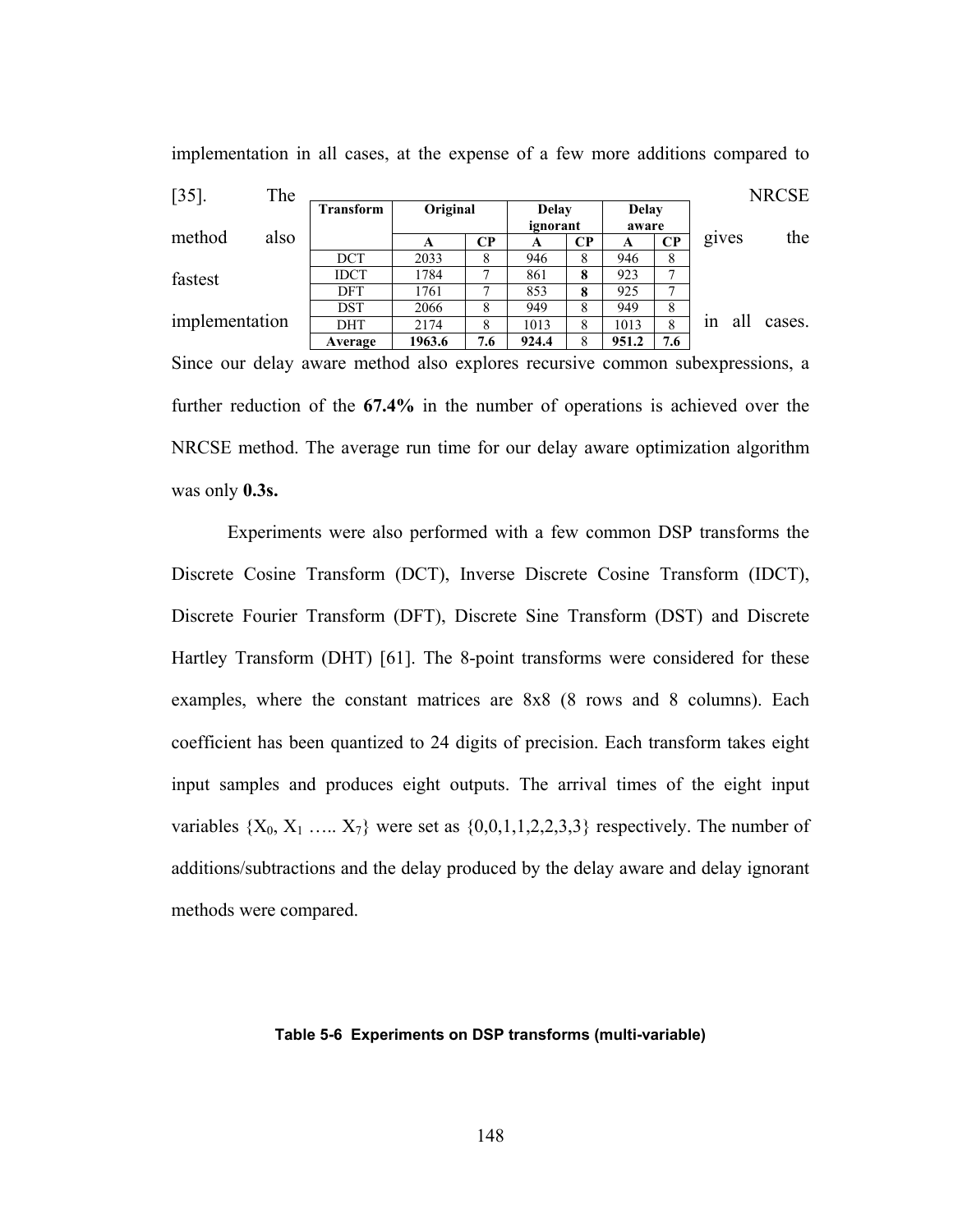Table 5-6 shows the results for the multiple variable case. Here A represents the number of additions and CP represents the critical path in the number of adder steps. We did not compare the results produced by the NRCSE algorithm [60], since that algorithm only optimizes FIR filters, where only a single variable is involved. From the results, it can be seen that the delay ignorant algorithm produces the least number of additions/subtractions for all examples, but also the latency is increased for each case. In comparison, the delay aware optimization method produces the fastest implementation, at the expense of just **3%** increase in the number of additions. The delay aware algorithm still manages to reduce the number of additions compared to the original unoptimized case by an average of **45.6%**. The average run time of the delay aware optimization algorithm was **13.9s** for these examples.

#### **5.3.2 Delay aware three term extraction**

The idea for performing delay aware two-term common subexpression elimination can be extended to perform delay aware three-term extraction. The minimum possible delay of the system is calculated before performing the optimization. During the three term extraction algorithm (Figure 5.13), each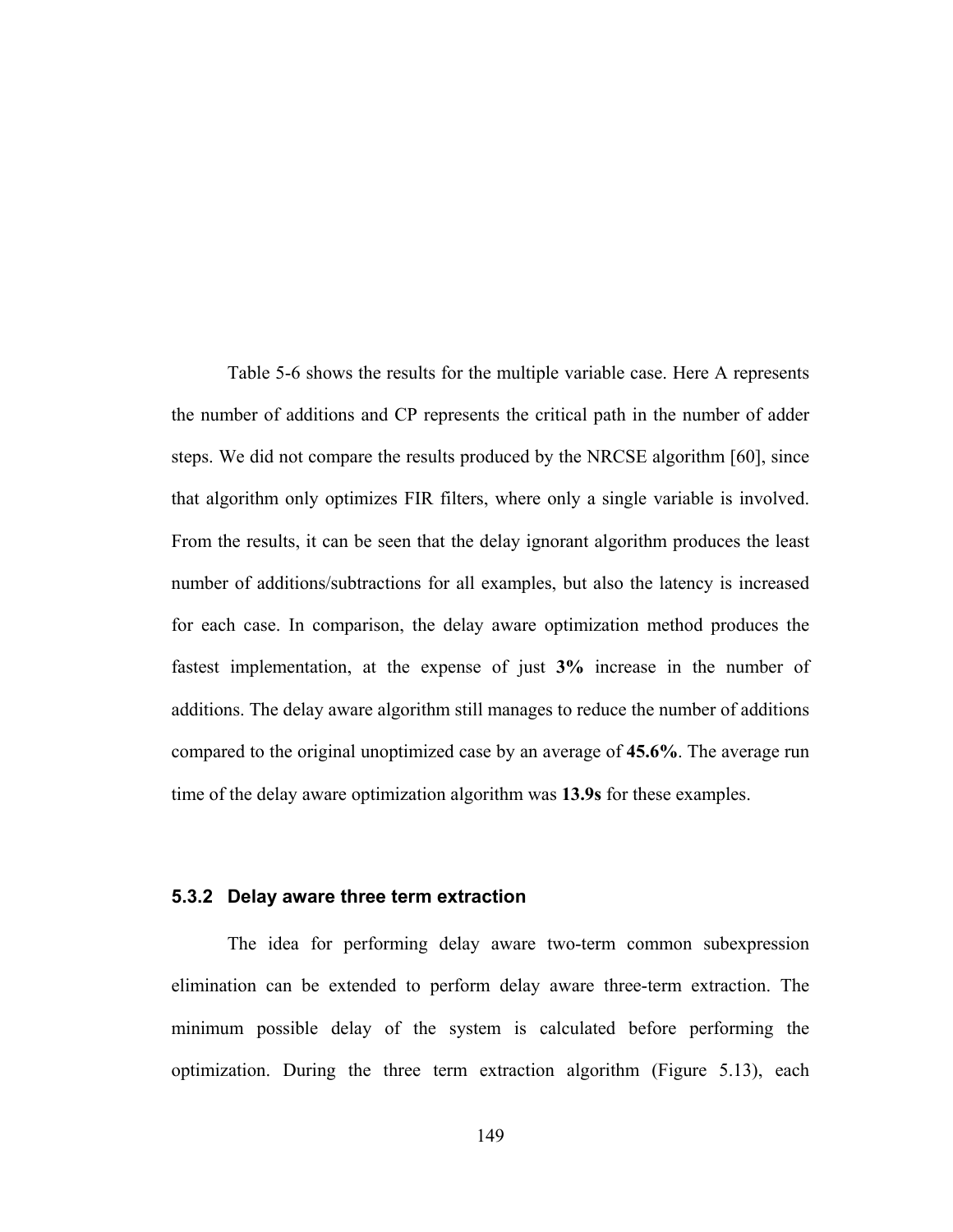candidate divisor is evaluated for its impact on delay, and only select those divisors that do not increase the delay are selected. At the end of the modified algorithm an implementation with reduced number of adders is obtained, but now with the minimum possible delay. In this section, the delay model is first presented. This delay model is used to calculate the delays of the expressions involved. This is followed by the working of the algorithm and the experimental results.

#### *A. Delay model*

 The delay model is simple and is similar to the one used in [53] . A unit delay is assumed for both the sum and the carry outputs of a CSA. The arrival times of the various signals in the circuit are normalized to integer numbers. This model can be easily generalized to handle actual values for arrival times and delays of the CSAs. The authors in [53] present an **optimal** polynomial time algorithm for finding the fastest CSA tree for every expression. This algorithm is an iterative algorithm where in each step the terms of the expression are sorted according to non-decreasing availability times. The first three terms are then allotted to a CSA. This continues till only two terms remain. This algorithm can be used to find the minimum delay of given expressions, using our delay model. The extraction is performed such that at each step, the delay of the expressions does not exceed this minimum delay.

#### *B. Example*

Consider the evaluation of the following arithmetic expressions

$$
F_1 = a + b + c + d + e
$$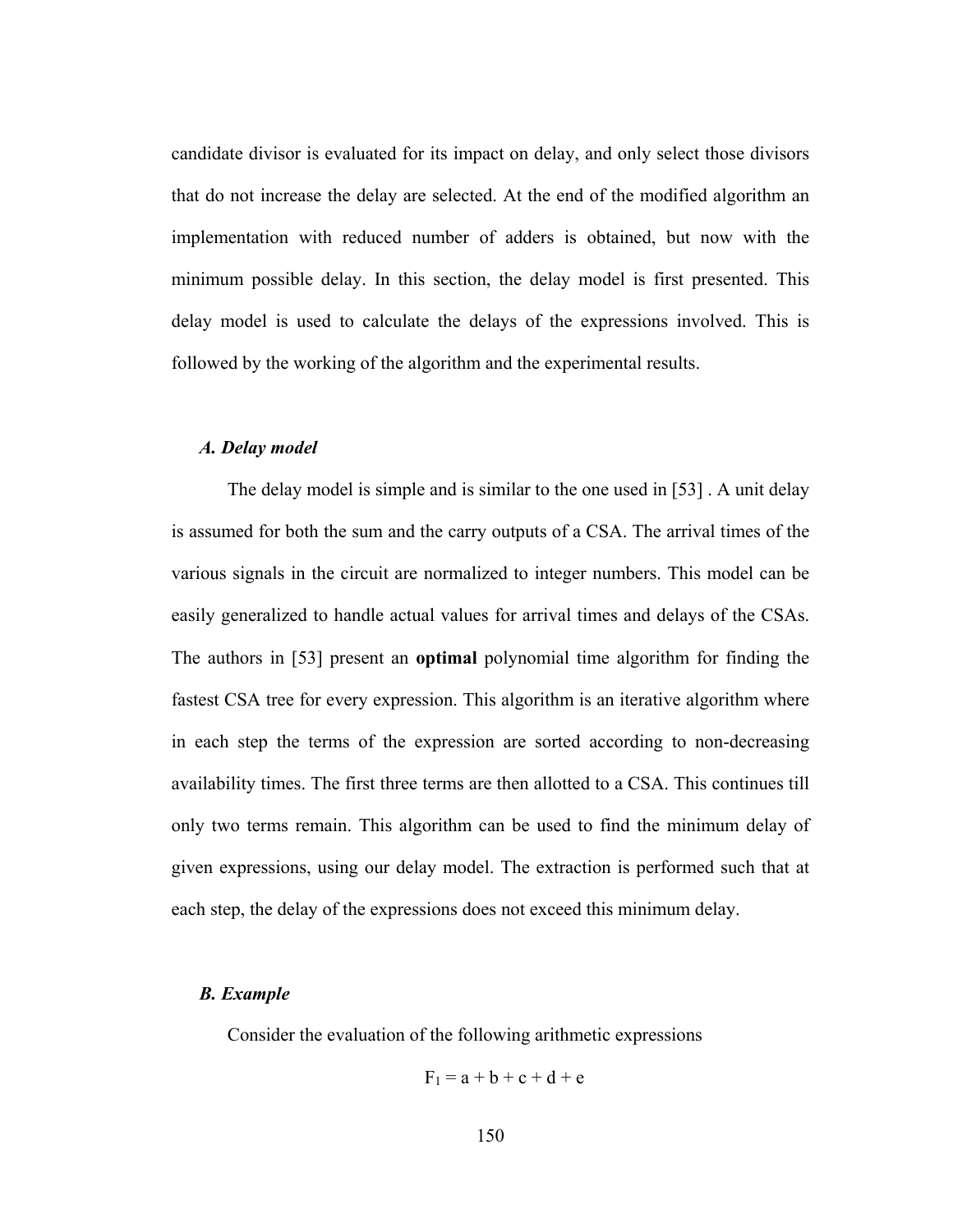$$
F_2 = a + b + c + d + f
$$

All signals are available at time  $t = 0$ , except for a, which is available at time  $t = 2$ . Using the optimal CSA allocation algorithm in [53], the minimum delay for both  $F_1$  and  $F_2$  is calculated as  $3 + D(Add)$ , where  $D(Add)$  is the delay of the final two input adder.

 Figure 5.22 shows the evaluation of the two expressions after performing delay ignorant extraction. The arrival times of signals are shown along the edges of the circuit. In this example, the subexpression  $D_1 = (a + b + c)$  is first extracted and then the subexpression  $D_2 = D_1^S + D_1^C + d$  is extracted. This leads to an implementation with only four CSAs, but the delay of the circuit is now **5 + D(Add**), which is two units more than the optimal delay.

 Figure 5.23 shows the result of delay aware extraction. Here the subexpression  $(a + b + c)$  is not extracted because by doing so the delay increases. The divisor  $D_1 = (b+c+d)$  does not increase the delay so it is extracted. After rewriting the expressions, the common subexpression  $(D_1^S + D_1^C + a)$  is considered, but is not selected because it increases the delay. The delay aware extraction has one more CSA than the delay ignorant one, but it has the minimum delay.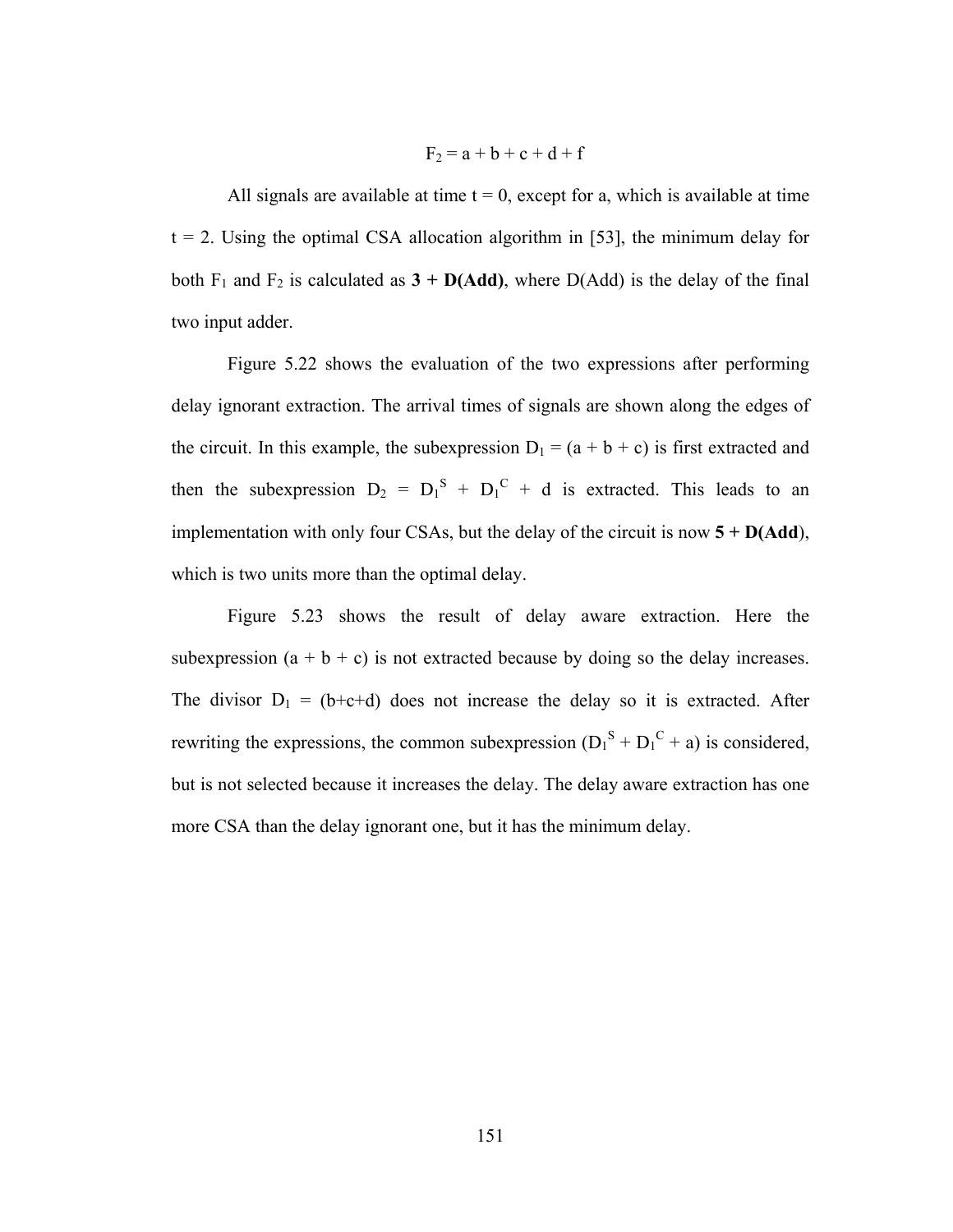



#### **Figure 5.22 Delay ignorant three-term extraction**

**Figure 5.23 Delay aware three-term extraction** 

#### *C. Algorithm*

 The delay aware extraction algorithm is a modification of the original algorithm that does not consider delay. In the algorithm shown in Figure 5.13, instead of finding the divisor that has the most number of non-overlapping instances, the divisor that has the most number of non-overlapping instances that do not increase the minimum delay is selected. This requires that the delay be calculated for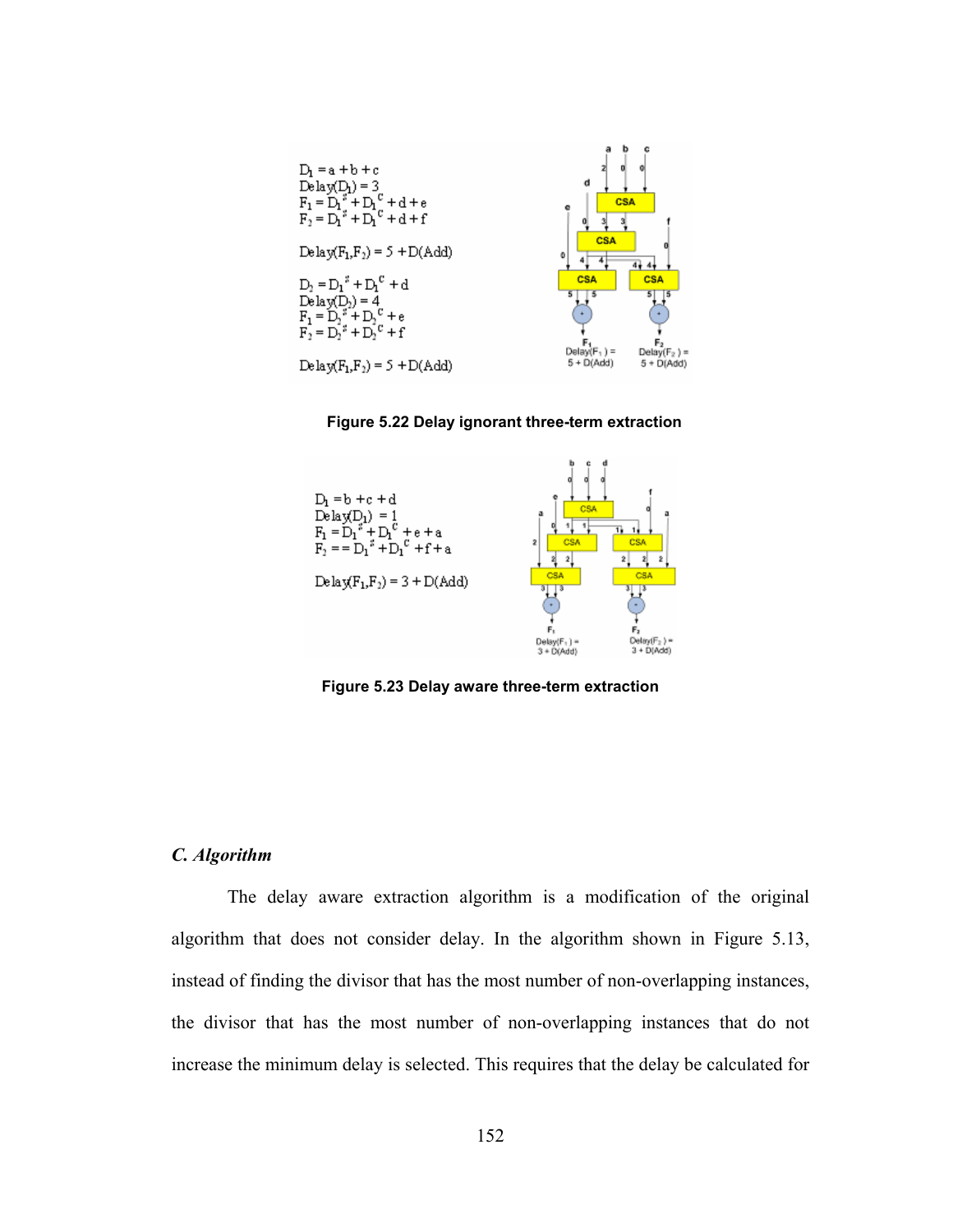every candidate divisor. The complexity of calculating the delay of an expression using the algorithm in [53] is quadratic in the number of terms in the expression.

#### *D.Results*

 Experiments were performed with the same set of examples that we presented in Section 5.2.2. Using the delay model described earlier, the delay and the number of CSAs produced by the delay ignorant algorithm and the delay aware algorithm are compared. The results are presented in Table 5-7 .

 From the results, one can see that the delay ignorant algorithm produces the least number of CSAs, but the delay is increased in all examples. The delay aware algorithm produces the optimal delay according to our delay model and [53], but due to the selective extraction of common subexpressions, the number of CSAs is increased by an average of **15.5%** over the delay ignorant algorithm. The delay aware algorithm still reduces the number of CSAs by **31.1%** over the original unoptimized expressions, for the same delay. The average CPU time for the delay aware algorithm is 11.4s, compared to 2.05s for the original algorithm.

| <b>Exampl</b><br>e | # $CSAs$ |       |     | <b>Delay</b> | <b>CPU</b> time<br>(s) |      |  |
|--------------------|----------|-------|-----|--------------|------------------------|------|--|
|                    | (1)      | (II)  | (I) | (II)         |                        | ŒП   |  |
| H.264              | 78       | 79    | 9   | 8            | 0.2                    | 1.95 |  |
| DCT8               | 222      | 232   | 14  | 13           | 8.5                    | 44.9 |  |
| IDCT8              | 34       | 201   | 14  | 13           | 3.3                    | 20.9 |  |
| 6 tap FIR          | 11       | 15    | 5   | 4            | 0.01                   | 0.03 |  |
| 20 tap FIR         | 34       | 45    | 6   | 5            | 0.04                   | 0.16 |  |
| 41 tap FIR         | 79       | 91    | 6   | 5            | 0.26                   | 0.7  |  |
| Average            | 103.2    | 110.5 | q   | 8            | 2.05                   | 11.4 |  |

**Table 5-7 Comparing delay ignorant (I) and delay aware (II) three-term extraction**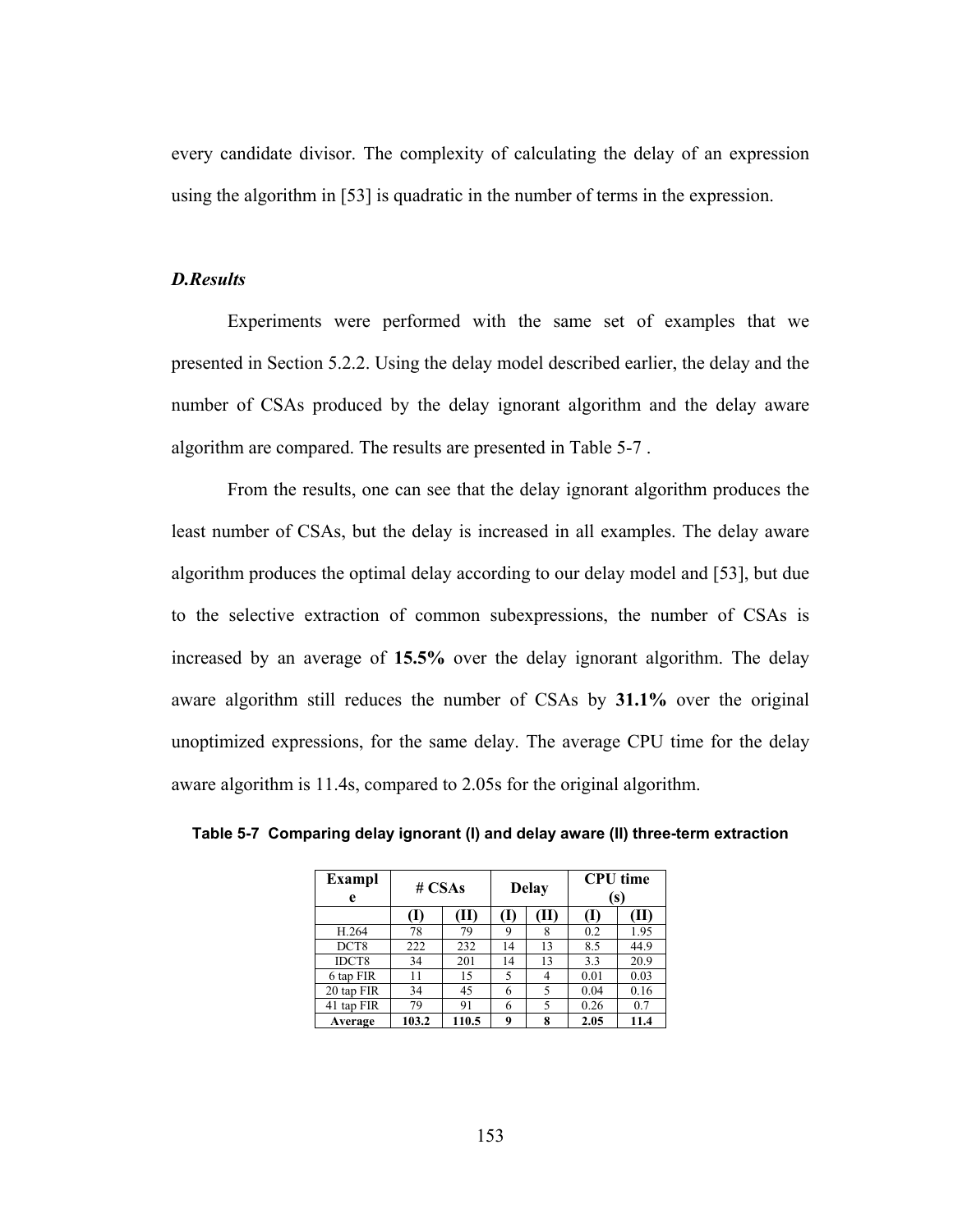## **5.4 Performing resource aware common subexpression elimination**

 The techniques for delay aware redundancy elimination presented in the earlier sections assumed an unlimited number of resources. In practice though, there are a limited number of processors (functional units). With limited resources, the operations have to be scheduled, such that the task is completed in the shortest time. To get the best possible results, the redundancy elimination has to be carried out such that it gives the fastest evaluation on the given set of resources. In the traditional high level synthesis flow, the dataflow optimizations such as common subexpression elimination and copy propagation are performed before scheduling. But doing so, can create certain dependencies in the operations, which can hamper the schedule on the given set of processors. If those optimizations are performed after scheduling, then the scheduling can miss a lot of improvements that are possible due to the elimination of redundant operations.

Unfortunately, most of the scheduling algorithms, including the resource constrained, are NP complete problems in themselves, and seeking an optimal solution to combined CSE and scheduling is a very hard problem. Recently, there was some work on a dynamic CSE algorithm [58], wherein the authors present a method that dynamically eliminates common subexpressions based on new opportunities that are created during the scheduling of control-intensive designs. Conceptually, the technique examines the list of remaining, ready to be scheduled operations, and determines which of these has a common subexpression with the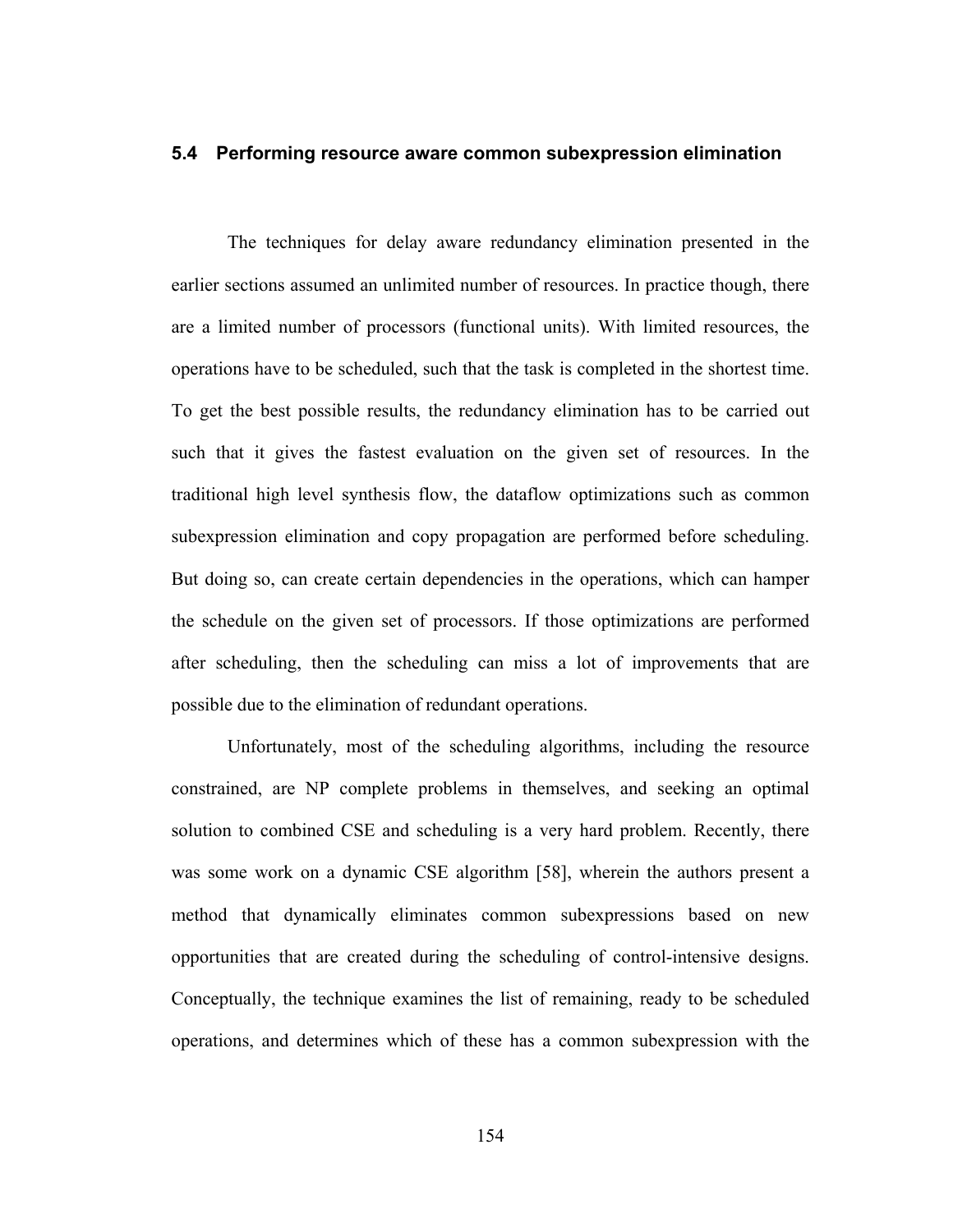currently scheduled operation. This common subexpression can now be eliminated due to the code motion of the currently scheduled operation. A dynamic CSE algorithm was implemented by us called dynamic Continuous Arithmetic Extraction (CAX), to see whether any improvement in the schedule lengths can be achieved by combining the arithmetic extraction with scheduling. For simplicity, only the linear arithmetic expressions were considered, where the constant multiplications are decomposed into additions and shift operations (Section 3.2). Therefore the only operations to be scheduled are additions (and subtractions).

Figure 5.24 illustrates the working of the Dynamic CAX algorithm that was implemented by us. This algorithm takes as inputs the operations to be scheduled and the number of resources. First, the set of all two-term divisors are generated as explained in Section 3.2.2. The outer loop runs for each clock cycle of the schedule length. In each iteration of the outer loop, all operations that can be scheduled in that clock cycle are scheduled. For each clock cycle, operations are selected for each functional unit (adder in this case).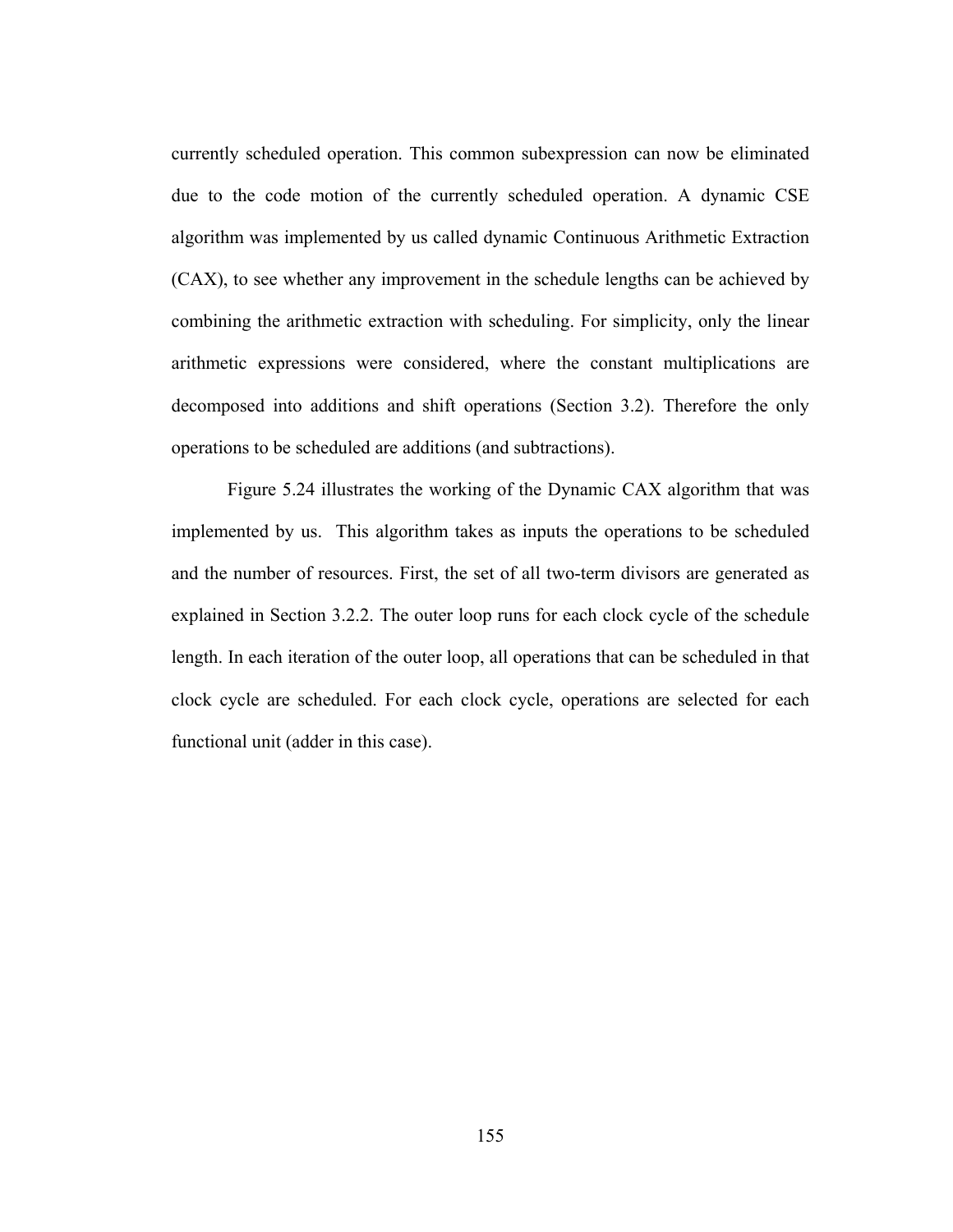```
Dynamic-CAX()
₹
   N = max resources;
   Divisors = GenerateDivisors();current cycle = 0;
   While(operations to schedule)
   -{
       current cycle++;
       for (resource = 1; resource \leq N; resource++)if (no schedulable operation in this cycle) break;
            E = Expression with greatest latency on N processors;
            E Divisor = Pick Best Divisor(E);
            Schedule operation corresponding to E Divisor;
            Rewrite Expressions using E Divisor;
               Update frequency statistics of Fx-Divisors;
        ł
  }
 Schedule_length = current_cycle;
\}Divisor* Pick_Best_Divisor(Expression *E)
    Among all Divisors {D} that belong to E,
    return the best divisor according to some cost function.
}
```
**Figure 5.24 Dynamic Continuous Arithmetic Extraction** 

For each function unit, the operation is selected from the expression that has an available operation, and has the greatest critical path. Among all the operations in that expression, the one that has the most number of instances, and thereby saves the most number of additions is selected. After the operation is selected, all the expressions that contain that operation as a common subexpression are rewritten, and the frequency statistics of the set of divisors are recomputed and stored.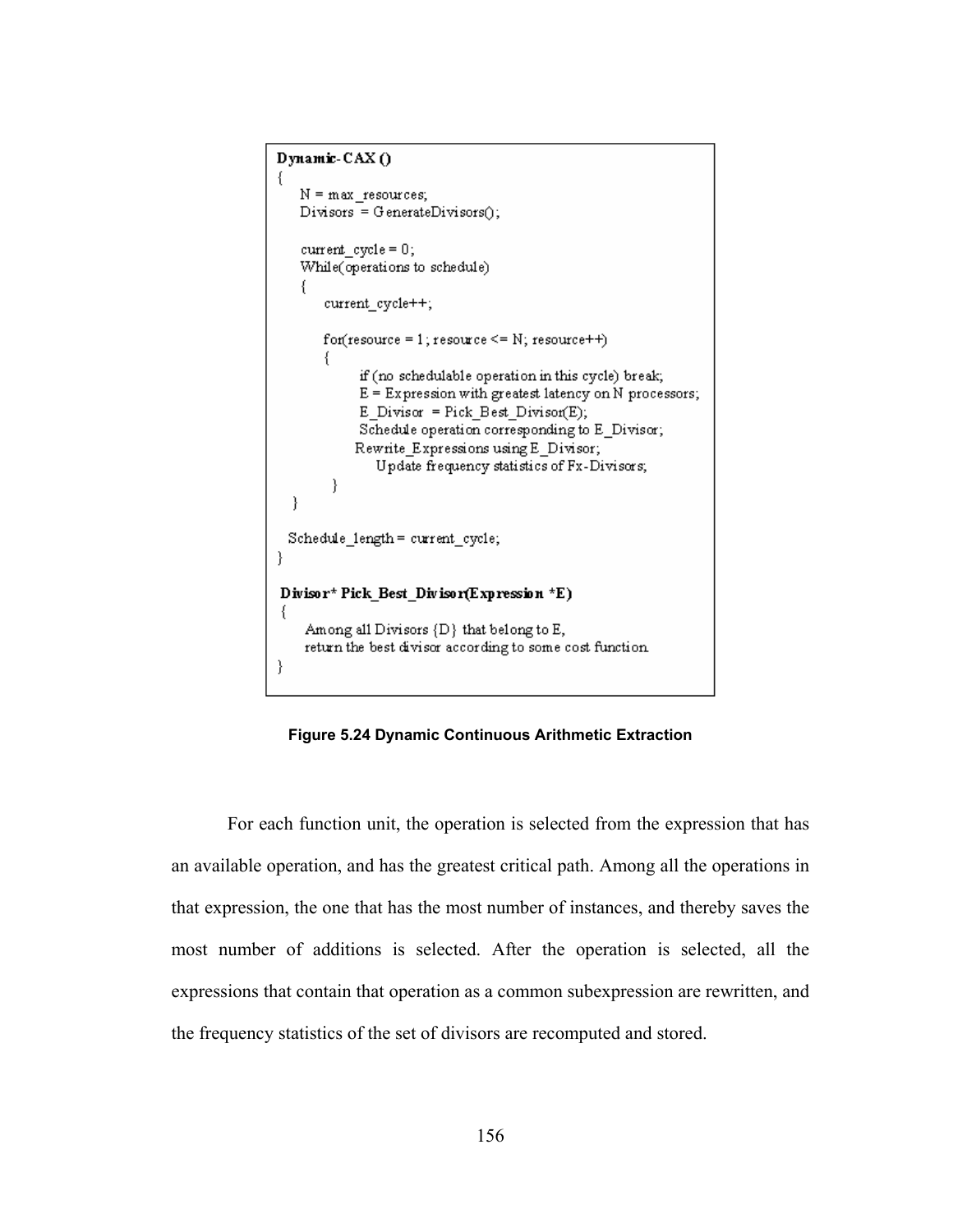

**Figure 5.25 Comparing CAX and Dynamic CAX for DCT8 example** 



**Figure 5.26 Comparing CAX and Dynamic CAX for FIR189 example** 

Using this algorithm experiments were run for a couple of benchmarks where we the number of resources were varied, and the schedule length for the original CAX algorithms (Section 3.2) and the dynamic CAX algorithm were compared. The schedule length for the CAX algorithm was calculated after the end of the extraction, using List Scheduling. The schedule length for the Dynamic CAX algorithm is calculated automatically. The plots for the latency with varying resources are shown for the DCT8 example and the 189-tap FIR filter in Figure 5.25 and Figure 5.26 respectively.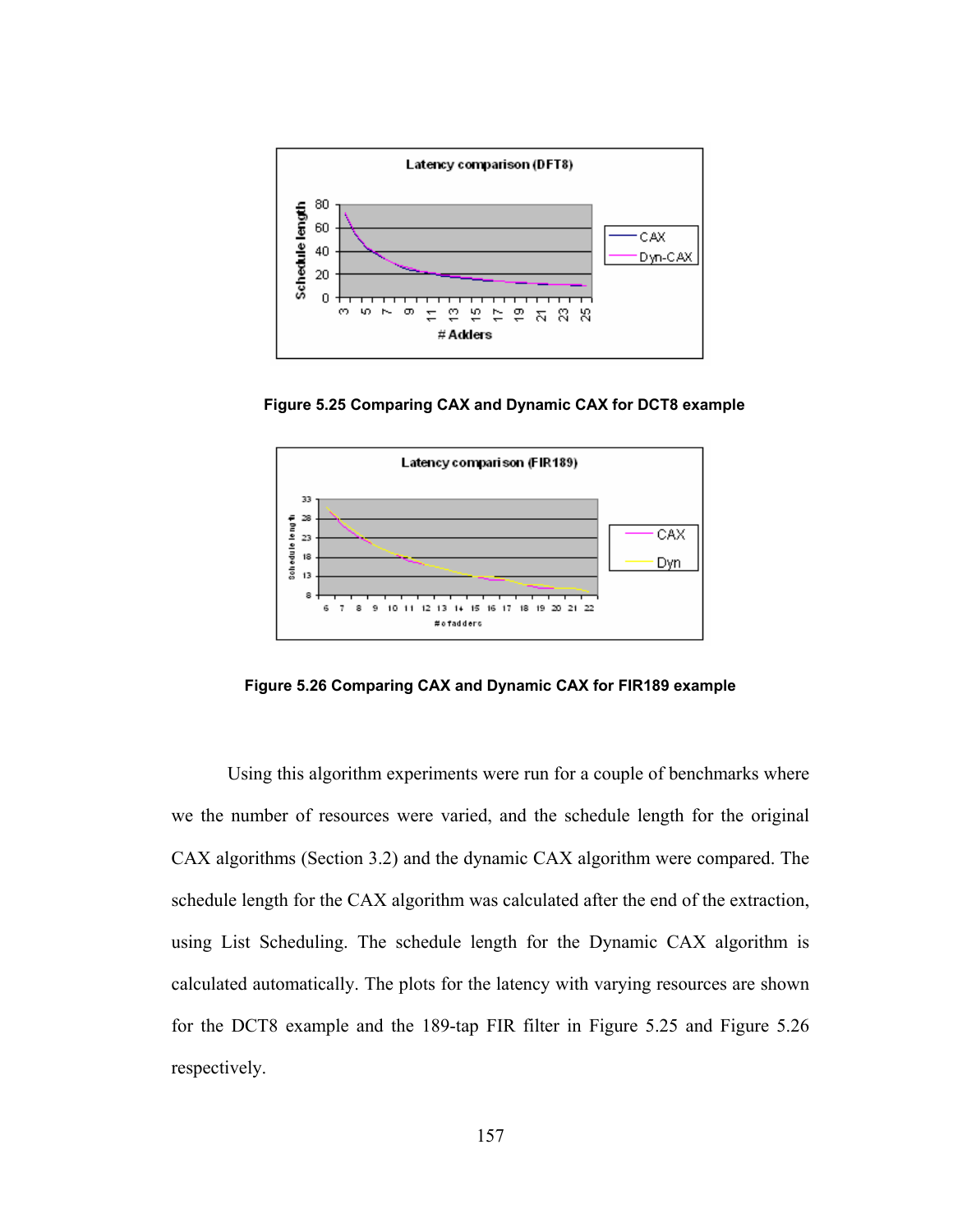From the results, we can see that the CAX algorithm still gives the best schedule length in all cases. The Dynamic CAX algorithm is able to match the schedule length in most cases, but it never gets better than the CAX algorithm.

# **Conclusions**

 The motivation for performing schedule aware common subexpression elimination is very strong. But it is difficult to come up with a good heuristic for doing it.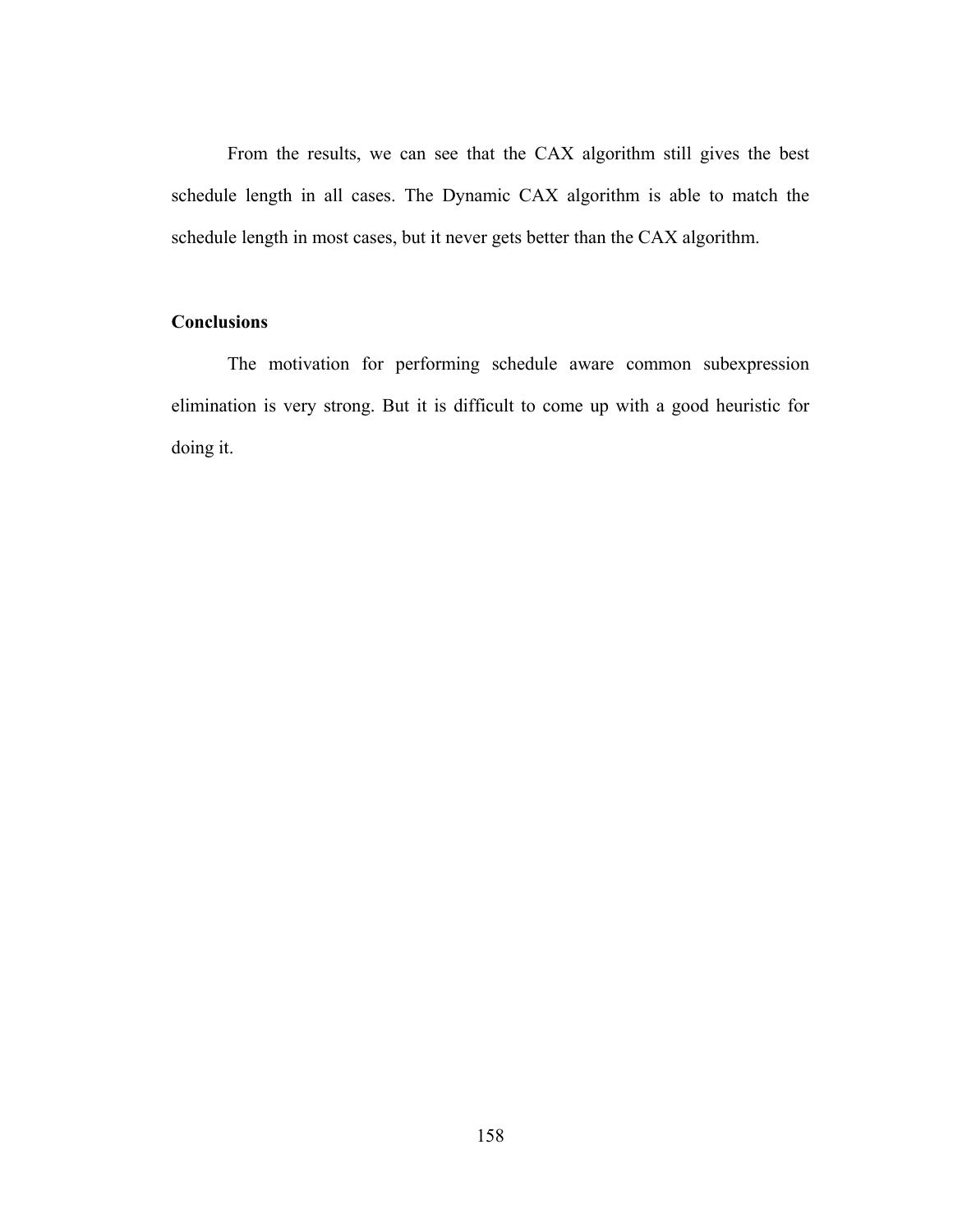# **6 Verifying Precision and Range in Arithmetic Expressions**

 Many numerical computations, especially those modeling physical phenomena are inherently inaccurate. They will not deliver the "true" value, but an approximate value that is close to the true value. Approximate computation has been studied for several centuries by mathematicians and scientists, but it has been receiving a lot of attention in the Electronic Design community. Most embedded system applications employ finite wordlengths (floating point or fixed point) representations of signals and constant coefficients. The limited precision of these representations lead to quantization (roundoff) noise. The limited ranges of the representations lead to overflow and underflow during computation. Though these problems affect both Floating point as well as Fixed point computations, they are more pronounced in Fixed point. Most embedded systems today cannot afford the power of Floating point computations because of constraints on performance, cost and power consumption.

 After performing the various optimizations on the arithmetic expressions, such as factorization and restructuring, the restructured polynomial has to be verified for its accuracy and range on the target architecture. Most applications have constraints on the maximum allowed error (truncation or roundoff) at the outputs. This error can be specified either as an absolute error, or as a signal to noise ratio. As stated earlier, the topic of error analysis is very vast, and there are various aspects of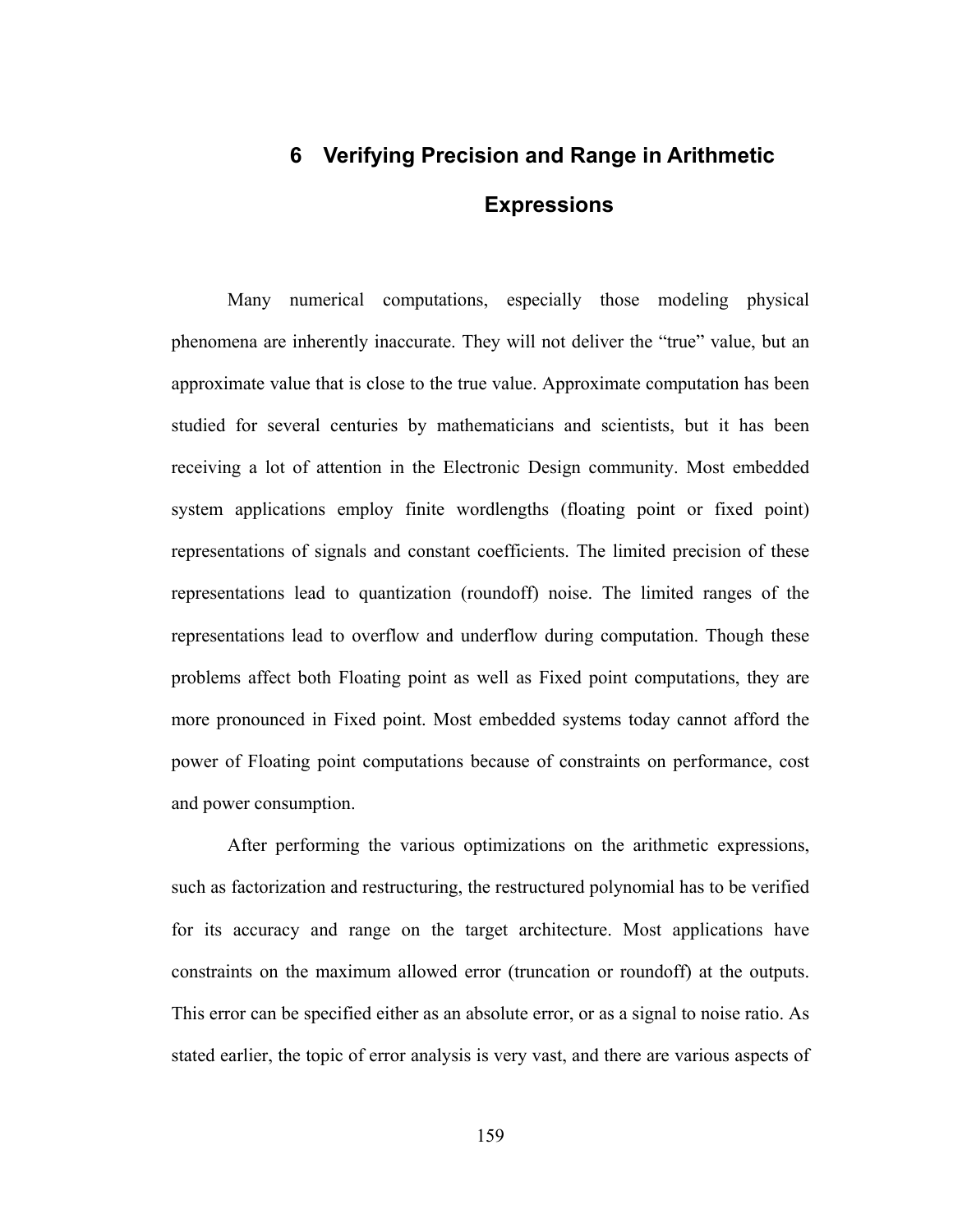the problem. Investigating all these aspects and coming up with a comprehensive analysis methodology is out of the scope of this thesis. Instead, an important procedure in static analysis methods is discussed. This procedure can be used for performing an analysis of the errors in arithmetic expressions. This procedure basically propagates the ranges of the numbers and keeps track of the uncertainties in the inputs and intermediate values in the expression. This propagation technique is based on affine arithmetic, which was developed in detail in [62] after being applied to Computer Graphics applications [63, 64]. More recently it was applied to the DSP computations in fixed point as well as floating point [65-67]. This chapter points out some of the key features of the modeling of ranges and errors of a variable using affine arithmetic and the propagation of the values in an expression.

# **6.1 Data required for performing error analysis**

The following are the requirements for doing static error analysis for an arithmetic expression.

# 1. Input quantization error

This is the error due to quantization of the inputs or the constant coefficients, and represents the uncertainty in the values. This may be either an absolute value or an upper bound.

#### 2. Range of the input values

The amount of error depends on the magnitudes of the input variables and constants. The minimum and maximum values can be used to find the maximum error in the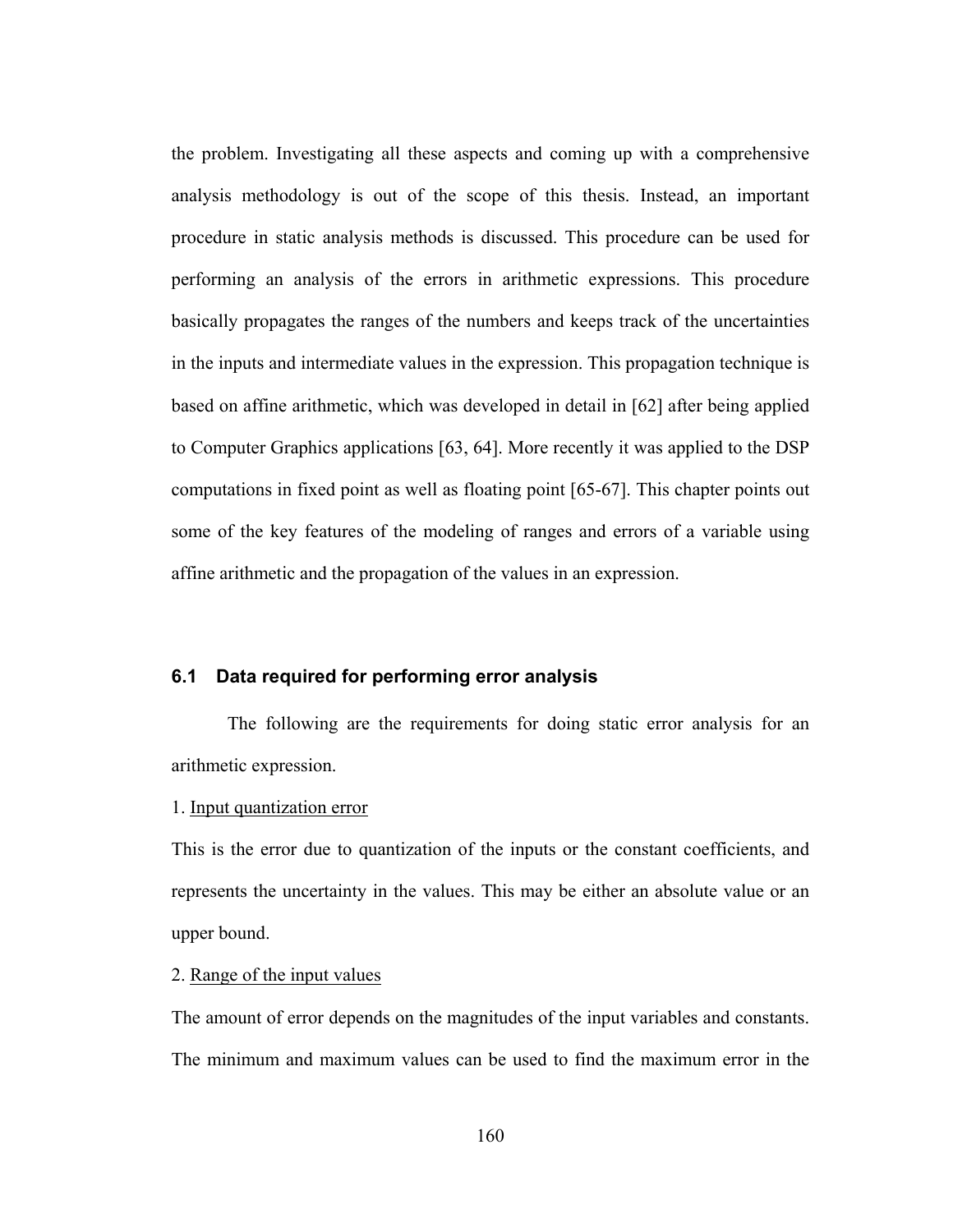computations. These bounds can either be found from simulation or is specified by the application.

#### 3. Modeling error produced by different operators

Each operator  $(+, -, X, \le)$  produces an error that are due to the associated errors of the input operands as well as the finite wordlength of the result register. A model for each operator is required for calculating the error at the output.

#### 4. Propagating ranges and errors

 A methodology is required to propagate the ranges of the input operands and the errors through the intermediate computations. This is required because the error produced by an operation is a function of the data ranges of its operands and the associated errors.

## **6.2 Interval arithmetic**

Interval arithmetic (IA) [68] also known as interval analysis, was invented in the 1960s by Moore to solve range problems. The uncertainty in a variable x is represented by the interval  $\bar{x} = [\bar{x} \cdot \bar{h} \cdot \bar{x} \cdot \bar{h} \cdot \bar{h}]$ , meaning that the true value of x is known to satisfy  $\bar{x}$  .lo  $\leq x \leq \bar{x}$  .hi. For each operation  $f : R^m \to R$ , there is a corresponding range extension  $\bar{\mathbf{f}}$  :  $\bar{\mathbf{R}}^m \to \bar{\mathbf{R}}$  . Taking addition as an example, the corresponding IA operation is obtained as

$$
\overline{\mathbf{z}} = \overline{\mathbf{x}} + \overline{\mathbf{y}} = \overline{\mathbf{x}}.lo + \overline{\mathbf{y}}.lo, \overline{\mathbf{x}}.hi + \overline{\mathbf{y}}.hi
$$

#### **Equation 6-1**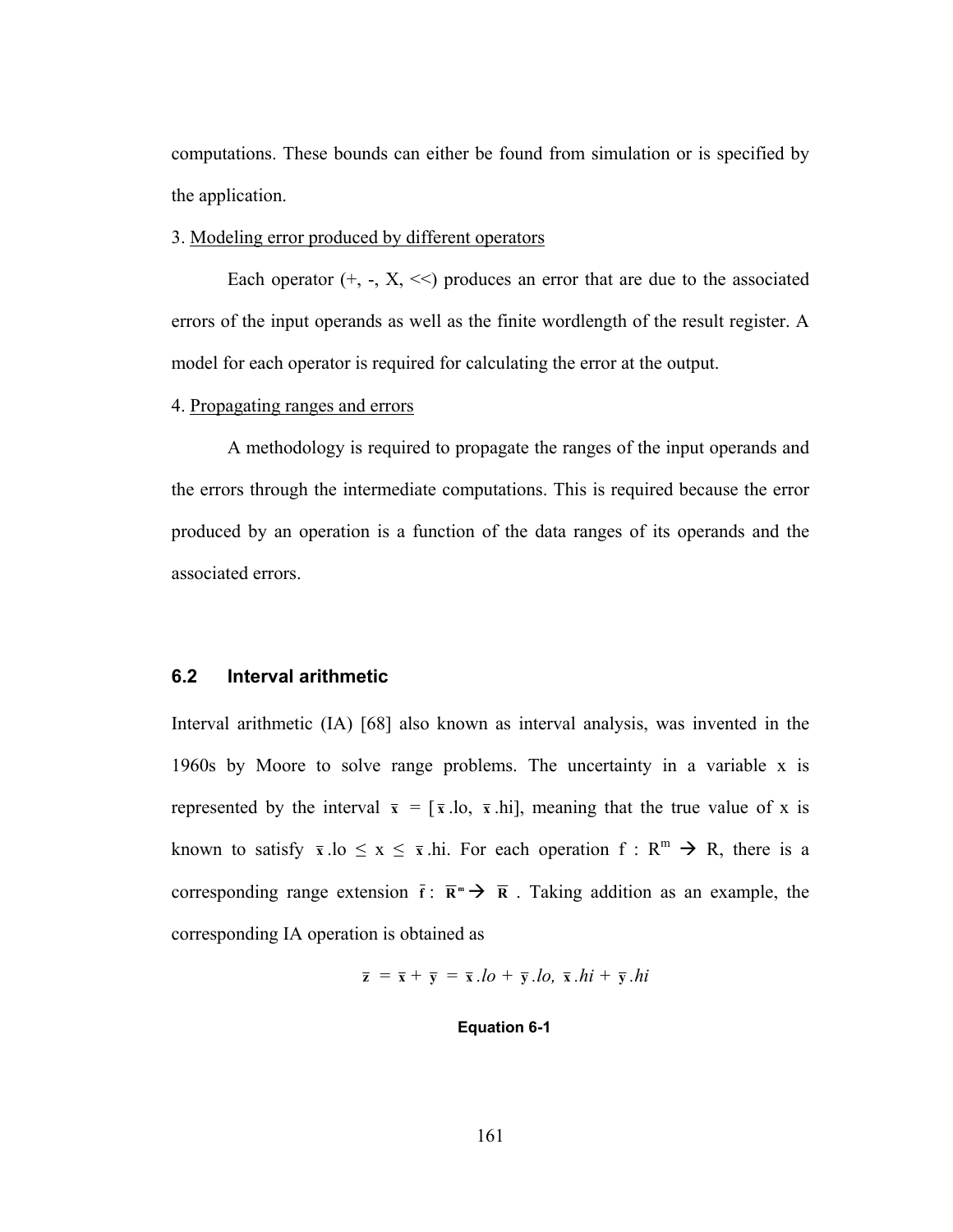The main problem of IA is that it does not consider the correlations between the variable leading to overestimation. To illustrate this problem, suppose that in the above equation,  $\bar{x} = [-1,1]$  and  $\bar{y} = [-1,1]$ , and that x and y have the relation  $y = -x$ . Using (4.1) above, we get  $\bar{z} = [-2,2]$ , but actually  $z = x + y = 0$ . The effect of this kind of overestimation may accumulate along the computation chain, and may result in an exponential range explosion.

## **6.3 Affine arithmetic**

Affine arithmetic (AA), or affine analysis, is a recent refinement in range arithmetic to alleviate the problem of over-estimation in IA [69]. It has been used in areas such as computer graphics and analog circuit sizing. In contrast to IA, AA preserves the correlations between the variables. In affine arithmetic, the uncertainty of a variable x is represented in an affine form **x**ˆ given by

$$
\hat{x} = x_0 + x_1 \varepsilon_1 + x_2 \varepsilon_2 + \dots + x_n \varepsilon_n, \quad \text{with } -1 \le \varepsilon \le 1
$$

#### **Equation 6-2**

Each symbol  $\varepsilon_i$  stands for an independent component of the total uncertainty of the variable x, and the corresponding coefficient  $x_i$  gives the magnitude of that component. For affine operations  $\hat{x} \pm \hat{y}$ ,  $\hat{a} \pm \hat{x}$ , ax $\hat{x}$ , the resulting affine forms are easily obtained from equation (II). For multiplication of two variables, the resulting uncertainty of the product is no longer in an affine form, and an approximating affine form has to be constructed.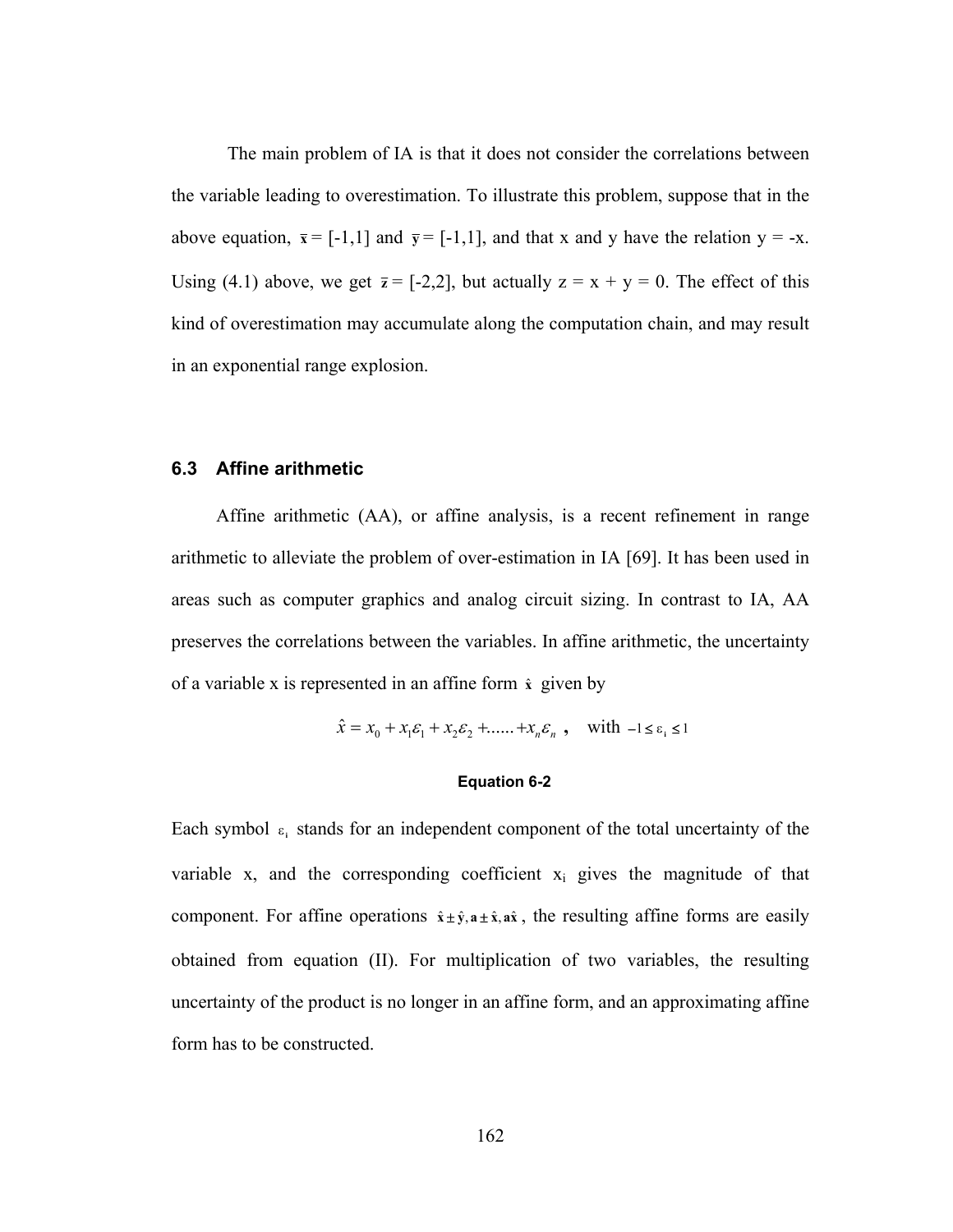The key feature of AA is that one noise symbol may contribute to the uncertainties of two or more variables, indicating correlations among them. When these variables are combined, error terms may cancel out. Returning to the example demonstrating the drawback of the IA method, suppose that x and y have affine forms  $\hat{x} = 0 + 1\varepsilon$  and  $\bar{y} = 0$  - 1 $\varepsilon$ . In this case the affine form of the sum  $\bar{z} = \hat{x} + \bar{y} = 0$ perfectly coincides with the actual range of the variable z.

#### **6.3.1 AA-based fixed point error model**

A real number x is represented in fixed point  $(x_f)$  representation  $(i,f)$  where i is the bitwidth of the integer part and f is the bitwidth of the fractional part as

$$
x_f = x + 2^{-(f+1)} \bullet \varepsilon \quad \text{with } \varepsilon \in [-1,1]
$$

## **Equation 6-3**

The value  $x_f$  is an affine interval, whose uncertainty, caused by the random variable ε, is caused by rounding. For a constant Equation 5.3 is reduced to

$$
c_f = c + e,
$$
  

$$
E_c = e, |e| \le 2^{-(f+1)}
$$

#### **Equation 6-4**

The quantization error  $E_c$  is known given the fractional bitwidth. For a variable that lies in the range  $[v_0 - v_1, v_0 + v_1]$ , its fixed point representation has one more uncertainty term  $v_1 \varepsilon$ , shown as

$$
v_f = v_0 + v_I \varepsilon + 2^{-(f + I)}
$$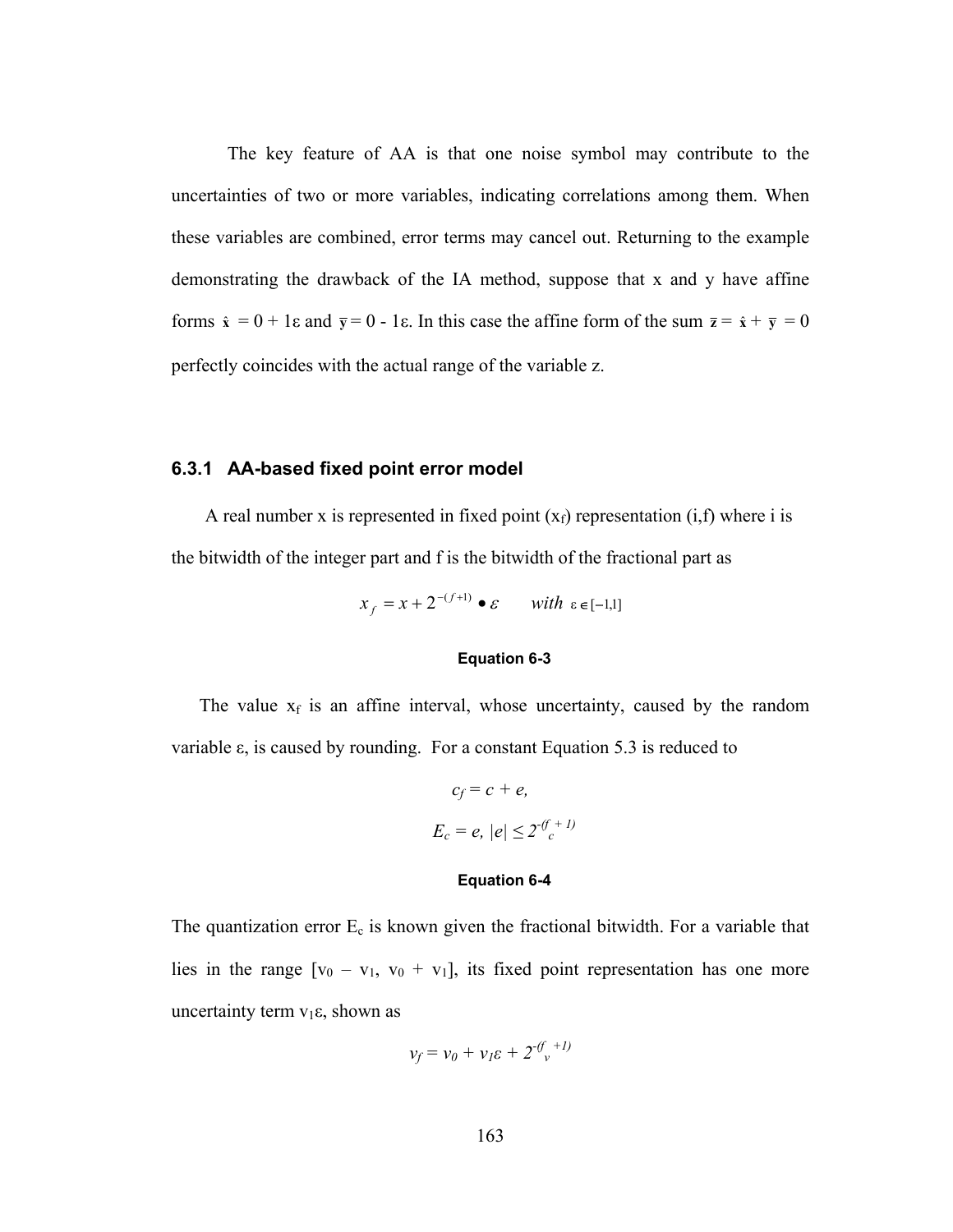$$
E_v = 2^{-(f_v + I)}
$$

#### **Equation 6-5**

The two independent random variables  $\varepsilon$  and  $\varepsilon$  represent the uncertainties in the input range and the quantization error respectively. It is these random variables that capture the source of the sources of the uncertainties and keep track of the correlations among a large number of fixed point variables.

The affine form of a real number in fixed point can be generalized from Equation 6-3 as

$$
x_f = x_0 + \sum_{i=1}^{i=n} x_i \varepsilon_i + E_x , \quad E_x = x_{e0} + \sum_{i=1}^{i=m} x_{ei} \varepsilon_{ei}
$$

#### **Equation 6-6**

All the  $\varepsilon_i$ 's and the  $\varepsilon_{ei}$ 's are independently distributed in [-1,1], the former capturing the range uncertainty due to the insufficient knowledge of the exact value of the variables, and the latter capturing the error uncertainty caused by fixed point quantization.

#### **6.3.2 Modeling affine operations**

For affine operations, the result is the combination of two input affine forms and a quantization error term. The existence of this term depends on the fraction bitwidth. The quantization error denoted by  $\Phi$ , is only introduced when the result has a smaller fraction bit-width than either operands, and is given by  $2^{-(f+1)}$ , where f is the fractional bit-width of the result.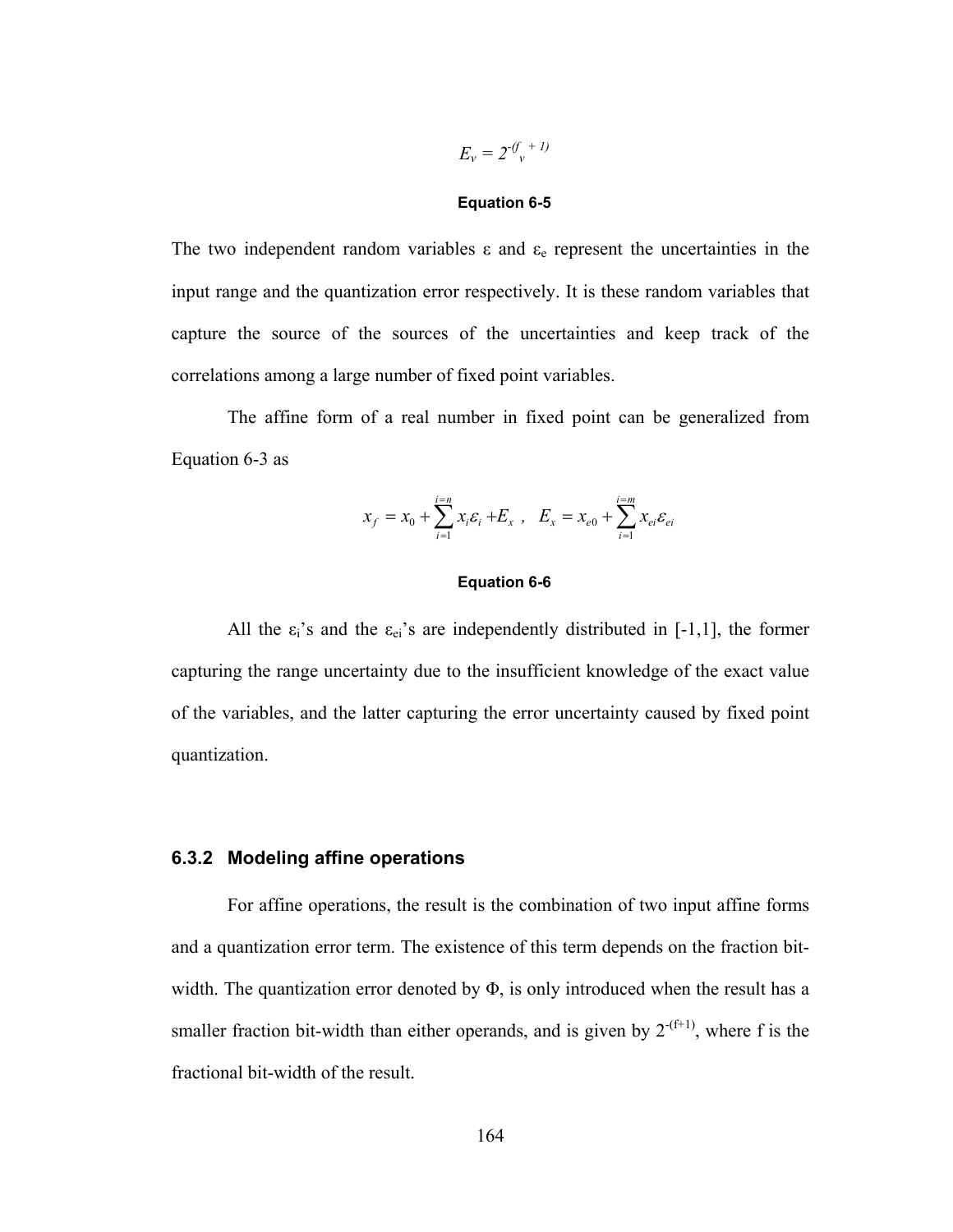**Addition** 

$$
x_f \pm y_f = (x_0 \pm y_0) + \sum_{i=1}^{i=n} (x_i \pm y_i) \varepsilon_i + E_x \pm E_y + \phi
$$
  
\n
$$
E_z = E_x \pm E_y + \phi
$$
  
\nwhere  $\Phi = \int_0^{\infty} 2^{-(f_z + 1)} \varepsilon_z$ ,  $f_z < \max(f_x, f_y)$   
\n0, otherwise

# **Equation 6-7**

Multiplication with a constant

$$
c_f x_f = (c + E_c)(x_0 + \sum_{i=1}^{i=n} x_i \varepsilon_i) + E_x c + \phi
$$
  
\n
$$
E_z = E_x c + E_c(x_0 + \sum_{i=1}^{n} x_i \varepsilon_i) + \phi
$$
  
\nwhere  $\Phi = \int_{0}^{2^{(f)} + 1} \varepsilon_z, \quad f_z < \max(f_x, f_y)$   
\n0, otherwise

**Equation 6-8** 

# **Modeling multiplication**

When two fixed-point variables  $x_f$  and  $y_f$  in affine form are multiplied, the product is no longer in affine form due to the presence of the following quadratic terms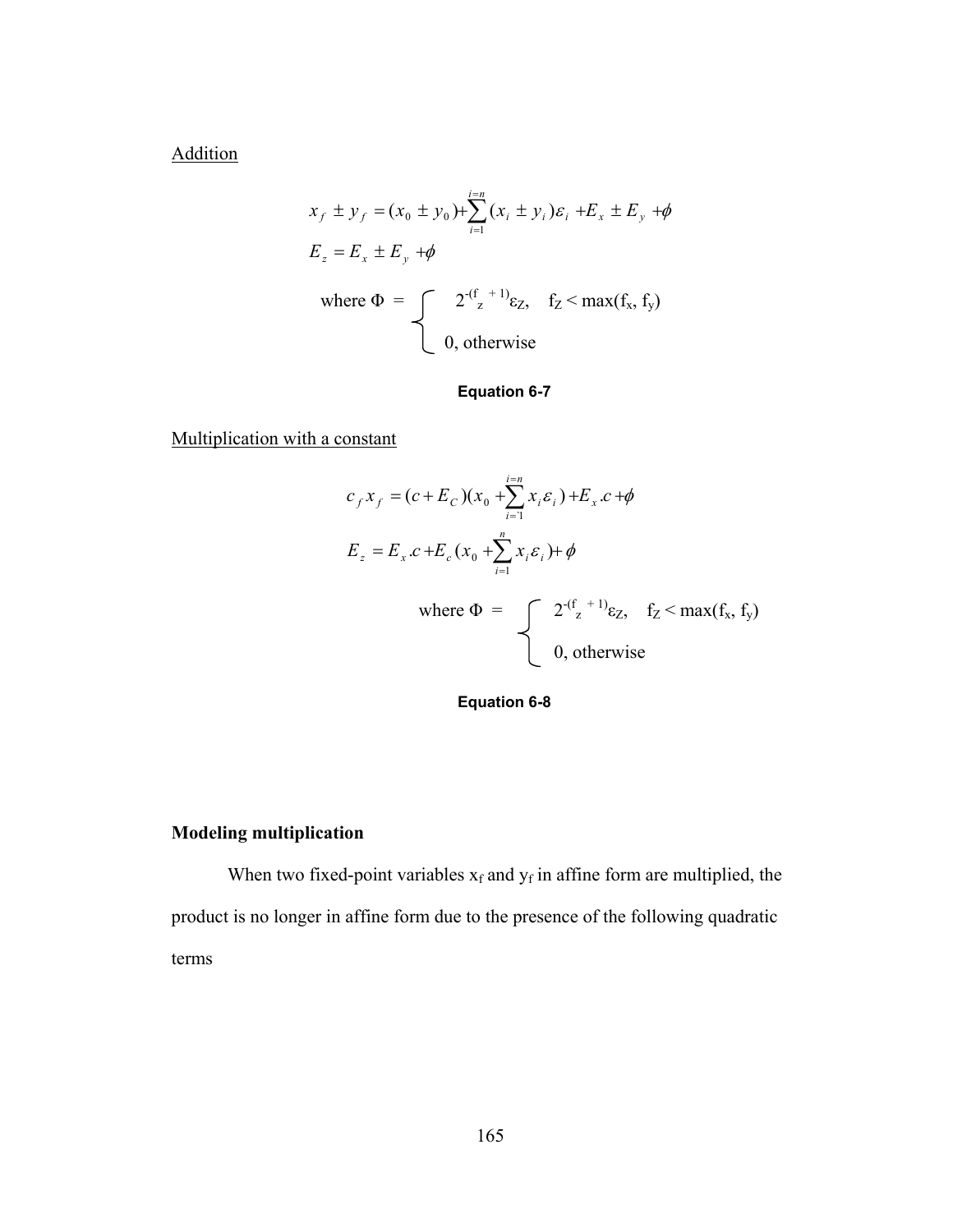$$
Q_1 = \sum_{i=1}^n x_i \varepsilon_i \sum_{i=1}^n y_i \varepsilon_i
$$
  

$$
Q_2 = (\sum_{i=1}^n x_i \varepsilon_i) E_y + (\sum_{i=1}^n y_i \varepsilon_i) E_x
$$

**Equation 6-9** 

A solution is to approximate  $Q_1$  and  $Q_2$  to linear terms, by the introduction of a new bounding operator B such that

$$
\widetilde{Q}_1 = B(\sum_{i=1}^n x_i \varepsilon_i) B(\sum_{i=1}^n y_i \varepsilon_i) \varepsilon_k
$$
  

$$
\widetilde{Q}_2 = B(\sum_{i=1}^n x_i \varepsilon_i) E_y + B(\sum_{i=1}^n y_i \varepsilon_i) E_x
$$

where  $\varepsilon_k$  is a new random variable in [-1,1], and the bounding operator B is defined

by

$$
B(\sum_{i=1}^n x_i \varepsilon_i) = \sum_{i=1}^n |x_i|
$$

#### **Equation 6-10**

which computes the hard upper bound of its argument. This is a conservative approximation, in the sense that the new interval always includes the original true interval.

The multiplication of  $x_f$  and  $y_f$  can be written as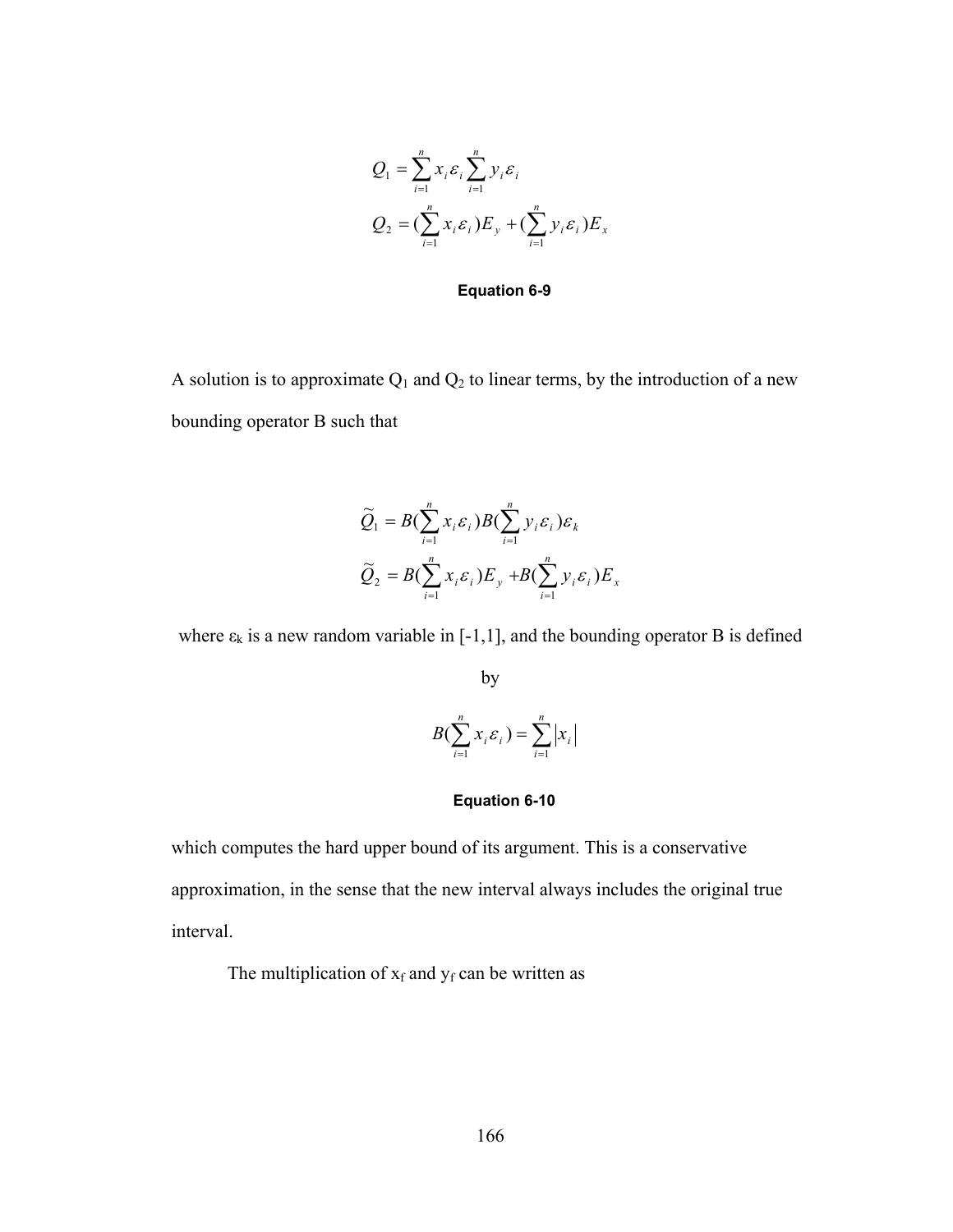$$
x_{f}y_{f} \approx x_{0}y_{0} + \sum_{i=1}^{n} (y_{0}x_{i} + x_{0}y_{i})\varepsilon_{i} + r\varepsilon_{k} + B(\sum_{i=1}^{n} x_{i})E_{y} + B(\sum_{i=1}^{n} y_{i})E_{x} + \phi
$$
  

$$
E_{z} \approx B(\sum_{i=1}^{n} x_{i})E_{y} + B(\sum_{i=1}^{n} y_{i})E_{x} + \phi
$$

where r equals 
$$
B(\sum_{i=1}^{n} x_i \varepsilon_i) B(\sum_{i=1}^{n} y_i \varepsilon_i)
$$
.

#### **Equation 6-11**

# **6.3.3 Impact of eliminating common subexpressions**

 The complexity of arithmetic expressions can often be reduced by eliminating common subexpressions and by factorization. With ordinary arithmetic, or with Interval arithmetic, computing redundant operations is merely a waste of time. With Affine Arithmetic however, multiple evaluations of the same subexpression make the result of AA less accurate. The reason is that each evaluation of a shared sub-formula represents the linearization errors of the latter by a different set of noise symbols, preventing those errors from canceling out in later steps.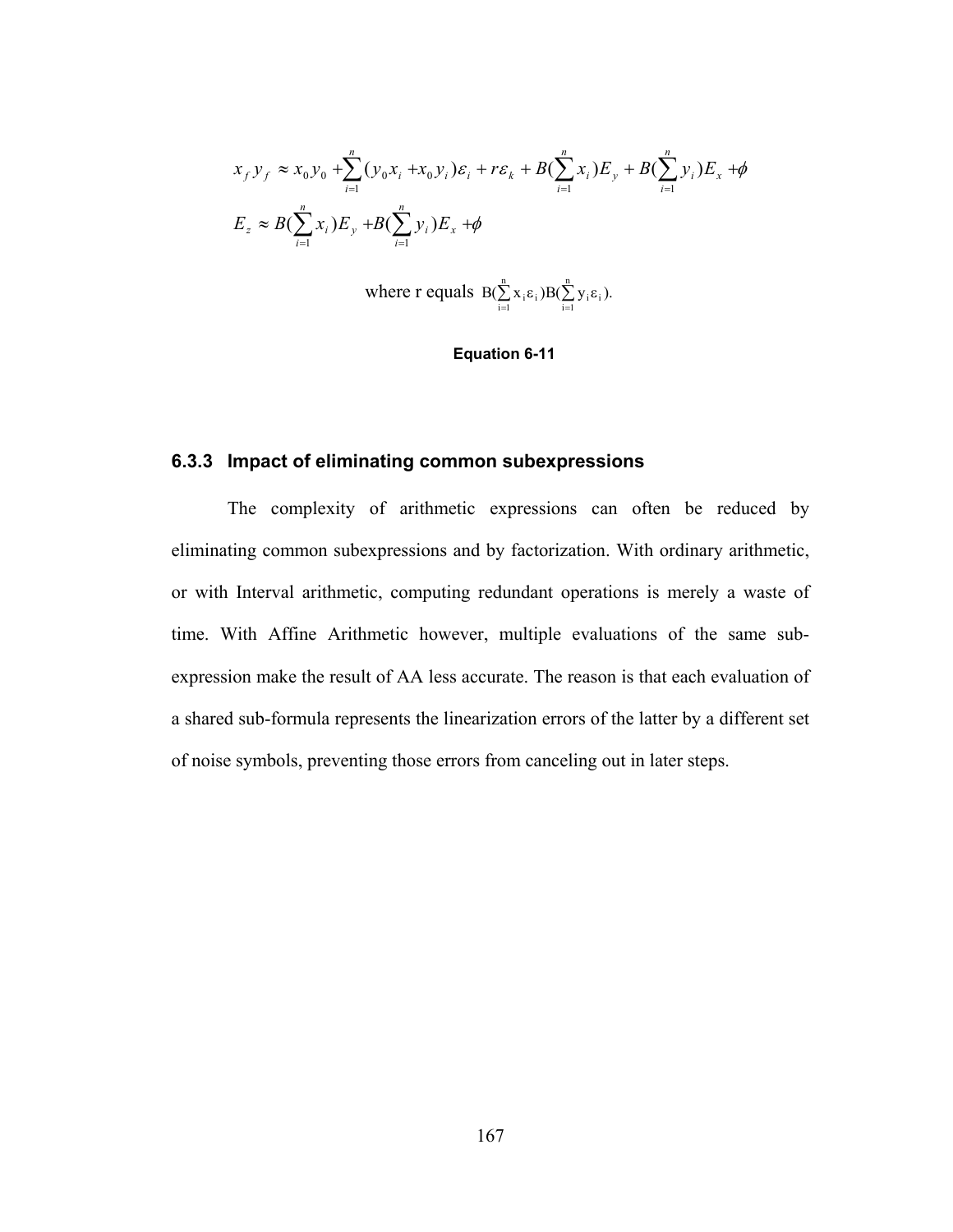# **7 REFERENCES**

- [1] H. S. Malvar, A. Hallapuro, M. Karczewicz, and L. Kerofsky, "Lowcomplexity transform and quantization in H.264/AVC," *Circuits and Systems for Video Technology, IEEE Transactions on*, vol. 13, pp. 598-603, 2003.
- [2] B. Schneier, *Applied Cryptography Second Edition: protocols, algorithms and source code in C*: John Wiley and Sons Inc, 1996.
- [3] P.Downey, B.Leong, and R.Sethi, "Computing Sequences with Addition Chains," *SIAM Journal of Computing*, vol. 10, pp. 638-646, 1981.
- [4] M. A. Miranda, F. V. M. Catthoor, M. Janssen, and H. J. De Man, "Highlevel address optimization and synthesis techniques for data-transferintensive applications," *Very Large Scale Integration (VLSI) Systems, IEEE Transactions on*, vol. 6, pp. 677-686, 1998.
- [5] C. Shi and R. W. Brodersen, "An automated floating-point to fixed-point conversion methodology," presented at Acoustics, Speech, and Signal Processing, 2003. Proceedings. (ICASSP '03). 2003 IEEE International Conference on, 2003.
- [6] C. F.Fang, Rob A. Rutenbar, and T. Chen, "Fast, Accurate Static Analysis for Fixed-Point Finite-Precision Effects in DSP Designs," presented at International Conference on Computer Aided Design (ICCAD), San Jose, 2003.
- [7] D. Menard and O. Sentieys, "Automatic evaluation of the accuracy of fixedpoint algorithms," presented at Design, Automation and Test in Europe Conference and Exhibition, 2002. Proceedings, 2002.
- [8] G. D. Micheli, *Synthesis and optimization of digital circuits*: McGraw-Hill, 1994.
- [9] M.Potkonjak, M.B.Srivastava, and A.P.Chandrakasan, "Multiple Constant Multiplications: Efficient and Versatile Framework and Algorithms for Exploring Common Subexpression Elimination," *IEEE Transactions on Computer Aided Design of Integrated Circuits and Systems*, 1996.
- [10] R.Pasko, P.Schaumont, V.Derudder, V.Vernalde, and D.Durackova, "A new algorithm for elimination of common subexpressions," *IEEE Transactions on Computer Aided Design of Integrated Circuits and Systems*, 1999.
- [11] R. Pasko, P. Schaumont, V. Derudder, and D. Durackova, "Optimization method for broadband modem FIR filter design using common subexpression elimination," presented at System Synthesis, 1997. Proceedings., Tenth International Symposium on, 1997.
- [12] A.Hosangadi, F.Fallah, and R.Kastner, "Common Subexpression Elimination Involving Multiple Variables for Linear DSP Synthesis," presented at IEEE International Conference on Application-Specific Architectures and Processors (to appear), Galveston, TX, 2004.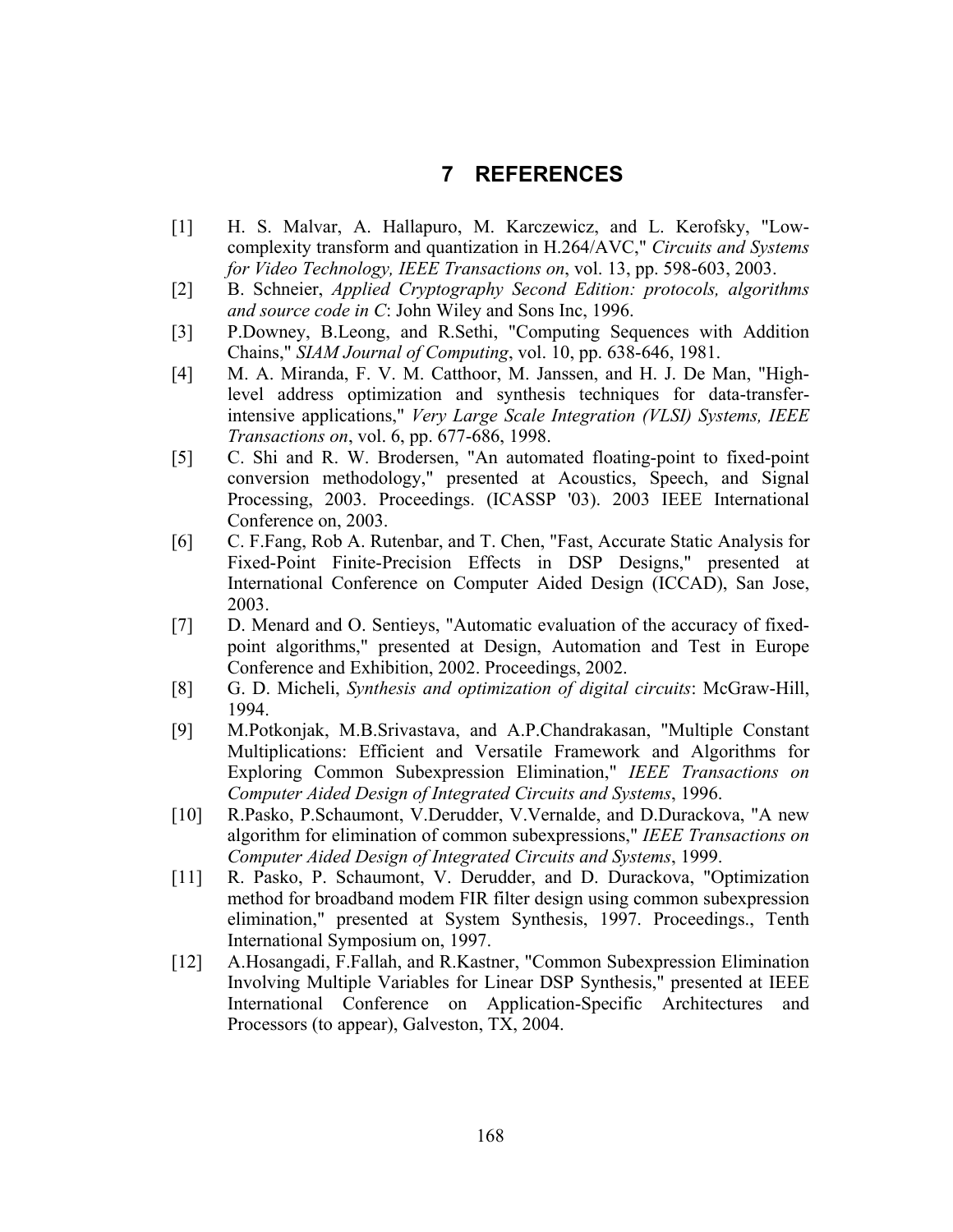- [13] A.Chatterjee, R.K.Roy, and M.A.D'abreu, "Greedy Hardware Optimization for Linear Digital Circuits using Number Splitting and Refactorization," *IEEE Transactions on VLSI*, pp. 423-431, 1993.
- [14] H.T.Nguyen and A.Chatterjee, "Number-splitting with shift-and-add decomposition for power and hardware optimization in linear DSP synthesis," *Very Large Scale Integration (VLSI) Systems, IEEE Transactions on*, vol. 8, pp. 419-424, 2000.
- [15] M.Puschel, B.Singer, J.Xiong, J.M.F.Moura, J.Johnson, D.Padua, M.Veloso, and R.W.Johnson, "SPIRAL: A Generator for Platform-Adapted Libraries of Signal Processing Algorithms," *Journal of High Performance Computing and Applications*, 2004.
- [16] R. Kastner, S. Ogrenci-Memik, E. Bozorgzadeh, and M. Sarrafzadeh, "Instruction generation for hybrid reconfigurable systems," presented at Computer Aided Design, 2001. ICCAD 2001. IEEE/ACM International Conference on, 2001.
- [17] A. Peymandoust, L. Pozzi, P. Ienne, and G. De Micheli, "Automatic instruction set extension and utilization for embedded processors," presented at Application-Specific Systems, Architectures, and Processors, 2003. Proceedings. IEEE International Conference on, 2003.
- [18] "Tensilica Inc. http://www.tensilica.com."
- [19] S.S.Muchnick, *Advanced Compiler Design and Implementation*: Morgan Kaufmann Publishers, 1997.
- [20] A.S.Vincentelli, A.Wang, R.K.Brayton, and R.Rudell, "MIS: Multiple Level Logic Optimization System," *IEEE Transactions on Computer Aided Design of Integrated Circuits and Systems*, 1987.
- [21] R.K.Brayton, R.Rudell, A.S.Vincentelli, and A.Wang, "Multi-level Logic Optimization and the Rectangular Covering Problem.," presented at International Conference on Compute Aided Design, 1987.
- [22] R.K.Brayton and C.T.McMullen, "The Decomposition and Factorization of Boolean Expressions," presented at International Symposium on Circuits and Systems, 1982.
- [23] P.F.Flores, J.C.Monteiro, and E.C.Costa, "An Exact Algorithm for the Maximal Sharing of Partial Terms in Multiple Constant Multiplications," presented at International Conference on Computer Aided Design (ICCAD), San Jose, CA, 2005.
- [24] R.Rudell, "Logic Synthesis for VLSI Design," PhD Thesis, University of California, Berkeley, 1989.
- [25] P.M.Embree, *C Algorithms for Real-Time DSP*: Prentice Hall, 1995.
- [26] R.H.Bartels, J.C.Beatty, and B.A.Barsky, *An Introduction to Splines for Use in Computer Graphics and Geometric Modeling*: Morgan Kaufmann Publishers, Inc., 1987.
- [27] A. Sinha and A. P. Chandrakasan, "JouleTrack-a Web based tool for software energy profiling," presented at Design Automation Conference, 2001. Proceedings, 2001.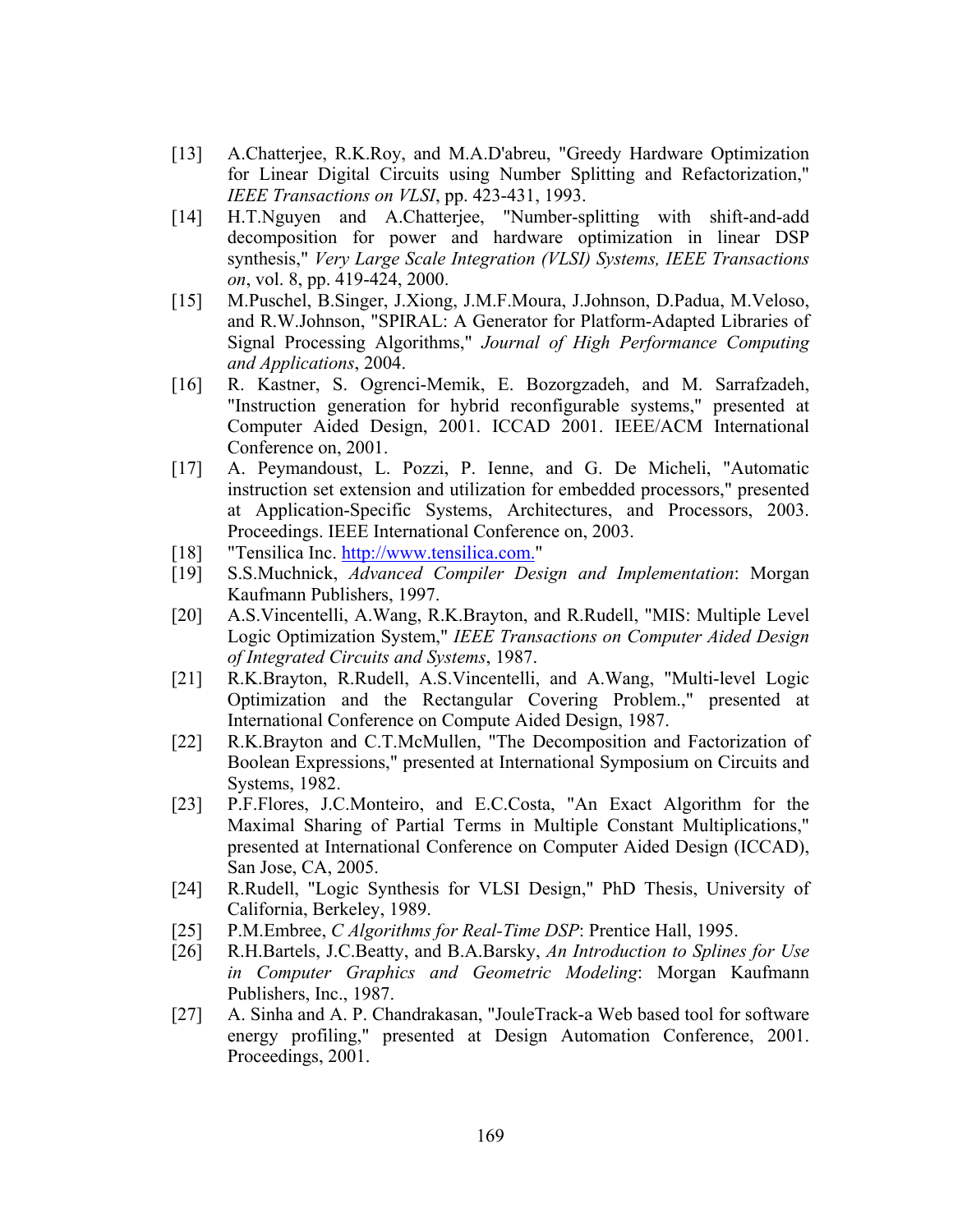- [28] G.Nurnberger, J.W.Schmidt, and G.Walz, *Multivariate approximation and splines*: Springer Verlag, 1997.
- [29] T. Wiegand, G. J. Sullivan, G. Bjntegaard, and A. Luthra, "Overview of the H.264/AVC video coding standard," *Circuits and Systems for Video Technology, IEEE Transactions on*, vol. 13, pp. 560-576, 2003.
- [30] J. Vasudevamurthy and J. Rajski, "A method for concurrent decomposition and factorization of Boolean expressions," presented at International Conference on Computer Aided Design (ICCAD), 1990.
- [31] A.Hosangadi, F.Fallah, and R.Kastner, "Factoring and Eliminating Polynomial Expressions in Polynomial Expressions," presented at International Conference on Computer Aided Design (ICCAD), San Jose, CA, 2004.
- [32] A.Hosangadi, F.Fallah, and R.Kastner, "Energy Efficient Hardware Synthesis of Polynomial Expressions," presented at International Conference on VLSI Design, Kolkata, India, 2005.
- [33] M.A.Breuer, "Generation of Optimal Code for Expressions via Factorization," *Communications of the ACM*, vol. 12, pp. 333-340, 1969.
- [34] A.Hosangadi, F.Fallah, and R.Kastner, "Common Subexpression Involving Multiple Variables for Linear DSP Synthesis," presented at IEEE International conference on Application Specific Architectures and Processors (ASAP), Galveston, TX, 2004.
- [35] A.Hosangadi, F.Fallah, and R.Kastner, "Reducing Hardware Compleity of Linear DSP Systems by Iteratively Eliminating Two Term Common Subexpressions," presented at Asia South Pacific Design Automation Conference, Shanghai, 2005.
- [36] A. G. Dempster and M. D. Macleod, "Use of minimum-adder multiplier blocks in FIR digital filters," *Circuits and Systems II: Analog and Digital Signal Processing, IEEE Transactions on [see also Circuits and Systems II: Express Briefs, IEEE Transactions on]*, vol. 42, pp. 569-577, 1995.
- [37] K.Koyama and T.Tsuruoka, "Speeding up elliptic cryptosystems by using a signed binary window method," presented at CRYPTO, Berlin, 1992.
- [38] J.R.Reif and H.R.Lewis, "Symbolic Evaluation and the Global Value Graph," presented at Principles of Programming Languages (POPL), 1977.
- [39] B.Alpern, M.N.Wegman, and F.K.Zadeck, "Detecting Equality of Variables in Programs," presented at Principles of Programming Languages (POPL), 1988.
- [40] "Maple," Waterloo Maple Inc, 1998.
- [41] A.W.Burks, H.Goldstine, and J. V. Neumann, "Preliminary discussion of the logical design of an electronic computing instrument," Institute for Advanced Studies, Princeton, NJ 1947.
- [42] J. O. Penhollow, "Study of arithmetic recoding with applications in multiplication and division," in *University of Illinois, Urbana*: University of Illinois, Urbana, 1962.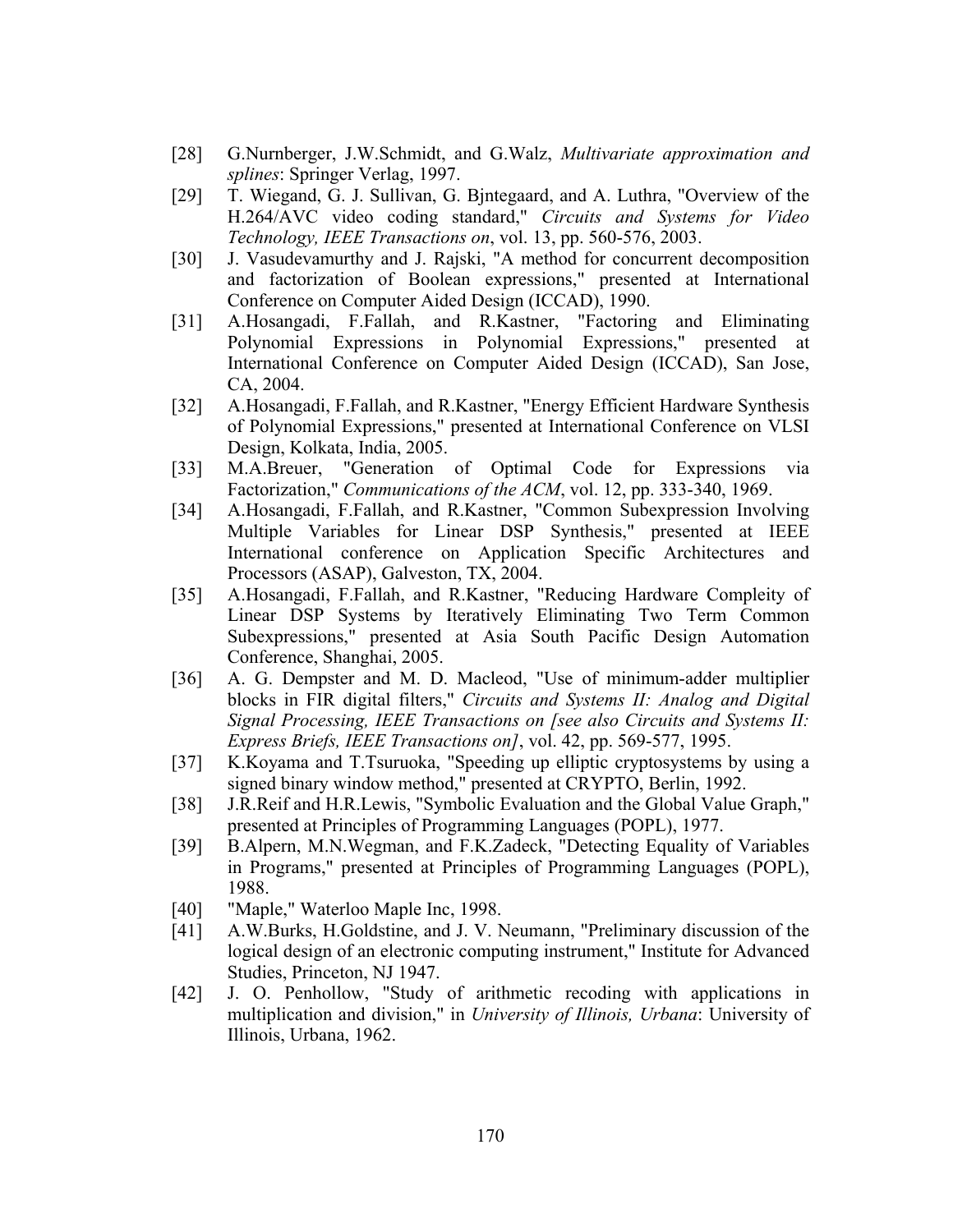- [43] J.E.Robertson, "Theory of computer arithmetic employed in the design of the computer at the University of Illinois," Digital Computer Lab, University of Urbana June 1960.
- [44] K.Hwang, *Computer Arithmetic: Principle, Architecture and Design*: Wiley, 1979.
- [45] R.I.Hartley, "Subexpression sharing in filters using canonic signed digit multipliers," *IEEE Transactions on Circuits and Systems II*, vol. 43, pp. 677- 688, 1996.
- [46] I.-C. Park and H.-J. Kang, "Digital filter synthesis based on an algorithm to generate all minimal signed digit representations," *Computer-Aided Design of Integrated Circuits and Systems, IEEE Transactions on*, vol. 21, pp. 1525- 1529, 2002.
- [47] M.Mehendale, S.D.Sherlekar, and G.Venkatesh, "Synthesis of multiplier-less FIR filters with minimum number of additions," presented at ICCAD, 1995.
- [48] O.Gustaffson, A.G.Dempster, and L.Walhammar, "Extended results for minimum-adder constant integer multipliers," presented at IEEE International Symposium on Circuits and Systems, 2002.
- [49] H. Nguyen and A. Chatterjee, "OPTIMUS: a new program for OPTIMizing linear circuits with number-splitting and shift-and-add decompositions," presented at Advanced Research in VLSI, 1995. Proceedings., Sixteenth Conference on, 1995.
- [50] A.Chattejee and R.Roy, "An architectural transformation program for optimization of digital system by multi-level decomposition," presented at Design Automation Conference (DAC), 1993.
- [51] A. K. Verma and P. Ienne, "Improved use of the carry-save representation for the synthesis of complex arithmetic circuits," presented at International Conference on Computer Aided Design (ICCAD), 2004.
- [52] T. Kim, W. Jao, and S. Tjiang, "Arithmetic optimization using carry-saveadders," presented at Design Automation Conference (DAC), 1998. Proceedings, 1998.
- [53] J. Um, T. Kim, and C. L. Liu, "Optimal allocation of carry-save-adders in arithmetic optimization," presented at (ICCAD) Computer-Aided Design, 1999. Digest of Technical Papers. 1999 IEEE/ACM International Conference on, 1999.
- [54] J. Um, T. Kim, and C. L. Liu, "A fine-grained arithmetic optimization technique for high-performance low-power data path synthesis," presented at Design Automation Conference (DAC), 2000. Proceedings 2000. 37th, 2000.
- [55] J. Um and T. Kim, "Layout-aware synthesis of arithmetic circuits," presented at Design Automation Conference (DAC) , 2002. Proceedings. 39th, 2002.
- [56] T. G. Noll, "Carry-save arithmetic for high-speed digital signal processing," presented at Circuits and Systems, 1990., IEEE International Symposium on, 1990.
- [57] A.K.Verma and P.Ienne, "Towards the Automatic Exploration of Arithmetic-Circuit Architectures," presented at Design Automation Conference, 2006.